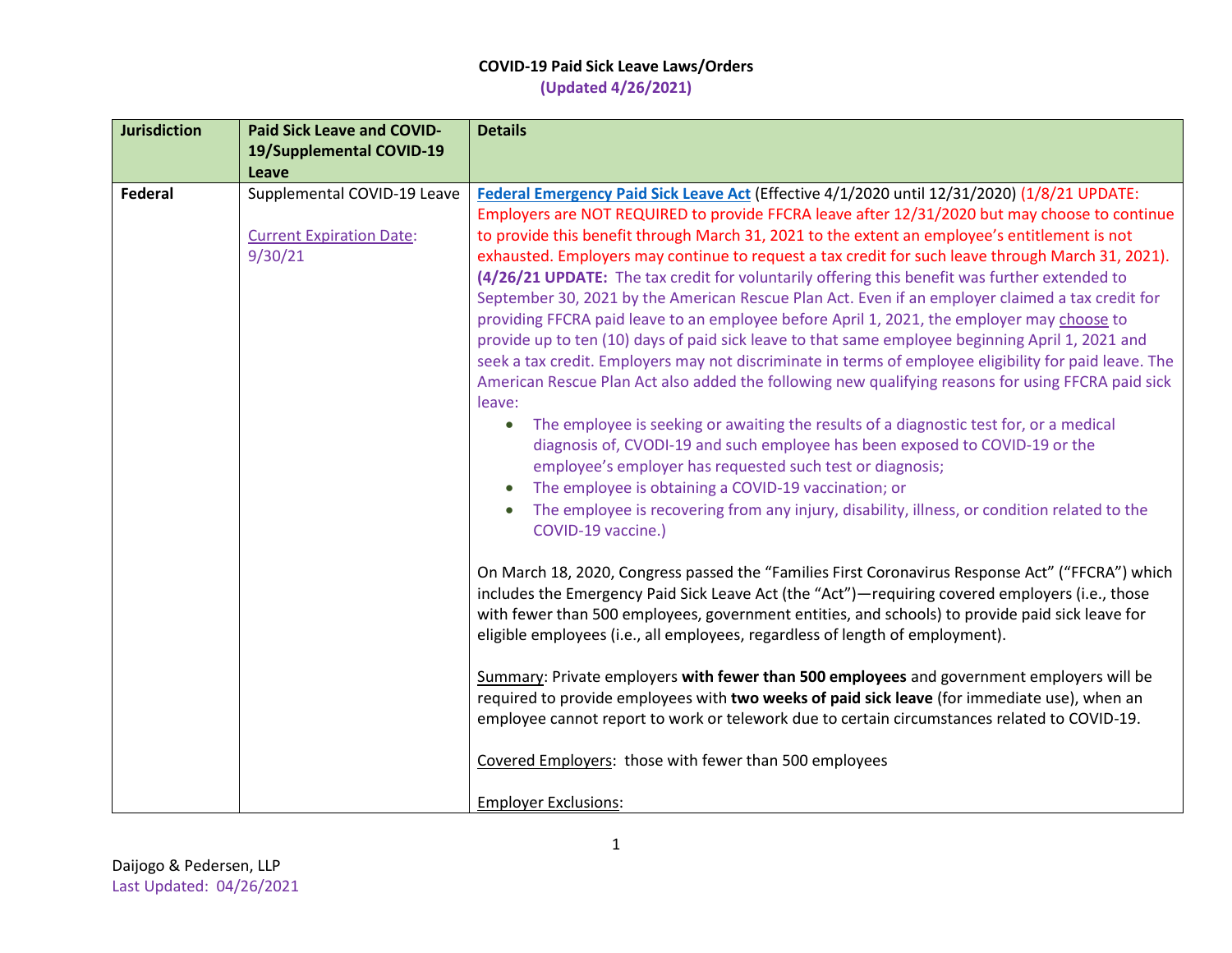| • An employer of an employee who is a health care provider or an emergency responder may<br>elect to exclude such employee from these paid sick leave entitlements.<br>small businesses with fewer than 50 employees may be exempt from the requirement to<br>provide sick leave for reason (5) below, when the imposition of such requirement would<br>jeopardize the viability of the business as a going concern.                                                                                                                                                                                                                                                                                                                                                                                                                                                                                                                                                                                                                                                                                                                                                                                                                                           |
|----------------------------------------------------------------------------------------------------------------------------------------------------------------------------------------------------------------------------------------------------------------------------------------------------------------------------------------------------------------------------------------------------------------------------------------------------------------------------------------------------------------------------------------------------------------------------------------------------------------------------------------------------------------------------------------------------------------------------------------------------------------------------------------------------------------------------------------------------------------------------------------------------------------------------------------------------------------------------------------------------------------------------------------------------------------------------------------------------------------------------------------------------------------------------------------------------------------------------------------------------------------|
| Covered Employees: all employees                                                                                                                                                                                                                                                                                                                                                                                                                                                                                                                                                                                                                                                                                                                                                                                                                                                                                                                                                                                                                                                                                                                                                                                                                               |
| Permissible Reasons: An employee is entitled to paid sick leave if the employee is unable to work<br>(or telework) for any of the following reasons:<br>(1) Quarantine/Isolation Order-the employee is subject to a Federal, State, or local<br>quarantine or isolation order related to COVID-19;<br>(2) Self-Quarantine-the employee has been advised by a healthcare provider to self-<br>quarantine due to concerns related to COVID-19;<br>(3) COVID-19 Symptoms-the employee is experiencing symptoms of COVID-19 and<br>seeking a medical diagnosis;<br>(4) Care for Others—the employee is caring for an individual who is subject to a quarantine<br>or isolation order or whose healthcare provider has advised the individual to self-<br>quarantine due to concerns related to COVID-19;<br>(5) School/Childcare Closure-the employee is caring for the employee's son or daughter<br>whose school or place of care has been closed, or whose child care provider is unavailable<br>because of a public health emergency (i.e., an emergency with respect to coronavirus<br>declared by a federal, state, or local authority); or<br>(6) Similar Conditions—the employee is experiencing a "substantially similar condition" (as<br>yet undefined) |
| Amount of Leave:<br>Full-time employees--Up to 80 hours<br>$\bullet$<br>Part-time employees—an amount equal to the average number of hours worked in a 2-<br>week period                                                                                                                                                                                                                                                                                                                                                                                                                                                                                                                                                                                                                                                                                                                                                                                                                                                                                                                                                                                                                                                                                       |
| Other Leave:                                                                                                                                                                                                                                                                                                                                                                                                                                                                                                                                                                                                                                                                                                                                                                                                                                                                                                                                                                                                                                                                                                                                                                                                                                                   |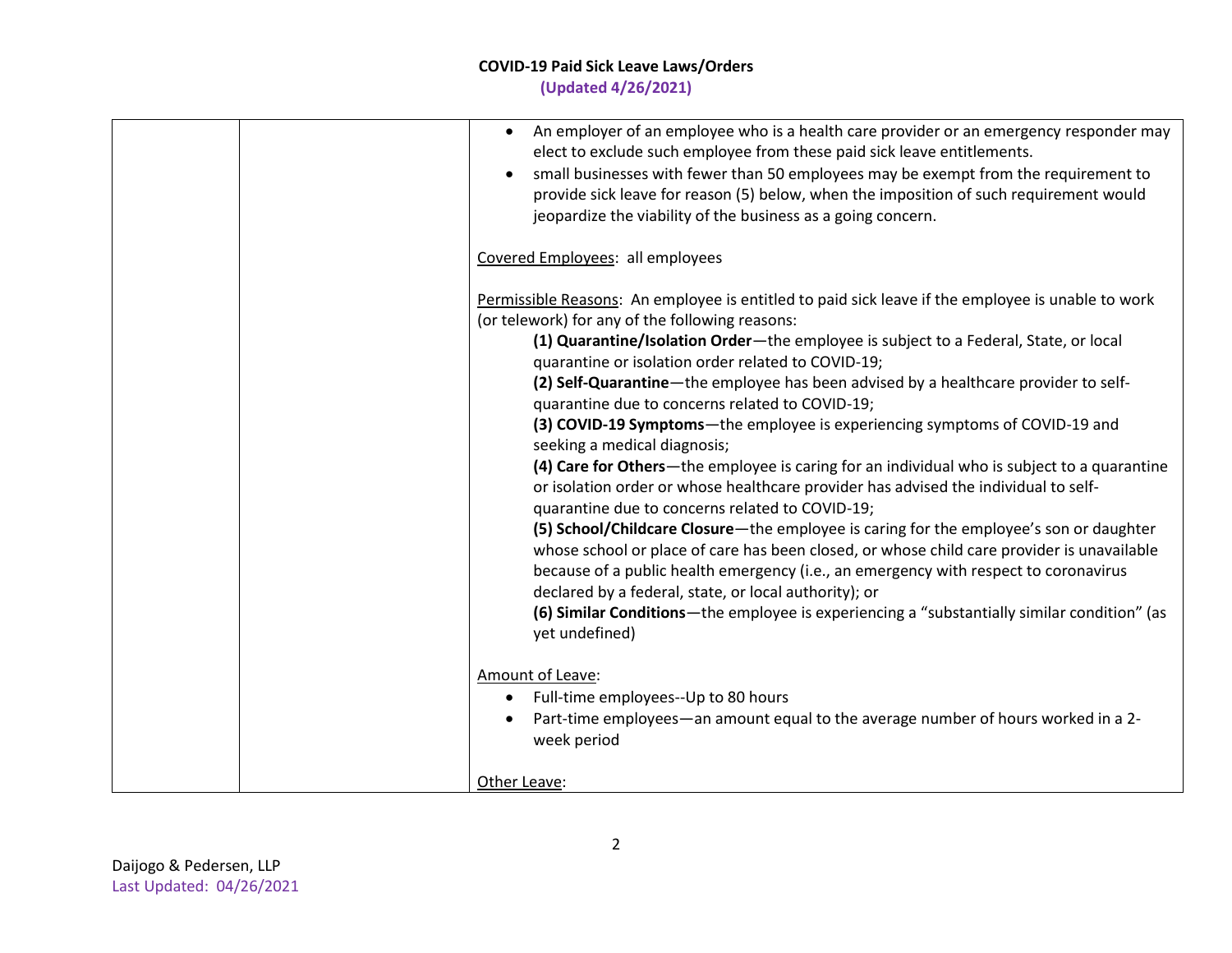| Arizona | Existing Paid Sick Leave Law-<br>COVID-19 guidance | Other: After the initial 2 weeks of paid sick leave, employees may be eligible for up to an additional<br>10 weeks of partially paid expanded family and medical leave for reason #5 above.<br>Link to FAQ<br>Link to FAQ on Notice to Employees<br>Arizona's existing paid sick leave law covers a wide range of permissible uses. The AZ Industrial<br>Commission released this FAQ clarifying how the state's paid sick leave law interacts with the<br>COVID-19 pandemic. |
|---------|----------------------------------------------------|-------------------------------------------------------------------------------------------------------------------------------------------------------------------------------------------------------------------------------------------------------------------------------------------------------------------------------------------------------------------------------------------------------------------------------------------------------------------------------|
|         |                                                    | Notice to Employees: Employers must post a notice prepared or approved by the Secretary of Labor<br>of the requirements in the Emergency Paid Sick Leave Act. A model notice can be found here.<br>Separation: No payout at separation                                                                                                                                                                                                                                        |
|         |                                                    | No Replacements: An employer may not require, as a condition or providing emergency paid sick<br>time, that the employee using the sick leave search for or find a replacement employee to cover the<br>hours during which the employee is using paid sick time.                                                                                                                                                                                                              |
|         |                                                    | Rate of Pay:<br>• Sick leave is calculated based on the employee's regular rate of pay for leave taken for<br>reasons (1), (2) or (3) above, up to \$511 per day (\$5,110 in the aggregate).<br>For sick leave taken for reasons (4), (5) or (6) above, the employee's required compensation<br>will be two-thirds of their regular rate of pay, up to \$200 per day (\$2,000 in the aggregate).                                                                              |
|         |                                                    | The federal Emergency Sick Leave is in addition to any other sick leave already offered by<br>$\bullet$<br>the employer, even if required by state/local law.<br>Employees may use emergency paid sick leave first, before using other forms of paid leave,<br>for any of the reasons listed above.<br>An employer may not require its employees to use other forms of paid leave provided by<br>the employer before they use emergency paid sick leave.                      |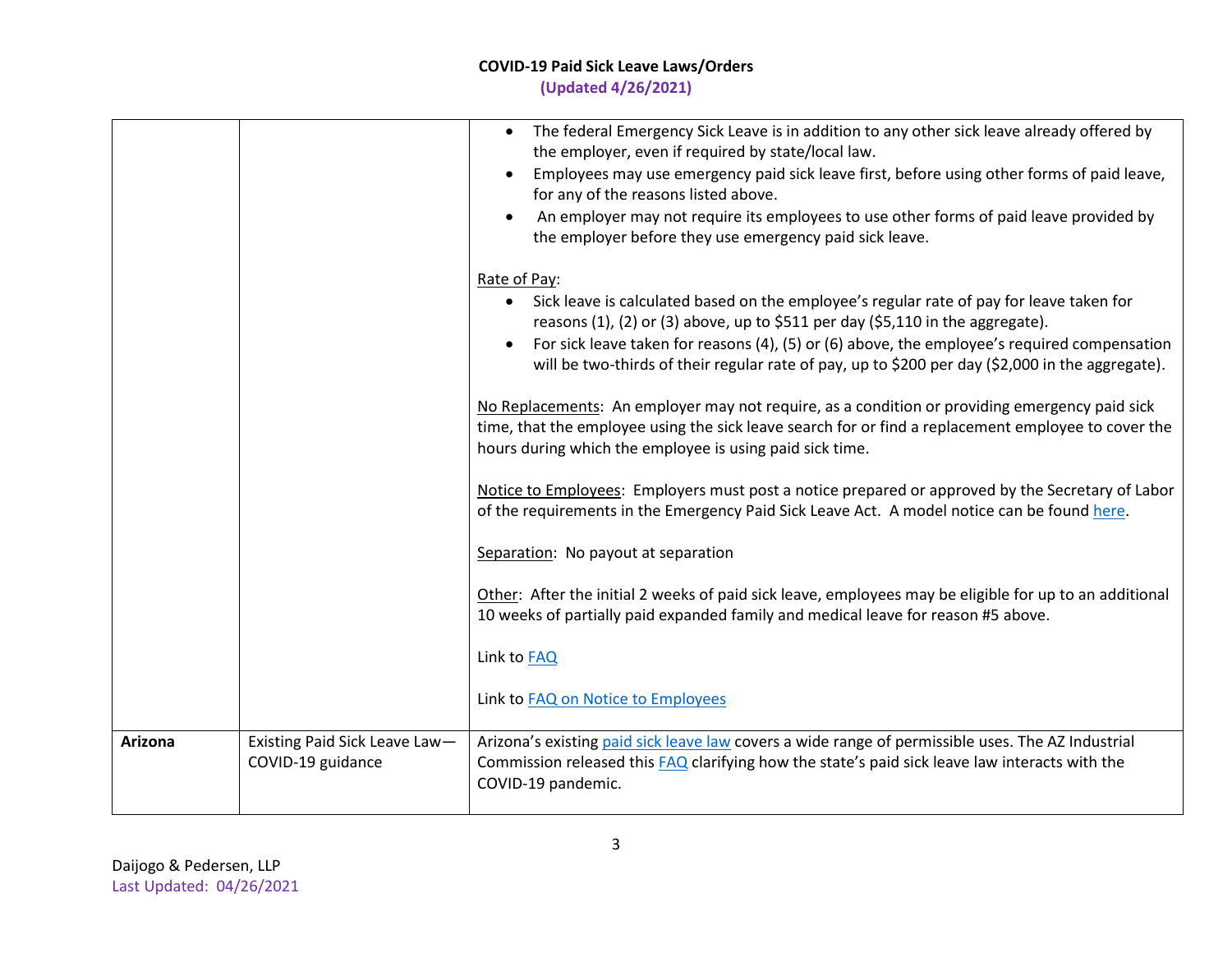| <b>California</b>                     | <b>Emergency Standard Adopted</b>             | California Mandatory COVID-19 Paid Time Off for COVID-19 Cases or COVID-19 Exposures                                                                                                                                                                                                                                                                                                                                                                                                                                                                                                                                                                                                                                                                                                                                                                                                                                                                                                                                                                                                                                                                                         |
|---------------------------------------|-----------------------------------------------|------------------------------------------------------------------------------------------------------------------------------------------------------------------------------------------------------------------------------------------------------------------------------------------------------------------------------------------------------------------------------------------------------------------------------------------------------------------------------------------------------------------------------------------------------------------------------------------------------------------------------------------------------------------------------------------------------------------------------------------------------------------------------------------------------------------------------------------------------------------------------------------------------------------------------------------------------------------------------------------------------------------------------------------------------------------------------------------------------------------------------------------------------------------------------|
| <b>Statewide</b>                      | by CA OSHA for COVID-19                       | (Effective November 30, 2020 and Expires on October 2, 2021) [Rule Added to chart 1/8/21]                                                                                                                                                                                                                                                                                                                                                                                                                                                                                                                                                                                                                                                                                                                                                                                                                                                                                                                                                                                                                                                                                    |
|                                       | <b>Current Expiration Date:</b><br>10/2/21    | Employers must provide employees with leave from work each time an employee meets the COVID-<br>19 case or exposure workplace exclusion and must "continue and maintain an employee's earnings,<br>seniority, and all other rights and benefits, including the employee's right to their former job status,<br>as if the employee had not been removed from their job. Employer's may use employer-provided<br>employee sick leave benefits for this purpose and consider benefit payments from public sources in<br>determining how to maintain earnings, rights and benefits, where permitted by law and when not<br>covered by workers' compensation." The requirement to maintain earnings does NOT apply to any<br>period of time during which the employee is "unable to work for reasons other than protecting<br>persons at the workplace from possible COVID-19 transmission" and does NOT apply "where the<br>employer demonstrates the COVID-19 exposure is not work related."<br>Leave continues until the employee satisfies the rule's return to work criteria.<br>Link to OSHA's COVID-19 Prevention Emergency Temporary Standards Fact Sheets, Model Written |
|                                       |                                               | Program, FAQ and Other Resources.                                                                                                                                                                                                                                                                                                                                                                                                                                                                                                                                                                                                                                                                                                                                                                                                                                                                                                                                                                                                                                                                                                                                            |
| <b>California</b><br><b>Statewide</b> | 2021 COVID-19 Supplemental<br>Paid Sick leave | Labor Code 248.2 and 248.3: 2021 COVID-19 Supplemental Paid Sick Leave (Effective 3/29/2021<br>(retroactive to 1/1/2021) through 9/30/2021). [Law added to chart 4/26/21]                                                                                                                                                                                                                                                                                                                                                                                                                                                                                                                                                                                                                                                                                                                                                                                                                                                                                                                                                                                                    |
|                                       | <b>Current Expiration Date:</b><br>9/30/21    | NOTE: This supplemental leave is in addition to leave provided under the previous supplemental<br>leave laws that expired on 12/31/2020.                                                                                                                                                                                                                                                                                                                                                                                                                                                                                                                                                                                                                                                                                                                                                                                                                                                                                                                                                                                                                                     |
|                                       |                                               | Covered Employers: employers with more than 25 employees                                                                                                                                                                                                                                                                                                                                                                                                                                                                                                                                                                                                                                                                                                                                                                                                                                                                                                                                                                                                                                                                                                                     |
|                                       |                                               | Covered Workers: an employee who is unable to work or telework for an employer because of any<br>of the Permissible Reasons for Use below.                                                                                                                                                                                                                                                                                                                                                                                                                                                                                                                                                                                                                                                                                                                                                                                                                                                                                                                                                                                                                                   |
|                                       |                                               | Permissible Reasons for Use: To the extent any covered worker is unable to work or telework due<br>to any of the following:<br>The covered employee is subject to a quarantine or isolation period related to COVID-19 as<br>$\bullet$<br>defined by an order or guidelines of the State Department of Public Health, the federal                                                                                                                                                                                                                                                                                                                                                                                                                                                                                                                                                                                                                                                                                                                                                                                                                                            |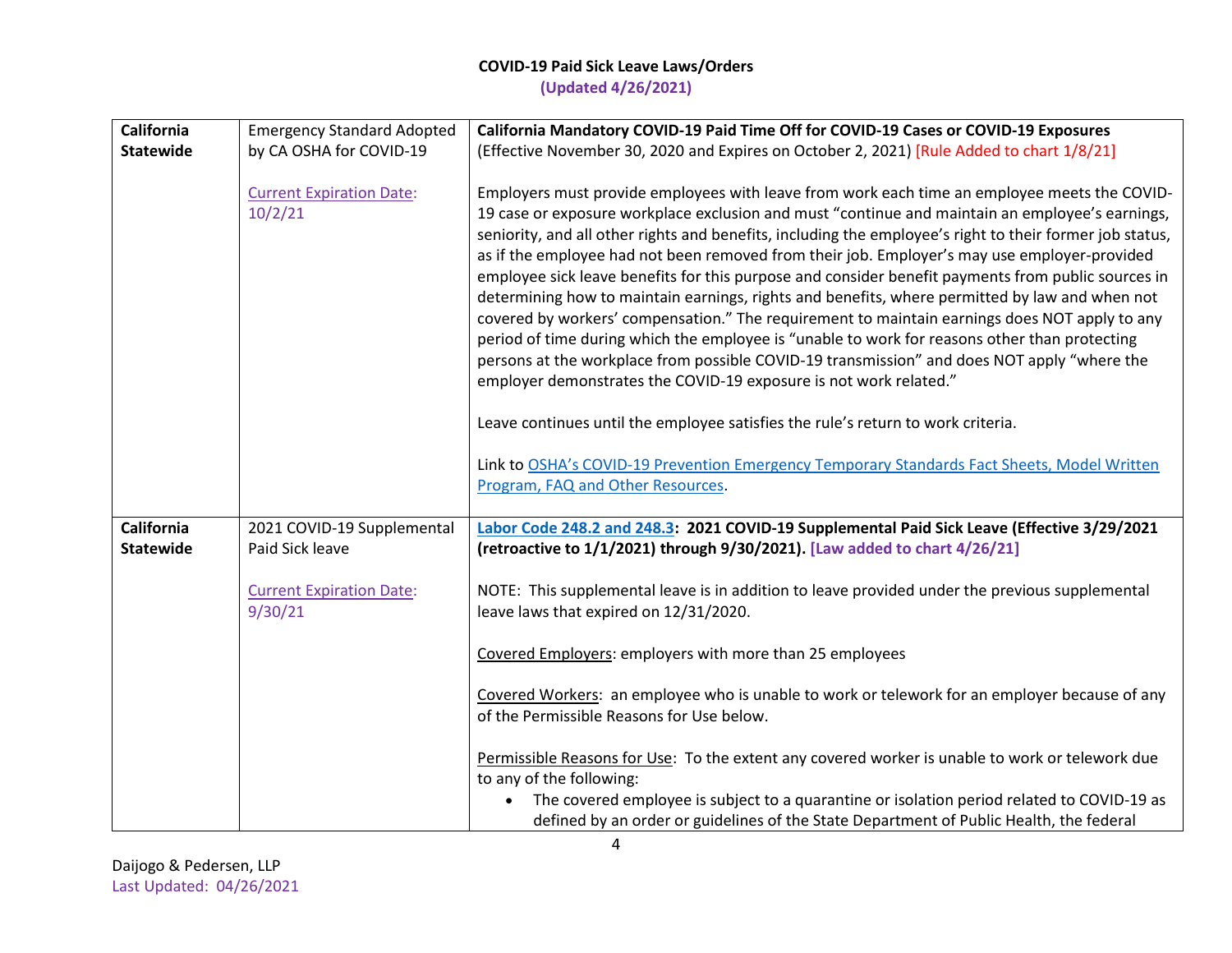| Centers for Disease Control and Prevention, or a local health officer who has jurisdiction<br>over the workplace. If the covered employee is subject to more than one of the foregoing,<br>the covered employee shall be permitted to use COVID-19 supplemental paid sick leave for<br>the minimum quarantine or isolation period under the order or guidelines that provides for<br>the longest such minimum period.<br>The covered employee has been advised by a health care provider to self-quarantine due to<br>concerns related to COVID-19.<br>The covered employee is attending an appointment to receive a vaccine for protection<br>$\bullet$<br>against contracting COVID-19.<br>The covered employee is experiencing symptoms related to a COVID-19 vaccine that<br>prevent the employee from being able to work or telework.<br>The covered employee is experiencing symptoms of COVID-19 and seeking a medical<br>diagnosis.<br>The covered employee is caring for a family member, as defined in subdivision (c) of Section<br>$\bullet$<br>245.5, who is subject to an order or guidelines described in the first bullet point above or<br>who has been advised to self-quarantine, as described in the second bullet point above.<br>The covered employee is caring for a child, as defined in subdivision (c) of Section 245.5,<br>whose school or place of care is closed or otherwise unavailable for reasons related to<br>COVID-19 on the premises. |
|----------------------------------------------------------------------------------------------------------------------------------------------------------------------------------------------------------------------------------------------------------------------------------------------------------------------------------------------------------------------------------------------------------------------------------------------------------------------------------------------------------------------------------------------------------------------------------------------------------------------------------------------------------------------------------------------------------------------------------------------------------------------------------------------------------------------------------------------------------------------------------------------------------------------------------------------------------------------------------------------------------------------------------------------------------------------------------------------------------------------------------------------------------------------------------------------------------------------------------------------------------------------------------------------------------------------------------------------------------------------------------------------------------------------------------------------------------------------------|
| Amount of Leave: The covered employee is entitled to the following number of hours of COVID-19<br>supplemental paid sick leave:                                                                                                                                                                                                                                                                                                                                                                                                                                                                                                                                                                                                                                                                                                                                                                                                                                                                                                                                                                                                                                                                                                                                                                                                                                                                                                                                            |
| For full-time employees or employees scheduled to work, on average, at least 40 hours per<br>$\bullet$<br>week in the 2 weeks prior to the leave date-80 hours<br>For all other employees:<br>Normal weekly schedule—the total number of hours the employee is normally<br>$\circ$<br>scheduled to work over 2 weeks; or<br>Variable schedule-14 x the average number of hours the employee worked each<br>$\circ$<br>day in the 6 months preceding the leave date.<br>The amount of supplemental paid sick leave the employee is entitled to under this law is in addition<br>to any paid sick leave available under Labor Code 246.                                                                                                                                                                                                                                                                                                                                                                                                                                                                                                                                                                                                                                                                                                                                                                                                                                      |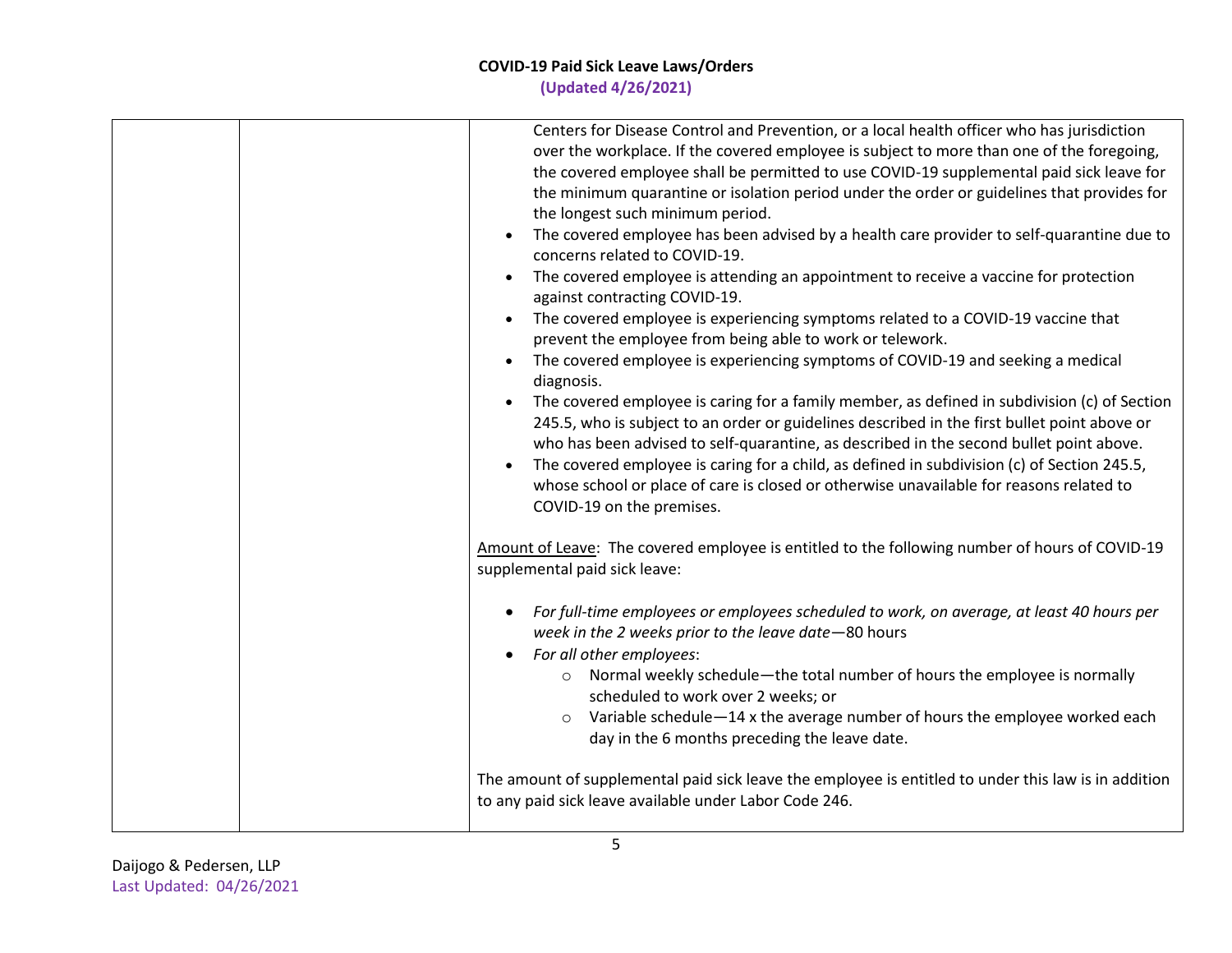| Employee may determine how many hours of leave to use, up to their full entitlement. Employers<br>must make the leave available for immediate use, upon the oral or written request of the employee<br>to the employer.<br>Leave Entitlement Retroactive to $1/1/21$ : If any employee was not compensated for leave taken on<br>or after 1/1/21 in accordance with this law, then upon the oral or written request of the employee,                                                                                             |  |
|----------------------------------------------------------------------------------------------------------------------------------------------------------------------------------------------------------------------------------------------------------------------------------------------------------------------------------------------------------------------------------------------------------------------------------------------------------------------------------------------------------------------------------|--|
|                                                                                                                                                                                                                                                                                                                                                                                                                                                                                                                                  |  |
| the employer shall provide retroactive payment. Any retroactive payment counts towards the<br>amount of leave an employer is required to provide under the law. The retroactive payment must<br>be paid on or before the next payday for the next full pay period after the oral or written request of<br>the employee and reflected on the corresponding pay notice.                                                                                                                                                            |  |
| Rate of Pay: Calculated as detailed below, but not required to pay more than \$511 per day and<br>\$5,110 in the aggregate, unless federal legislation is enacted that increases these amounts beyond<br>the amounts that were included in the EPSLA established by the FFCRA, in which case the new<br>federal dollar amounts shall apply. Employees who have reached the maximum amounts are not<br>prevented from choosing to utilize other paid leave that is available in order to fully compensate for<br>the leave taken. |  |
| Nonexempt employees-by the highest of the following:<br>$\bullet$                                                                                                                                                                                                                                                                                                                                                                                                                                                                |  |
| $\circ$ Calculated in the same manner as the regular rate of pay for the workweek in which<br>the employee uses the leave, whether or not the employee actually works overtime<br>in that week;                                                                                                                                                                                                                                                                                                                                  |  |
| Calculated by dividing the employee's total wages, not including overtime premium<br>$\circ$<br>pay, by the employee's total hours worked in the full pay periods of the prior 90<br>days of employment;                                                                                                                                                                                                                                                                                                                         |  |
| The state minimum wage; or<br>$\circ$                                                                                                                                                                                                                                                                                                                                                                                                                                                                                            |  |
| The applicable local minimum wage.<br>$\circ$                                                                                                                                                                                                                                                                                                                                                                                                                                                                                    |  |
| Exempt employees—calculated in the same manner as the employer calculates wages for<br>other forms of paid leave time.                                                                                                                                                                                                                                                                                                                                                                                                           |  |
| Payment must be made no later than the payday for the next regular payroll period after the leave<br>was taken.                                                                                                                                                                                                                                                                                                                                                                                                                  |  |
| Use of Other Leave: An employer shall not require use of any other paid or unpaid leave, paid time<br>off, or vacation time provided by the employer before, or in lieu of, Covid-19 Supplemental Paid Sick                                                                                                                                                                                                                                                                                                                      |  |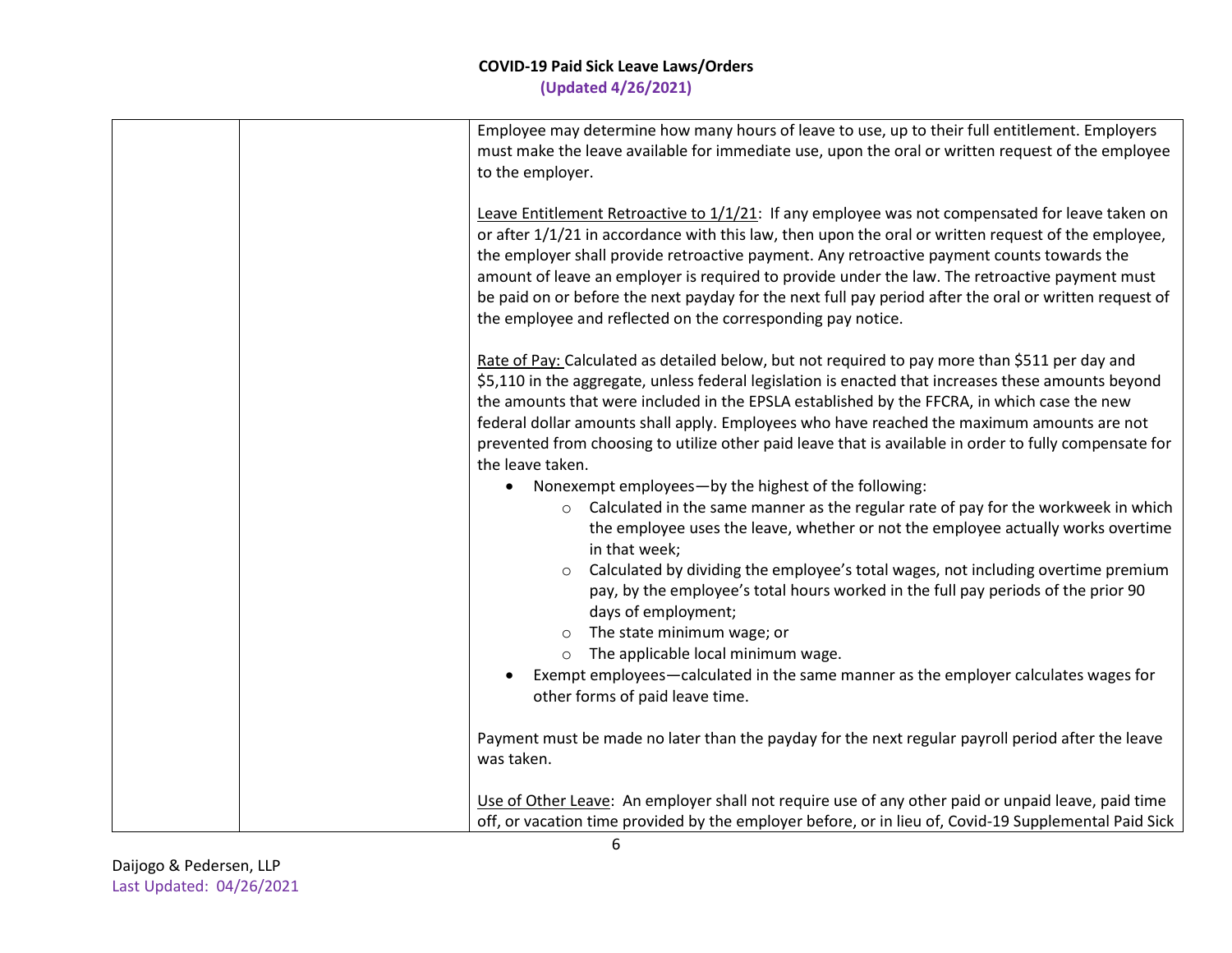|  | Leave. This paid supplemental leave is in addition to paid sick leave required by California Labor<br>Code 246.                                                                                                                                                                                                                                                                                                                                                                                                                                                                                                                                                                                                                                                                                                                |
|--|--------------------------------------------------------------------------------------------------------------------------------------------------------------------------------------------------------------------------------------------------------------------------------------------------------------------------------------------------------------------------------------------------------------------------------------------------------------------------------------------------------------------------------------------------------------------------------------------------------------------------------------------------------------------------------------------------------------------------------------------------------------------------------------------------------------------------------|
|  | Interaction with Cal-OSHA Temporary Standards: In order to satisfy the Cal-OSHA Covid-19<br>Temporary Standards requirement to maintain earnings when excluded from the workplace due to<br>a COVID-19 exposure, an employer may require the employee to first exhaust their COVID-19<br>supplemental paid sick leave.                                                                                                                                                                                                                                                                                                                                                                                                                                                                                                         |
|  | Offset: the employer already provides the employee with another paid supplemental benefit that is<br>payable for the reasons listed above and compensates the employee in an amount equal to or<br>greater than they would receive under this law, the employer may count the hours of the other paid<br>benefit or leave towards the number of hours of COVID-19 supplemental paid sick leave the<br>employer is required to provide. However, that other benefit does not include paid sick leave to<br>which the employee is entitled under Labor Code 246, Labor Code 248(e) or Labor Code 248.1(f), but<br>may include paid leave provided by the employer pursuant to any federal or local law in effect or<br>that became effective on or after January 1, 2021 if provided for any of the same reasons by this<br>law. |
|  | No replacements required: employers cannot require employee to search for a replacement.                                                                                                                                                                                                                                                                                                                                                                                                                                                                                                                                                                                                                                                                                                                                       |
|  | No retaliation: An employer shall not deny an employee the right to use leave, discharge, threaten<br>to discharge, demote, suspend, or in any manner discriminate against an employee for using leave,<br>attempting to exercise the right to use leave, filing a complaint with the department or alleging a<br>violation of this article, cooperating in an investigation or prosecution of an alleged violation of this<br>article, or opposing any policy or practice or act that is prohibited by this article.                                                                                                                                                                                                                                                                                                          |
|  | Employee Notice of Need- Oral or written request.                                                                                                                                                                                                                                                                                                                                                                                                                                                                                                                                                                                                                                                                                                                                                                              |
|  | Notice/Posting Requirements - Employers must post in each workplace a notice from the Labor<br>Commissioner. If the covered employees do not frequent a workplace, the employer may<br>disseminate the notice through electronic means, including by email.                                                                                                                                                                                                                                                                                                                                                                                                                                                                                                                                                                    |
|  | Record Retention: must keep records documenting hours worked and leave taken for at least 3<br>years                                                                                                                                                                                                                                                                                                                                                                                                                                                                                                                                                                                                                                                                                                                           |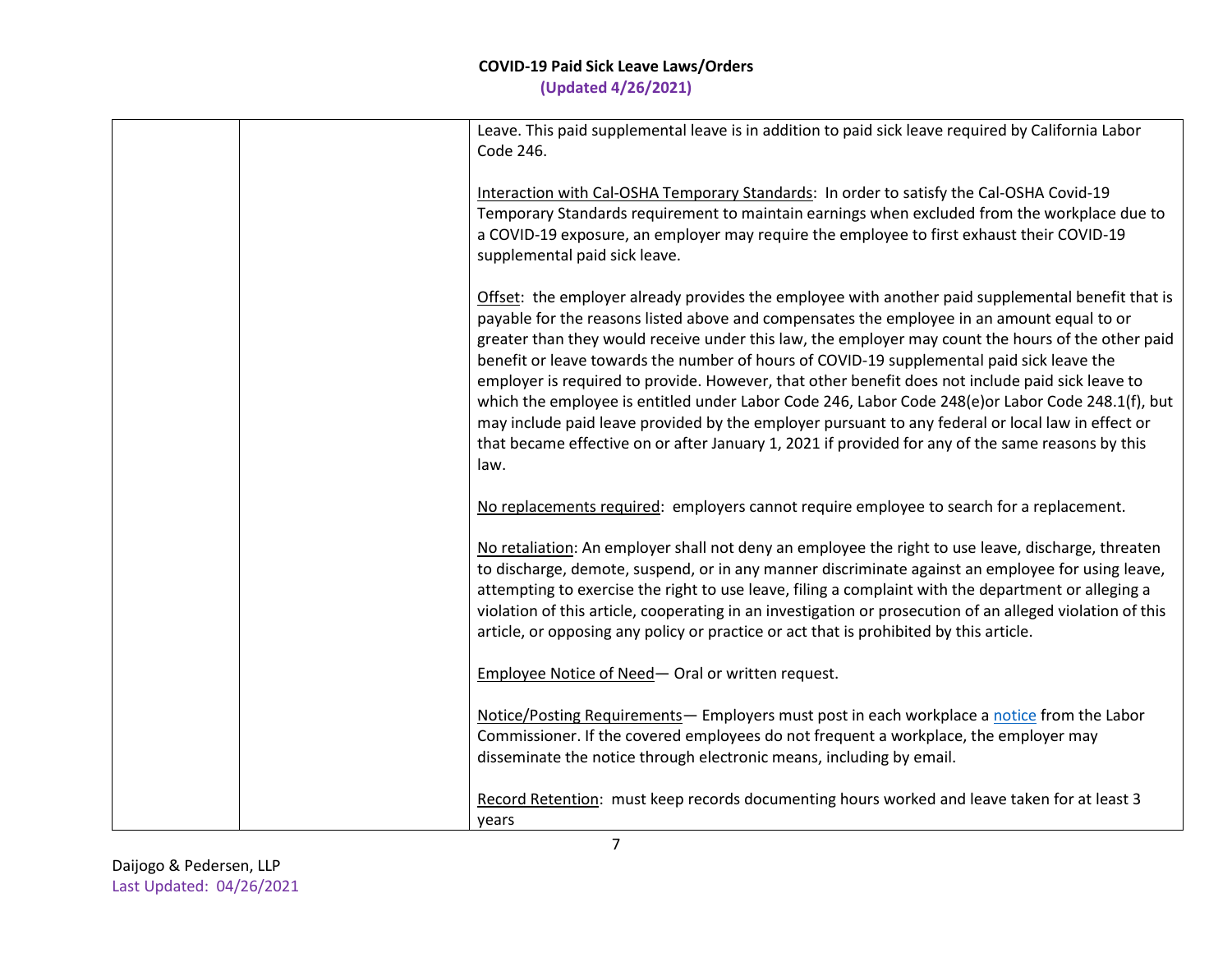|                                |                                                    | Pay Date Notice: Employers must also include notice of amount of available supplemental paid sick<br>leave on the employee's itemized wage statement or in a separate writing provided on the<br>designated pay date with employer's payment of wages. The supplemental paid sick leave must be<br>set forth separately from paid sick days. This requirement is enforceable on the next full pay period<br>following 3/29/2021. For part-time employees with a variable schedule, employers may meet this<br>requirement by doing an initial calculation of supplemental leave available and indicate "variable"<br>next to the calculation. However, employers must provide employees an updated calculation when<br>the employee requests to use the supplemental leave or requests records.<br>The DLSE has published FAQs.                                                                                                                                                                                                                                                                                                                                                                                                                                                                           |
|--------------------------------|----------------------------------------------------|-----------------------------------------------------------------------------------------------------------------------------------------------------------------------------------------------------------------------------------------------------------------------------------------------------------------------------------------------------------------------------------------------------------------------------------------------------------------------------------------------------------------------------------------------------------------------------------------------------------------------------------------------------------------------------------------------------------------------------------------------------------------------------------------------------------------------------------------------------------------------------------------------------------------------------------------------------------------------------------------------------------------------------------------------------------------------------------------------------------------------------------------------------------------------------------------------------------------------------------------------------------------------------------------------------------|
| California<br><b>Statewide</b> | Existing Paid Sick Leave Law-<br>COVID-19 Guidance | CA DLSE issued FAQ clarifying how the state's existing paid sick leave law interacts with the COVID-<br>19 pandemic.                                                                                                                                                                                                                                                                                                                                                                                                                                                                                                                                                                                                                                                                                                                                                                                                                                                                                                                                                                                                                                                                                                                                                                                      |
| <b>Berkeley, CA</b>            | No changes and no new<br>guidance to existing law. | Berkeley Paid Sick Leave Ordinance-no changes, no updated guidance.                                                                                                                                                                                                                                                                                                                                                                                                                                                                                                                                                                                                                                                                                                                                                                                                                                                                                                                                                                                                                                                                                                                                                                                                                                       |
| <b>Emeryville, CA</b>          | Existing Paid Sick Leave Law-<br>COVID-19 Guidance | The City published guidance expanding the application of the Emeryville Paid Sick Leave law to<br>include the following purposes related to Covid-19:<br>The employee takes time off work because public health officials or healthcare providers<br>$\bullet$<br>require or recommend an employee isolate or quarantine to prevent the spread of disease;<br>The employee takes time off work because the employee falls within the definition of a<br>"vulnerable population" under the Guidance from the State or any other official subsequent<br>updates;<br>The employee takes time off work because the employee's business or a work location<br>temporarily ceases operations in response to a public health or other public official's<br>recommendation;<br>The employee takes time off work because the employee needs to provide care for a family<br>$\bullet$<br>member who is not sick but who public health officials or healthcare providers have<br>required or recommended isolate or quarantine; or<br>The employee takes time off work because the employee needs to provide care for a family<br>member whose school, childcare provider, senior care provider, or work temporarily ceases<br>operations in response to a public health or other public official's recommendation. |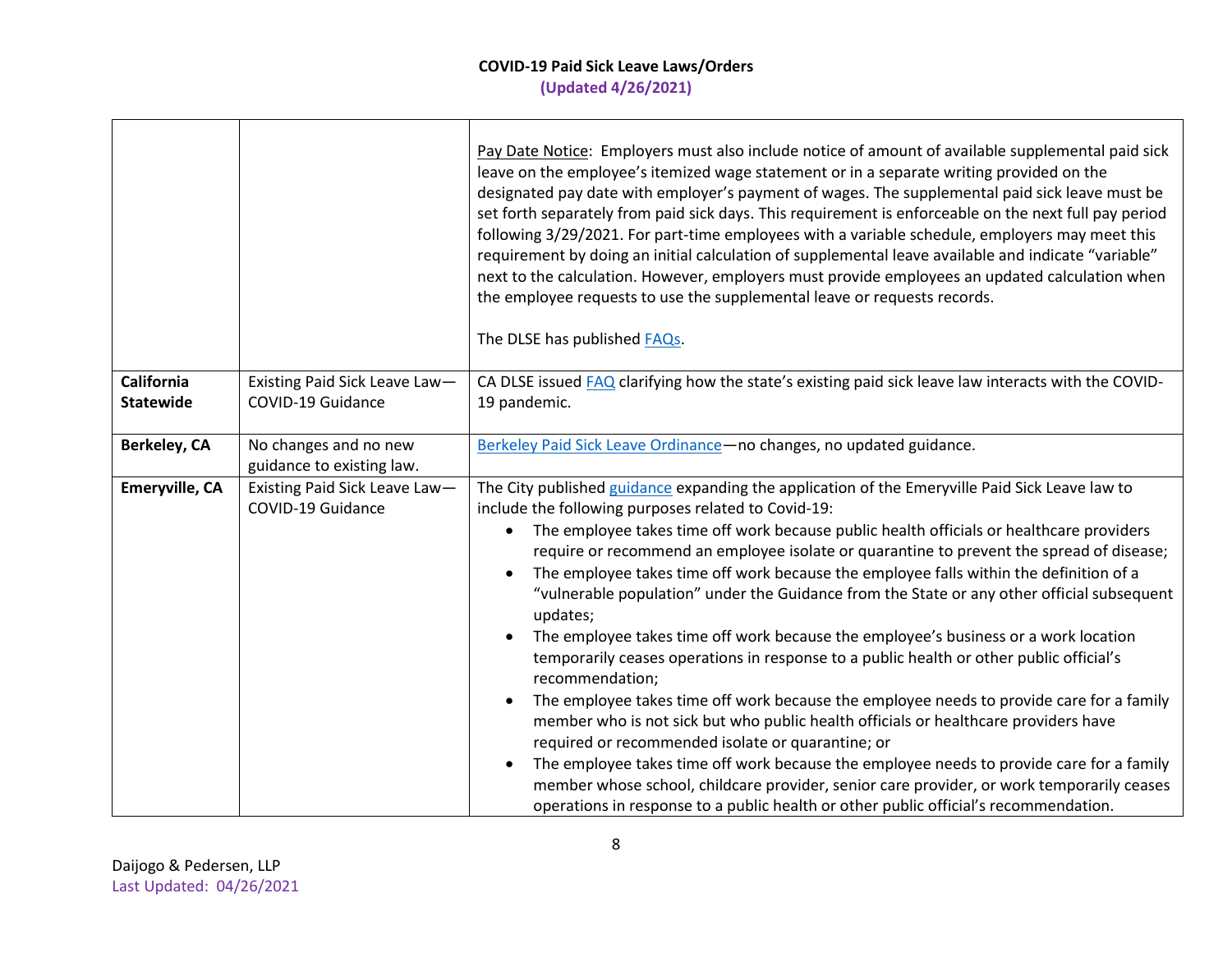| Long Beach, CA | Supplemental COVID-19 Leave<br><b>Current Expiration Date:</b><br>ordinance in effect through at<br>least 6/4/21 | COVID-19 Paid Supplemental Sick Leave (Effective 5/19/2020 until further notice-The City Council<br>will review reports on whether to continue the ordinance every 90 days) [1/8/21 Update: On<br>December 6, 2020 the City Manager reported his recommendation to continue the ordinance for an<br>additional 90 days. The ordinance will be reviewed again in February prior to the March 6, 2021 90-<br>day reporting deadline.] [4/26/21 Update: On February 26, 2021 the City Manager reported his<br>recommendation to keep the ordinance in effect. The next report will be provided at the end of<br>May in advance of the June 4, 2021 reporting deadline.]                                                                                                                                                                                                                                                                |
|----------------|------------------------------------------------------------------------------------------------------------------|-------------------------------------------------------------------------------------------------------------------------------------------------------------------------------------------------------------------------------------------------------------------------------------------------------------------------------------------------------------------------------------------------------------------------------------------------------------------------------------------------------------------------------------------------------------------------------------------------------------------------------------------------------------------------------------------------------------------------------------------------------------------------------------------------------------------------------------------------------------------------------------------------------------------------------------|
|                |                                                                                                                  | Covered Employer: an employer with 500 or more employees nationally that are not required, in<br>whole or in part, to provide paid sick leave benefits under the Federal Emergency Paid Sick Leave<br>Act.                                                                                                                                                                                                                                                                                                                                                                                                                                                                                                                                                                                                                                                                                                                          |
|                |                                                                                                                  | Covered Employee: any employee working for an employer who performs any work within the<br>geographic boundaries of the City of Long Beach.                                                                                                                                                                                                                                                                                                                                                                                                                                                                                                                                                                                                                                                                                                                                                                                         |
|                |                                                                                                                  | Exemptions:<br>Employee able to work from home. Nothing in the law is intended to require the provision<br>$\bullet$<br>of paid supplemental sick leave to Employees that can work from home and are healthy<br>enough to do so.<br>Health Care Providers. Employers may exclude Employees that are "health care providers"<br>$\bullet$<br>from the requirements of the law. For purposes of this Section, "health care providers"<br>includes any individual who is capable of providing health care services necessary to combat<br>the COVID-19 public health emergency. To minimize the spread of COVID-19, Employers are<br>encouraged to be judicious when using this definition to exempt "health care providers"<br>from the provisions of the law.<br>Emergency Responders. Employers may exclude Employees that are "emergency<br>responders" from the requirements of the law. For purposes of this Section, "emergency |
|                |                                                                                                                  | responders" includes those categories of Employees who: (1) interact with and aid<br>individuals with physical or mental health issues, including those who are or may be<br>suffering from COVID-19; (2) ensure the welfare and safety of the Long Beach Community;<br>(3) have specialized training relevant to emergency response; and (4) provide essential<br>services relevant to people's health and well-being. To minimize the spread of COVID-19,                                                                                                                                                                                                                                                                                                                                                                                                                                                                         |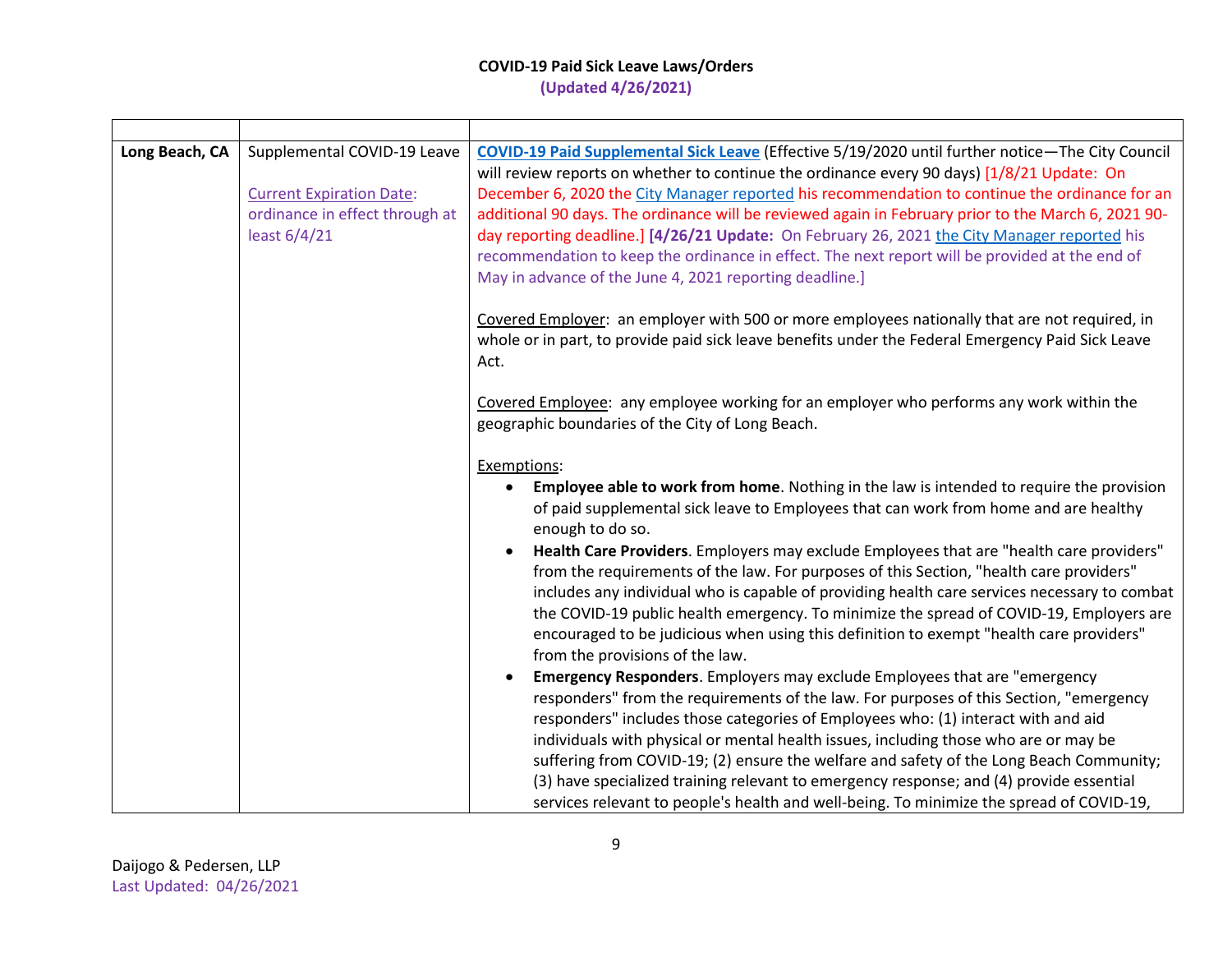| Employers are encouraged to be judicious when using this definition to exempt "emergency<br>responders" from the provisions of the law.<br>Government. This law does not apply to employees of government agencies working within<br>the course and scope of their public service employment.<br>Generous Leave. If an Employer has a paid leave or paid time off policy that provides a<br>minimum of one hundred and sixty (160) hours of paid leave annually, the Employer is<br>exempt from any obligation to provide paid supplemental sick leave pursuant to this law for<br>any Employee that received the more generous paid leave.                                                                                                                                                    |
|------------------------------------------------------------------------------------------------------------------------------------------------------------------------------------------------------------------------------------------------------------------------------------------------------------------------------------------------------------------------------------------------------------------------------------------------------------------------------------------------------------------------------------------------------------------------------------------------------------------------------------------------------------------------------------------------------------------------------------------------------------------------------------------------|
| Amount of Leave:                                                                                                                                                                                                                                                                                                                                                                                                                                                                                                                                                                                                                                                                                                                                                                               |
| For full-time employees-80 hours<br>$\bullet$                                                                                                                                                                                                                                                                                                                                                                                                                                                                                                                                                                                                                                                                                                                                                  |
| For part-time employees-in an amount equal to the number of hours an employee works<br>on average over a two-week period.                                                                                                                                                                                                                                                                                                                                                                                                                                                                                                                                                                                                                                                                      |
| Availability of Leave: Paid sick leave hours are available upon the effective date.                                                                                                                                                                                                                                                                                                                                                                                                                                                                                                                                                                                                                                                                                                            |
| Permitted Uses: An employee can use paid sick leave for any of the following purposes:<br>The Employee is subject to quarantine or isolation by federal, state or local order due to<br>COVID-19, or is caring for someone who is quarantined or isolated due to COVID-19;<br>The Employee is advised by a health-care provider to self-quarantine due to COVID-19 or is<br>caring for someone who is so advised by a health-care provider;<br>The Employee experiences symptoms of COVID-19 and is seeking medical diagnosis; or<br>$\bullet$<br>The Employee is caring for a minor child because the child's school, daycare, or childcare<br>$\bullet$<br>provider is closed or unavailable because of COVID-19 and the Employee is unable to secure<br>a reasonable alternative caregiver. |
| Rate of Pay:<br>The Employer shall pay the Employee for properly used supplemental sick leave at the<br>$\bullet$<br>Employee's regular rate of pay up to Five Hundred Eleven Dollars (\$511.00) per day and not<br>to exceed an aggregate of Five Thousand One Hundred Ten Dollars (\$5, 110.00).<br>Notwithstanding the foregoing, the Employer may pay an Employee using supplemental<br>sick leave for a purpose that relates to care for another person at two-thirds of the<br>employees' regular rate of pay up to Two Hundred Dollars (\$200.00) per day and not to<br>exceed an aggregate of Two Thousand Dollars (\$2,000.00).                                                                                                                                                       |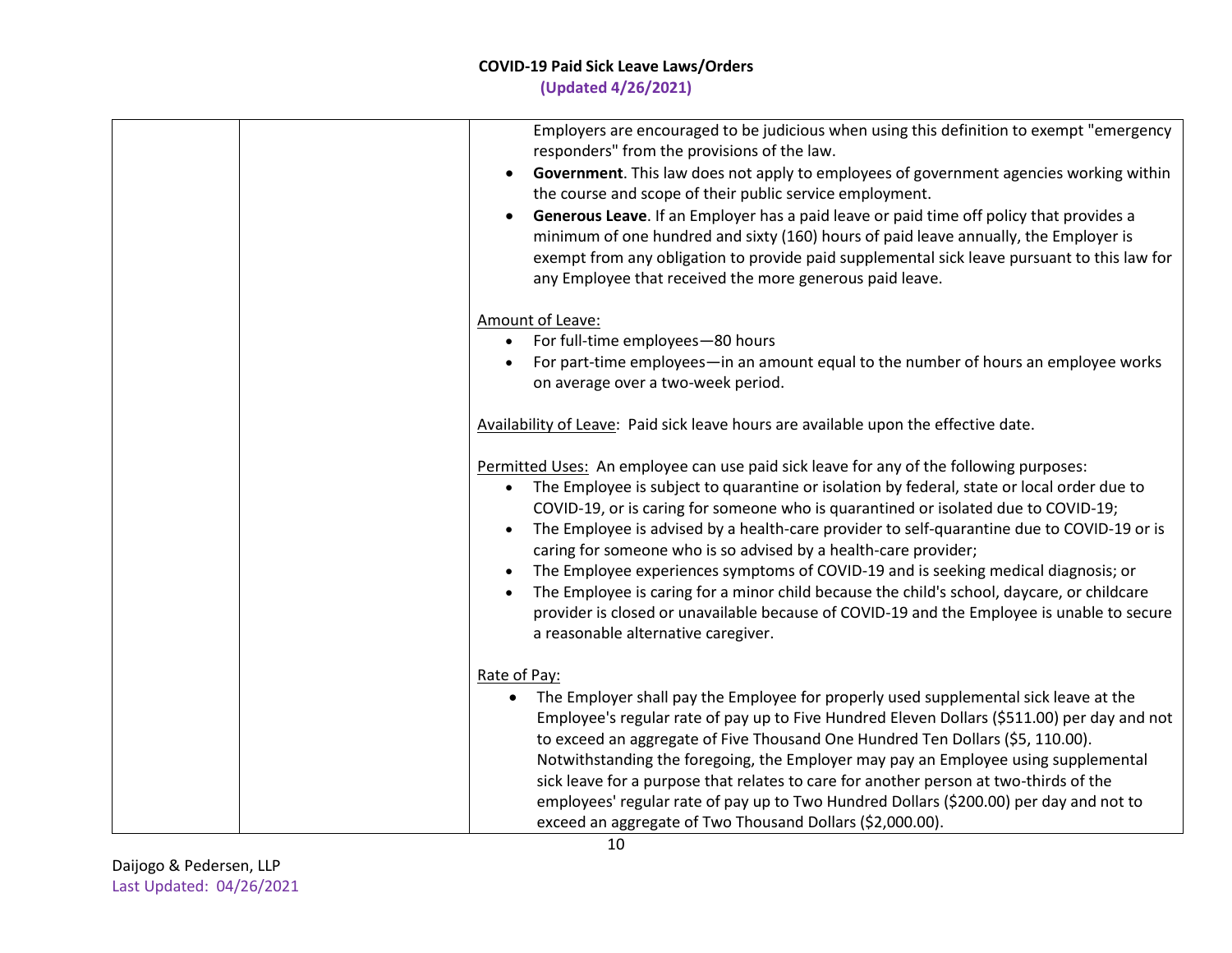| For a part-time Employee, the Employer will calculate the amount of paid supplemental<br>$\bullet$<br>sick leave used based on the average number of hours the employee worked per day<br>during the six (6) months immediately preceding the effective date of this Chapter. If an<br>Employee has worked for the Employer for less than six (6) months, then the Employer<br>shall calculate the amount of paid supplemental sick leave an Employee is entitled to based<br>on the average hours the Employer expected the Employee to work per day at time of hire.                                                                  |
|-----------------------------------------------------------------------------------------------------------------------------------------------------------------------------------------------------------------------------------------------------------------------------------------------------------------------------------------------------------------------------------------------------------------------------------------------------------------------------------------------------------------------------------------------------------------------------------------------------------------------------------------|
| Existing Policies: An Employer may not change any paid time off policies on or after the effective<br>date of the law except to provide additional paid leave.                                                                                                                                                                                                                                                                                                                                                                                                                                                                          |
| Replacements: An Employer shall not require an Employee to find a replacement as a condition of<br>approving the paid supplemental sick leave.                                                                                                                                                                                                                                                                                                                                                                                                                                                                                          |
| Certification: An Employer may require an Employee to identify the basis for requesting paid<br>supplemental sick leave but shall not require a doctor's note or other documentation for the use of<br>paid supplemental sick leave.                                                                                                                                                                                                                                                                                                                                                                                                    |
| Notice of Use: An Employer may require the Employee to follow reasonable notice procedures in<br>order to use the paid supplemental sick leave, but only when the need for the paid supplemental<br>sick leave is foreseeable.                                                                                                                                                                                                                                                                                                                                                                                                          |
| Use of Other Leave: Employees are not required to exhaust their sick leave or other accrued leave<br>prior to use of the paid supplemental sick leave hours.                                                                                                                                                                                                                                                                                                                                                                                                                                                                            |
| Offset: An Employer's obligation to provide paid supplemental sick leave benefits under this law<br>shall be reduced for every hour an Employer provided an Employee with paid leave in an amount<br>equal to or greater than the requirements under this law, not including previously accrued hours,<br>on or after March 4, 2020, for any of the purposes described in in the law or in response to an<br>Employee's inability to work due to COVID-19. Paid sick leave under this law is not in addition or<br>independent of rights under Cal. Governor's Executive Order N-51-20 or the Federal Emergency<br>Paid Sick Leave Act. |
| No Pay for Unused Leave: An Employee is not entitled, under any circumstances, to be paid for<br>unused paid supplemental sick leave. Unused paid supplemental sick leave will not be available                                                                                                                                                                                                                                                                                                                                                                                                                                         |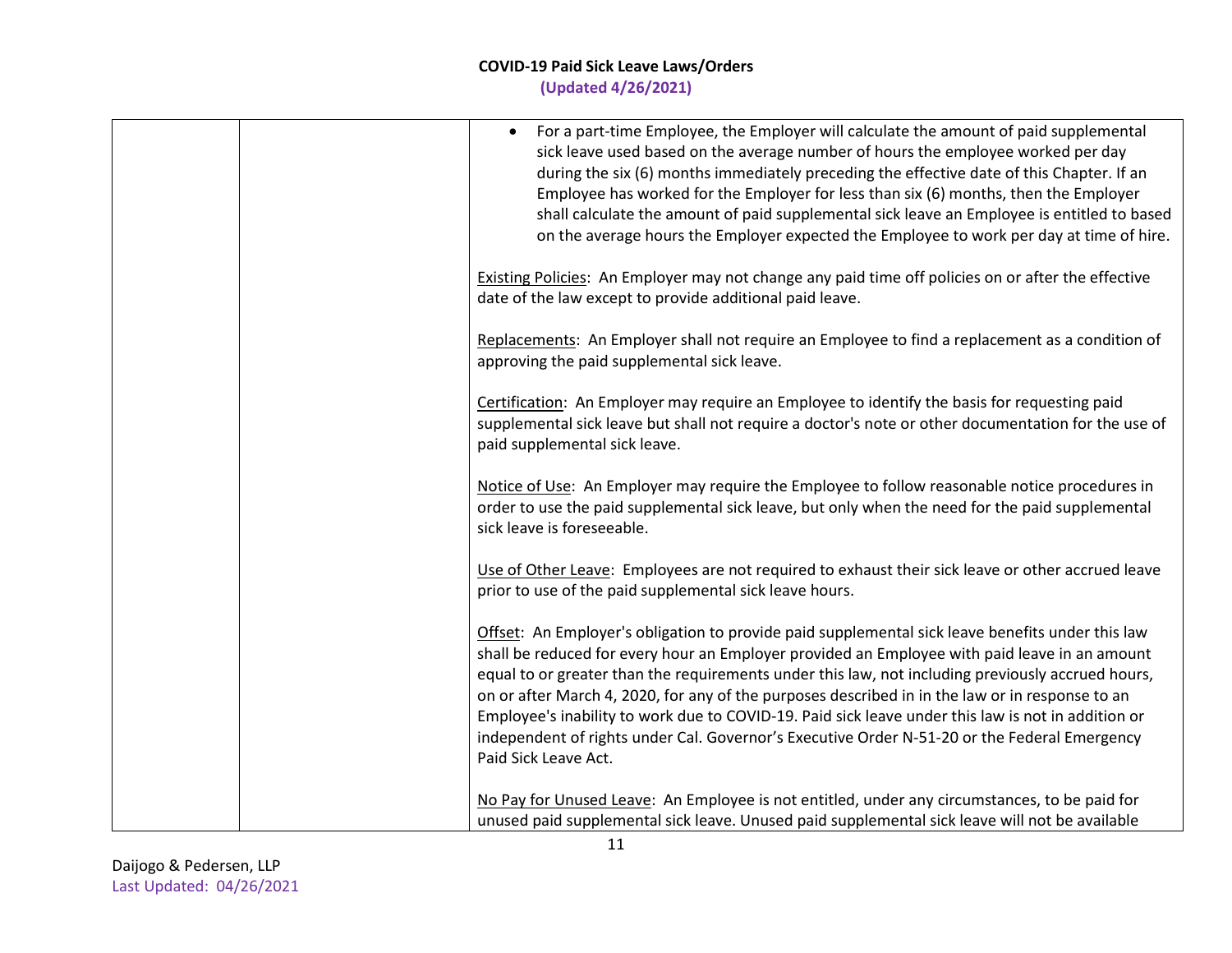|                              |                                                                                                                                                       | after the sunset of this Chapter and thereafter shall cease to exist unless an Employer extends an<br>Employee's access to such leave.<br>Separation: Upon an Employee's separation from employment, an Employer is no longer obligated<br>to provide or pay for any paid supplemental sick leave not used prior to separation.<br>Enforcement: Employees may bring a private right of action. Awards may consist of all actual<br>damage (including back pay and provision of sick leave unlawfully withheld), punitive damages,<br>reinstatement, reasonable attorney's fees and costs, and other legal or equitable relief.<br>Retaliation Prohibited: No Employer shall discharge, reduce in compensation or otherwise<br>discriminate against any Employee for opposing any practice proscribed by this law, for requesting<br>to use or actually using paid supplemental sick leave under this law, for participating in proceedings<br>related to this law, for seeking to enforce their rights under this law by any lawful means, or for<br>otherwise asserting rights under this law.    |
|------------------------------|-------------------------------------------------------------------------------------------------------------------------------------------------------|----------------------------------------------------------------------------------------------------------------------------------------------------------------------------------------------------------------------------------------------------------------------------------------------------------------------------------------------------------------------------------------------------------------------------------------------------------------------------------------------------------------------------------------------------------------------------------------------------------------------------------------------------------------------------------------------------------------------------------------------------------------------------------------------------------------------------------------------------------------------------------------------------------------------------------------------------------------------------------------------------------------------------------------------------------------------------------------------------|
| Los Angeles,<br>CA (City of) | Supplemental COVID-19 Leave<br><b>Current Expiration Date: 2</b><br>calendar weeks after the<br>expiration of the COVID-19<br>local emergency period. | Los Angeles Supplemental Paid Sick Leave Due to Covid-19 Executive Order (Effective 4/7/2020<br>through 2 calendar weeks after the expiration of the Covid-19 local emergency period.) [1/8/21<br>Update: Since the COVID-19 local emergency period has not expired, the law is currently still in<br>effect] [4/26/21 UPDATE: On 2/17/21, the Mayor signed a revised public order expanding coverage<br>as indicated below.]<br>Covered Employees: Employees who have been employed with the same employer from 2/3/2020<br>through 3/4/2020 for 60 days and who have performed any work within the geographic boundaries<br>of the City of Los Angeles.<br>Covered Employer: An employer that has either:<br>500 or more employees within the City of Los Angeles; or<br>2,000 or more employees within the U.S.<br>Permitted Uses: If the employee is unable to work or telework and takes time off:<br>Due to COVID-19 infection or because public health official or healthcare provider requires<br>or recommends the employee isolate or self-quarantine to prevent the spread of COVID-19; |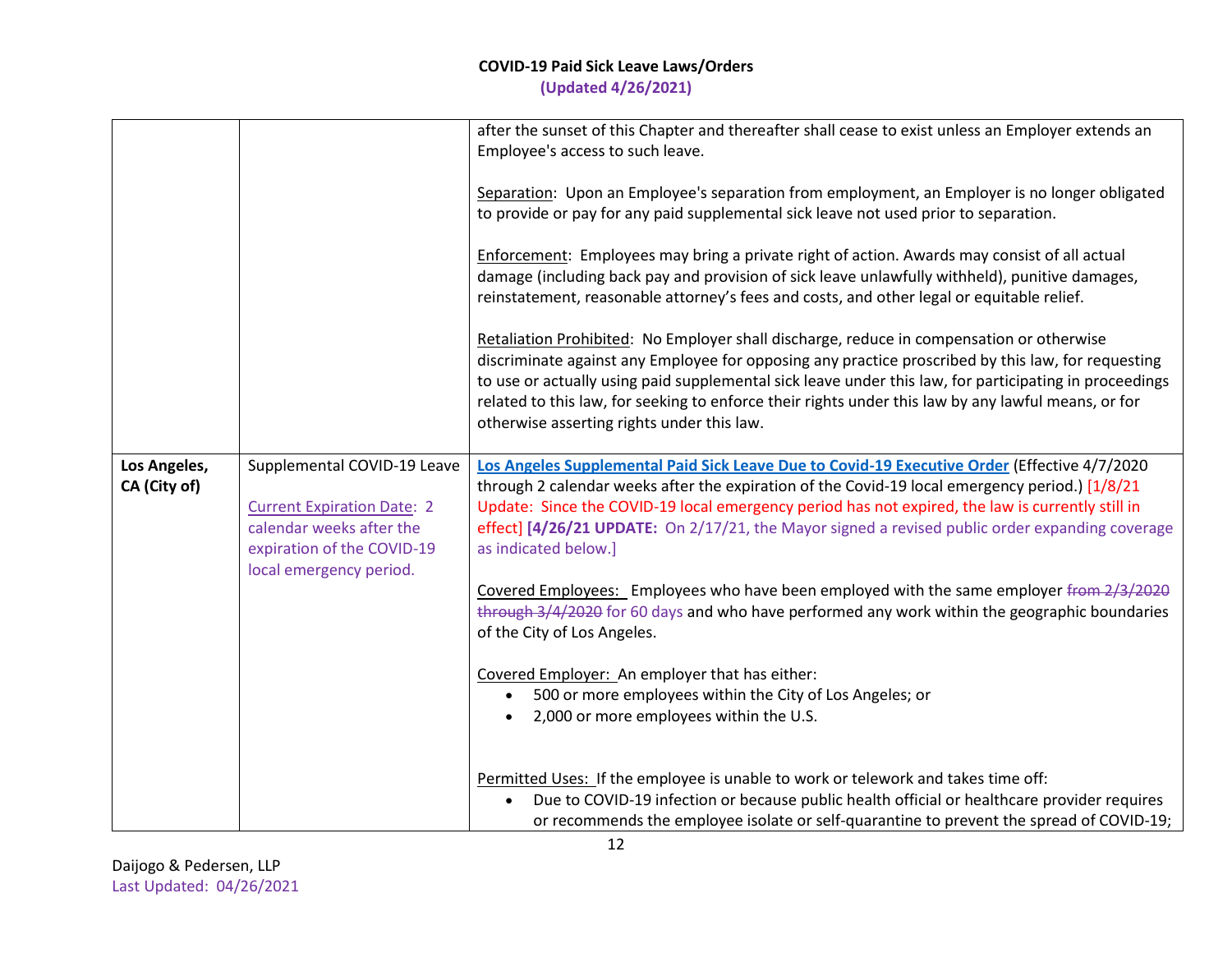| Because the employee is at least 65 years old or has a health condition such as heart<br>$\bullet$<br>disease, asthma, lung disease, diabetes, kidney disease, or weakened immune system;<br>Because the employee needs to care for a family member who is not sick but who public<br>$\bullet$<br>health officials or healthcare providers have required or recommended isolation or self-<br>quarantine; or<br>Because the employee needs to provide care for a family member whose senior care<br>provider or whose school or child care provider caring for a child under the age of 18<br>temporarily ceases operations in response to a public health or other public official's<br>recommendation. This provision is only applicable to an employee who is unable to secure a<br>reasonable alternative caregiver. |
|---------------------------------------------------------------------------------------------------------------------------------------------------------------------------------------------------------------------------------------------------------------------------------------------------------------------------------------------------------------------------------------------------------------------------------------------------------------------------------------------------------------------------------------------------------------------------------------------------------------------------------------------------------------------------------------------------------------------------------------------------------------------------------------------------------------------------|
| Amount of Leave:<br>For full-time employees (or employees who work at least 40 hours per week) -80 hours<br>$\bullet$<br>For part-time employees and employees who work less than 40 hours per week-in an<br>amount no greater than the employee's average two week pay over the period of February<br>3, 2020 through March 4, 2020.                                                                                                                                                                                                                                                                                                                                                                                                                                                                                     |
| Rate of Pay:<br>For FT employee, the rate is calculated at an employee's average two-week pay between<br>2/3/2020 and 3/4/2020 over the last 60 days of employment. No more than \$511 per day<br>(or \$5,110 in the aggregate).<br>For PT employee, the rate of pay for those Supplemental Paid Sick Leave hours is calculated<br>in the amount equivalent to an Employee's average two-week pay between February $3z$<br>2020 and March 4, 2020 over the last 60 days of employment. The amount of<br>Supplemental Paid Sick Leave hours that must be provided to this Employee is determined<br>by adding the number of hours worked in four consecutive weeks during this period, and<br>dividing that total by 2.                                                                                                    |
| Employee Request: Oral or written.                                                                                                                                                                                                                                                                                                                                                                                                                                                                                                                                                                                                                                                                                                                                                                                        |
| Required Documentation-None. However, an Employer may require an Employee to, verbally or in<br>writing, provide the reason for taking leave - such as child care, quarantine, vulnerable medical<br>condition, caring for a family member - for purposes of recordkeeping. The Employer's policy                                                                                                                                                                                                                                                                                                                                                                                                                                                                                                                         |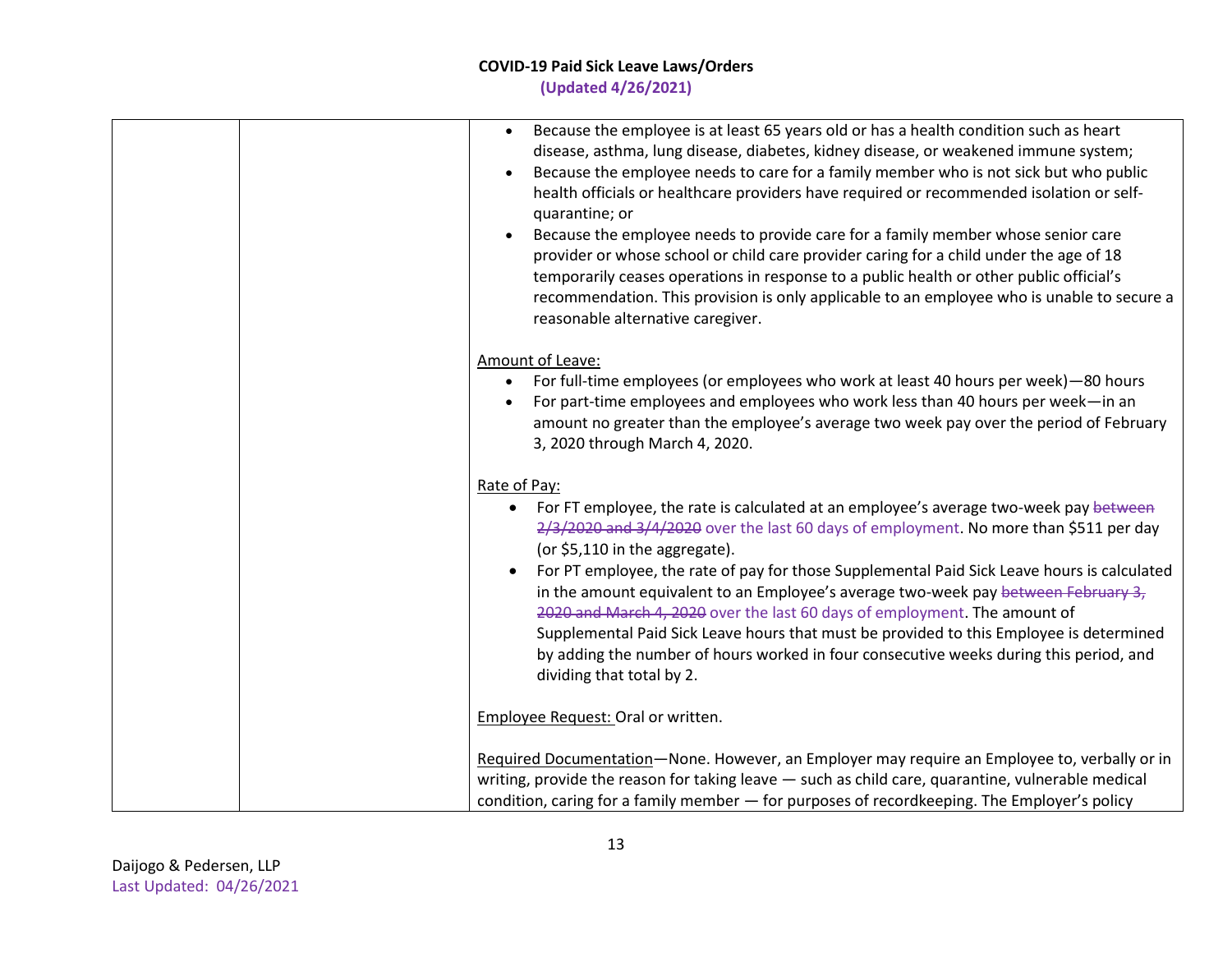| should not be so difficult that it deters an Employee from taking legitimate supplemental paid sick<br>leave                                                                                                                                                                                                                                                                                                                                                                                                                                                                                                                                                                                                                                                                                                                                     |
|--------------------------------------------------------------------------------------------------------------------------------------------------------------------------------------------------------------------------------------------------------------------------------------------------------------------------------------------------------------------------------------------------------------------------------------------------------------------------------------------------------------------------------------------------------------------------------------------------------------------------------------------------------------------------------------------------------------------------------------------------------------------------------------------------------------------------------------------------|
| Offset: The supplemental paid sick leave is separate and apart from any regular paid sick leave that<br>the Employer provided or continues to provide the Employee, such as regular accrued paid sick<br>leave required by law. However, an Employer's obligation to provide 80 hours of supplemental paid<br>sick leave under the SPSL Public Order shall be reduced for every hour an Employer allows an<br>Employee to take paid leave that was compensated at the amount required by the Order, not<br>including previously accrued hours, on or after March 4, 2020, for any reasons under this order or<br>in response to an employee's inability to work due to COVID-19.                                                                                                                                                                 |
| Example 1: A full-time Employee who was exposed to a known COVID-19 case on March 15, 2020<br>was directed by a County Public Health official to self-quarantine. The Employer provided the<br>Employee with paid administrative leave for 80 hours at their full salary rate in March, while the<br>Employee stayed home and completed their quarantine period. The 80 hours of paid administrative<br>leave would offset the Employer's obligation under the SPSL Public Order. The Employer would not<br>be required to provide any additional supplemental paid sick leave to that Employee.                                                                                                                                                                                                                                                 |
| Example 2: A full-time Employee who was exposed to a known COVID-19 case on March 15 was<br>directed by a County Public Health official to be tested for COVID-19. The Employee stayed home<br>for a week in self-quarantine until they received their negative test results and were cleared to<br>return to work immediately. The Employer provided the Employee with paid administrative leave<br>for 40 hours at their full salary rate while they were home awaiting their test result. The Employee<br>then returned to work healthy. The 40 hours of paid administrative leave would partially offset the<br>Employer's obligation to provide 80 hours of supplemental paid sick leave under the SPSL Public<br>Order. The Employer would be required to provide 40 additional hours of supplemental paid sick<br>leave to that Employee. |
| Exemptions:<br>Emergency and health services personnel<br>Employers of employees that provides global parcel delivery services<br>Employers who have paid leave or PTO policy for the employee that provides a minimum of<br>160 hours of paid leave annually<br>New business as specified                                                                                                                                                                                                                                                                                                                                                                                                                                                                                                                                                       |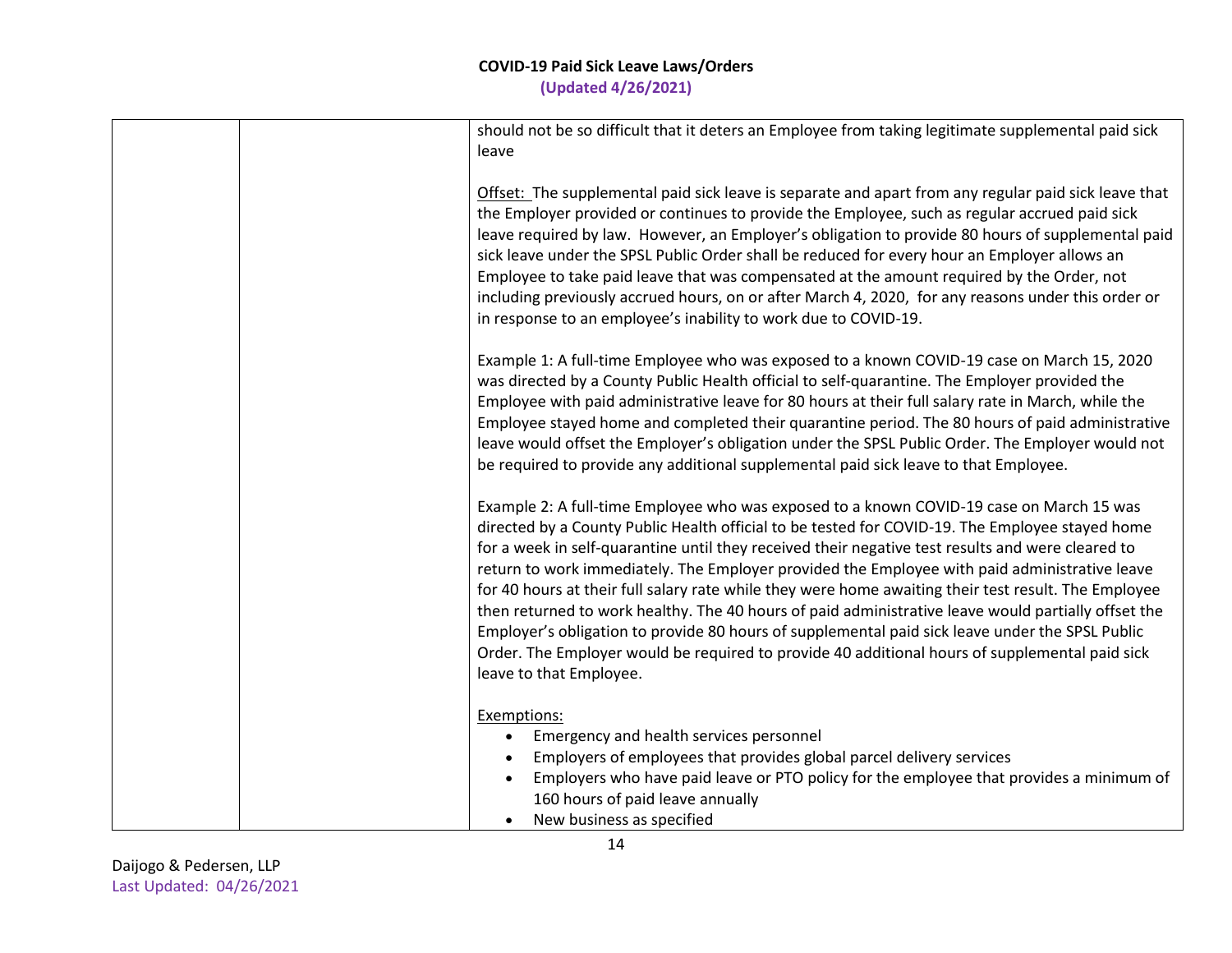## **COVID-19 Paid Sick Leave Laws/Orders**

**(Updated 4/26/2021)**

|                             |                                                                                                                                                       | Employees of government agencies<br>Business/organization that was closed or not operating for a period of 14 or more days due<br>to a city official's emergency order because of the COVID-19 pandemic or provided at least<br>14 days of leave, any time on or after March 4, 2020.                                                                                                                                                                                                                                                                                                                                                                                                                                                                                                                                                                                                                                                                                                                                                                                 |
|-----------------------------|-------------------------------------------------------------------------------------------------------------------------------------------------------|-----------------------------------------------------------------------------------------------------------------------------------------------------------------------------------------------------------------------------------------------------------------------------------------------------------------------------------------------------------------------------------------------------------------------------------------------------------------------------------------------------------------------------------------------------------------------------------------------------------------------------------------------------------------------------------------------------------------------------------------------------------------------------------------------------------------------------------------------------------------------------------------------------------------------------------------------------------------------------------------------------------------------------------------------------------------------|
| Los Angeles,<br>CA (County) | Supplemental COVID-19 Leave<br><b>Current Expiration Date: 2</b><br>calendar weeks after the<br>expiration of the COVID-19<br>local emergency period. | Los Angeles County Interim Urgency Ordinance (Effective 4/28/2020 until 12/31/2020, unless<br>extended by the Board of Supervisors) [1/8/21 UPDATE: The ordinance expired on 12/31/2020,<br>however, the Board has directed the County Counsel to, before January 26, 2021, draft an<br>ordinance extending the duration of the paid sick leave ordinance.] [4/26/21 UPDATE: An urgency<br>ordinance dated 1/21/21 was passed, extending the supplemental paid sick leave ordinance until<br>two calendar weeks after the expiration of the COVID-19 local emergency. Supplemental paid sick<br>leave extended to all businesses in the unincorporated areas of the County as indicated below.]<br>Summary: Los Angeles County enacted an emergency sick leave ordinance requiring up to 2 weeks<br>of leave for Covid-19 related reasons for employees working in an unincorporated area of Los<br>Angeles County.                                                                                                                                                   |
|                             |                                                                                                                                                       | Covered Employer: employers with 500 or more employees nationwide all employers in the<br>unincorporated areas of the County (change effective January 1, 2021)<br>Covered Employee: employees who were employed as of April 28, 2020 and work within the<br>geographic boundaries of the unincorporated county.<br>Permissible Uses: When a covered employee is unable to work or telework due to:<br>a public health official or healthcare provider requires or recommends the employee self-<br>isolate or quarantine to prevent the spread of COVID-19,<br>the employee is subject to a federal, state, or local quarantine or isolation order related to<br>COVID-19 (e.g., is at least 65 years or has a health condition such as "heart disease, asthma,<br>lung disease, diabetes, kidney disease, or weakened immune system"),<br>the employee is caring for a family member who is subject to a federal, state or local<br>quarantine/isolation order related to COVID-19, or has been advised by a health care<br>provider to isolate self-quarantine, or |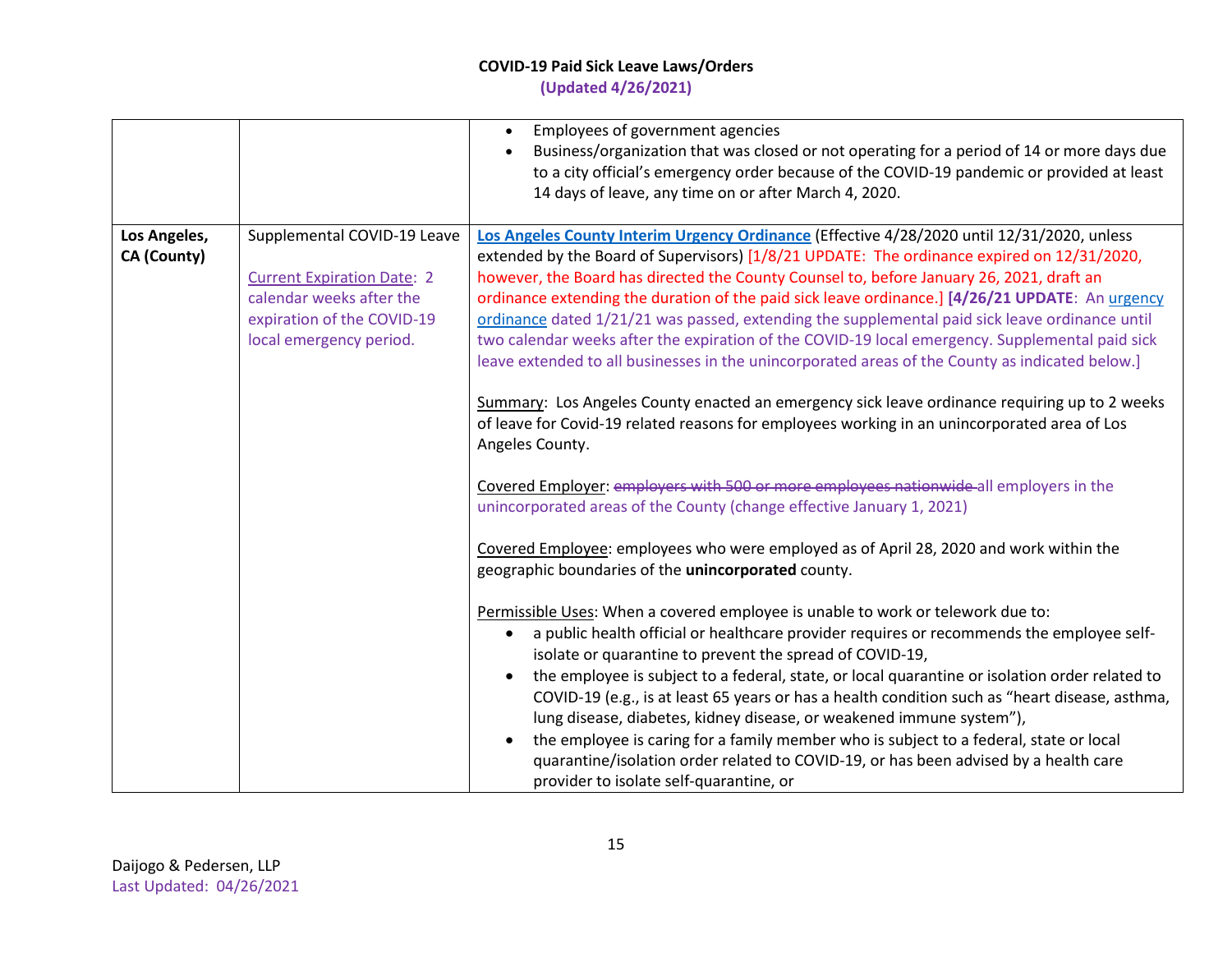| • the employee needs time off to care for a family member whose senior care provider,<br>school, or child care provider has ceased operations in response to a public official's<br>recommendation<br>(Note: There is not a specific exemption for businesses closed for any period of time, like there is in<br>the City of Los Angeles law.)                                                                                                                                                                                                                                                                                                                                                                                                                                                                                 |
|--------------------------------------------------------------------------------------------------------------------------------------------------------------------------------------------------------------------------------------------------------------------------------------------------------------------------------------------------------------------------------------------------------------------------------------------------------------------------------------------------------------------------------------------------------------------------------------------------------------------------------------------------------------------------------------------------------------------------------------------------------------------------------------------------------------------------------|
| Amount of Leave:<br>Employees classified as full time or who work 40 hours a week or more receive no more<br>$\bullet$<br>than 80 hours of SPSL or FFCRA paid sick leave for the entire period covered by this law<br>based on their highest average two-week pay between January 1, 2020 and April 28, 2020.<br>Employees who are not classified as full time or work less than 40 hours a week receive<br>SPSL for the entire period covered by this law in an amount not greater than their average<br>two-week pay over the same period. Such SPSL must be reduced by the supplemental paid<br>sick leave paid under the FFCRA.<br>An employee who has exhausted SPSL under this law or FFCRA by 12/31/20 is not eligible<br>for any additional allotment of SPSL after that date.<br>Capped at \$511 per day<br>$\bullet$ |
| Exemptions: Employers may exclude employees who are health care providers or emergency<br>responders (as defined in the Ordinance) from the Ordinance's leave requirements. Collective<br>bargaining agreement also may waive the provisions of the Ordinance if set forth in clear and<br>unambiguous terms.                                                                                                                                                                                                                                                                                                                                                                                                                                                                                                                  |
| Availability of Leave: An employer's obligation to begin providing supplemental paid sick leave<br>under this law begins March 31, 2020.                                                                                                                                                                                                                                                                                                                                                                                                                                                                                                                                                                                                                                                                                       |
| Employee Notice of Use: leave is available upon the written request (including text or email) of the<br>employee.                                                                                                                                                                                                                                                                                                                                                                                                                                                                                                                                                                                                                                                                                                              |
| Certification: Employer may require a doctor's note or other documentation.                                                                                                                                                                                                                                                                                                                                                                                                                                                                                                                                                                                                                                                                                                                                                    |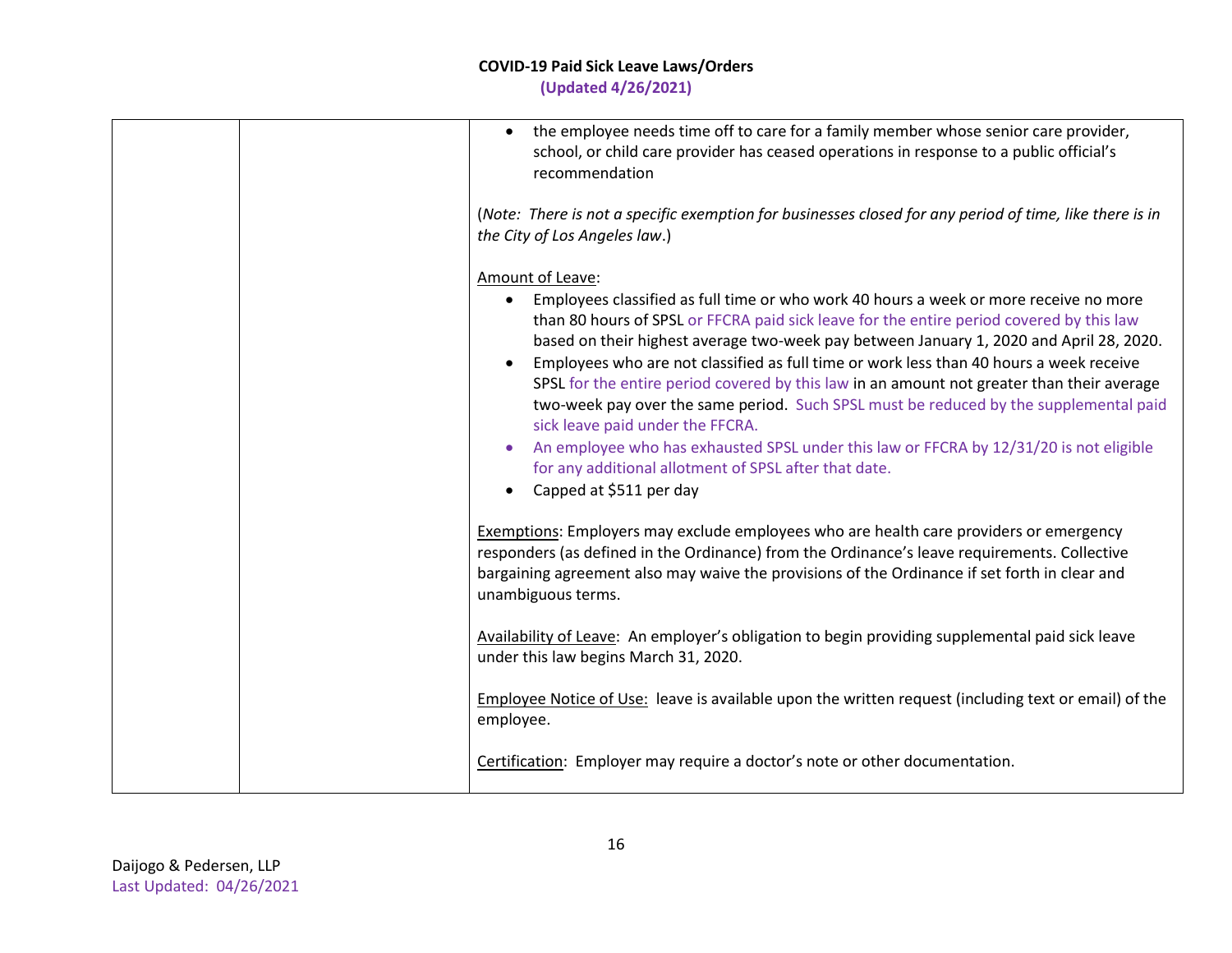|             |                                                                                                                            | Use of Other leave: this is in addition to regular paid sick leave required by law. Can't require an<br>employee to use other paid or unpaid leave, PTO, vacation or sick leave, before or in lieu of the<br>emergency sick leave.<br>Offset: leave can be reduced for every hour on or after 3/31/2020 that the employer allowed an<br>employee to take leave for COVID-19 reasons, only if that leave was provided above and beyond the<br>employee's regular or previously accrued leaves.                                                                                                                                                                                           |
|-------------|----------------------------------------------------------------------------------------------------------------------------|-----------------------------------------------------------------------------------------------------------------------------------------------------------------------------------------------------------------------------------------------------------------------------------------------------------------------------------------------------------------------------------------------------------------------------------------------------------------------------------------------------------------------------------------------------------------------------------------------------------------------------------------------------------------------------------------|
|             |                                                                                                                            | Enforcement: employees can bring a private action to seek reinstatement, back pay, unlawfully<br>withheld wages, etc.                                                                                                                                                                                                                                                                                                                                                                                                                                                                                                                                                                   |
|             |                                                                                                                            | Link to the list of the unincorporated areas of LA County.                                                                                                                                                                                                                                                                                                                                                                                                                                                                                                                                                                                                                              |
| Oakland, CA | Supplemental COVID-19 Leave<br><b>Current Expiration Date: the</b><br>end of the City's COVID-19<br>emergency declaration. | Oakland Protecting Workers and Communities During a Pandemic - COVID-19 Emergency Paid<br>Sick Leave Ordinance (Effective 5/12/2020 through 12/31/2020, unless extended). [1/8/21 Update:<br>The Oakland City Council will consider, on January 19, 2021, a proposal to extend the duration of<br>the emergency sick leave until the expiration of the city's Declaration of COVID-19 Emergency. If<br>passed, the new ordinance will be retroactive to 12/31/2020.] [4/26/21 UPDATE: On 1/19/21<br>Oakland enacted a new emergency ordinance that is retroactive to 12/31/20 extending<br>supplemental paid sick leave ordinance through the end of the City's emergency declaration.] |
|             |                                                                                                                            | Covered Employee: any person who qualifies as an employee entitled to payment of a minimum<br>wage under the California Labor Code, including California Labor Code section 2750.3, and wage<br>orders published by the California Industrial Welfare Commission provided that the person has<br>performed work for remuneration for an Employer for at least two (2) hours after February 3, 2020<br>within the geographic boundaries of the City.                                                                                                                                                                                                                                     |
|             |                                                                                                                            | Covered Employer: any person, association, organization, partnership, business trust, limited<br>liability company, or corporation who directly or indirectly through any other person or entity,<br>Employs an Employee. "Employer" includes a temporary employment agency, staffing agency or<br>similar entity that directly or indirectly employs an employee. An employer who contracts with a<br>contractor for the provision of workers jointly and severally shares with the contractor all liability                                                                                                                                                                           |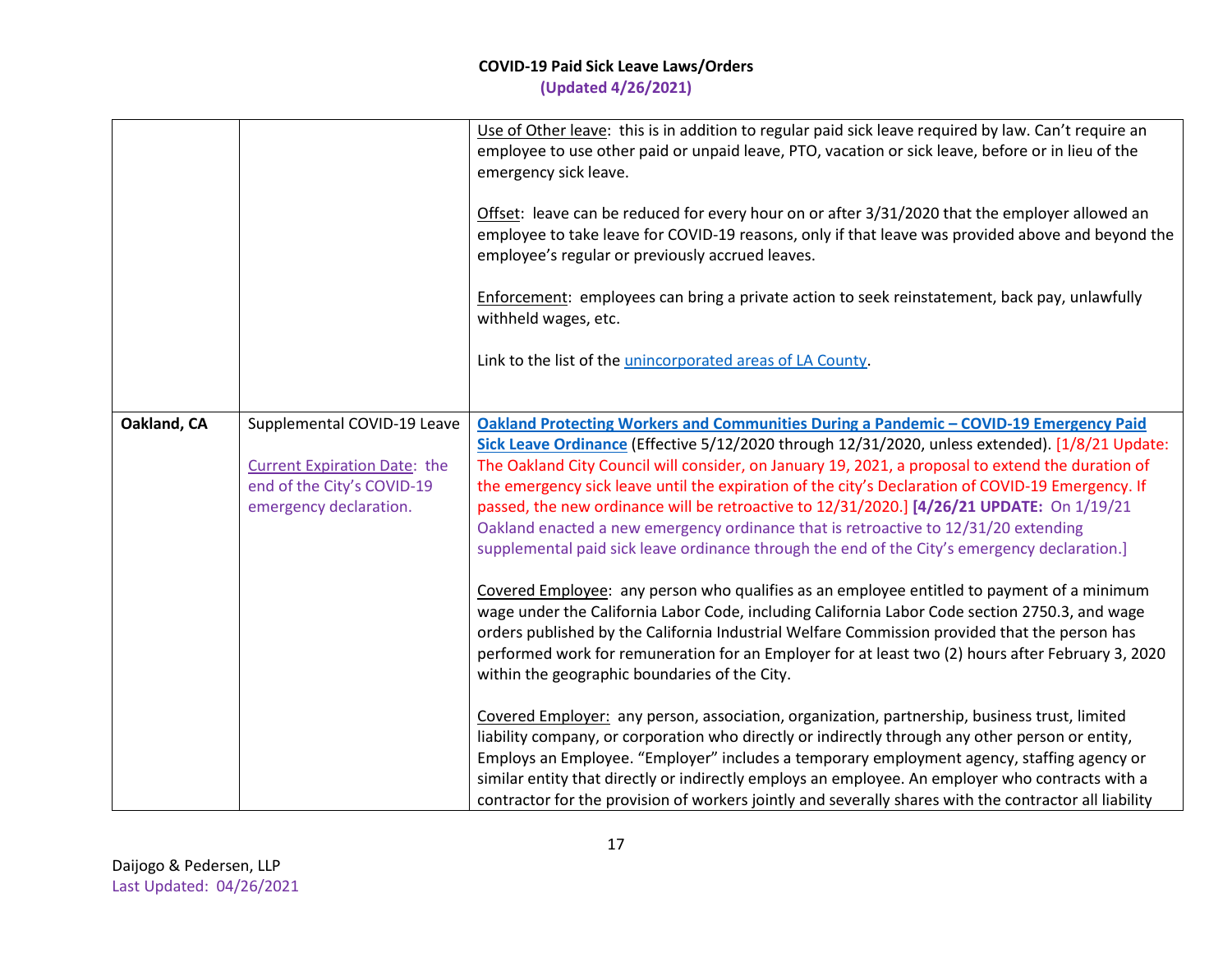| for the provision of emergency paid sick leave required under this ordinance "Employer" shall not<br>include the United States Government, the State of California or any other entity of government.                                                                                                                                                                                                                                                                                                                                                                                                                                                                                                                                                                                                                                                                                                                                                                                                                                                                                                                                                                                                                                                                                                                                                                                                           |
|-----------------------------------------------------------------------------------------------------------------------------------------------------------------------------------------------------------------------------------------------------------------------------------------------------------------------------------------------------------------------------------------------------------------------------------------------------------------------------------------------------------------------------------------------------------------------------------------------------------------------------------------------------------------------------------------------------------------------------------------------------------------------------------------------------------------------------------------------------------------------------------------------------------------------------------------------------------------------------------------------------------------------------------------------------------------------------------------------------------------------------------------------------------------------------------------------------------------------------------------------------------------------------------------------------------------------------------------------------------------------------------------------------------------|
| Small Employer: means an employer that employed fewer than 50 employees between February 3,<br>2020 through March 4, 2020, but does not include: a. Unregistered Janitorial Employers; or b.<br>Franchisees associated with a Franchisor or network of Franchises where that Franchisor or network<br>of Franchises Employs more than 500 Employees in the aggregate.                                                                                                                                                                                                                                                                                                                                                                                                                                                                                                                                                                                                                                                                                                                                                                                                                                                                                                                                                                                                                                           |
| Exemptions:<br>All Small Employers are exempt from the requirements of the law.<br>Employers of employees who are health care providers or emergency responders (as<br>defined by 29 CFR 826.30(c)), may elect exemption in accordance with FFCRA.<br>Employers who, after 2/3/2020, provide employees with the ability to accrue at least 160<br>hours of paid personal leave (excluding paid holidays), are exempt from the requirement of<br>providing emergency paid sick leave hours so long as:<br>the employee has immediate access to at least 80 hours of leave after May<br>12, 2020 for the law's qualifying reasons; and<br>any employee whose paid personal leave balance on May 12, 2020 has<br>fallen below 80 hours of accrued paid personal leave, shall be provided<br>additional leave, to bring their balance of paid personal leave to 80 hours to<br>be used for the purposes described in the law<br>Employers who provide employees immediate access to at least 80 hours of paid personal<br>leave (or the equivalent for part-time employees) for the purposes specified in the law are<br>exempt from the requirement of providing emergency paid sick leave hours. For this<br>exemption to apply the paid personal leave must have been in addition to any paid leave<br>the employer was otherwise required to provide pursuant to CBA, employment contract, or<br>public policy. |
| Note that "paid personal leave" includes personal time off, sick leave, or vacation time, but does not<br>include paid holiday time.                                                                                                                                                                                                                                                                                                                                                                                                                                                                                                                                                                                                                                                                                                                                                                                                                                                                                                                                                                                                                                                                                                                                                                                                                                                                            |
| Permitted Uses: All employers shall provide each employee with Emergency Paid Sick Leave to the<br>extent the employee is unable to work (or telework) for the following purposes:                                                                                                                                                                                                                                                                                                                                                                                                                                                                                                                                                                                                                                                                                                                                                                                                                                                                                                                                                                                                                                                                                                                                                                                                                              |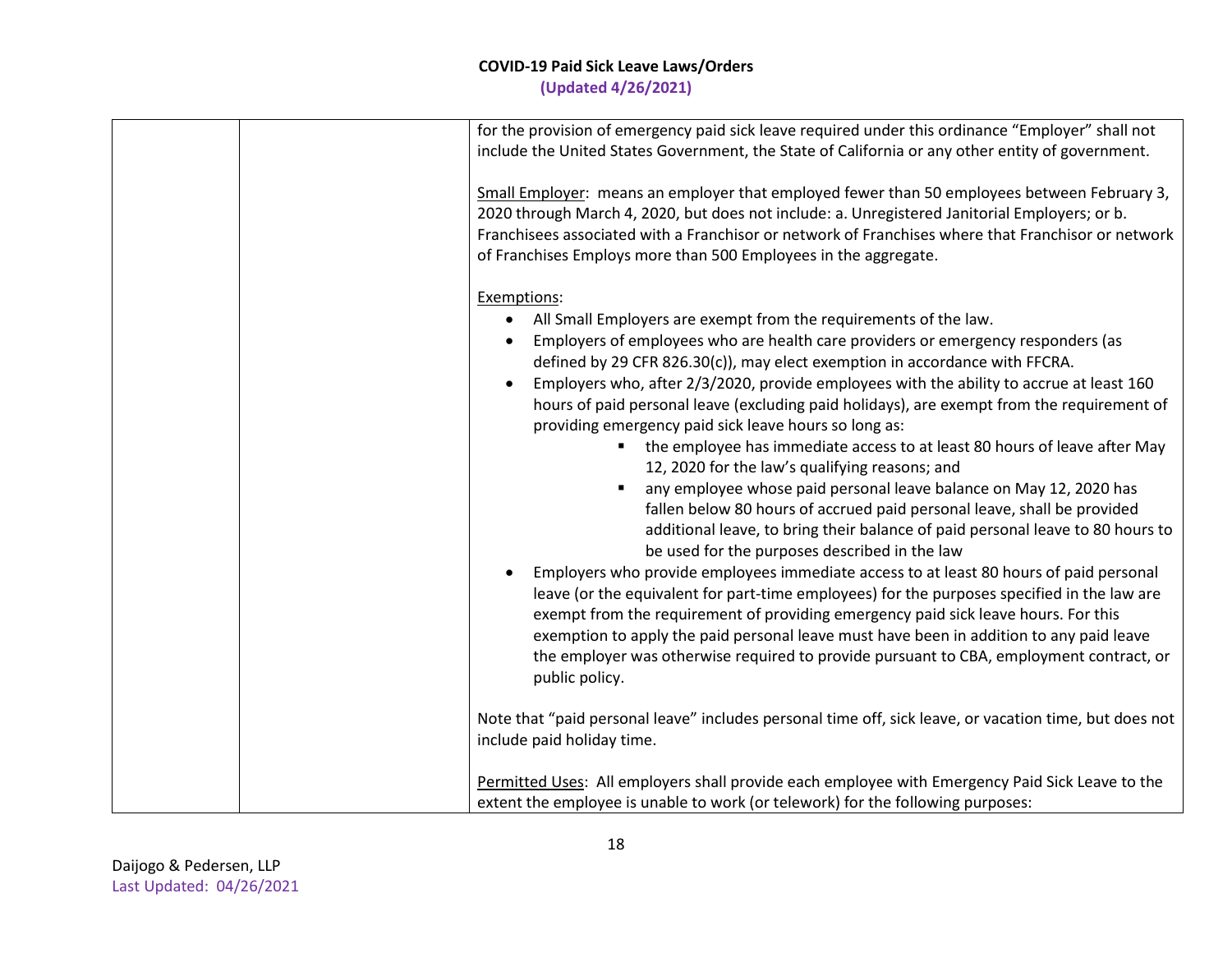## **COVID-19 Paid Sick Leave Laws/Orders**

**(Updated 4/26/2021)**

| The employee is subject to a Federal, State, or local quarantine or isolation order related to<br>COVID-19;<br>The employee has been advised by a health care provider to self-quarantine due to<br>concerns related to COVID-19;<br>The employee is experiencing symptoms of COVID-19 and is seeking a medical diagnosis;<br>٠<br>The employee is caring for an individual who is subject to a Federal, State, or local<br>quarantine or isolation order related to COVID-19 or has been advised by a health care<br>provider to self-quarantine due to concerns related to COVID-19;<br>The employee is caring for a son or daughter of such employee if the school or place of care<br>of the son or daughter has been closed, or the child care provider of such son or daughter is<br>unavailable, due to COVID-19 precautions; or<br>The employee is experiencing any other substantially similar condition specified by the<br>federal Secretary of Health and Human Services in consultation with the Secretary of Labor<br>and Secretary of the Treasury. |
|--------------------------------------------------------------------------------------------------------------------------------------------------------------------------------------------------------------------------------------------------------------------------------------------------------------------------------------------------------------------------------------------------------------------------------------------------------------------------------------------------------------------------------------------------------------------------------------------------------------------------------------------------------------------------------------------------------------------------------------------------------------------------------------------------------------------------------------------------------------------------------------------------------------------------------------------------------------------------------------------------------------------------------------------------------------------|
| In addition, employers shall also provide each employee with Emergency Paid Sick Leave to the<br>extent the employee is unable to work (or telework) for the following purposes:<br>To enable the employee to care for a Family Member who has been diagnosed with COVID-<br>$\bullet$<br>19 or is experiencing symptoms of COVID-19;<br>To take time off work because the employee:<br>$\bullet$<br>$\circ$ Is at least 65 years old;<br>Has a health condition such as heart disease, asthma, lung disease, diabetes, kidney<br>$\circ$<br>disease, or weakened immune system;<br>Has any condition identified by an Alameda County, California or federal public<br>$\circ$<br>health official as putting the public at heightened risk of serious illness or death if<br>exposed to COVID-19; or<br>Has any condition certified by a healthcare professional as putting the Employee at<br>$\circ$<br>a heightened risk of serious illness or death if exposed to COVID-19.                                                                                    |
| Family Member: has the same meaning as set forth in California Labor Code §245.5(c) and also<br>includes: the child of an employee's spouse or domestic partner; the parent of an employee's<br>spouse or domestic partner; the sibling, grandparent, and grandchild of an employee's spouse or<br>domestic partner; sibling, grandparent, and grandchild relationships resulting from adoption, step-                                                                                                                                                                                                                                                                                                                                                                                                                                                                                                                                                                                                                                                             |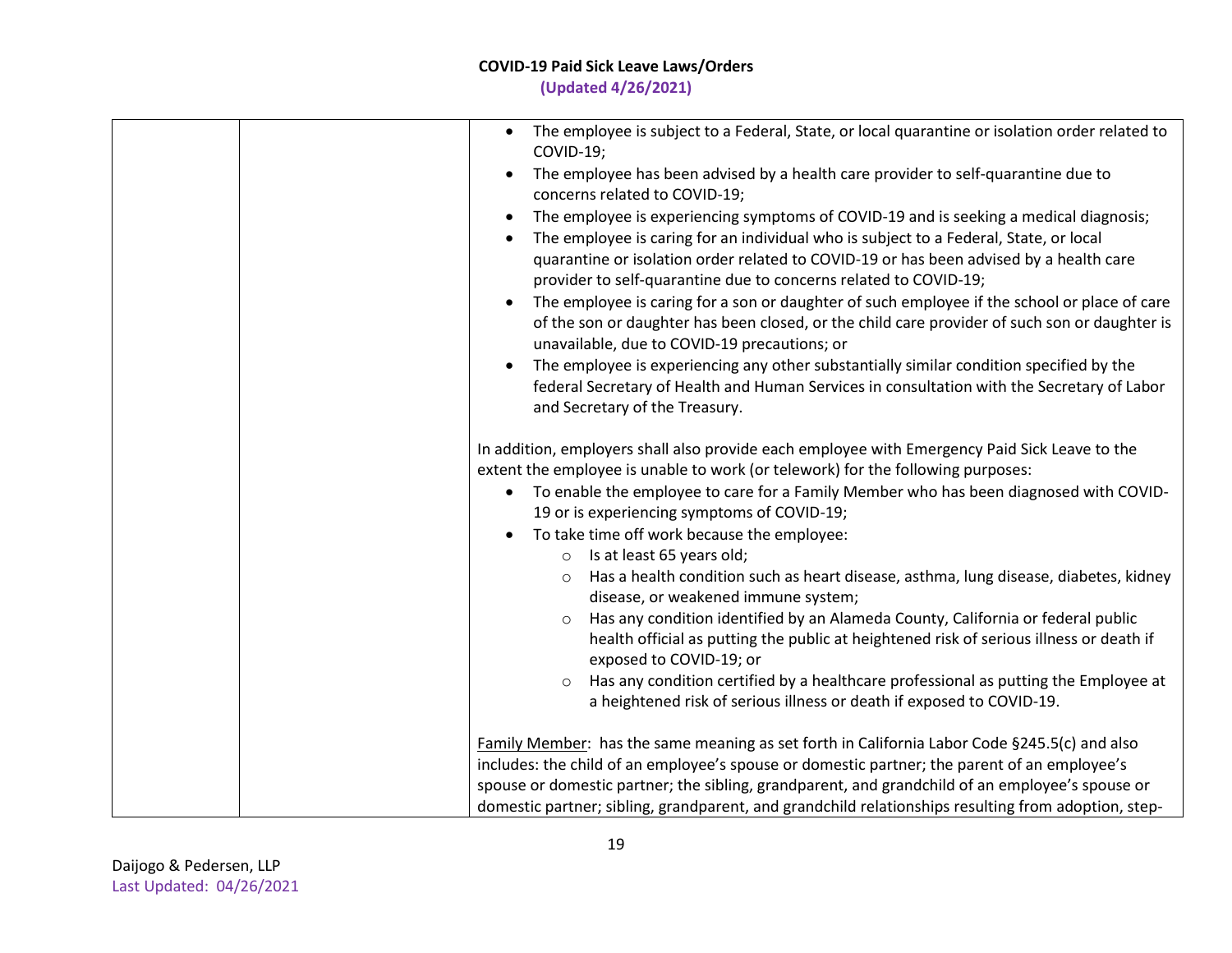|  | relationships, and foster-care relationships; an individual for whom the employee is responsible for<br>providing or arranging care, including but not limited to helping that individual obtain diagnostic,<br>preventative, routine, or therapeutic health treatment; or whose close association with the<br>employee is the equivalent of a family relationship.                                                                                                                                                                                                                                                                                                                                                                                                                                                                                                                                                                      |
|--|------------------------------------------------------------------------------------------------------------------------------------------------------------------------------------------------------------------------------------------------------------------------------------------------------------------------------------------------------------------------------------------------------------------------------------------------------------------------------------------------------------------------------------------------------------------------------------------------------------------------------------------------------------------------------------------------------------------------------------------------------------------------------------------------------------------------------------------------------------------------------------------------------------------------------------------|
|  | Amount of Leave:<br>For full-time employees or employees that provided labor or services for remuneration for<br>$\bullet$<br>at least 40 hours per week within the City of Oakland over the period of 2/3/2020 through<br>3/4/2020 [under the emergency ordinance, "over the period of January 1, 2021 through<br>January 21, 2021 or at any point thereafter"], or at any point thereafter-80 hours<br>For employees who provided labor or services for remuneration for fewer than 40 hours per<br>week over the period of 2/3/2020 through 3/4/2020 and who continues to do so after<br>3/4/2020—a number of hours equal to the average number of hours the employee worked<br>within the City of Oakland over 14 days during the period of 2/3/2020 through 3/4/2020.<br>The 14 days must be the 14 days with the highest number of hours worked within the City<br>of Oakland during the period between 2/3/2020 through 3/4/2020. |
|  | Employees that begin performing labor or services for remuneration after 3/4/2020 shall be<br>provided leave as described above.                                                                                                                                                                                                                                                                                                                                                                                                                                                                                                                                                                                                                                                                                                                                                                                                         |
|  | Availability of Leave: Available immediately upon the Effective Date.                                                                                                                                                                                                                                                                                                                                                                                                                                                                                                                                                                                                                                                                                                                                                                                                                                                                    |
|  | Timing of Payment: No later than the payday for the next regular payroll period after the leave is<br>taken and in no event more than 14 days after the leave is taken.                                                                                                                                                                                                                                                                                                                                                                                                                                                                                                                                                                                                                                                                                                                                                                  |
|  | Rate of Pay: Compensated at the same hourly rate and with the same benefits, including health<br>benefits, as the employee normally earns during hours worked, however, the amount paid to an<br>employee shall not exceed \$511 per day or \$5,110 in the aggregate.                                                                                                                                                                                                                                                                                                                                                                                                                                                                                                                                                                                                                                                                    |
|  | Certification: An employer may not require a doctor's note or other documentation for the use of<br>Emergency Paid Sick Leave, except for additional conditions that require certification by a<br>healthcare professional as putting the employee at a heightened risk of serious illness or death if<br>exposed to COVID-19. An employee obtaining such certification need not disclose the employee's                                                                                                                                                                                                                                                                                                                                                                                                                                                                                                                                 |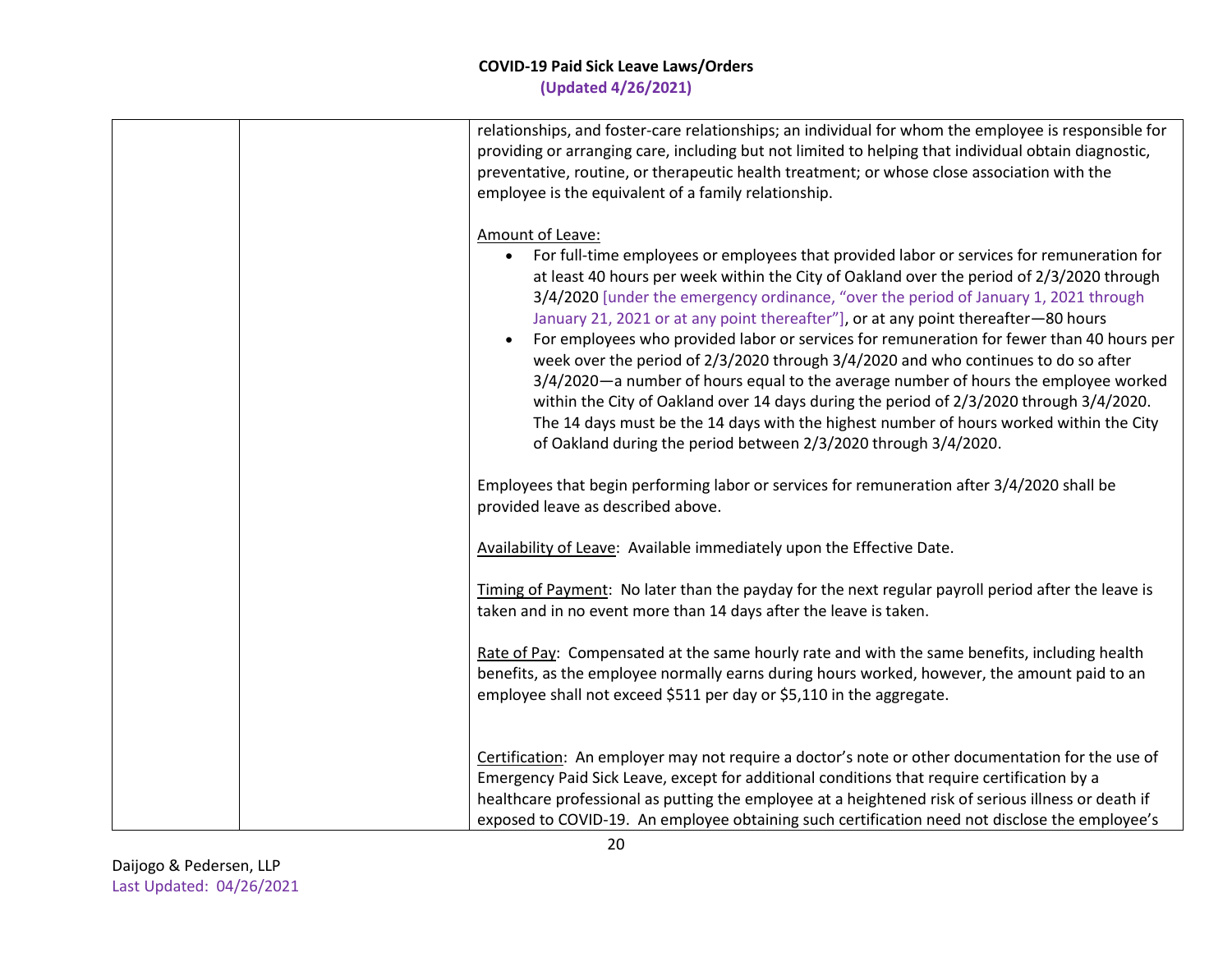|  | condition, only that they are at a heightened risk for serious illness or death if exposed to COVID-19.<br>An employee may certify their need for leave by utilizing virtual or telephonic appointments with<br>their healthcare provider. Employers shall not require an employee to incur expenses in excess of<br>\$5 in order to demonstrate eligibility for leave.                                                                                                                                                                                                                                          |
|--|------------------------------------------------------------------------------------------------------------------------------------------------------------------------------------------------------------------------------------------------------------------------------------------------------------------------------------------------------------------------------------------------------------------------------------------------------------------------------------------------------------------------------------------------------------------------------------------------------------------|
|  | Increments of Use: leave may be used in one-hour increments and intermittently, as necessary.<br>Employers may not require use of leave in more than one-hour increments.                                                                                                                                                                                                                                                                                                                                                                                                                                        |
|  | FFCRA Offset: Employers may credit sick leave under FFCRA against Oakland's emergency paid sick<br>leave requirements provided the compensation meets the Oakland emergency paid sick leave law<br>requirements.                                                                                                                                                                                                                                                                                                                                                                                                 |
|  | Use of Other Leave: Employees may use the Oakland emergency sick leave before any other leave<br>provided by an employer or required to be provided under the Oakland paid sick leave law.<br>Employers may NOT require employees to use any other leave before using the Oakland emergency<br>paid sick leave.                                                                                                                                                                                                                                                                                                  |
|  | Layoffs and Oakland Non-Emergency Paid Sick Leave: If an employer lays off an employee, the<br>employer must compensate the employee for all non-emergency paid sick leave accrued under the<br>Oakland Municipal Code section 5.92.030 immediately upon separation. This requirement does not<br>apply to Small Employers.                                                                                                                                                                                                                                                                                      |
|  | Notice of Use: where the need for use is foreseeable, an employee should provide notice to the<br>employer of the need for use of the leave as soon as practicable.                                                                                                                                                                                                                                                                                                                                                                                                                                              |
|  | Replacements: employers shall not require employees to find a replacement for use of sick leave.                                                                                                                                                                                                                                                                                                                                                                                                                                                                                                                 |
|  | Notice/Posting Requirements: Every employer shall, within three days after the City has published<br>and made available the notice, provide the notice to employees in a manner calculated to reach all<br>employees, including, but not limited to, posting in a conspicuous place at the workplace; via<br>electronic communication; or posting in a conspicuous place in an Employer's web-based or app-<br>based platform. The employer notification shall be provided in all languages spoken by more than<br>ten percent (10%) of employees. The notice was posted on June 19, 2020 and can be found here. |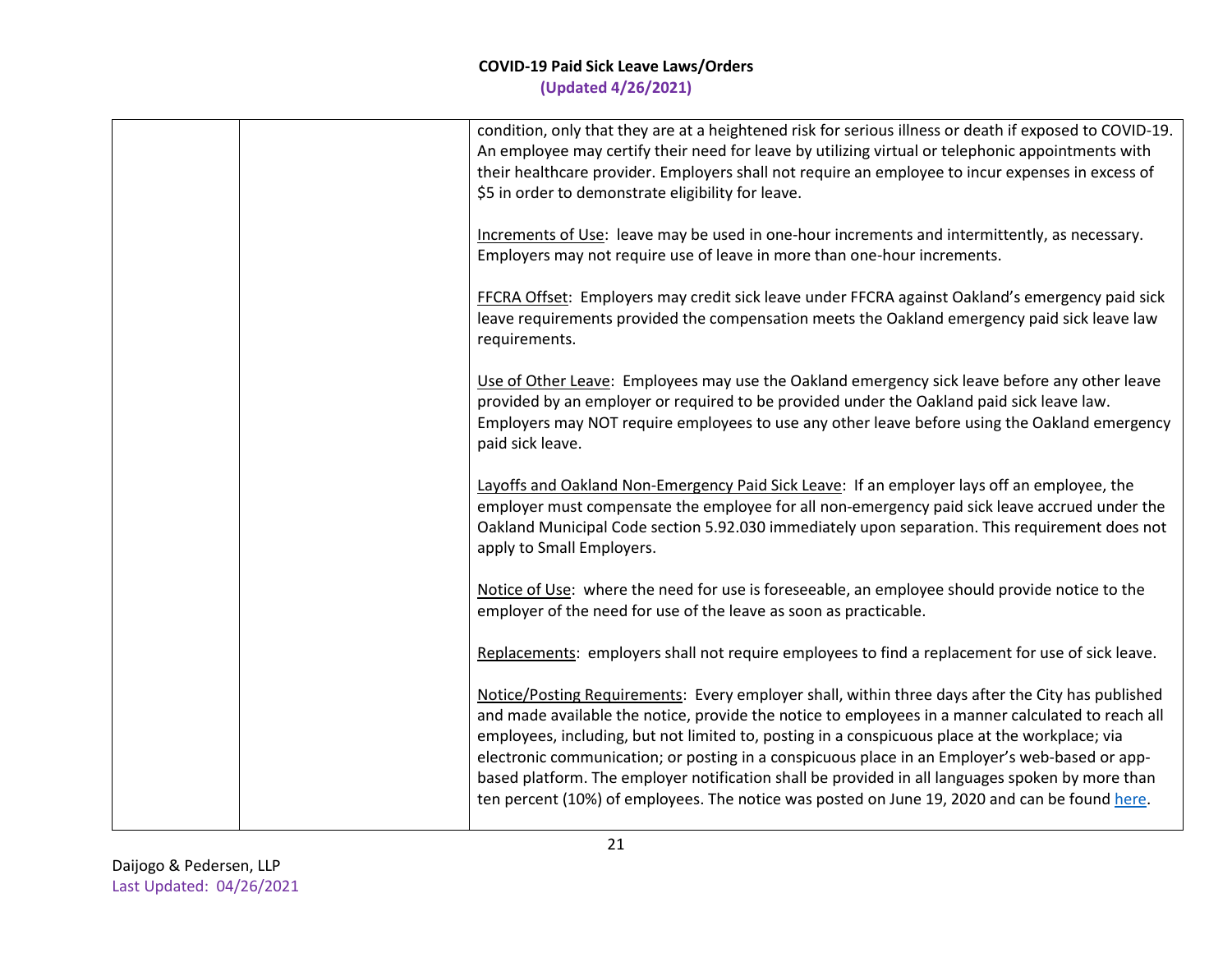|                          |                                                                           | FAQ can be found here.                                                                                                                                                                                                                                                                                                                                                                                                                                                                                                                                                                                                                                                                                                                                                                                                                                                                                                                                                                                                                                                                          |
|--------------------------|---------------------------------------------------------------------------|-------------------------------------------------------------------------------------------------------------------------------------------------------------------------------------------------------------------------------------------------------------------------------------------------------------------------------------------------------------------------------------------------------------------------------------------------------------------------------------------------------------------------------------------------------------------------------------------------------------------------------------------------------------------------------------------------------------------------------------------------------------------------------------------------------------------------------------------------------------------------------------------------------------------------------------------------------------------------------------------------------------------------------------------------------------------------------------------------|
| Sacramento,<br>CA (City) | Supplemental COVID-19 Leave<br><b>Current Expiration Date:</b><br>6/30/21 | Sacramento Worker Protection, Health and Safety Act (Effective 7/15/2020-12/31/2020) [1/8/21<br>Update: The expiration date was amended and the ordinance will be in effect until March 31, 2021<br>(the amendment can be found here.)] [4/26/21 Update: The expiration date was once again<br>extended and the ordinance now will expire June 30, 2021. The amendment can be found here.]<br>Summary: Effective July 15, 2020, the law requires employers with 500 or more employees<br>nationally to provide up to 80 hours of supplemental paid sick leave (SPSL).<br>Covered Employee: a person who works within the boundaries of the City of Sacramento for their<br>employer and is an "employee" as defined by California Labor Code section 2750.3.<br>Covered Employer: employers of 500 or more employees nationally who are exempt from the<br>federal emergency paid sick leave law<br>Full-time employee: means an employee who works 40 hours or more per week for an employer,<br>or who was classified as full-time by the employer before the effective date of this chapter. |
|                          |                                                                           | Part-time employee: means an employee who is not a full-time employee.<br><b>Exemptions:</b> Employers of health care providers or emergency responders may exclude those<br>employees from paid sick leave under this law.<br>Other Leave:<br>• SPSL in addition to any other paid sick leave, paid time off, or vacation time that an<br>employer currently provides to an employee by statute, policy, or collective bargaining<br>agreement.<br>An employer may not require an employee to use other accrued paid sick leave, paid time<br>off, or vacation time before using SPSL.<br>Amount of Leave:<br>Full-time employees-80 hours of supplemental paid sick leave                                                                                                                                                                                                                                                                                                                                                                                                                     |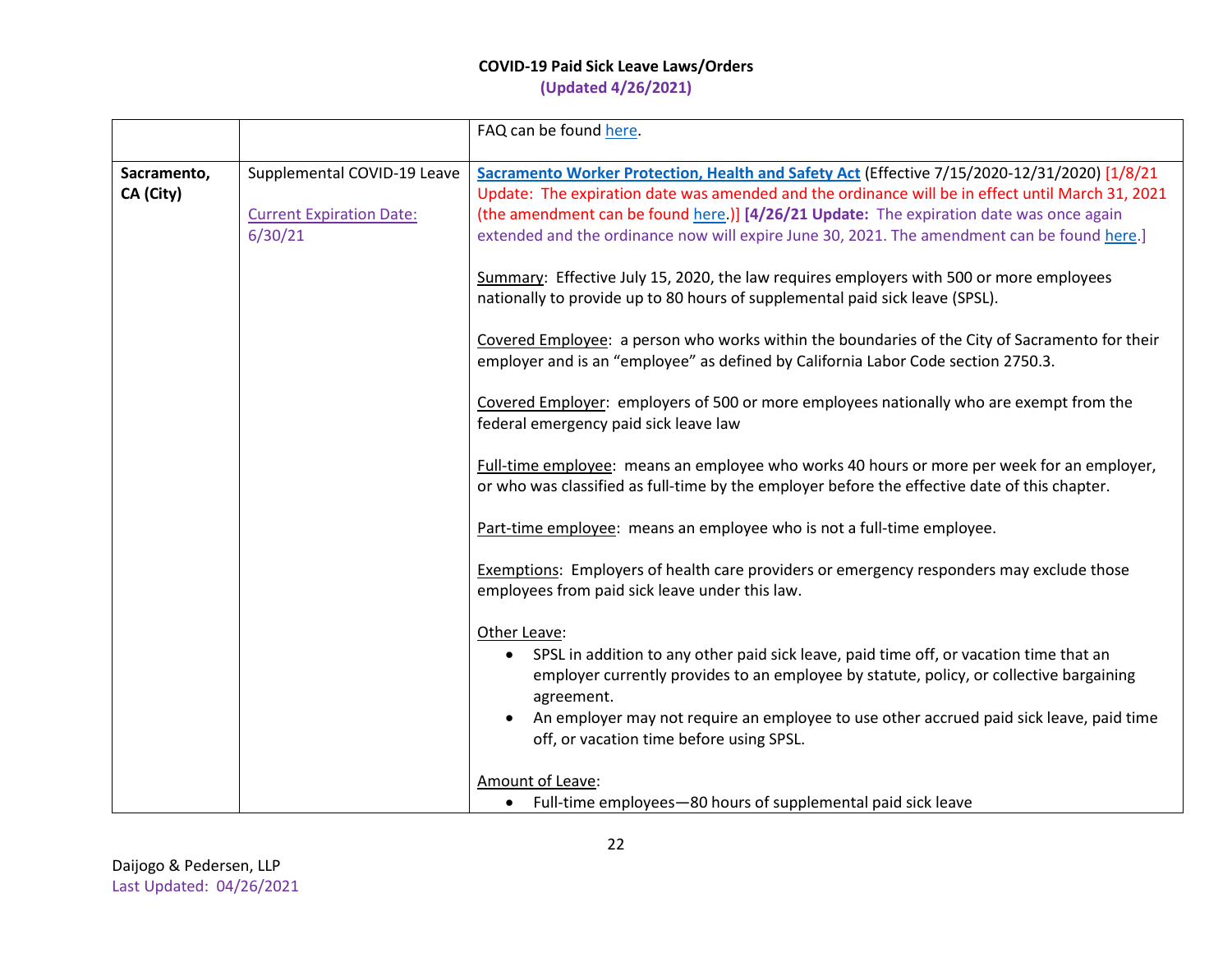| Part-time employees--an amount of hours equal to the number of hours worked on average<br>$\bullet$<br>over a two-week period. In calculating this average, the employer shall use the number of<br>hours worked by the employee for each week the employee worked during the six months<br>immediately preceding the effective date of this chapter, multiplied by two.                                                   |
|----------------------------------------------------------------------------------------------------------------------------------------------------------------------------------------------------------------------------------------------------------------------------------------------------------------------------------------------------------------------------------------------------------------------------|
| Offsets:                                                                                                                                                                                                                                                                                                                                                                                                                   |
| If an employer has granted additional paid sick leave (beyond any paid sick leave, paid time<br>off, or vacation time afforded an employee by statute, policy, or collective bargaining<br>agreement) since March 19, 2020 specifically for use for COVID-19-related matters<br>described under this law, the employer may use those leave hours as a credit against the<br>number of SPSL hours required by this section. |
| If an employee is entitled to leave hours pursuant to the Governor's Executive Order N-51-<br>20 (CA Food Sector Worker paid sick leave law), the employer may use those leave hours as<br>a credit against the number of SPSL hours required by this section.                                                                                                                                                             |
| Permitted Uses: An employee who is unable to work or telework may use SPSL due to the<br>following:                                                                                                                                                                                                                                                                                                                        |
| The employee is subject to quarantine or isolation by federal, state, or local order due to<br>COVID-19, or is caring for a family member who is quarantined or isolated due to COVID-19.                                                                                                                                                                                                                                  |
| The employee is advised by a health care provider to self-quarantine due to COVID-19 or is<br>caring for a family member who is so advised by a health-care provider.                                                                                                                                                                                                                                                      |
| The employee chooses to take off work because the employee is over the age of 65 years or<br>is considered vulnerable due to a compromised immune system.                                                                                                                                                                                                                                                                  |
| The employee is off work because the employer it works for or specific work location<br>temporarily ceases operation due to a public health order or other public official's<br>recommendation.                                                                                                                                                                                                                            |
| The employee is experiencing symptoms of COVID-19 and is seeking a medical diagnosis.<br>The employee is caring for a minor child because a school or daycare is closed due to<br>COVID-19                                                                                                                                                                                                                                 |
| Rate of Pay:                                                                                                                                                                                                                                                                                                                                                                                                               |
| Except as provided in subsections 2 and 3, below, an employer shall pay an employee for<br>1.<br>properly-used SPSL at the employee's regular rate of pay.                                                                                                                                                                                                                                                                 |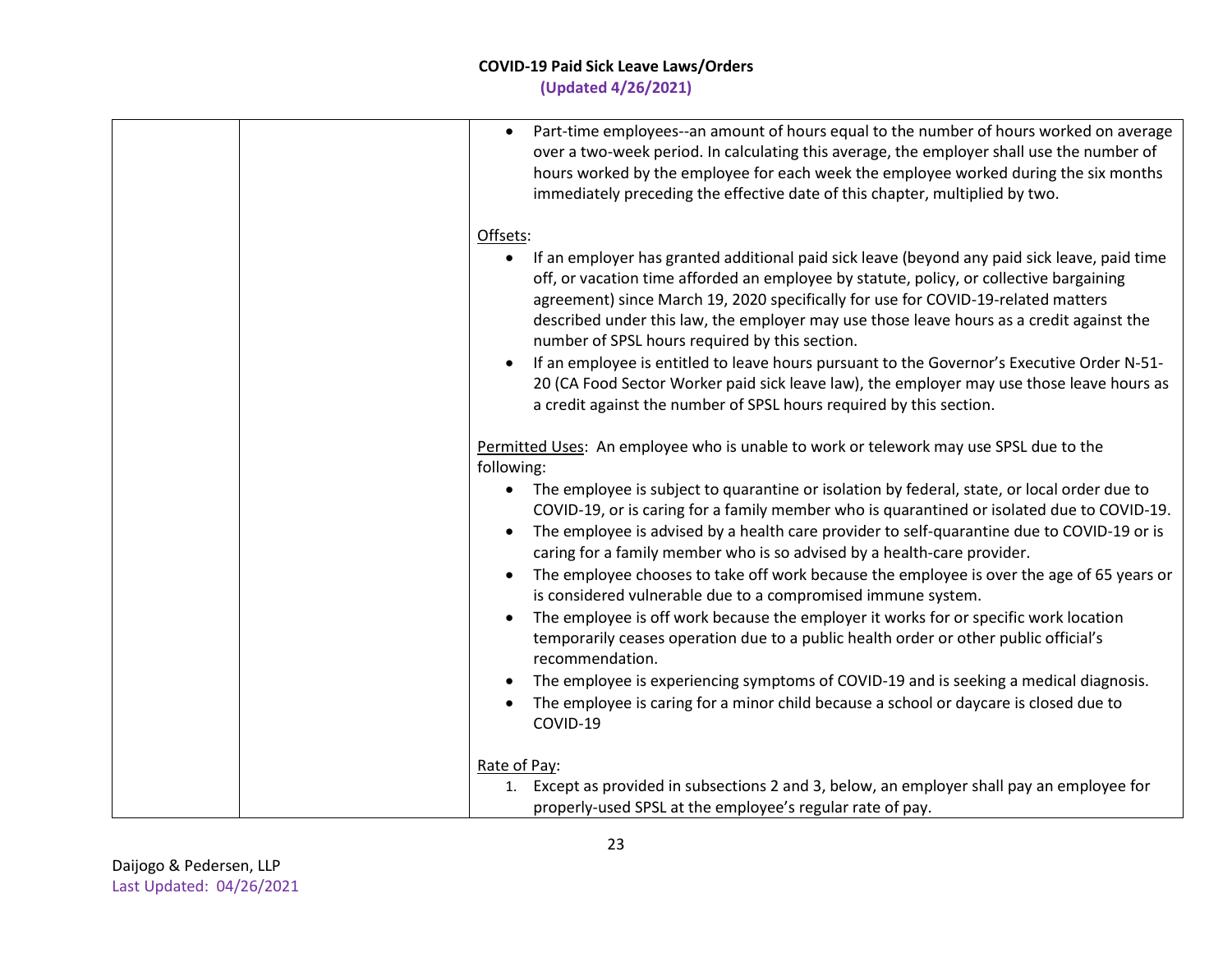|                                   |                                                                                                         | 2. Notwithstanding subsection 1, above, the maximum amount an employer is obligated to<br>pay for SPSL is (a) \$511 per day, and (b) an aggregate of \$5,110 for the entire benefit.<br>3. Notwithstanding subsections 1 and 2, above, for an employee who uses SPSL to care for a<br>family member, the employer may pay two-thirds of the employee's regular rate of pay,<br>with a maximum employer obligation of \$200 per day and an aggregate of \$2,000 for the<br>entire benefit. |
|-----------------------------------|---------------------------------------------------------------------------------------------------------|-------------------------------------------------------------------------------------------------------------------------------------------------------------------------------------------------------------------------------------------------------------------------------------------------------------------------------------------------------------------------------------------------------------------------------------------------------------------------------------------|
|                                   |                                                                                                         | Replacements: An employer may not require an employee to find a replacement as a condition of<br>using SPSL.<br>Absence Control Policy: An employer may not issue any discipline or attendance points based on a<br>no-fault attendance policy for an employee's use of SPSL.                                                                                                                                                                                                             |
|                                   |                                                                                                         | Certification: If requested by the employer, the employee shall provide the employer the basis for<br>requesting SPSL; provided, however, that a doctor's note or other documentation is not required.                                                                                                                                                                                                                                                                                    |
|                                   |                                                                                                         | Notice of Use: An employer may require the employee to follow reasonable notice procedures<br>before providing SPSL, but only when the employee's need for the SPSL is foreseeable.                                                                                                                                                                                                                                                                                                       |
|                                   |                                                                                                         | Unused SPSL: An employee is not entitled, under any circumstances, to be paid for unused SPSL.<br>Unused SPSL expires when this chapter sunsets.                                                                                                                                                                                                                                                                                                                                          |
| Sacramento,<br><b>CA (County)</b> | Supplemental COVID-19 Leave                                                                             | Sacramento County Worker Protection, Health and Safety Act (Effective 10/1/2020 through<br>12/31/2020) (1/8/21 Update: Expiration date has been extended to March 31, 2021)                                                                                                                                                                                                                                                                                                               |
|                                   | <b>Current Expiration Date:</b><br>expired 3/31/21 and no<br>reports of extensions as of<br>$4/26/21$ . | Summary: The law requires employers with 500 or more employees nationally to make available to<br>employees up to 80 hours of supplemental paid sick leave (SPSL) to by 10/16/2020.                                                                                                                                                                                                                                                                                                       |
|                                   |                                                                                                         | Covered Employee: a person who works in an unincorporated area of Sacramento for a covered<br>employer and is an "employee" as defined by California Labor Code section 2750.3.                                                                                                                                                                                                                                                                                                           |
|                                   |                                                                                                         | Covered Employer: employers of 500 or more employees nationally who are exempt from the<br>federal emergency paid sick leave law                                                                                                                                                                                                                                                                                                                                                          |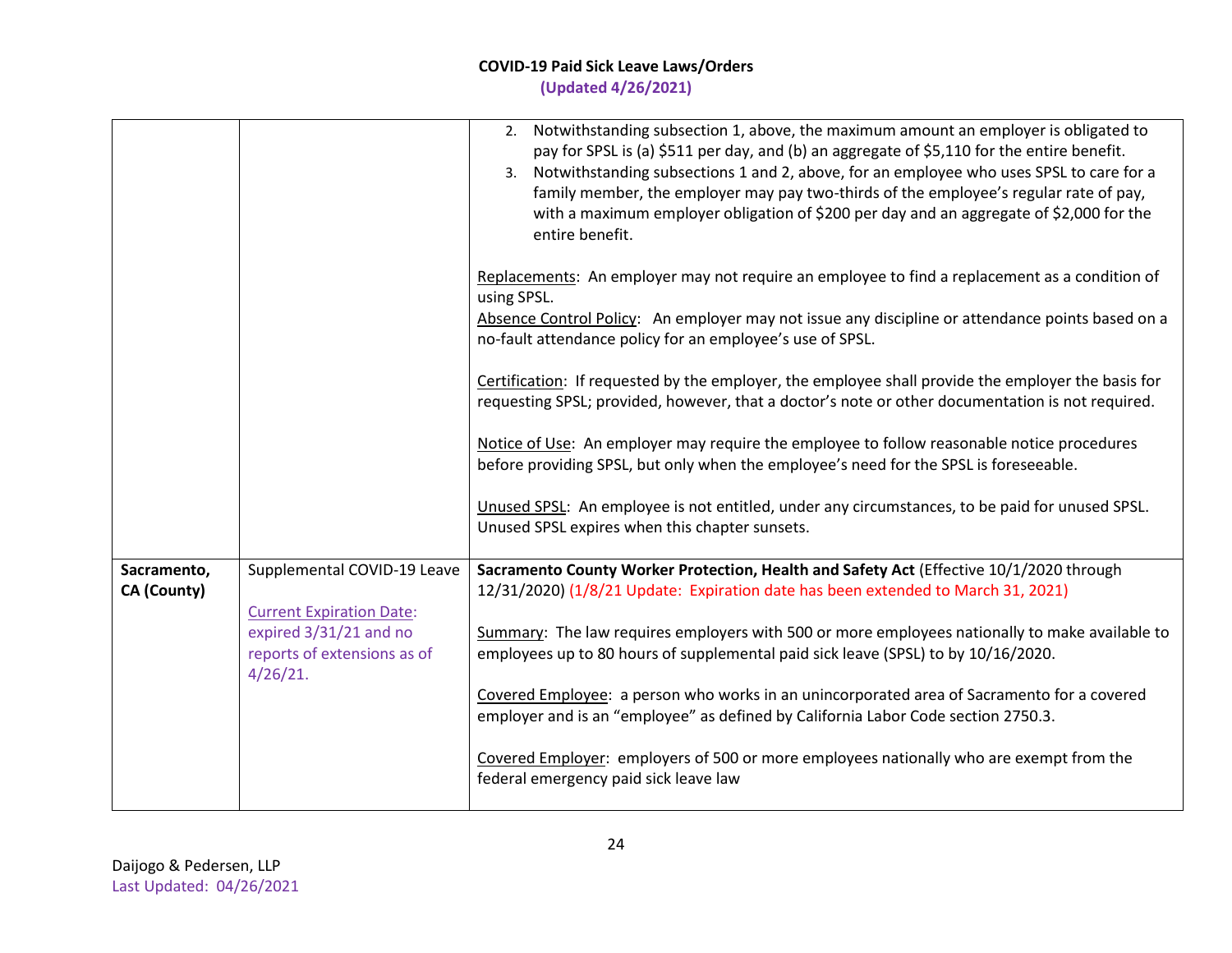|  | Full-time employee: means an employee who works 40 hours or more per week for an employer,<br>or who was classified as full-time by the employer before the effective date of this chapter.                                                                                                                                                                                                                                                                                                                                                                                                                                                                                                              |
|--|----------------------------------------------------------------------------------------------------------------------------------------------------------------------------------------------------------------------------------------------------------------------------------------------------------------------------------------------------------------------------------------------------------------------------------------------------------------------------------------------------------------------------------------------------------------------------------------------------------------------------------------------------------------------------------------------------------|
|  | Part-time employee: means an employee who is not a full-time employee.                                                                                                                                                                                                                                                                                                                                                                                                                                                                                                                                                                                                                                   |
|  | <b>Exemptions:</b> Employers of health care providers or emergency responders may exclude those<br>employees from paid sick leave under this law.                                                                                                                                                                                                                                                                                                                                                                                                                                                                                                                                                        |
|  | Other Leave:<br>SPSL is in addition to any other paid sick leave, paid time off, or vacation time that an<br>employer currently provides to an employee by statute, policy, or collective bargaining<br>agreement.<br>An employer may not require an employee to use other accrued paid sick leave, paid time<br>off, or vacation time before using SPSL.                                                                                                                                                                                                                                                                                                                                                |
|  | Amount of Leave:<br>Full-time employees-80 hours of supplemental paid sick leave<br>$\bullet$<br>Part-time employees--an amount of hours equal to the number of hours worked on average<br>$\bullet$<br>over a two-week period. In calculating this average, the employer shall use the number of<br>hours worked by the employee for each week the employee worked during the six months<br>immediately preceding the effective date of this chapter, multiplied by two.                                                                                                                                                                                                                                |
|  | Offsets:<br>If an employer has granted additional paid sick leave (beyond any paid sick leave, paid time<br>off, or vacation time afforded an employee by statute, policy, or collective bargaining<br>agreement) since March 19, 2020 specifically for use for COVID-19-related matters<br>described under this law, the employer may use those leave hours as a credit against the<br>number of SPSL hours required by this section.<br>If an employee is entitled to leave hours pursuant to the Governor's Executive Order N-51-<br>20 (CA Food Sector Worker paid sick leave law), the employer may use those leave hours as<br>a credit against the number of SPSL hours required by this section. |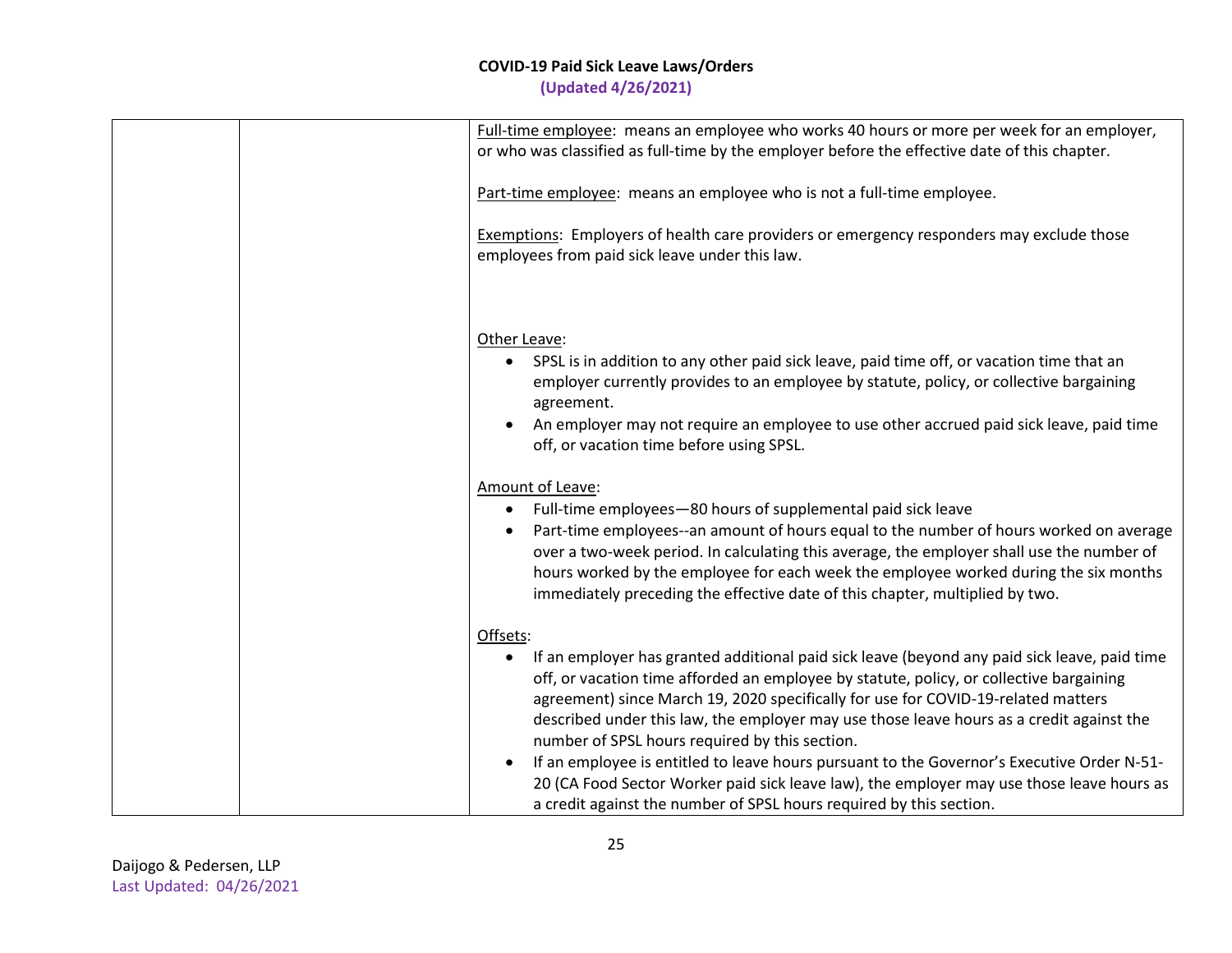|  | Permitted Uses: An employee who is unable to work or telework may use SPSL due to the<br>following:                                                                                                                                                                                                                                                                                                                                                                                                                                                                                                                                                                                                                                                                                                                                                                                                                                                                                   |
|--|---------------------------------------------------------------------------------------------------------------------------------------------------------------------------------------------------------------------------------------------------------------------------------------------------------------------------------------------------------------------------------------------------------------------------------------------------------------------------------------------------------------------------------------------------------------------------------------------------------------------------------------------------------------------------------------------------------------------------------------------------------------------------------------------------------------------------------------------------------------------------------------------------------------------------------------------------------------------------------------|
|  | The employee is subject to quarantine or isolation by federal, state, or local order due to<br>$\bullet$<br>COVID-19, or is caring for a family member who is quarantined or isolated due to COVID-19.<br>The employee is advised by a health care provider to self-quarantine due to COVID-19 or is<br>$\bullet$<br>caring for a family member who is so advised by a health-care provider.<br>The employee chooses to take off work because the employee is over the age of 65 years or<br>$\bullet$<br>is considered vulnerable due to a compromised immune system.<br>The employee is off work because the employer it works for or specific work location<br>$\bullet$<br>temporarily ceases operation due to a public health order or other public official's<br>recommendation.<br>The employee is experiencing symptoms of COVID-19 and is seeking a medical diagnosis.<br>$\bullet$<br>The employee is caring for a minor child because a school or daycare is closed due to |
|  | COVID-19                                                                                                                                                                                                                                                                                                                                                                                                                                                                                                                                                                                                                                                                                                                                                                                                                                                                                                                                                                              |
|  | Rate of Pay:<br>1. Except as provided below, an employer shall pay an employee for properly-used SPSL at the                                                                                                                                                                                                                                                                                                                                                                                                                                                                                                                                                                                                                                                                                                                                                                                                                                                                          |
|  | employee's regular rate of pay.<br>2. The maximum amount an employer is obligated to pay for SPSL is (a) \$511 per day, and (b)<br>an aggregate of \$5,110 for the entire benefit.                                                                                                                                                                                                                                                                                                                                                                                                                                                                                                                                                                                                                                                                                                                                                                                                    |
|  | For an employee who uses SPSL to care for a family member, the employer may pay two-<br>3.<br>thirds of the employee's regular rate of pay, with a maximum employer obligation of \$200<br>per day and an aggregate of \$2,000 for the entire benefit.                                                                                                                                                                                                                                                                                                                                                                                                                                                                                                                                                                                                                                                                                                                                |
|  | Replacements: An employer may not require an employee to find a replacement as a condition of<br>using SPSL.                                                                                                                                                                                                                                                                                                                                                                                                                                                                                                                                                                                                                                                                                                                                                                                                                                                                          |
|  | Absence Control Policy: An employer may not issue any discipline or attendance points based on a<br>no-fault attendance policy for an employee's use of SPSL.                                                                                                                                                                                                                                                                                                                                                                                                                                                                                                                                                                                                                                                                                                                                                                                                                         |
|  | Certification: If requested by the employer, the employee shall provide the employer the basis for<br>requesting SPSL; provided, however, that a doctor's note or other documentation is not required.                                                                                                                                                                                                                                                                                                                                                                                                                                                                                                                                                                                                                                                                                                                                                                                |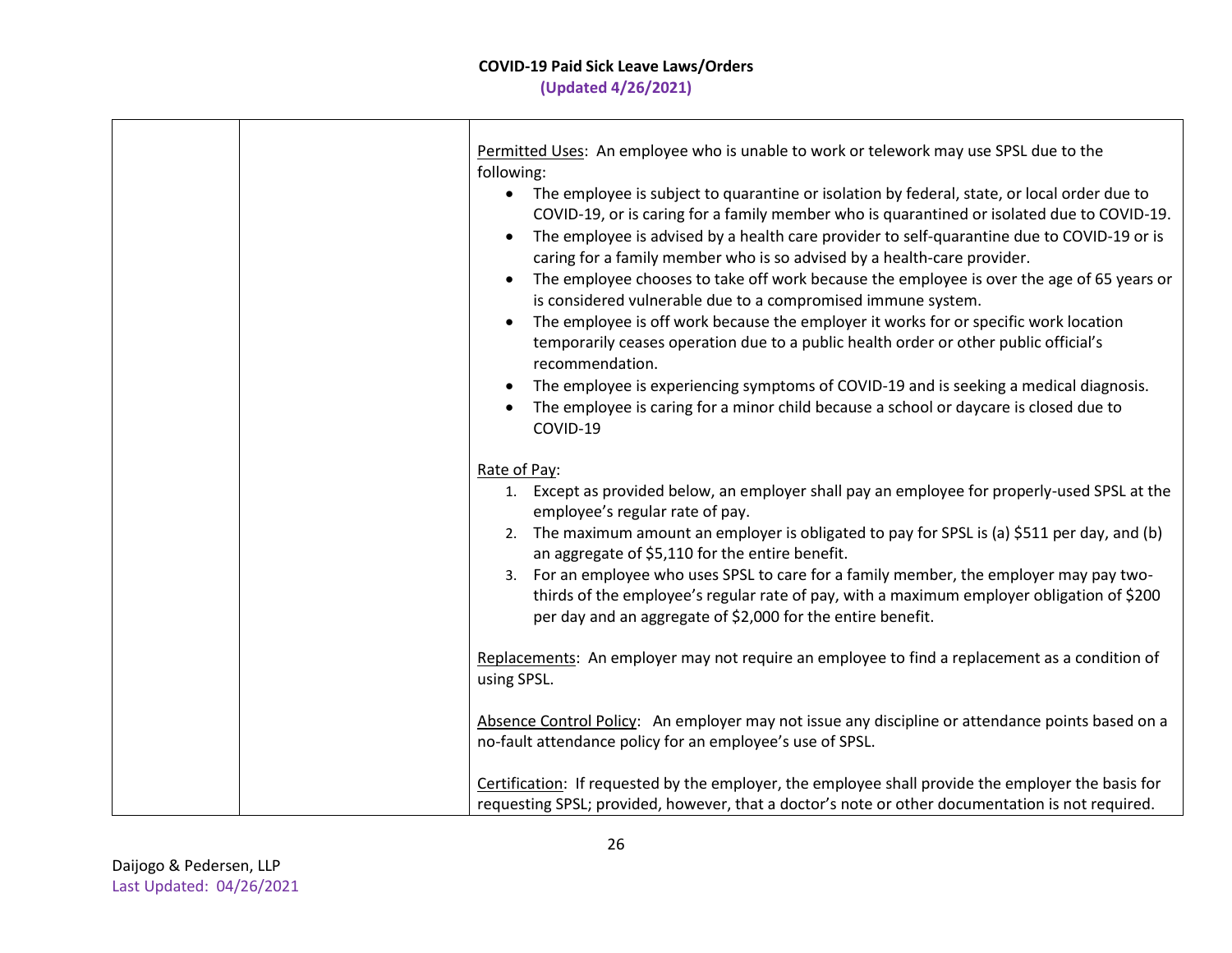# **COVID-19 Paid Sick Leave Laws/Orders**

**(Updated 4/26/2021)**

|                |                                                              | Notice of Use: An employer may require the employee to follow reasonable notice procedures<br>before providing SPSL, but only when the employee's need for the SPSL is foreseeable.                                                                                                                                                                                                                                                                                                                                                                                                                                                                                                                                                                                                                                                                                                                                                                                                                                                             |
|----------------|--------------------------------------------------------------|-------------------------------------------------------------------------------------------------------------------------------------------------------------------------------------------------------------------------------------------------------------------------------------------------------------------------------------------------------------------------------------------------------------------------------------------------------------------------------------------------------------------------------------------------------------------------------------------------------------------------------------------------------------------------------------------------------------------------------------------------------------------------------------------------------------------------------------------------------------------------------------------------------------------------------------------------------------------------------------------------------------------------------------------------|
| San Diego, CA  | Existing Paid Sick Leave Law-<br>COVID-19 Guidance           | The City published FAQ expanding the application of the San Diego Paid Sick Leave law to include<br>the following purposes related to Covid-19:<br>The Employee's place of business is closed by order of a public official due to a Public Health<br>Emergency;<br>The Employee is providing care or assistance to a child whose school or childcare provider is<br>closed by order of a public official due to a Public Health Emergency;<br>The Employee takes time off work because public health officials or healthcare providers<br>require or recommend an Employee isolate or quarantine to prevent the spread of disease;<br>The Employee takes time off work because they are 65 or older or have a serious chronic<br>medical condition as described by the Centers for Disease Control; or<br>The Employee takes time off work because the Employee needs to provide care for a family<br>member, by blood or affinity, who public health officials or healthcare providers have<br>required or recommended isolate or quarantine. |
| San Francisco, | Supplemental COVID-19                                        | San Francisco Public Health Emergency Leave Ordinance (PHELO) (Effective 4/17/2020 to June 17,                                                                                                                                                                                                                                                                                                                                                                                                                                                                                                                                                                                                                                                                                                                                                                                                                                                                                                                                                  |
| CA:            | Leave $1$                                                    | 2020 unless reenacted or upon termination of public health emergency, whichever occurs first)<br>[1/8/21 Update: The Board of Supervisors reauthorized the emergency ordinance through February                                                                                                                                                                                                                                                                                                                                                                                                                                                                                                                                                                                                                                                                                                                                                                                                                                                 |
|                | <b>Current Expiration Date:</b><br>expired on 4/12/21 and no | 11, 2021 unless reenacted by the Board of Supervisors, or upon the termination of the public health<br>emergency, whichever occurs first. This is the fourth reenactment by the Board.] [4/26/21 Update:                                                                                                                                                                                                                                                                                                                                                                                                                                                                                                                                                                                                                                                                                                                                                                                                                                        |
|                | reports of extension as of<br>$4/26/21$ .                    | The Board of Supervisors reauthorized the emergency ordinance through April 12, 2021 unless                                                                                                                                                                                                                                                                                                                                                                                                                                                                                                                                                                                                                                                                                                                                                                                                                                                                                                                                                     |

<sup>&</sup>lt;sup>1</sup> In addition to the supplemental COVID-19 leave, SF enacted the *[COVID-Related Employment Protections Ordinance](https://sfgov.org/olse/sites/default/files/Leg%20Final-1.pdf)* (effective 3/7/21) which prohibits employment discrimination on the basis of COVID-19 status. Employers may not fire, threaten to fire, suspend, discipline, or in any other manner take an adverse action against an employee who is absent or unable to work, or who requests time off from work, because the employee tested positive for COVID-19 or is isolating or quarantining due to COVID-19 symptoms or exposure. Further, employers may not rescind an offer to employ or contract with an applicant, or decide not to employ or contract with an applicant, who has tested positive for COVID-19 or is isolating or quarantining due to COVID-19 symptoms or exposure. The ordinance is in effect until March 6, 2023. FAQ may be foun[d here.](https://sfgov.org/olse/sites/default/files/CEPO%20FAQs%2003.19.21_0.pdf)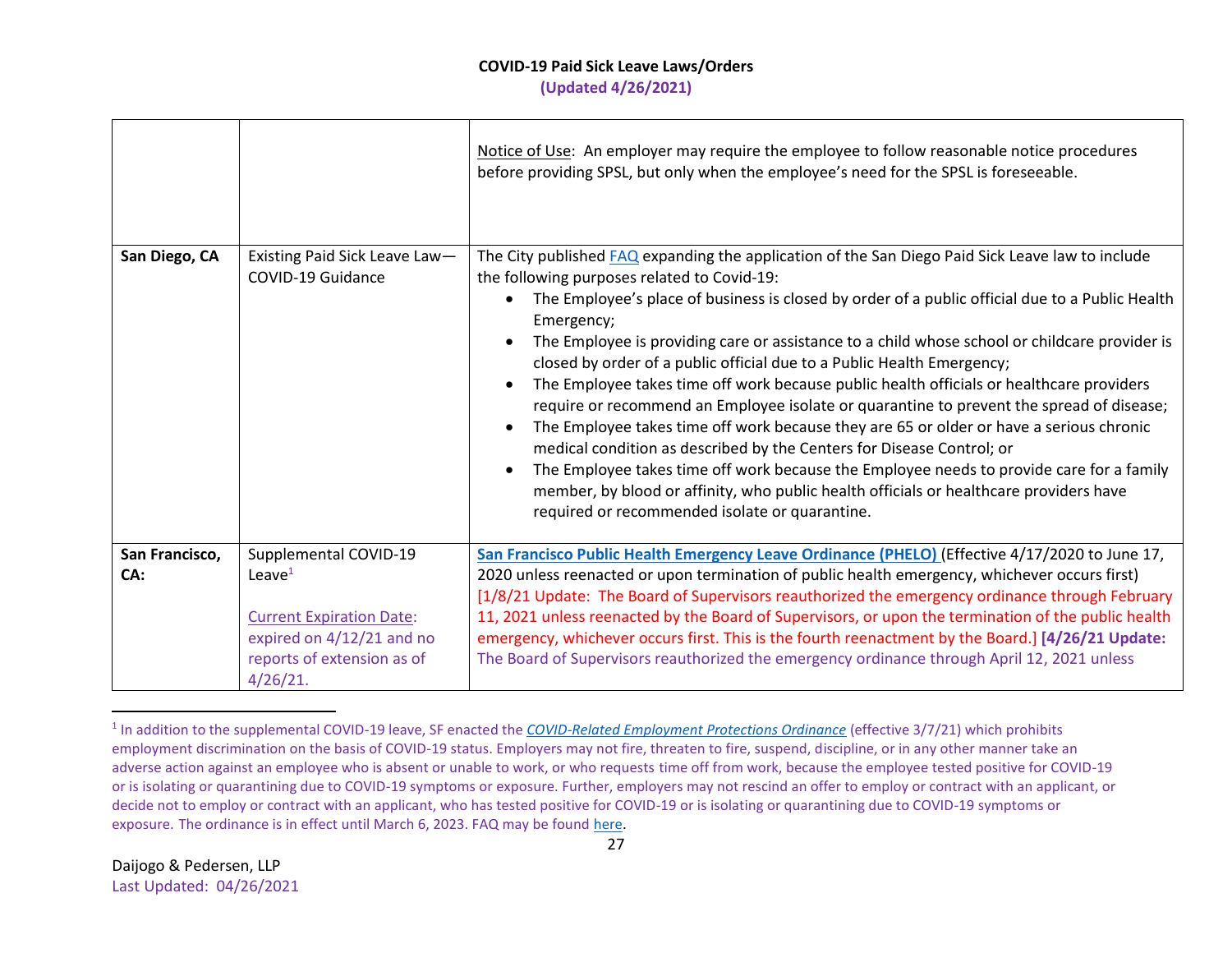|  | reenacted by the Board of Supervisors, or upon the termination of the public health emergency,                                                                                                       |
|--|------------------------------------------------------------------------------------------------------------------------------------------------------------------------------------------------------|
|  | whichever occurs first. This is the fifth reenactment by the Board and can be found here.]                                                                                                           |
|  | Summary: Effective April 17, 2020, businesses with 500 or more employees worldwide must                                                                                                              |
|  | provide up to 80 hours of paid Public Health Emergency Leave to each employee who performs                                                                                                           |
|  | work in San Francisco. This paid leave is in addition to any paid time off, including paid sick leave<br>under the San Francisco Paid Sick Leave Ordinance, that the employer offered or provided to |
|  | employees on or before April 17, 2020, except that employers that voluntarily provided additional                                                                                                    |
|  | paid leave in response to the COVID-19 outbreak may count that leave toward the required Public                                                                                                      |
|  | Health Emergency Leave.                                                                                                                                                                              |
|  | Covered Employee: Employees who perform work within the geographic boundaries of the City of                                                                                                         |
|  | San Francisco.                                                                                                                                                                                       |
|  | Covered Employer: Employers with 500 or more employees worldwide. Employers of health care                                                                                                           |
|  | providers or emergency responders are permitted to limit use as described below. Employers that                                                                                                      |
|  | are "Covered Employers" under the federal FFCRA are NOT covered employers under the SF PHELO.                                                                                                        |
|  | Also, the PHELO does NOT cover private businesses located in "federal enclaves" such as the<br>Presidio, Fort Mason, and the Golden Gate National Recreation Area.                                   |
|  |                                                                                                                                                                                                      |
|  | Permitted Uses: To the extent any employee is unable to work (either at the employer's workplace                                                                                                     |
|  | or telework) due to any of the following:                                                                                                                                                            |
|  | The employee is subject to an individual or general government quarantine or isolation<br>order related to COVID-19, including shelter-in-place orders. This includes an employee who                |
|  | is a member of a "vulnerable population," which include people who are (1) 60 years old                                                                                                              |
|  | and older; (2) have certain health conditions such as heart disease, lung disease, diabetes,                                                                                                         |
|  | kidney disease, and weakened immune systems; or, (3) who are pregnant or were pregnant                                                                                                               |
|  | in the last two weeks.<br>The Employee has been advised by a health care provider to self-quarantine.                                                                                                |
|  | The Employee is experiencing symptoms associated with COVID-19 and seeking a medical                                                                                                                 |
|  | diagnosis.                                                                                                                                                                                           |
|  | The Employee is caring for a Family Member who meets one of the categories above.                                                                                                                    |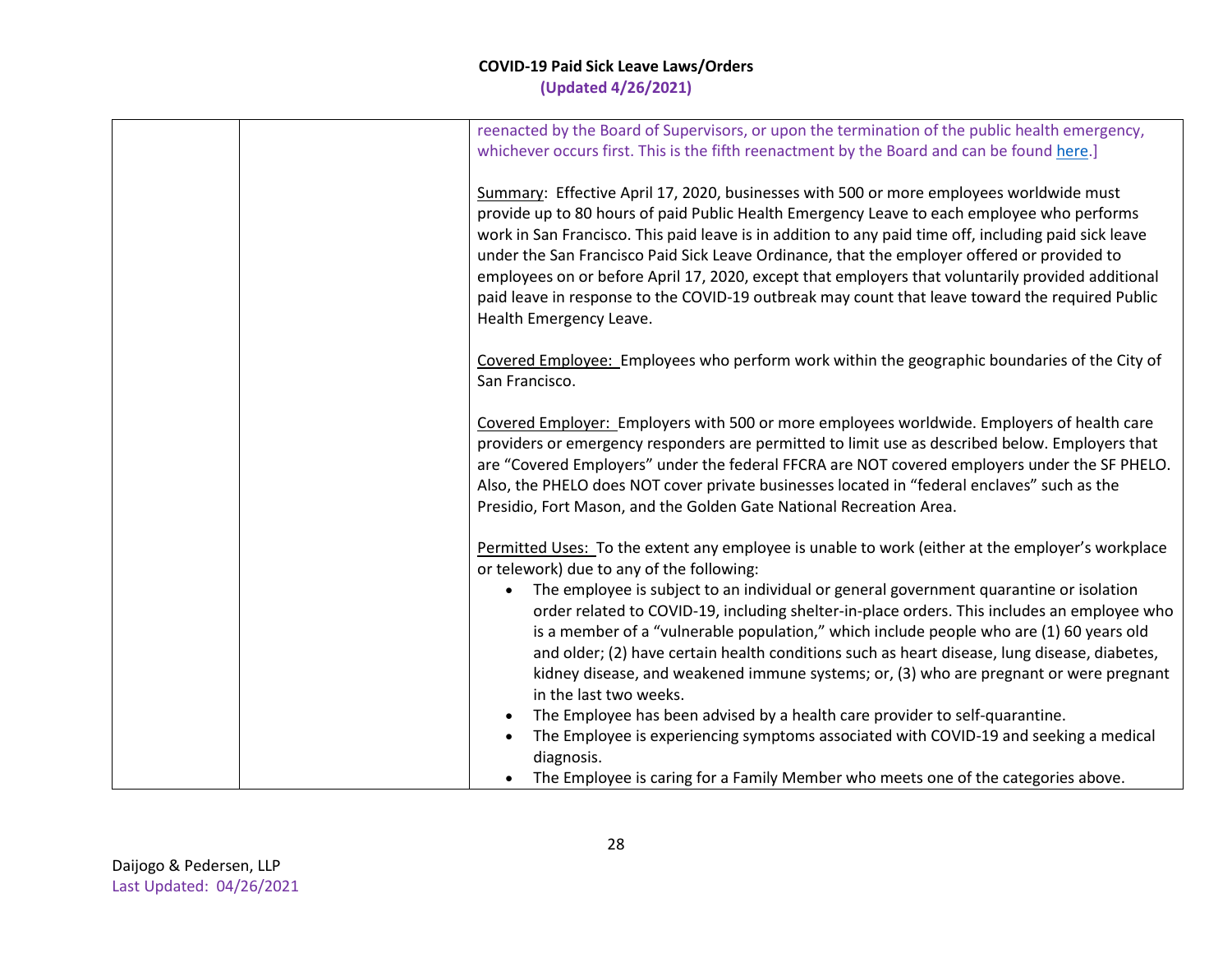| The Employee is caring for a Family Member if the school or place of care of the Family<br>$\bullet$<br>Member has been closed, or the care provider of such Family Member is unavailable, due to<br>the Public Health Emergency.<br>The Employee is experiencing any other substantially similar condition specified by the<br>Local Health Officer, or under Section 5102(a)(6) of the FFCRA, by the United States<br>Secretary of Health and Human Services<br>An Employer of an Employee who is a health care provider or an emergency responder may<br>elect to limit such an Employee's use of Public Health Emergency Leave, but at a minimum<br>such an Employee may use Public Health Emergency Leave to the extent that the Employee<br>is unable to work (either at the Employee's customary place of work or telework) due to<br>either of the following: (1) The Employee has been advised by a health care provider to self-<br>quarantine. (2) The Employee is experiencing symptoms associated with COVID-19, seeking<br>a medical diagnosis, and does not meet the Centers for Disease Control and Prevention<br>guidance for criteria to return to work for healthcare personnel with confirmed or<br>suspected COVID-19. |
|---------------------------------------------------------------------------------------------------------------------------------------------------------------------------------------------------------------------------------------------------------------------------------------------------------------------------------------------------------------------------------------------------------------------------------------------------------------------------------------------------------------------------------------------------------------------------------------------------------------------------------------------------------------------------------------------------------------------------------------------------------------------------------------------------------------------------------------------------------------------------------------------------------------------------------------------------------------------------------------------------------------------------------------------------------------------------------------------------------------------------------------------------------------------------------------------------------------------------------------------|
| "Family Member" is the same as under the SF Paid Sick Leave Ordinance (PSLO), including a<br>"designated person" as defined and designated under the PSLO-- child; parent; legal guardian or<br>ward; sibling; grandparent; grandchild; spouse or registered domestic partner under any state or<br>local law; and Designated Person. These relationships include not only biological relationships but<br>also relationships resulting from adoption, step-relationships, and foster care relationships.<br>PHELO may be taken regardless of whether and when the Employee is scheduled to work.                                                                                                                                                                                                                                                                                                                                                                                                                                                                                                                                                                                                                                           |
| Amount of Leave:<br>For full-time employees as of February 25, 2020-80 hours<br>For part-time employees as of February 25, 2020 - a number of hours equal to the average<br>$\bullet$<br>number of hours over a two-week period that the employee was scheduled over the<br>previous six months ending on February 25, 2020, including hours for which the employee<br>took any type of leave.<br>For employees hired after February 25, 2020—the number of hours equal to the number of<br>hours the employee worked, on average, over a two-week period between the date of hire<br>and the date upon which leave is taken, including the hours for which the employee took<br>any type of leave.                                                                                                                                                                                                                                                                                                                                                                                                                                                                                                                                         |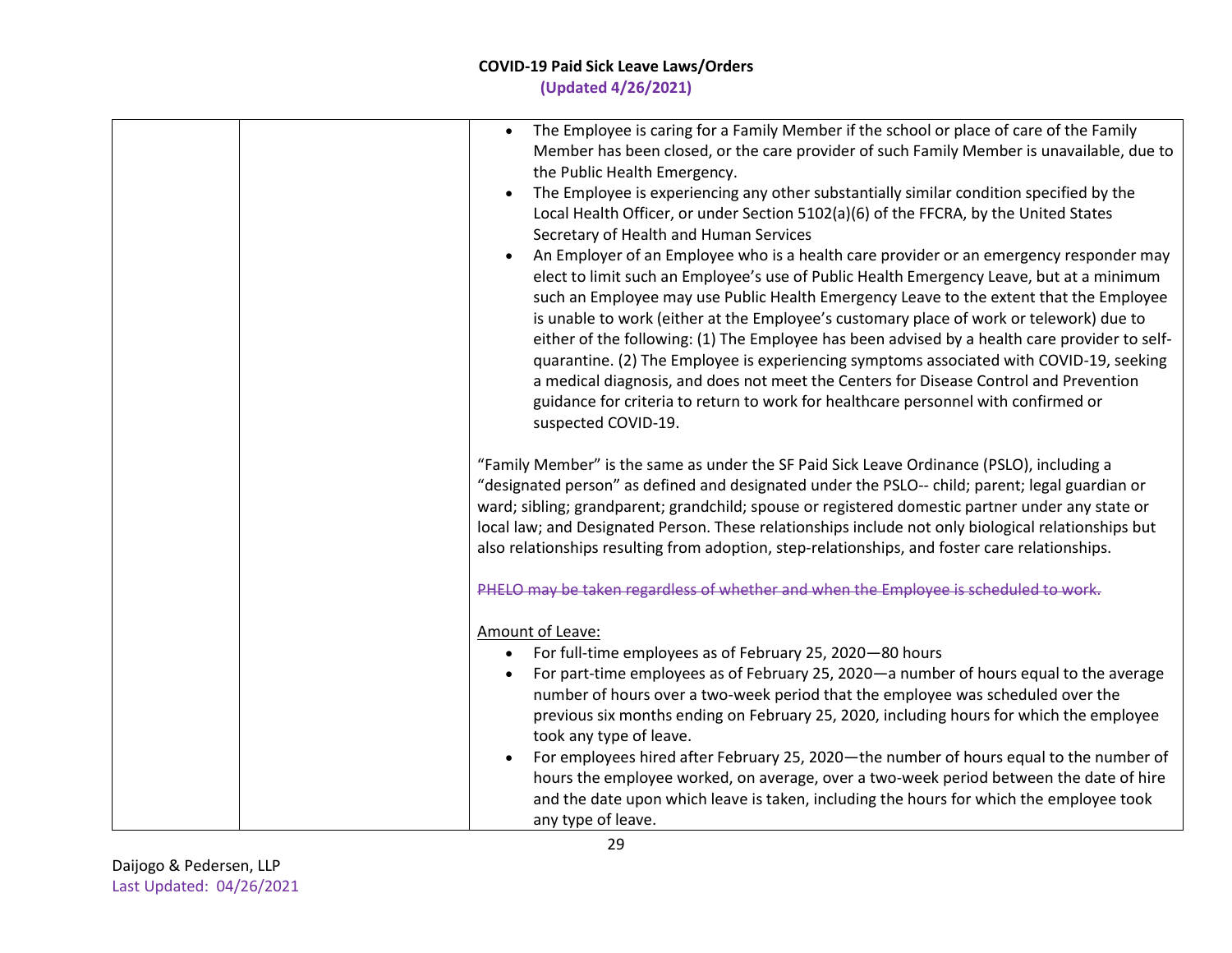|  | Availability of Leave for Use: Leave is available for use as of April 17, 2020 and the ordinance is not<br>retroactive.                                                                                                                                                                                                                                                                                        |
|--|----------------------------------------------------------------------------------------------------------------------------------------------------------------------------------------------------------------------------------------------------------------------------------------------------------------------------------------------------------------------------------------------------------------|
|  | Increments of Use: Employers may not require that employees take leave in increments of more<br>than one hour.                                                                                                                                                                                                                                                                                                 |
|  | Rate of Pay: Same as under the regular San Francisco paid sick leave law.                                                                                                                                                                                                                                                                                                                                      |
|  | Offset: The amount of Public Health Emergency Leave may be reduced for every hour an employer<br>allowed an employee to take paid leave or paid time off, not including previously accrued hours, on<br>or after February 25, 2020 for any reasons described in the ordinance. Employers are permitted to<br>offset any paid leave provided under the California Supplemental Paid Sick Leave Executive Order. |
|  | No Change in Policies: Employers may not change any paid time off policies on or after the effective<br>date of the emergency ordinance except to provide additional leave.                                                                                                                                                                                                                                    |
|  | Employee Notice of Need: An Employer may require the Employee to follow reasonable notice<br>procedures in order to use Public Health Emergency Leave, but only when the need for Public<br>Health Emergency Leave is foreseeable.                                                                                                                                                                             |
|  | Certification/Documentation: An Employer may require an Employee to identify the basis for<br>requesting Public Health Emergency Leave, but may not require the disclosure of health information<br>or other documentation (including but not limited to a doctor's note).                                                                                                                                     |
|  | Notice/Posting Requirements: Notice must be provided to employees within 3 days after the SF<br>Office of Labor Standards Enforcement has published the required notice. This may be<br>accomplished by posting in the workplace, via electronic communication, and/or by posting on an<br>employer's web-based or app-based platform. The poster may be found here.                                           |
|  | Payday Notice: To the extent feasible, an employer should include the amount of PHELO available,<br>if required to provide such notice regarding paid sick leave available under California law. If an<br>employer provides unlimited time off, the employer may indicate "unlimited" on the pay stub.                                                                                                         |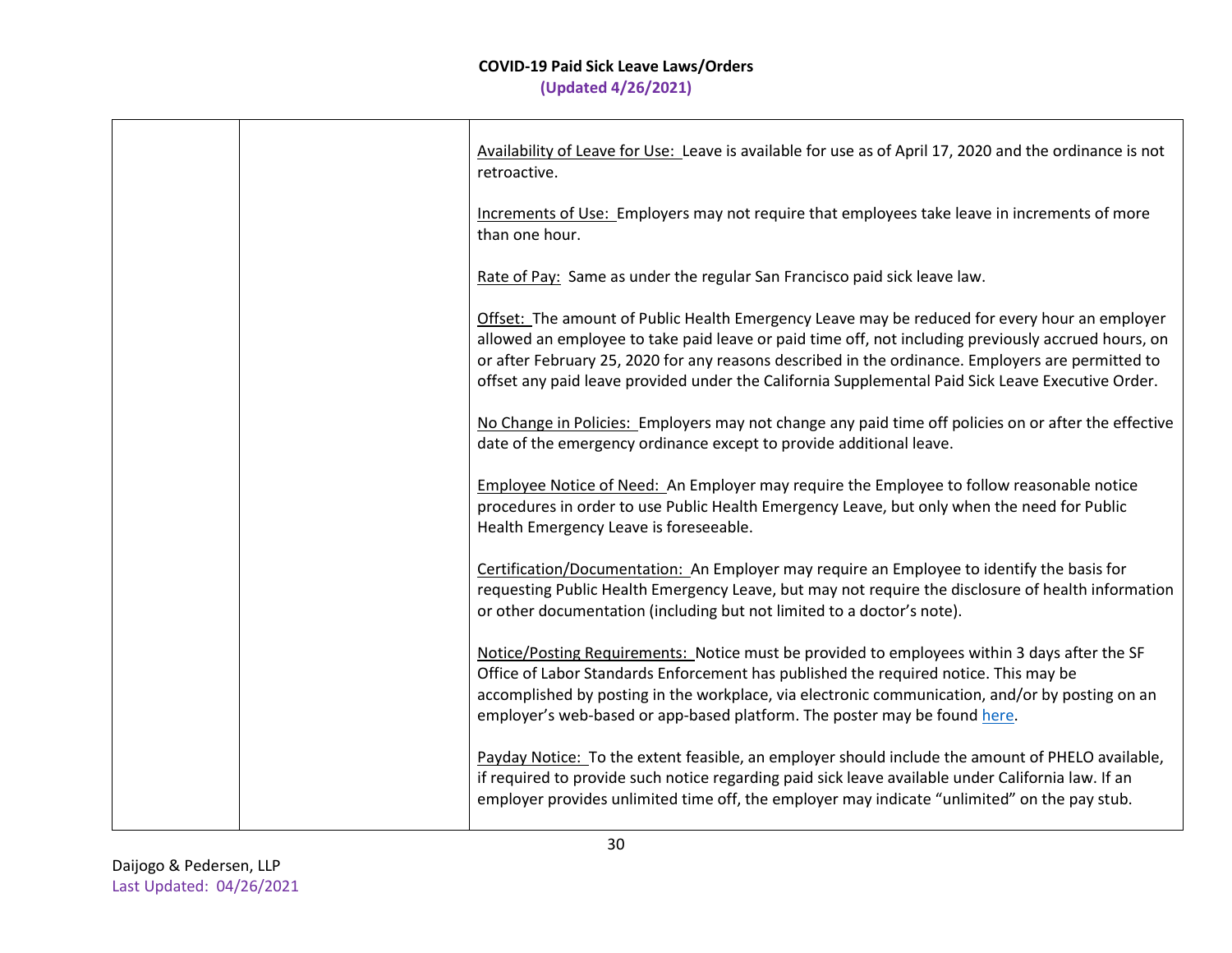|                      |                                                                           | Separated and Furloughed Employees: The OLSE has clarified that PHELO is NOT available to<br>employees who have been separated from employment based on all relevant circumstances<br>including, but not limited to whether the employer has complied with provisions of the California<br>Labor Code and California Unemployment Insurance Code. The OLSE has further stated that a<br>"furlough" is NOT considered a "separation from employment" since there is no standard definition<br>as to what constitutes "furlough" for private employers in California, and that the OLSE will review<br>"furloughs" using the standards for determining "separations from employment."                         |
|----------------------|---------------------------------------------------------------------------|-------------------------------------------------------------------------------------------------------------------------------------------------------------------------------------------------------------------------------------------------------------------------------------------------------------------------------------------------------------------------------------------------------------------------------------------------------------------------------------------------------------------------------------------------------------------------------------------------------------------------------------------------------------------------------------------------------------|
|                      |                                                                           | Other:<br>Public Health Emergency Leave can be used before using other accrued paid time off. An<br>$\bullet$<br>employee can choose, but an employer may not require the employee to use other accrued<br>paid time off provided by the employer before the employee uses Public Health Emergency<br>Leave.<br>Public Health Emergency Leave is not paid out at separation from employment.<br>Leave entitlement expires upon the expiration of the emergency ordinance.<br>Employer can't require an employee to find a replacement.<br>Employer can't retaliate against an employee.<br>FAQ can be found here.                                                                                           |
| San Francisco,<br>CA | Existing Paid Sick Leave Law-<br>COVID-19 Guidance                        | SF OLSE issued guidance clarifying how the city's existing paid sick leave law interacts with the<br>COVID-19 pandemic.                                                                                                                                                                                                                                                                                                                                                                                                                                                                                                                                                                                     |
| San Jose, CA         | Supplemental COVID-19 Leave<br><b>Current Expiration Date:</b><br>6/30/21 | San Jose COVID-19 Paid Sick Leave Ordinance (effective 4/7/2020 through 12/31/2020) [1/8/2021<br>Update: The San Jose City Council extended the ordinance through 6/30/2021 in a revised urgency<br>ordinance.]<br>Summary: This sick leave law only provides supplemental sick pay to employees who have to leave<br>their residence to perform "Essential Work" under the Santa Clara Public Health Order dated<br>3/16/2020. Restaurants and other facilities that prepare and serve food, but only for delivery or<br>carry out, are considered Essential Businesses under the order. [1/8/21 Update: The law no longer<br>limits application to employees who leave home to perform "Essential Work."] |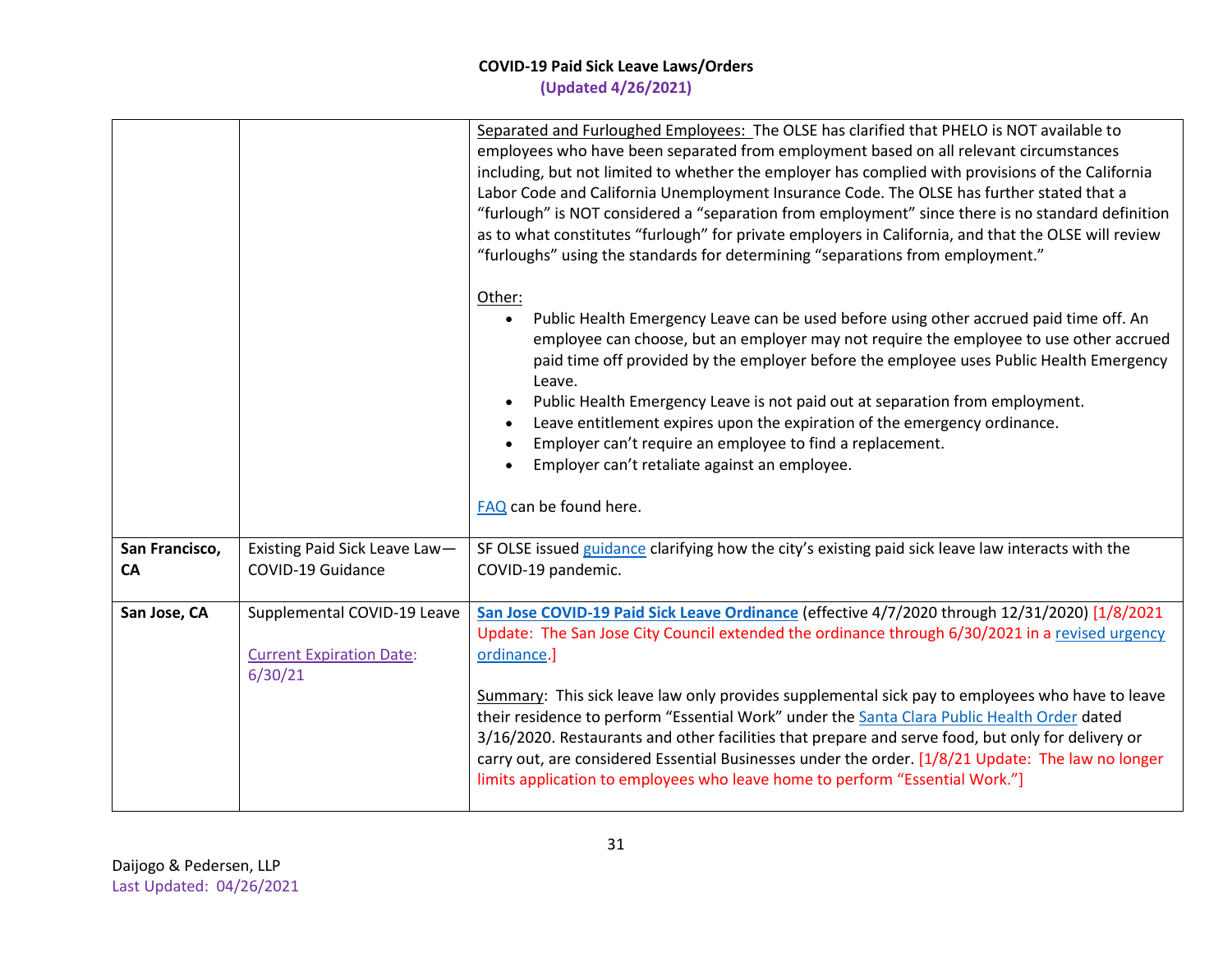| Covered Employee: Has worked at least 2 hours within geographic boundaries of City of San Jose<br>and leaves his/her residence to perform Essential Work. [1/8/21 Update: The law no longer limits<br>application to employees who leave home to perform "Essential Work." A Covered Employee is a<br>person employed by a Covered Employer and who has worked at least 2 hours within the<br>geographic boundaries of the City of San Jose for the Covered Employer."]                                                                                                                                                                                                                                                                                                                                                       |
|-------------------------------------------------------------------------------------------------------------------------------------------------------------------------------------------------------------------------------------------------------------------------------------------------------------------------------------------------------------------------------------------------------------------------------------------------------------------------------------------------------------------------------------------------------------------------------------------------------------------------------------------------------------------------------------------------------------------------------------------------------------------------------------------------------------------------------|
| Covered Employer: Employers subject to San Jose business license tax or maintain a facility in the<br>City of San Jose that are NOT required to provide paid sick leave under the FFCRA Emergency Sick<br>Leave provisions. [1/8/21 Update: applies to all employers subject to San Jose business license tax<br>or maintain a facility in the City of San Jose.]                                                                                                                                                                                                                                                                                                                                                                                                                                                             |
| <b>Permitted Uses:</b><br>The employee is subject to quarantine or isolation by federal, state or local order due to<br>$\bullet$<br>COVID-19, or is caring for someone who is quarantined or isolated due to COVID-19,<br>The employee is advised by a health-care provider to self-quarantine due to COVID-19 or is<br>$\bullet$<br>caring for someone who is so advised by a health-care provider,<br>The employee experiences symptoms of COVID-19 and is seeking medical diagnosis, or<br>The employee is caring for a son or daughter because a school or place of care is closed due<br>to COVID-19 precautions.                                                                                                                                                                                                       |
| Amount of Sick Leave:<br>Full-time employee-80 hours.<br>$\bullet$<br>Part-time employee—equal to the number of hours the employee worked on average over<br>a two-week period. [1/8/21 Update: For employees with variable schedules, the employer<br>shall use whichever of the following that applies:<br>The number of hours equal to the average number of hours the employee was<br>$\circ$<br>scheduled per day over the 6-month period ending on the date on which the<br>employee takes the paid sick time, including hours for which the employee took<br>leave of any type; or<br>If the employee has not worked for a 6-month period, the reasonable expectation<br>$\circ$<br>of the employee at the time of hiring of the average number of hours per day the<br>employee would normally be scheduled to work.] |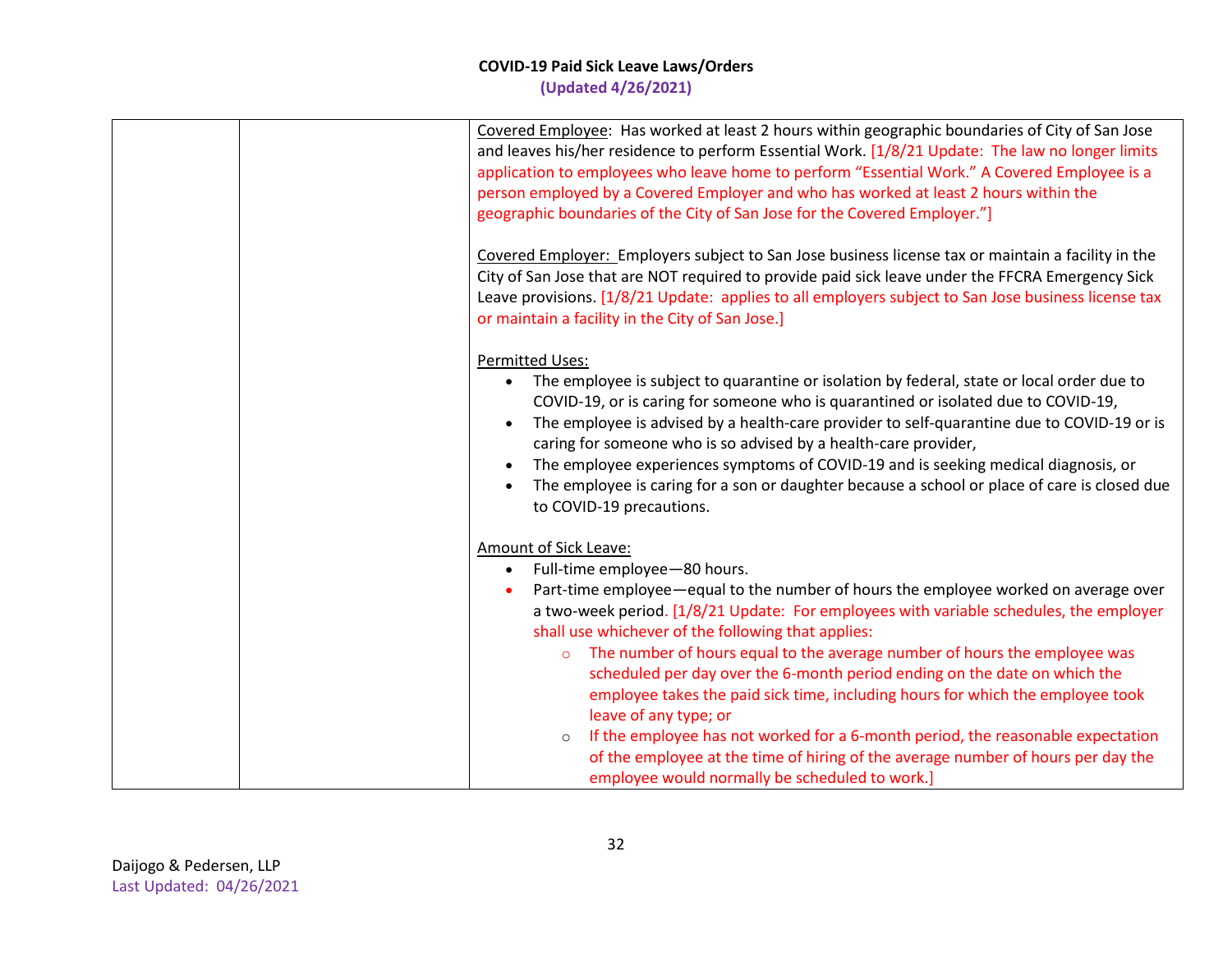|                                |                                                                           | [1/8/21 Update: "This sick leave hours set forth [above] shall be the total number of hours<br>$\bullet$<br>available to the Employee for the period of April 2, 2020 through the expiration date of this<br>Ordinance.]<br>Rate of Pay: Regular rate of pay up to \$511 per day or \$5,110 in the aggregate. If using sick time to<br>care for another person, the pay is at two-thirds of regular rate of pay, up to \$200 a day or \$2,000 in<br>aggregate.                                               |
|--------------------------------|---------------------------------------------------------------------------|--------------------------------------------------------------------------------------------------------------------------------------------------------------------------------------------------------------------------------------------------------------------------------------------------------------------------------------------------------------------------------------------------------------------------------------------------------------------------------------------------------------|
|                                |                                                                           | Ordinance does not apply:<br>If employee can work from home.<br>$\bullet$<br>To employer that provides its employees, on April 7,2020, with some combination of paid<br>personal leave at least equivalent to the paid sick time required by this law.<br>To an employer that operates a hospital if the employer provides its employees, within 2<br>weeks of the effective date of the law, with some combination of paid personal leave at<br>least equivalent to the paid sick time required by the law. |
|                                |                                                                           | Offset: If an employer provides some combination of paid personal leave (e.g., PTO, Vacation or<br>Sick leave) less than the paid sick time required by the law, the employer must comply with the law<br>to the extent of such deficiency.                                                                                                                                                                                                                                                                  |
|                                |                                                                           | Other Leave: [1/8/21 Update: An Employer may not require an Employee to use other paid leave<br>provided by the Employer to the Employee before the Employee uses the paid sick time under this<br>Ordinance.]                                                                                                                                                                                                                                                                                               |
|                                |                                                                           | FAQ: [1/8/21 Update: The FAQ on the revised ordinance can be found here.]                                                                                                                                                                                                                                                                                                                                                                                                                                    |
| <b>San Mateo</b><br>County, CA | Supplemental COVID-19 Leave<br><b>Current Expiration Date:</b><br>6/30/21 | <b>Emergency Supplemental Paid Sick Leave for COVID-19 Related Reasons Ordinance (7/8/2020 -</b><br>12/31/2020, unless extended.) [1/8/21 Update: The Board of Supervisors extended the expiration<br>date to 6/30/2021 in an emergency ordinance which can be found here.]                                                                                                                                                                                                                                  |
|                                |                                                                           | Summary: Temporary law effective July 8, 2020 through December 31, 2020, unless extended.<br>Supplemental paid sick leave must be provided by employers with 500 or more employees<br>nationally to covered employees for COVID-19 related reasons as specified.                                                                                                                                                                                                                                             |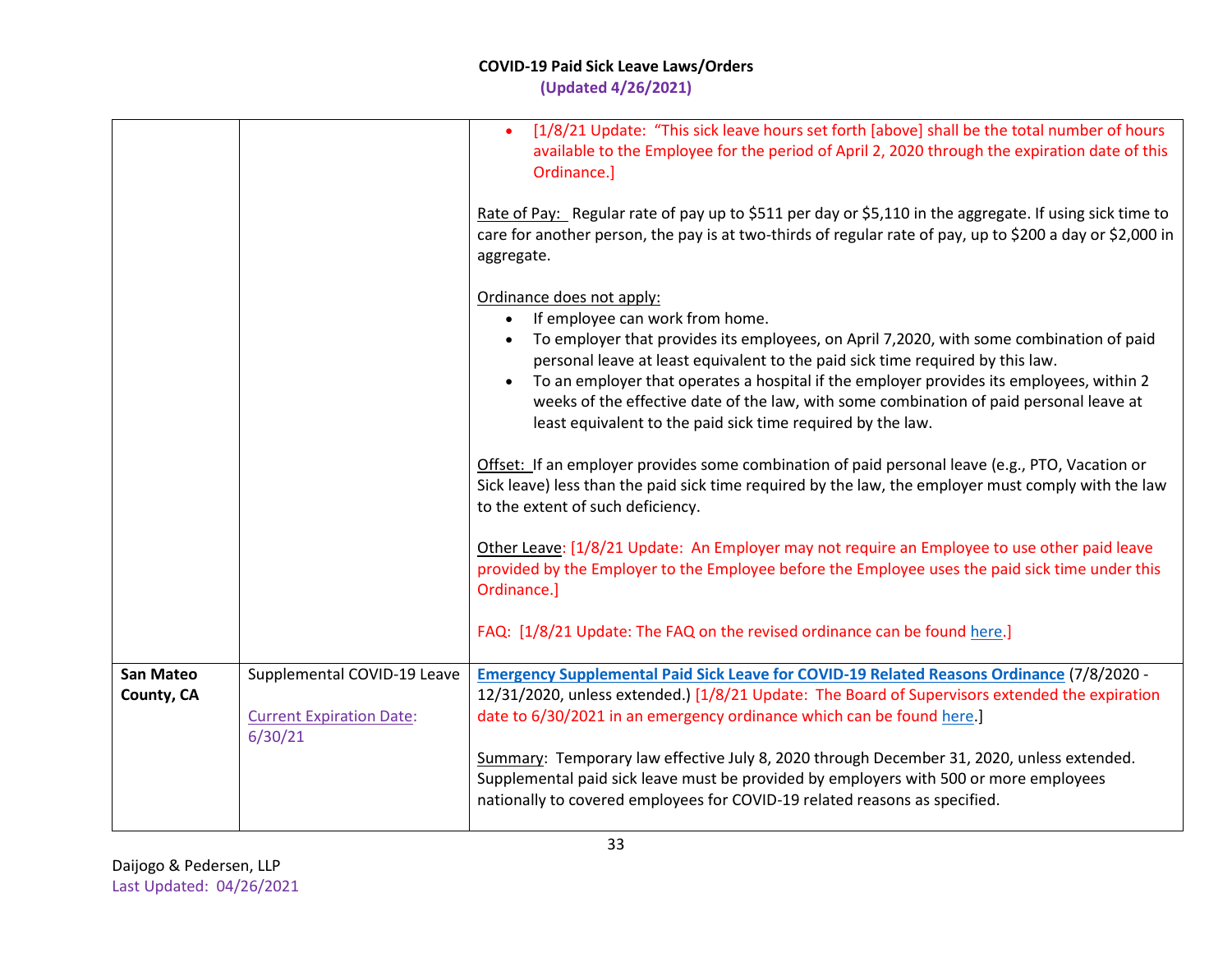|  | Employee: an individual, regardless of immigration status, who is or has been required by their<br>Employer to perform any work within the geographic boundaries of unincorporated San Mateo<br>County since January 1, 2020. For purposes of this Ordinance, a worker is presumed to be an<br>Employee, and an Employer has the burden to demonstrate that a worker is a bona fide<br>independent contractor and not an Employee. A food sector worker, as defined in the California<br>Governor's Executive Order N-51-20, is excluded from the definition of "Employee."                                                                                                                                                                                                                                                                                                                                |
|--|------------------------------------------------------------------------------------------------------------------------------------------------------------------------------------------------------------------------------------------------------------------------------------------------------------------------------------------------------------------------------------------------------------------------------------------------------------------------------------------------------------------------------------------------------------------------------------------------------------------------------------------------------------------------------------------------------------------------------------------------------------------------------------------------------------------------------------------------------------------------------------------------------------|
|  | Covered Employee: an Employee who is employed by an Employer on the Effective Date of the<br>ordinance.                                                                                                                                                                                                                                                                                                                                                                                                                                                                                                                                                                                                                                                                                                                                                                                                    |
|  | Employer: any Person, defined in /Section 18 of the California Labor Code, as "any person,<br>association, organization, partnership, business trust, limited liability company, or corporation,"<br>who directly or indirectly or through an agent or any other person, including through the services of<br>a temporary service or staffing agency or similar entity, employs or exercises control over the<br>wages, hours, or working conditions of any Employees. This Ordinance applies only to Employers<br>with 500 or more employees within the United States, which includes any State of the United<br>States, the District of Columbia, or any Territory or possession of the United States. This Ordinance<br>and the definition of Employer do not apply to federal, state, or local government agencies.                                                                                    |
|  | Individual or Care for an Individual: for the purposes of Sections $5(1)(c)$ and (d), mean an<br>Employee's immediate family member, a person who regularly resides in the Employee's home, or a<br>similar person with whom the Employee has a relationship that creates an expectation that the<br>Employee would care for the person if he or she were quarantined or self-quarantined, or whose<br>senior care provider or whose school or childcare provider is closed or is unavailable in response to<br>a public health or other public official's recommendation. For this purpose, the term "Individual"<br>does not include persons with whom the Employee has no personal relationship. The meaning of<br>these terms is intended to be consistent with that set forth in the FFCRA, its rules, regulations, and<br>other guidance issued by the U.S. Department of Labor regarding the FFCRA. |
|  | Amount of Leave:<br>Full-time employee who is normally scheduled to work 40 or more hours per week--eighty<br>(80) hours of paid sick leave.                                                                                                                                                                                                                                                                                                                                                                                                                                                                                                                                                                                                                                                                                                                                                               |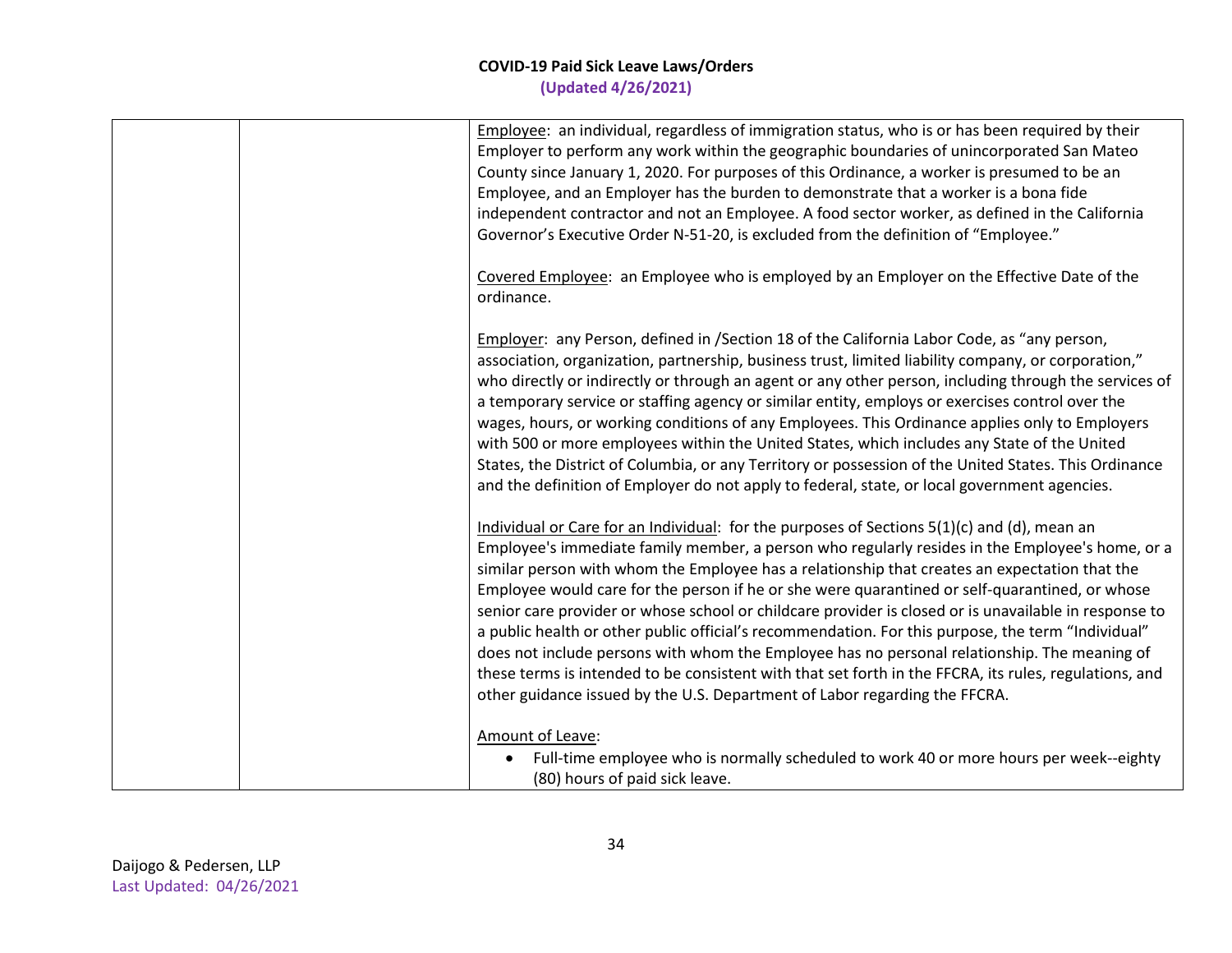| Part-time employee who is normally scheduled to work fewer than 40 hours per week-in<br>$\bullet$<br>an amount no greater than the Employee's average number of work hours in a two (2) -<br>week period, calculated over the period of January 1, 2020-July 7, 2020.                                                                                                                                                                                                        |
|------------------------------------------------------------------------------------------------------------------------------------------------------------------------------------------------------------------------------------------------------------------------------------------------------------------------------------------------------------------------------------------------------------------------------------------------------------------------------|
| Rate of Pay: not less than the employee's regular rate of pay as specified in the FFCRA, its rules,<br>regulations and other guidance issued by the U.S. Department of Labor regarding the FFCRA,<br>subject to the cap set forth below. However, unlike the FFCRA, there is no distinction in pay based<br>on the reason for the leave and Employees shall receive their full regular rate regardless of the<br>reason for leave.                                           |
| In no event shall the Supplemental Paid Sick Leave amount paid to an Employee exceed<br>$\bullet$<br>\$511 per day and \$5,110 in the aggregate. Unlike the FFCRA, the \$511 per day maximum<br>applies to all leaves under this Ordinance, regardless of the reason. There is no \$200<br>maximum applied to leaves under this Ordinance. Employees of joint Employers are only<br>entitled to the total aggregate amount of leave specified for Employees of one Employer. |
| Use of Other Leave: The total number of hours of Supplemental Paid Sick Leave to which an<br>Employee is entitled pursuant to this Section shall be in addition to any paid sick leave that may be<br>available to the Employee under Labor Code Section 246, as well as any preexisting paid time off<br>provided to employees prior to March 16, 2020, subject to offsets set forth below.                                                                                 |
| An Employer may not require an Employee to use any other paid or unpaid leave, paid time off, or<br>vacation time provided by the Employer to the Employee before the Employee uses Supplemental<br>Paid Sick Leave, or in lieu of Supplemental Paid Sick Leave.                                                                                                                                                                                                             |
| Notice of Use by Employee: An Employer shall provide Supplemental Paid Sick Leave upon the<br>written (includes but is not limited to electronic mail and text) request of an Employee.                                                                                                                                                                                                                                                                                      |
| Permitted Uses: An Employer shall provide Supplemental Paid Sick Leave upon the written request<br>of an Employee (see above) if the Employee cannot work, or telework, because:<br>1. The Employee has been advised by a health care provider to isolate or self-quarantine to<br>prevent the spread of COVID-19;                                                                                                                                                           |
| 2. The Employee is experiencing COVID-19 symptoms and is seeking a medical diagnosis;<br>The Employee needs to care for an Individual who is subject to a federal, state, or local<br>3.<br>quarantine or isolation order related to COVID19, or has been advised by a health care                                                                                                                                                                                           |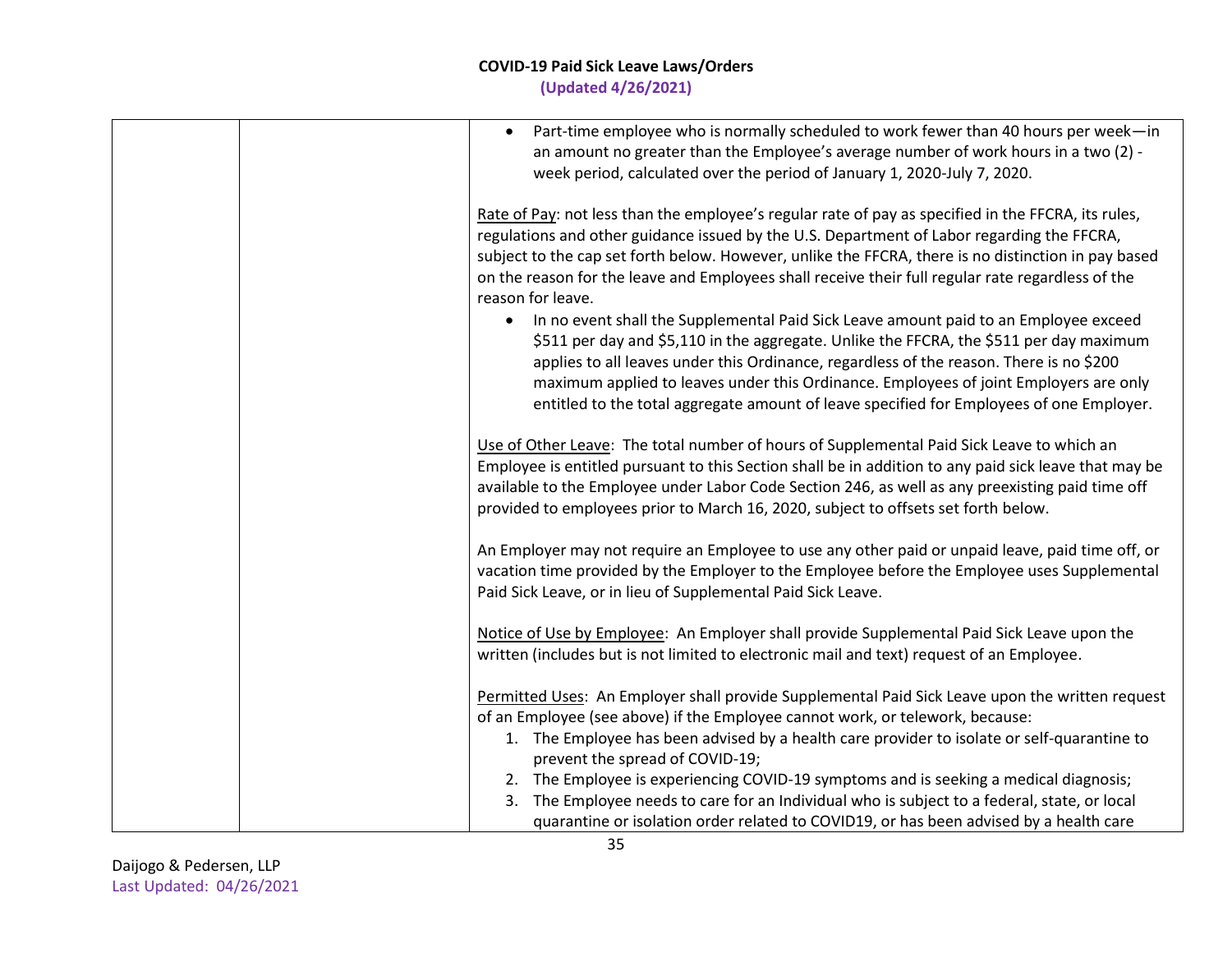| provider to self-quarantine related to COVID-19 or is experiencing COVID 19 symptoms and<br>is seeking a medical diagnosis; or    |
|-----------------------------------------------------------------------------------------------------------------------------------|
| 4. The Employee takes time off work because the Employee needs to provide care for an                                             |
| Individual whose senior care provider or whose school or childcare provider is closed or is                                       |
| unavailable in response to a public health or other public official's recommendation.                                             |
| Certification: An Employer may request information supporting an Employee's request for                                           |
| Supplemental Paid Sick Leave, as provided in the FFCRA or in the applicable regulations or guidance                               |
| issued by the United States Department of Labor.                                                                                  |
| Exemptions: An Employer of an Employee who is a: (a) Health Care Provider; (b) Aviation Security                                  |
| Worker in the case of an Employer's good faith determination that granting such leave pursuant to                                 |
| Sections 5(1)(c) or (d) would render it unable to meet staffing level requirements required to ensure                             |
| that airports operations are not adversely affected due to staffing shortages; or (c) Emergency                                   |
| Responder may elect to limit such an Employee's use of Supplemental Paid Sick Leave, but at a                                     |
| minimum such an Employee may use Supplemental Paid Sick Leave to the extent that the Employee                                     |
| is unable to work (either at the Employee's customary place of work or telework) due to any of the                                |
| following:                                                                                                                        |
| 1. The Employee has been advised by a health care provider to isolate or self-quarantine to<br>prevent the spread of COVID-19; or |
| 2. The Employee is experiencing COVID-19 symptoms, is seeking a medical diagnosis, and                                            |
| does not meet the Centers for Disease Control and Prevention's guidance for criteria to                                           |
| return to work for healthcare personnel with confirmed or suspected COVID-19.                                                     |
| Offset/Coexistence with Other Available Forms of Leave: If an Employer provided additional paid                                   |
| leave specifically for COVID-19 related purposes ("Voluntary COVID-19 Leave") above and beyond                                    |
| an Employee's regular or previously accrued leaves (e.g., sick or personal leaves) between March 17                               |
| to June 30, 2020, or provided supplemental leave pursuant to the laws of another jurisdiction                                     |
| requiring the provision of additional paid leave specifically for COVID-19 related purposes at any                                |
| time, the obligation to provide Supplemental Paid Sick Leave under this Ordinance shall be reduced                                |
| for every hour an Employer allowed an Employee to take the Voluntary COVID19 Leave in an                                          |
| amount equal to or greater than the requirements of this law. If an Employer provided Voluntary                                   |
| COVID-19 Leave to an Employee at a rate of pay or hourly accrual rate less than that provided in this                             |
| law, then such amounts or hours shall be offset against such rates and hours as the Employee would                                |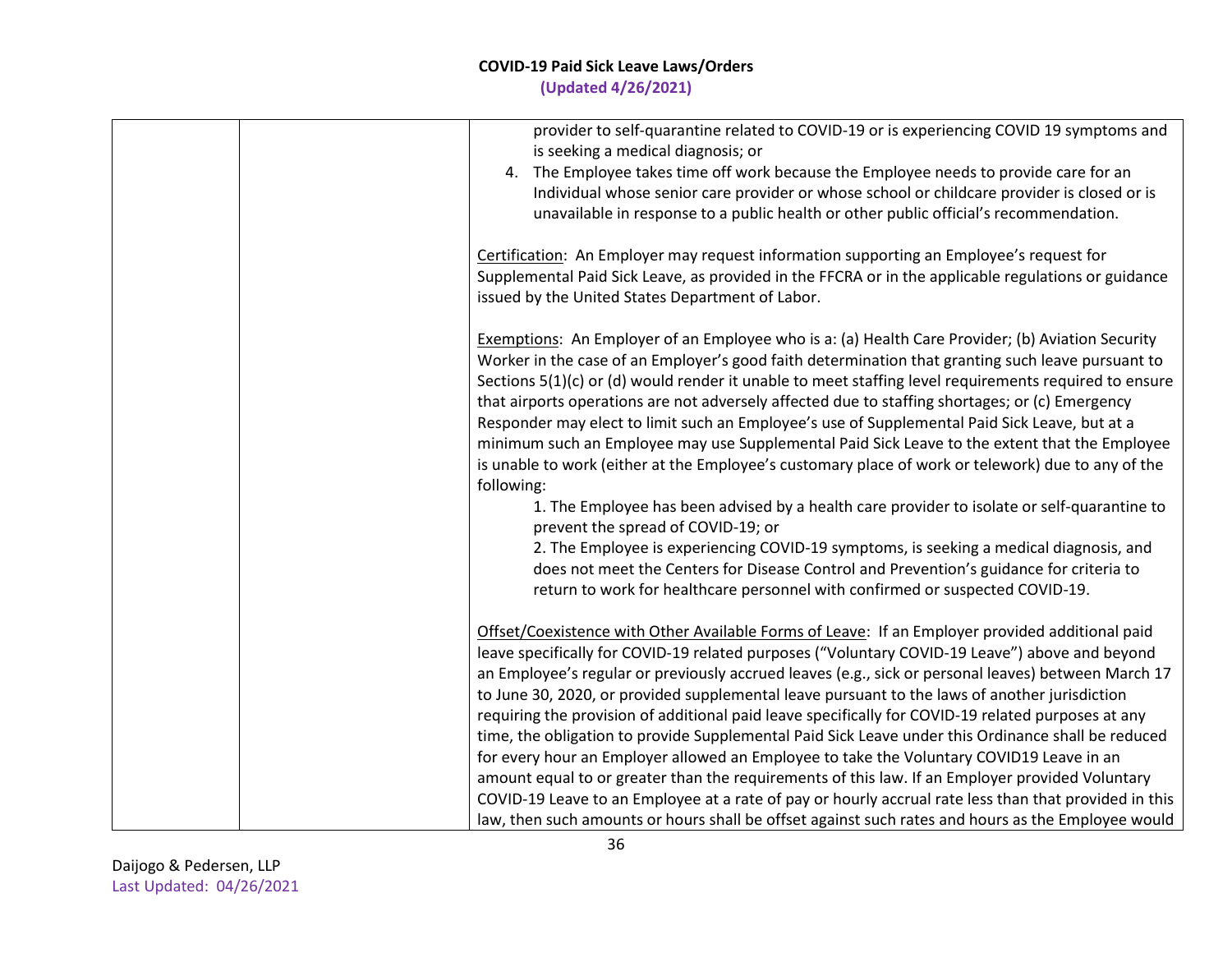|                     |                                                                           | have received as set forth in this law. With the exception of any Voluntary COVID-19 Leave, as<br>defined above, and any supplemental COVID-19 related sick leave pursuant to the laws of another<br>jurisdiction, the Supplemental Paid Sick Leave provided by this Ordinance is in addition to and<br>independent of any form of leave (e.g., vacation, sick, or personal leaves) to which an Employee<br>may be entitled to utilize pursuant to the Employer's policies and the inability of an Employee to<br>utilize the Supplemental Paid Sick Leave provided by this Ordinance shall not be construed to<br>disqualify an Employee from utilizing such other forms of leave in accordance with the Employer's<br>policies.                                                                                                                                                                                                                                                                                                                                                                                                                                               |
|---------------------|---------------------------------------------------------------------------|---------------------------------------------------------------------------------------------------------------------------------------------------------------------------------------------------------------------------------------------------------------------------------------------------------------------------------------------------------------------------------------------------------------------------------------------------------------------------------------------------------------------------------------------------------------------------------------------------------------------------------------------------------------------------------------------------------------------------------------------------------------------------------------------------------------------------------------------------------------------------------------------------------------------------------------------------------------------------------------------------------------------------------------------------------------------------------------------------------------------------------------------------------------------------------|
|                     |                                                                           | Retaliation Prohibited: No Employer shall discharge, reduce in compensation or otherwise<br>discriminate against any Employee for opposing any practice proscribed by this Ordinance, for<br>requesting to use or actually using Supplemental Paid Sick Leave under this Ordinance, for<br>participating in proceedings related to this Ordinance, for seeking to enforce his or her rights under<br>this Ordinance by any lawful means, or for otherwise asserting rights under this Ordinance.                                                                                                                                                                                                                                                                                                                                                                                                                                                                                                                                                                                                                                                                                |
| Santa Monica,<br>CA | No changes and no new<br>guidance to existing paid sick<br>leave law.     | Santa Monica Paid Sick Leave Law-no changes, no new guidance.                                                                                                                                                                                                                                                                                                                                                                                                                                                                                                                                                                                                                                                                                                                                                                                                                                                                                                                                                                                                                                                                                                                   |
| Santa Rosa, CA      | Supplemental COVID-19 Leave<br><b>Current Expiration Date:</b><br>9/30/21 | <b>Temporary Sick Leave Requirements COVID Related Urgency Ordinance (7/7/2020-12/31/2020)</b><br>[1/8/21 Update: Santa Rosa is reportedly considering options for extending the duration of the<br>ordinance, although no decisions have been made to date.] [4/26/21 Update: On February 2, 2021,<br>the Santa Rosa City Council passed a new urgency ordinance extending paid sick leave benefits<br>through March 31, 2021 or upon expiration of the federal tax credits, whichever is later. The<br>American Rescue Plan Act extended the federal tax credits until September 30, 2021, so the Santa<br>Rosa benefits are also extended until September 30, 2021. Notably the urgency ordinance does not<br>replenish an employee's leave bank and the ordinance is not retroactive, so there is a gap of<br>coverage between December 31, 2020 and February 2, 2021.]<br>Summary: Temporary law effective July 7, 2020 through December 31, 2020. Supplemental paid<br>sick leave must be provided to employees who perform Allowed or Essential Work for employers<br>with 500 or more employees nationally. New Temporary Law effective from 2/2/21 through<br>9/30/21. |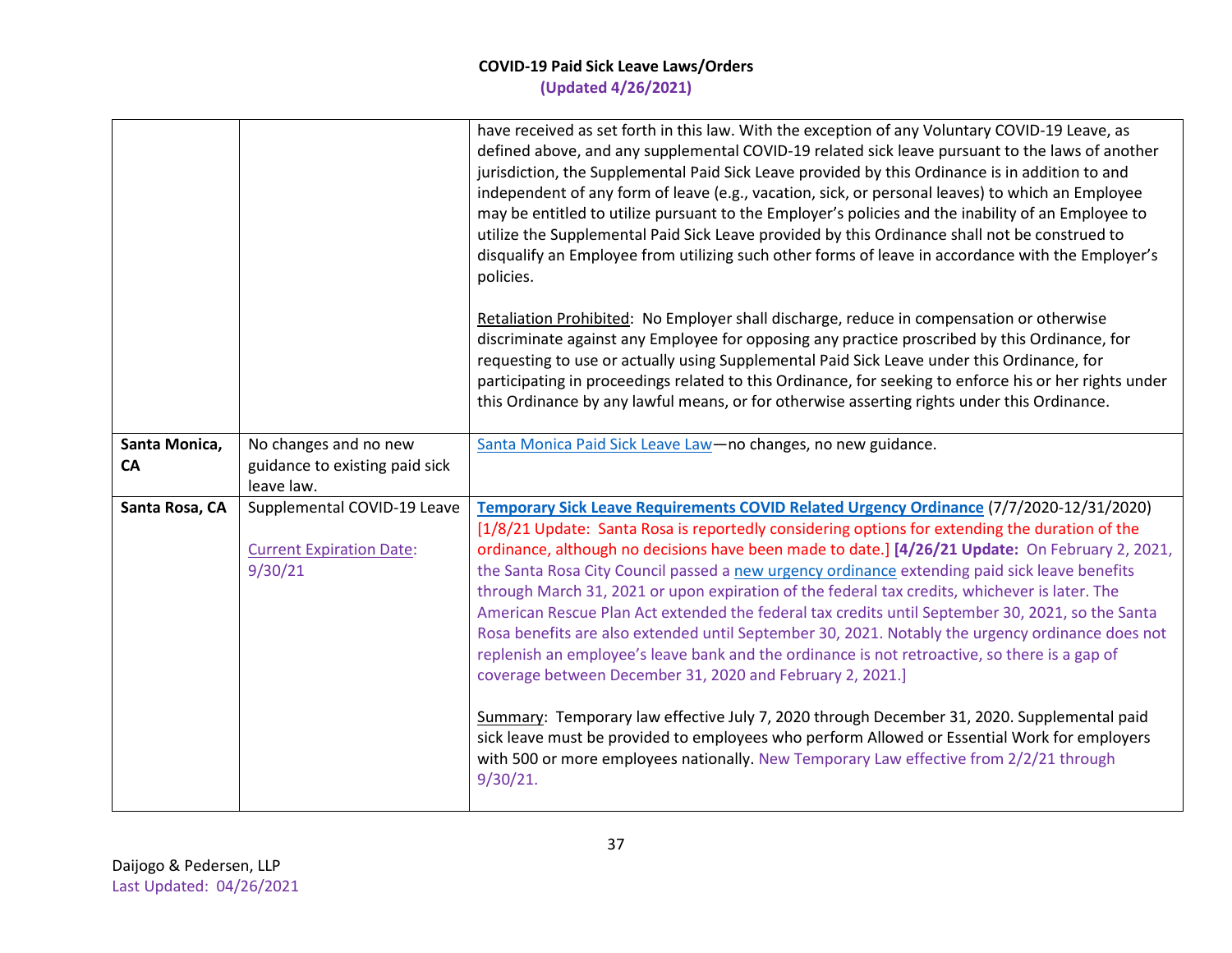|  | Allowed or Essential Work: work activities and services - as permitted in the Orders issued by the<br>Sonoma County Public Health Officer.                                                                                                                                                                                                                                                                     |
|--|----------------------------------------------------------------------------------------------------------------------------------------------------------------------------------------------------------------------------------------------------------------------------------------------------------------------------------------------------------------------------------------------------------------|
|  | Employee: a person employed by an Employer (as defined below) and who has worked at least two<br>(2) hours within the geographic boundaries of the City of Santa Rosa for such Employer. An<br>employee who works part of their hours within Santa Rosa city limits is entitled to paid sick leave<br>hours equal to the number of hours he/she works on average over a two (2) -week period in Santa<br>Rosa. |
|  | Covered Employee: each Employee who performs Allowed or Essential Work.                                                                                                                                                                                                                                                                                                                                        |
|  | <b>Employer:</b> any person, including corporate officers or executives, who directly or indirectly<br>(including through the services of a temporary services or staffing agency or similar entity) employs<br>or exercises control over the wages, hours or working conditions of any employee, unless exempt<br>by law.                                                                                     |
|  | Covered Employer: Employers with 500 or more employees nationally All Employers, except as<br>provided below.                                                                                                                                                                                                                                                                                                  |
|  | This chapter does not apply to any government Employer, except it does apply to the City of<br>Santa Rosa.                                                                                                                                                                                                                                                                                                     |
|  | This chapter does not apply to an Employer with less than 50 Employees that would qualify<br>for the exemption under the Act. This exemption only applies to Employees who are caring<br>for a minor child whose school is closed or care provider is unavailable.                                                                                                                                             |
|  | Available for Use: immediately on the effective date.                                                                                                                                                                                                                                                                                                                                                          |
|  | Amount of Leave:<br>Full-time employee--eighty (80) hours of paid sick leave.<br>$\bullet$<br>Part-time employee--sick leave hours equal to the number of hours he/she works on<br>$\bullet$<br>average over a two (2) -week period.                                                                                                                                                                           |
|  | Permitted Uses: An employee can use paid sick leave if they are unable to work due to any of the<br>following reasons:                                                                                                                                                                                                                                                                                         |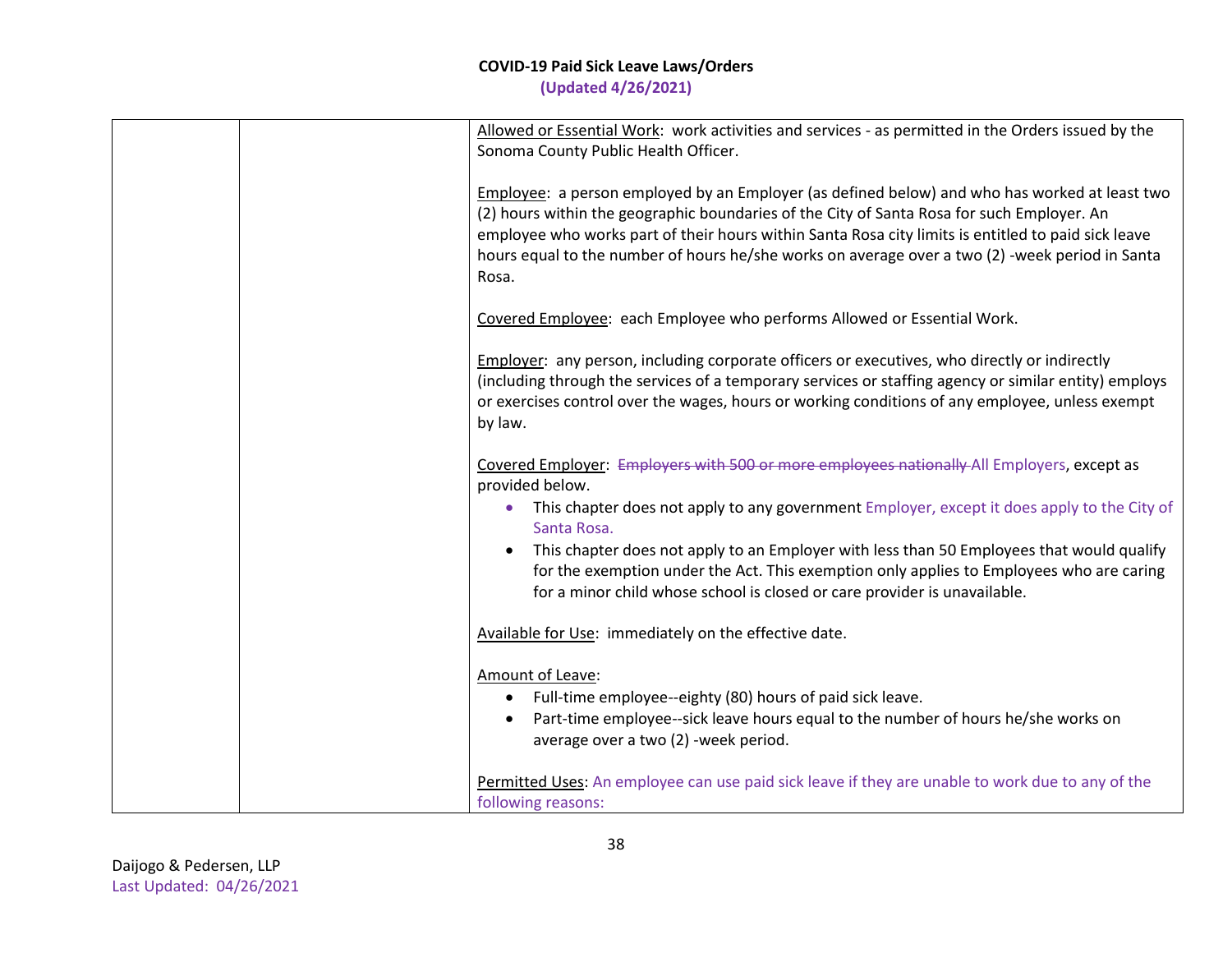### **COVID-19 Paid Sick Leave Laws/Orders**

**(Updated 4/26/2021)**

| 1. The Employee is subject to quarantine or isolation by federal, state or local order due to<br>COVID-19, or<br>2. The Employee is advised by a health-care provider to self-quarantine due to COVID-19 or is<br>caring for someone who is so advised by a health-care provider (a written note from a<br>medical provider is not required), or<br>The Employee experiences symptoms of COVID-19 and is seeking medical diagnosis, or<br>3.<br>4. The Employee is caring for someone who is quarantined or isolated, or otherwise unable to<br>receive care due to COVID-19, or<br>The Employee is caring for a minor child because a school or daycare is closed, or the child<br>5.<br>care provider is not available due to COVID-19. |
|-------------------------------------------------------------------------------------------------------------------------------------------------------------------------------------------------------------------------------------------------------------------------------------------------------------------------------------------------------------------------------------------------------------------------------------------------------------------------------------------------------------------------------------------------------------------------------------------------------------------------------------------------------------------------------------------------------------------------------------------|
| Rate of Pay: at the Employee's regular rate of pay up to \$511 a day not to exceed an aggregate of<br>\$5,110 if used for employee's own quarantine, isolation or symptoms. Pay when used to care for<br>another person will be at two-thirds the employee's regular rate of pay up to \$200 per day not to<br>exceed an aggregate of \$2,000.<br>Replacements: An Employer cannot require an Employee to find a replacement as a condition of                                                                                                                                                                                                                                                                                            |
| using sick leave.<br>Carryover and Payout: An Employee is not entitled to carryover sick leave between years and is not<br>entitled, under any circumstances, to be paid for unused sick leave. Unused sick leave will not be<br>available after the sunset of the ordinance codified in this chapter and ceases to exist after<br>December 31, 2020.                                                                                                                                                                                                                                                                                                                                                                                     |
| <b>Exemption/Offset:</b> This chapter does not apply to any Employer that has provided its Employees,<br>on the effective date of the ordinance codified in this chapter, with some combination of paid<br>personal leave at least equivalent to the paid sick time required by this chapter for a COVID related<br>leave per this law. An Employer that provides some combination of paid sick leave less than the<br>paid sick time required by this chapter is required to comply with this chapter to the extent of such<br>deficiency. This chapter is intended to provide additional COVID-related paid sick leave beyond<br>what an Employer normally provides.                                                                    |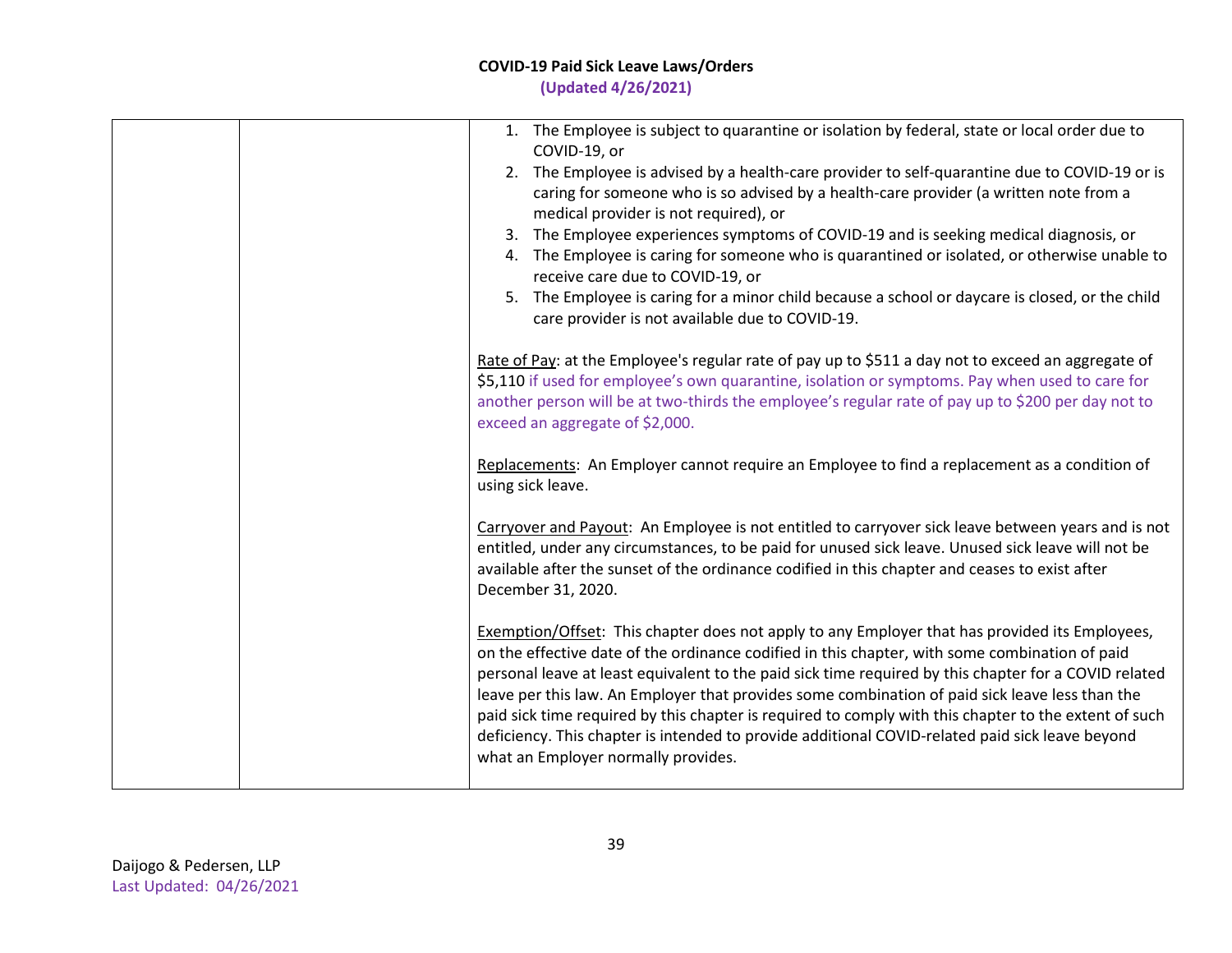|                      |                                                                           | Employer Notice: Employer shall give written notice to each Employee of Employee's rights<br>pursuant to this chapter. Each Employer shall give the same notice to each new Employee within<br>one week of the start of each new Employee's employment.<br>Interaction with Federal and State Law: To the extent that federal or state law requires Employers<br>to provide paid leave or paid sick time specifically related to COVID-19, Employers may substitute<br>leave under the federal or state law for its obligations under this ordinance to the extent those<br>obligations coincide and the relevant federal or state law permits such concurrent use of paid leave;<br>provided, however, that Employers shall be required to provide additional paid sick leave under this<br>chapter to the extent that the requirements of this chapter exceed the requirements of those laws.<br>Retaliation Prohibited: No Employer shall discharge, reduce in compensation or otherwise<br>discriminate against any Employee for opposing any practice proscribed by this chapter, for<br>requesting to use or actually using sick leave under this chapter, for participating in proceedings<br>related to this chapter, for seeking to enforce his or her rights under this chapter by any lawful<br>means, or for otherwise asserting rights under this chapter." |
|----------------------|---------------------------------------------------------------------------|--------------------------------------------------------------------------------------------------------------------------------------------------------------------------------------------------------------------------------------------------------------------------------------------------------------------------------------------------------------------------------------------------------------------------------------------------------------------------------------------------------------------------------------------------------------------------------------------------------------------------------------------------------------------------------------------------------------------------------------------------------------------------------------------------------------------------------------------------------------------------------------------------------------------------------------------------------------------------------------------------------------------------------------------------------------------------------------------------------------------------------------------------------------------------------------------------------------------------------------------------------------------------------------------------------------------------------------------------------------------------|
| Sonoma<br>County, CA | Supplemental COVID-19 Leave<br><b>Current Expiration Date:</b><br>6/30/21 | Sonoma County Covid-19 Paid Sick Leave Urgency Ordinance (Effective 8/18/2020 through<br>12/31/20, but shall be extended by any extensions of the FFCRA). [1/8/21 Update: Since FFCRA was<br>not extended, this ordinance expired on 12/31/2020. There are no reports to date that Sonoma<br>County has extended the duration of this law.] [4/26/21 Update: On January 26, 2021, the Sonoma<br>County Board of Supervisors approved an extension of the ordinance until June 30, 2021. The<br>extension was not retroactive, therefore, there is a gap in coverage between December 31, 2020<br>and January 26, 2021. On February 9, 2021, the Board of Supervisors adopted an urgency ordinance<br>superseding the prior ordinance and expanding employer coverage to all employers within the<br>unincorporated areas of Sonoma County. The urgency ordinance expires on June 30, 2021 unless<br>extended].<br>Summary: Supplemental paid sick leave must be provided to employees who have worked more<br>than 2 hours within the unincorporated area of Sonoma County for an employer with 500 or more<br>employees nationally.                                                                                                                                                                                                                                     |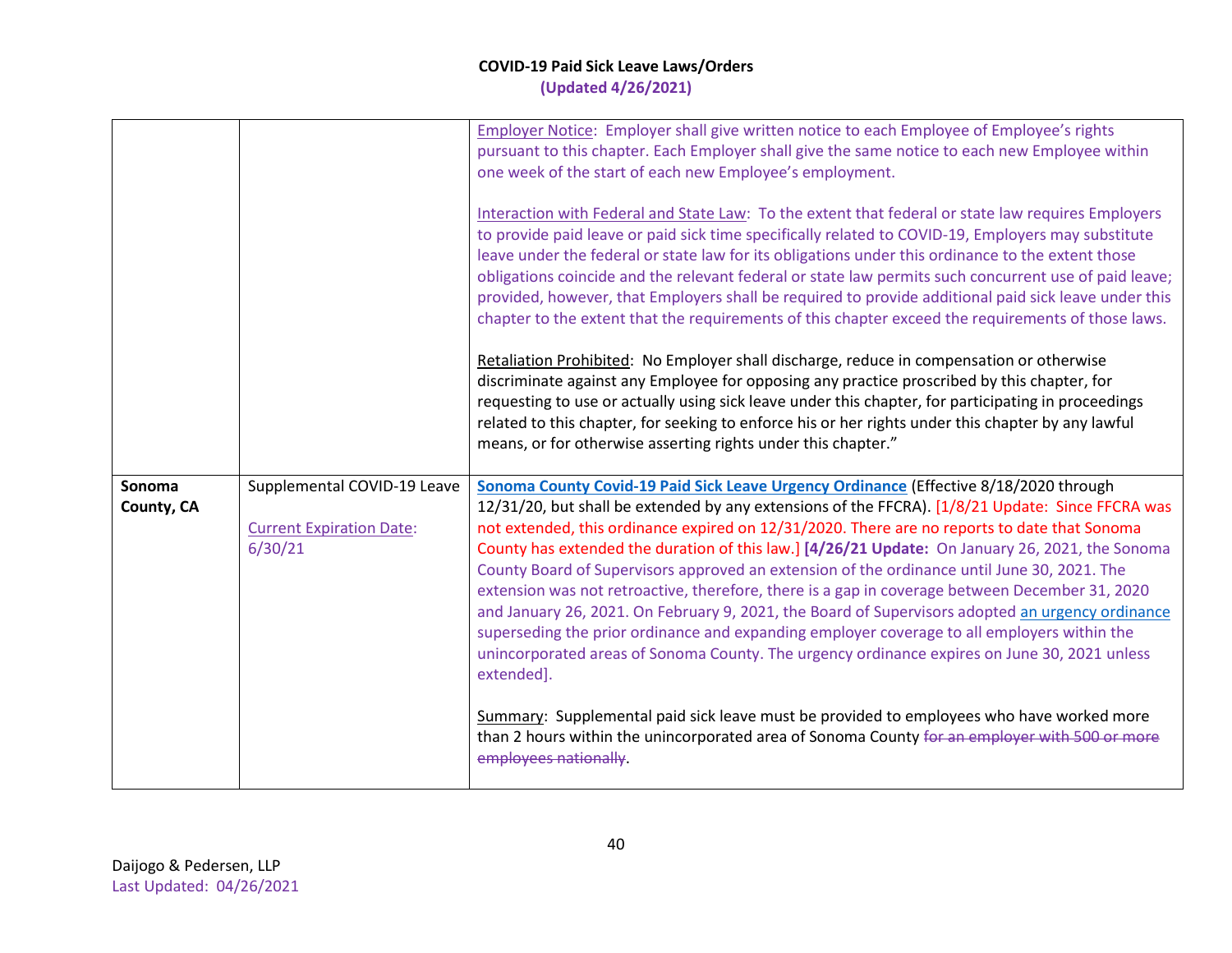|  | Covered Employee: an individual, regardless of immigration status, employed by an Employer and<br>who has worked for the employer for more than two (2) hours within the geographic boundaries of<br>unincorporated Sonoma County.                                                                                                                                                                                                                                                                                                                                                                                                                                         |
|--|----------------------------------------------------------------------------------------------------------------------------------------------------------------------------------------------------------------------------------------------------------------------------------------------------------------------------------------------------------------------------------------------------------------------------------------------------------------------------------------------------------------------------------------------------------------------------------------------------------------------------------------------------------------------------|
|  | Covered Employer: Employers with 500 or more employees within the United States on a local or<br>national basis, which includes any State of the United States, the District of Columbia, or any<br>Territory or possession of the United States All employers within the unincorporated area of the<br>County of Sonoma regardless of the number of employees they employ. This Ordinance and the<br>definition of Employer do not apply to federal, state, or local government agencies.                                                                                                                                                                                 |
|  | Full-time employee: means an employee normally scheduled to work 40 or more hours per week.                                                                                                                                                                                                                                                                                                                                                                                                                                                                                                                                                                                |
|  | Part-time employee: means an employee normally scheduled to work fewer than 40 hours per<br>week.                                                                                                                                                                                                                                                                                                                                                                                                                                                                                                                                                                          |
|  | Other Leave:<br>The total number of hours of Supplemental Paid Sick Leave to which an Employee is entitled<br>pursuant to this Ordinance shall be in addition to any paid sick leave that may be available<br>to the Employee under California Labor Code Section 246, as well as any preexisting paid<br>time off (vacation, sick and/or PTO) provided to Employees prior to March 16, 2020, subject<br>to the below potential offsets.<br>An Employer may not require an Employee to use any other paid or unpaid leave, sick pay,<br>paid time off, or vacation time provided by the Employer to the Employee before the<br>Employee uses Supplemental Paid Sick Leave. |
|  | Amount of Leave:<br>Full-time employees-up to 80 hours of supplemental paid sick leave<br>$\bullet$<br>Part-time employees-- in an amount no greater than the Employee's average number of<br>work hours in a two-week period, calculated over the past six (6) months.                                                                                                                                                                                                                                                                                                                                                                                                    |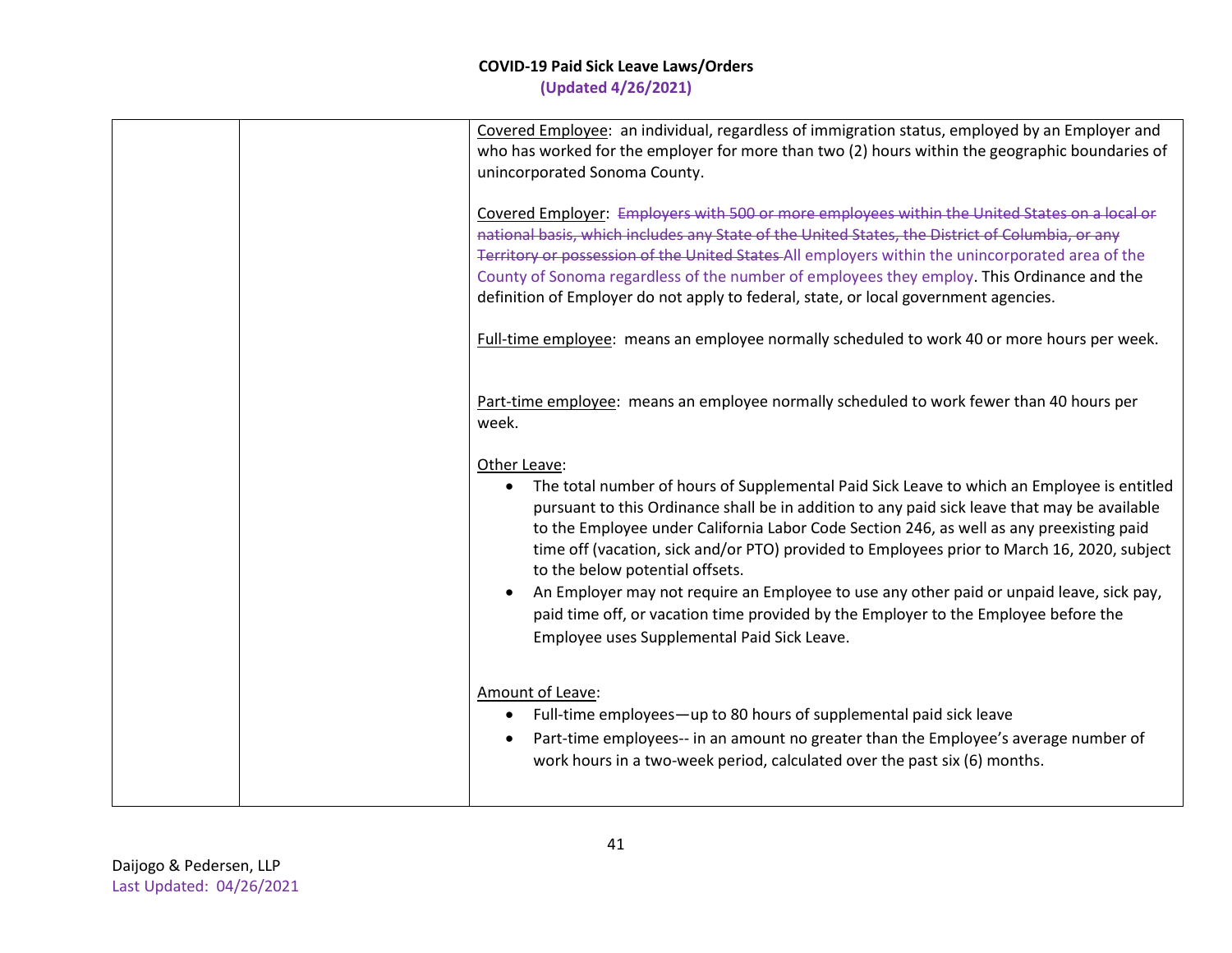| Offsets: To the extent an Employee has at least eighty (80) hours of accrued paid sick leave benefits<br>as of the date of this Ordinance or at least one hundred sixty (160) hours of a combination of paid<br>sick leave, vacation and PTO paid time off benefits ("Accrued Leave Benefits"), the obligation to<br>provide Supplemental Paid Sick Leave under this Ordinance shall be deemed to be satisfied. To the<br>extent accrued paid sick leave benefits afforded Employees as of the date of this Ordinance are less<br>than eighty (80) hours, or Accrued Leave Benefits are less than one hundred sixty (160) hours, an<br>Employer is required to furnish Supplemental Paid Sick Leave to the extent of such deficiency.                                                                                                                                                                                                                                                                                                                              |
|--------------------------------------------------------------------------------------------------------------------------------------------------------------------------------------------------------------------------------------------------------------------------------------------------------------------------------------------------------------------------------------------------------------------------------------------------------------------------------------------------------------------------------------------------------------------------------------------------------------------------------------------------------------------------------------------------------------------------------------------------------------------------------------------------------------------------------------------------------------------------------------------------------------------------------------------------------------------------------------------------------------------------------------------------------------------|
| Permitted Uses: An employee who is unable to work or telework may use SPSL due to the<br>following:<br>The Employee has been advised by a health care provider to isolate or self-quarantine to<br>$\bullet$<br>prevent the spread of COVID-19.<br>The Employee is subject to quarantine or isolation by federal, state or local order due to<br>COVID-19.<br>The Employee is experiencing COVID-19 symptoms and is seeking a medical diagnosis.<br>$\bullet$<br>The Employee needs to care for an Individual who is subject to a federal, state, or local<br>quarantine or isolation order related to COVID19, or has been advised by a health care<br>provider to self-quarantine related to COVID-19, or is experiencing COVID 19 symptoms and<br>is seeking a medical diagnosis.<br>The Employee takes time off work because the Employee needs to provide care for an<br>Individual whose senior care provider or whose school or childcare provider is closed or is<br>unavailable in response to a public health or other public official's recommendation. |
| Rate of Pay:<br>Pay Rate: The Supplemental Paid Sick Leave hours shall be paid at not less than the<br>Employee's regular rate of pay, as specified in the FFCRA, its rules, regulations and other<br>guidance issued by the U.S. Department of Labor regarding the FFCRA, subject to the cap<br>set forth below.<br>Pay Cap: In no event shall the Supplemental Paid Sick Leave amount paid to an Employee<br>exceed \$511 per day and \$5,110 in the aggregate, regardless of the reason for the Leave.<br>Employees of joint Employers are only entitled to the total aggregate amount of leave<br>specified for Employees of one Employer.                                                                                                                                                                                                                                                                                                                                                                                                                     |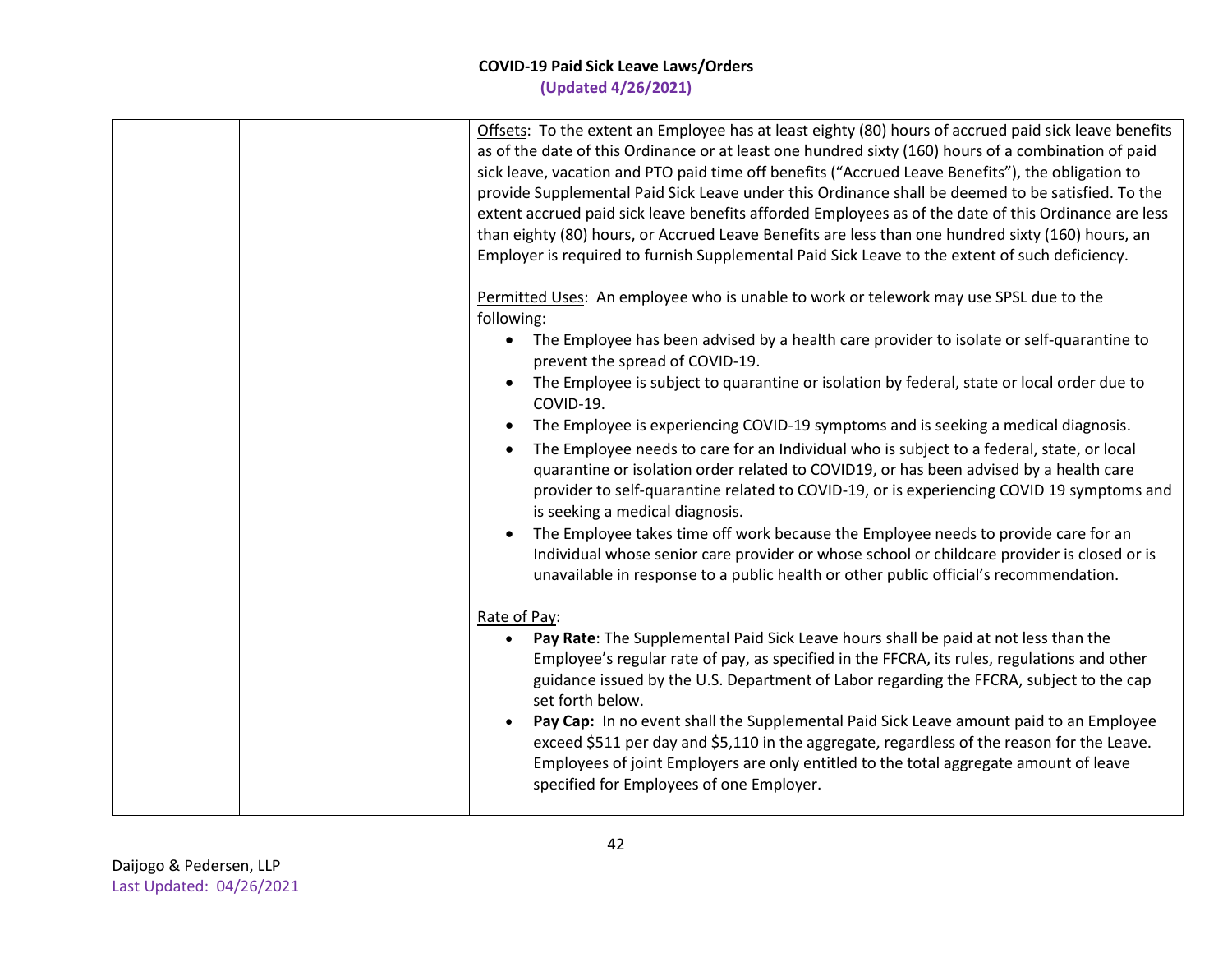|          |                             | Replacements: An employer may not require an employee to find a replacement as a condition of<br>using SPSL.                                                                                                                                                                                                                                                                                                                                                                                                              |
|----------|-----------------------------|---------------------------------------------------------------------------------------------------------------------------------------------------------------------------------------------------------------------------------------------------------------------------------------------------------------------------------------------------------------------------------------------------------------------------------------------------------------------------------------------------------------------------|
|          |                             | Certification: Employers may only take reasonable measures to confirm an Employee's eligibility for<br>Supplemental Paid Sick Leave, in accordance with the limitations set forth in the FFCRA or in the<br>applicable regulations or guidance issued by the United States Department of Labor. Employers<br>may require Employees to identify the basis for which the Employee is requesting leave under the<br>Ordinance, but cannot require Employees to furnish a doctor's note or other supporting<br>documentation. |
|          |                             | Notice of Use: upon the written (includes, but is not limited to, electronic mail and text) request of<br>an Employee. An employer may require the employee to follow reasonable notice procedures<br>before providing SPSL, but only when the employee's need for the SPSL is foreseeable.                                                                                                                                                                                                                               |
|          |                             | Notice and Posting: Employers must provide notice to Employees of their rights under this<br>Ordinance by posting a notice in English and Spanish in the workplace, on any intranet or app-based<br>platform or via email.                                                                                                                                                                                                                                                                                                |
|          |                             | Record Retention: Each Employer shall also maintain a record of each Employee's name, the hours<br>worked, and pay rate for at least a three-year period.                                                                                                                                                                                                                                                                                                                                                                 |
| Colorado | General Paid Sick Leave Law | Colorado Healthy Families and Workplaces Act (Effective January 1, 2021 for employers with 16 or<br>more employees, and January 1, 2022 for all other employers.) [1/8/21 Update: New Colorado Paid<br>Sick Leave Law added to chart]                                                                                                                                                                                                                                                                                     |
|          |                             | Summary: Effective January 1, 2021 covered employees are entitled to begin accruing paid sick<br>leave at the rate of 1 hour for every 30 hours worked up to 48 hours per year, employers may limit<br>annual usage to 48 hours and employees may carry over up to 48 hours of unused sick leave.                                                                                                                                                                                                                         |
|          |                             | Sick leave may be used when:                                                                                                                                                                                                                                                                                                                                                                                                                                                                                              |
|          |                             | the employee:<br>has a mental or physical illness, injury, or health condition that prevents the<br>$\circ$<br>employee from working;                                                                                                                                                                                                                                                                                                                                                                                     |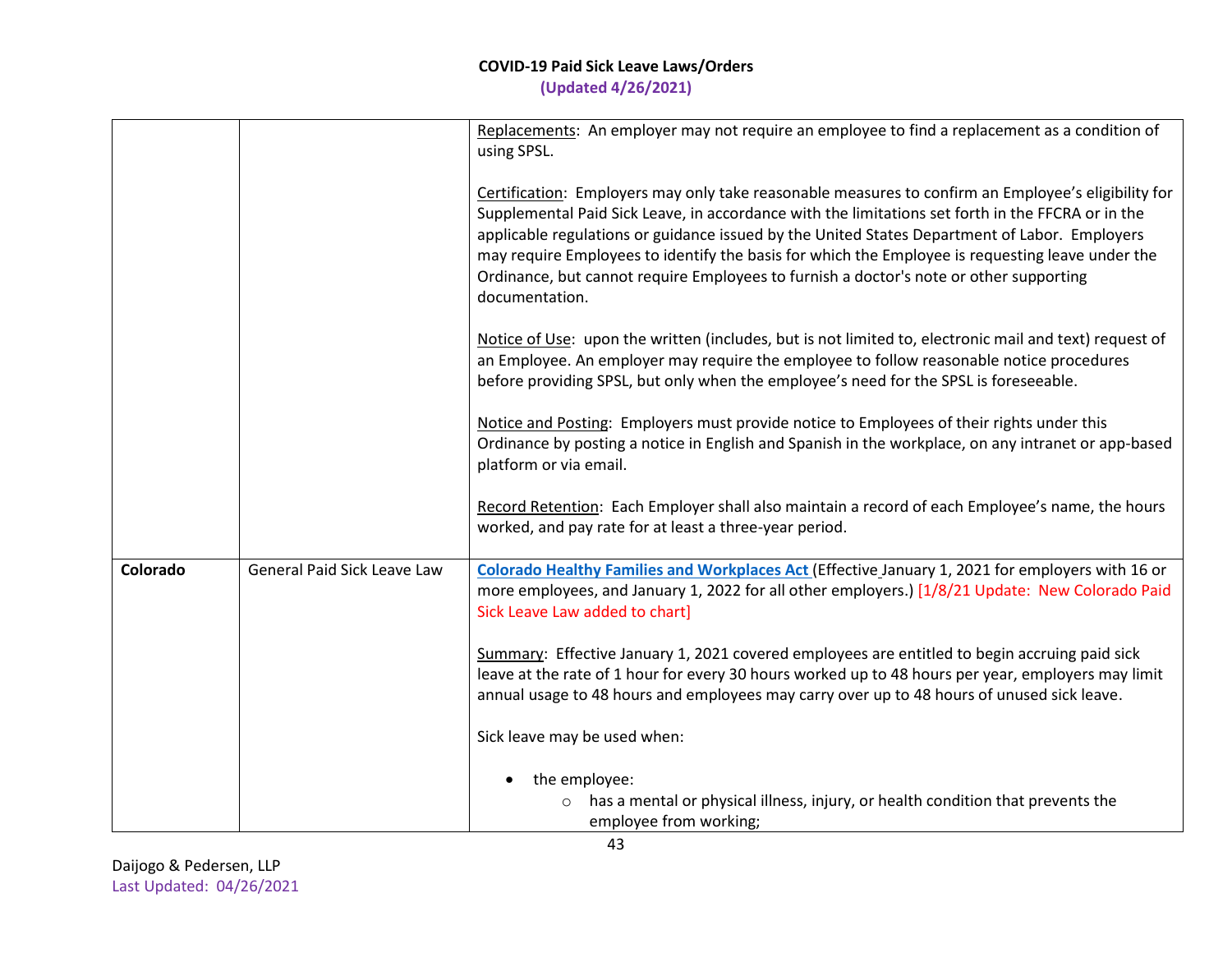|          |                               | needs to obtain a medical diagnosis, care, or treatment of a mental or physical<br>$\circ$           |
|----------|-------------------------------|------------------------------------------------------------------------------------------------------|
|          |                               | illness, injury, or health condition; or                                                             |
|          |                               |                                                                                                      |
|          |                               | needs to obtain preventive medical care;<br>$\circ$                                                  |
|          |                               | the employee needs to care for a family member who:<br>$\bullet$                                     |
|          |                               | has a mental or physical illness, injury, or health condition;<br>$\circ$                            |
|          |                               | needs to obtain a medical diagnosis, care, or treatment of a mental or physical<br>$\circ$           |
|          |                               | illness, injury, or health condition; or                                                             |
|          |                               | needs to obtain preventive medical care<br>$\circ$                                                   |
|          |                               |                                                                                                      |
|          |                               | the employee or the employee's family member has been the victim of domestic abuse,                  |
|          |                               | sexual assault, or harassment and the use of leave is to:                                            |
|          |                               | seek medical attention for the employee or the employee's family member to<br>$\circ$                |
|          |                               | recover from a mental or physical illness, injury, or health condition caused by the                 |
|          |                               | domestic abuse, sexual assault, or harassment;                                                       |
|          |                               | obtain services from a victim services organization;<br>$\circ$                                      |
|          |                               | obtain mental health or other counseling;<br>$\circ$                                                 |
|          |                               | seek relocation due to the domestic abuse, sexual assault, or harassment; or<br>$\circ$              |
|          |                               | seek legal services, including preparation for or participation in a civil or criminal<br>$\circ$    |
|          |                               | proceeding relating to or resulting from the domestic abuse, sexual assault, or                      |
|          |                               | harassment; or                                                                                       |
|          |                               |                                                                                                      |
|          |                               | due to a public health emergency, a public official has ordered the closure of:                      |
|          |                               | the employee's place of business; or<br>$\circ$                                                      |
|          |                               | the school or place of care of the employee's child and the employee needs to be<br>$\circ$          |
|          |                               | absent from work to care for the employee's child.                                                   |
|          |                               |                                                                                                      |
|          |                               | The Colorado Healthy Families and Workplaces Act can be found here.                                  |
|          |                               |                                                                                                      |
|          |                               | Additional guidance may be found in Colorado INFO # 6B and Wage Protection Rules 7 CCR 1103-7.       |
| Colorado | New Supplemental Public       | <b>Colorado Healthy Families and Workplaces Act Public Health Emergency Leave (Effective January</b> |
|          | <b>Health Emergency Leave</b> | 1, 2021, the law requires provision of up to 80 hours of supplemental paid leave during a public     |
|          |                               | health emergency (PHE).) [1/8/21 Update: The Colorado Department of Labor and Employment             |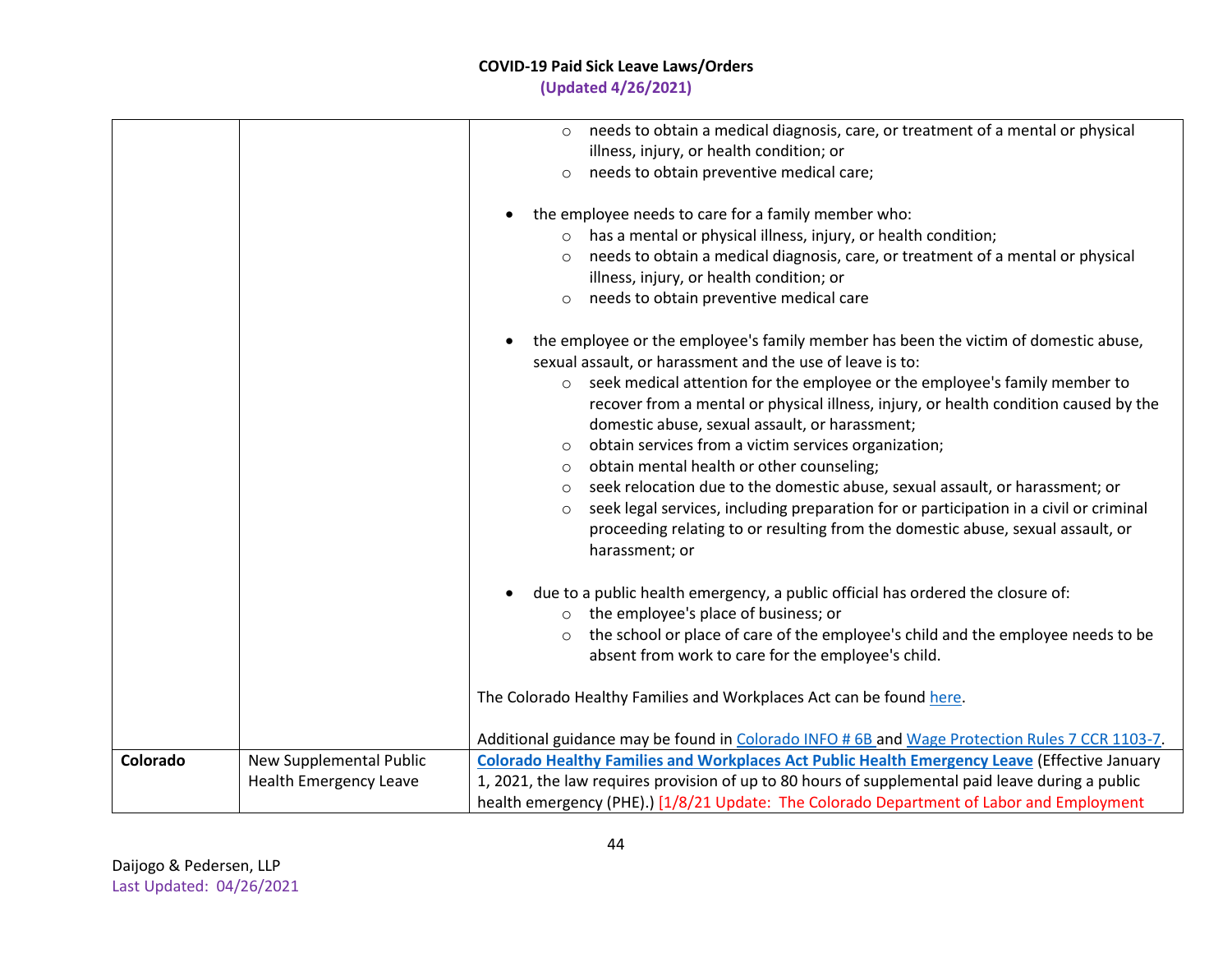| <b>Current Expiration Date: until</b> | (CDLE) clarified in revised rules that a public health emergency is currently in effect and therefore |
|---------------------------------------|-------------------------------------------------------------------------------------------------------|
| 4 weeks after the official            | employees have up to 80 hours of supplemental paid sick leave usable as of January 1, 2021 until 4    |
| termination or suspension of          | weeks after the official termination or suspension of the public health emergency.]                   |
| the public health emergency.          |                                                                                                       |
|                                       | Summary: Effective January 1, 2021, the law requires provision of up to 80 hours of supplemental      |
|                                       | paid leave during a public health emergency.                                                          |
|                                       |                                                                                                       |
|                                       | <b>Colorado Public Health Emergency Paid Leave Details:</b>                                           |
|                                       |                                                                                                       |
|                                       | Covered Employee: Any employee performing labor or services for the benefit of an employer            |
|                                       |                                                                                                       |
|                                       | Covered Employer: all employers in the state, regardless of size                                      |
|                                       |                                                                                                       |
|                                       | PHE Leave Requirement: On the date a public health emergency is declared, each employer in the        |
|                                       | state shall supplement each employee's accrued paid sick leave as necessary to ensure that an         |
|                                       | employee may take the following amounts of paid PHE leave for the purposes specified below:           |
|                                       | for employees who normally work 40 or more hours in a week--at least 80 hours;                        |
|                                       | for employees who normally work fewer than 40 hours in a week, at least the greater of                |
|                                       | either the amount of time the employee is scheduled to work in a 14-day period or the                 |
|                                       | amount of time the employee actually works on average in a 14-day period.                             |
|                                       |                                                                                                       |
|                                       | NOTE: an employer may count an employee's unused accrued paid sick leave under the Colorado           |
|                                       | Healthy Families and Workplaces Act towards the supplemental PHE leave requirement.                   |
|                                       |                                                                                                       |
|                                       | Permitted Uses: An employee may use PHE leave for:                                                    |
|                                       |                                                                                                       |
|                                       | an employee's need to:                                                                                |
|                                       | self-isolate and care for oneself because the employee is experiencing symptoms of<br>$\circ$         |
|                                       | a communicable illness that is the cause of a public health emergency;                                |
|                                       |                                                                                                       |
|                                       | self-isolate and care for oneself because the employee is diagnosed with a<br>$\circ$                 |
|                                       | communicable illness that is the cause of a public health emergency;                                  |
|                                       | seek or obtain medical diagnosis, care, or treatment if experiencing symptoms of a<br>$\circ$         |
|                                       | communicable illness that is the cause of a public health emergency:                                  |
|                                       | seek preventive care concerning a communicable illness that is the cause of a public<br>$\circ$       |
|                                       | health emergency; or                                                                                  |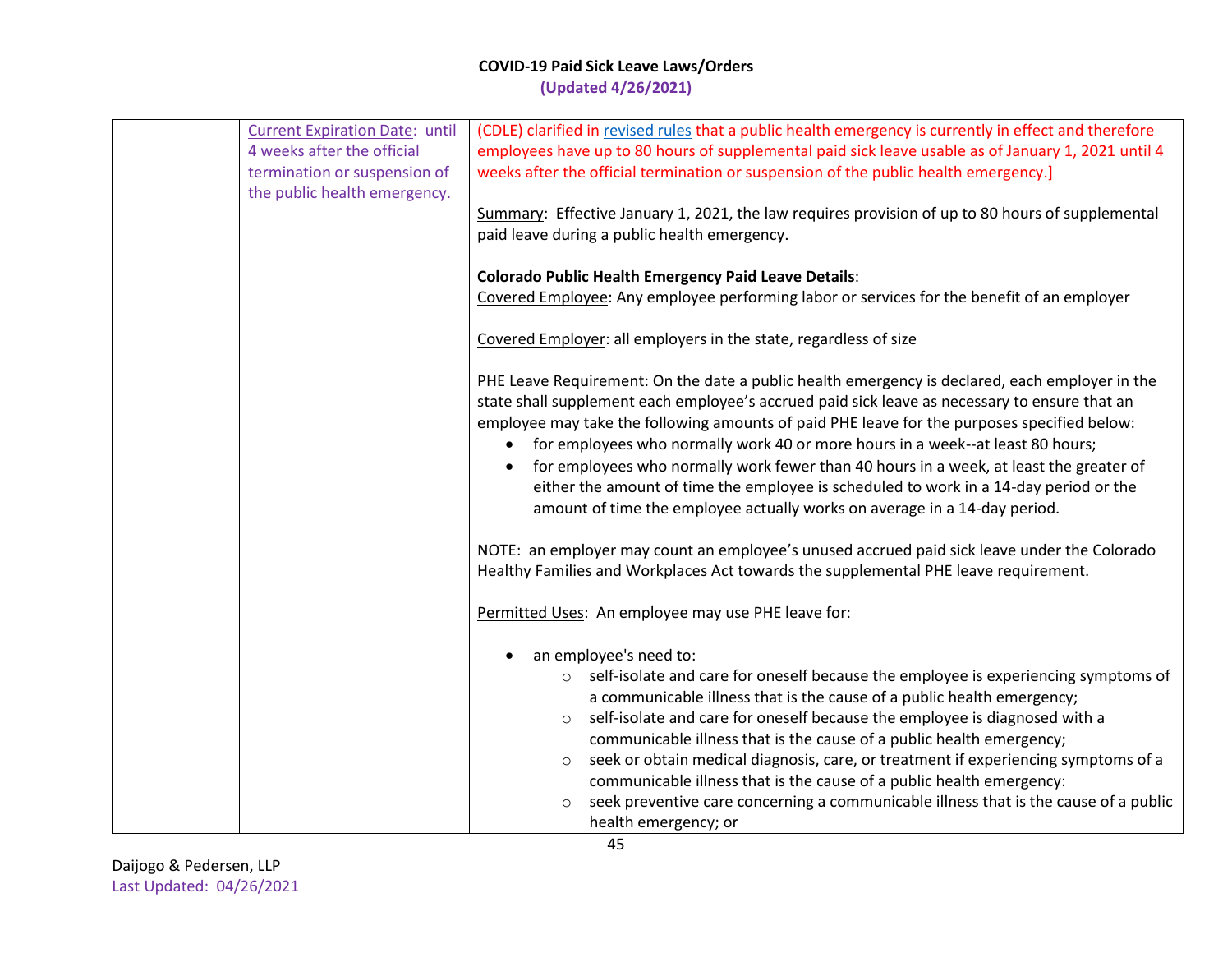# **COVID-19 Paid Sick Leave Laws/Orders**

**(Updated 4/26/2021)**

| care for a family member who:<br>$\circ$                                                                                                                                                                                                                                                                                                                                                                                                                                                                                                                                                                                                                                                                                                                                                                                                          |
|---------------------------------------------------------------------------------------------------------------------------------------------------------------------------------------------------------------------------------------------------------------------------------------------------------------------------------------------------------------------------------------------------------------------------------------------------------------------------------------------------------------------------------------------------------------------------------------------------------------------------------------------------------------------------------------------------------------------------------------------------------------------------------------------------------------------------------------------------|
| is self-isolating after being diagnosed with a communicable illness that is                                                                                                                                                                                                                                                                                                                                                                                                                                                                                                                                                                                                                                                                                                                                                                       |
| the cause of a public health emergency;                                                                                                                                                                                                                                                                                                                                                                                                                                                                                                                                                                                                                                                                                                                                                                                                           |
| is self-isolating due to experiencing symptoms of a communicable illness                                                                                                                                                                                                                                                                                                                                                                                                                                                                                                                                                                                                                                                                                                                                                                          |
| that is the cause of a public health emergency;                                                                                                                                                                                                                                                                                                                                                                                                                                                                                                                                                                                                                                                                                                                                                                                                   |
| needs medical diagnosis, care, or treatment if experiencing symptoms of a<br>communicable illness that is the cause of a public health emergency:                                                                                                                                                                                                                                                                                                                                                                                                                                                                                                                                                                                                                                                                                                 |
| is seeking preventive care concerning a communicable illness that is the<br>cause of a public health emergency.                                                                                                                                                                                                                                                                                                                                                                                                                                                                                                                                                                                                                                                                                                                                   |
| with respect to a communicable illness that is the cause of a public health emergency when:                                                                                                                                                                                                                                                                                                                                                                                                                                                                                                                                                                                                                                                                                                                                                       |
| a local, state, or federal public official or health authority having jurisdiction over<br>$\circ$<br>the location in which the employee's place of employment is located or the<br>employee's employer determines that the employee's presence on the job or in the<br>community would jeopardize the health of others because of the employee's<br>exposure to the communicable illness or because the employee is exhibiting<br>symptoms of the communicable illness, regardless of whether the employee has<br>been diagnosed with the communicable illness; or<br>needed to care for a family member after a local, state, or federal public official or<br>$\circ$<br>health authority having jurisdiction over the location in which the family member's<br>place of employment is located or the family member's employer determines that |
| the family member's presence on the job or in the community would jeopardize the<br>health of others because of the family member's exposure to the communicable<br>illness or because the family member is exhibiting symptoms of the communicable<br>illness, regardless of whether the family member has been diagnosed with the<br>communicable illness;                                                                                                                                                                                                                                                                                                                                                                                                                                                                                      |
| care of a child or other family member when the individual's child care provider is<br>unavailable due to a public health emergency, or if the child's or family member's school or<br>place of care has been closed by a local, state, or federal public official or at the discretion<br>of the school or place of care due to a public health emergency, including if a school or<br>place of care is physically closed but providing instruction remotely;<br>an employee's inability to work because the employee has a health condition that may                                                                                                                                                                                                                                                                                            |
| increase susceptibility to or risk of a communicable illness that is the cause of the public<br>health emergency.                                                                                                                                                                                                                                                                                                                                                                                                                                                                                                                                                                                                                                                                                                                                 |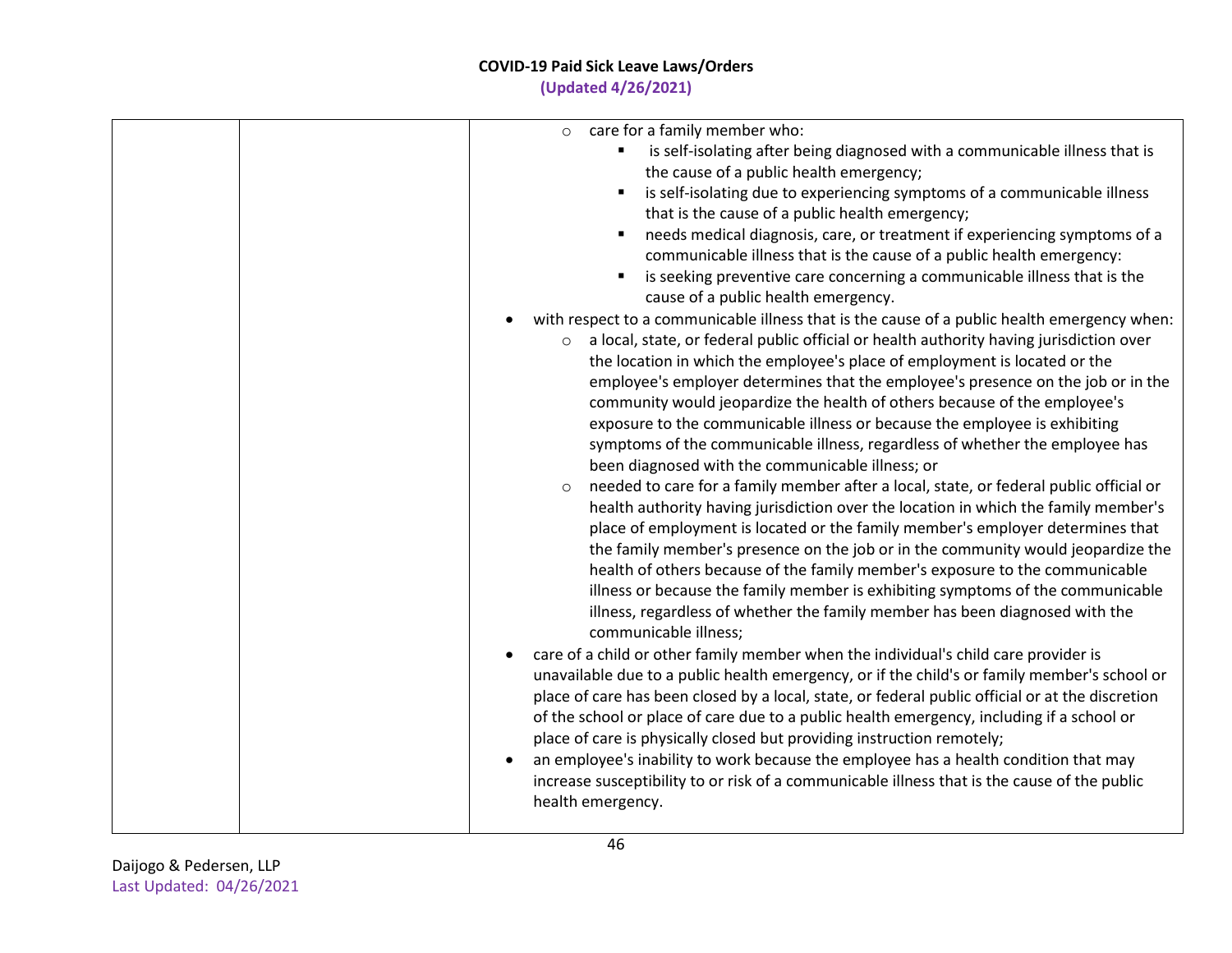|  | Notice of Need to Use Leave: An employee shall notify the employer of the need for leave as soon<br>as practicable if the need for paid sick leave is foreseeable and the employer's place of business has<br>not been closed.                                                                                                                                                                                                                                                                                                                                                                                                                                                                                                                                                                                                                                                                                                                                                                                                                                                                                   |
|--|------------------------------------------------------------------------------------------------------------------------------------------------------------------------------------------------------------------------------------------------------------------------------------------------------------------------------------------------------------------------------------------------------------------------------------------------------------------------------------------------------------------------------------------------------------------------------------------------------------------------------------------------------------------------------------------------------------------------------------------------------------------------------------------------------------------------------------------------------------------------------------------------------------------------------------------------------------------------------------------------------------------------------------------------------------------------------------------------------------------|
|  | Certification: Documentation is NOT required to take PHE paid leave.                                                                                                                                                                                                                                                                                                                                                                                                                                                                                                                                                                                                                                                                                                                                                                                                                                                                                                                                                                                                                                             |
|  | Availability: Employees are only eligible for PHE paid leave in the amount set out by the law once<br>during the entirety of a public health emergency, even if such public health emergency is amended,<br>extended, restated, or prolonged.                                                                                                                                                                                                                                                                                                                                                                                                                                                                                                                                                                                                                                                                                                                                                                                                                                                                    |
|  | Use of Other Leave: Employee may use PHE leave for any of the above-listed Permitted Uses before<br>using accrued paid sick leave under the Colorado Healthy Families and Workplaces Act, if the reason<br>for leave would qualify for both.                                                                                                                                                                                                                                                                                                                                                                                                                                                                                                                                                                                                                                                                                                                                                                                                                                                                     |
|  | Retaliation Prohibited: retaliation is prohibited under the law.                                                                                                                                                                                                                                                                                                                                                                                                                                                                                                                                                                                                                                                                                                                                                                                                                                                                                                                                                                                                                                                 |
|  | Absence Control Policy: it is unlawful for an employer to count paid leave taken by an employee as<br>an absence that may lead to or result in discipline, discharge, demotion, suspension, or any other<br>retaliatory personnel action against the employee.                                                                                                                                                                                                                                                                                                                                                                                                                                                                                                                                                                                                                                                                                                                                                                                                                                                   |
|  | Notice to Employee: Each employer shall notify its employees that they are entitled to paid sick<br>leave, pursuant to rules promulgated by the division. Compliance with notice requirements include<br>providing each employee with a written notice and displaying a poster. The division shall create and<br>make available posters and notices that contain the required information and employers may use<br>the posters and notices to comply with the notice requirements. NOTE: If an employer's business is<br>closed due to a public health emergency or a disaster emergency due to a public health concern,<br>the notice and posting requirements are waived for the period during which the place of business is<br>closed. If an employer does not maintain a physical workplace, or an employee teleworks or<br>performs work through a web-based platform, the employer shall provide the notice required<br>through electronic communication or a conspicuous posting in the web-based platform. Notice #6B<br>can be found here and the Paid Leave & Whistleblower poster can be found here. |
|  | Records: must be retained for a 2-year period, documenting hours worked, paid sick leave accrued,<br>and paid sick leave used.                                                                                                                                                                                                                                                                                                                                                                                                                                                                                                                                                                                                                                                                                                                                                                                                                                                                                                                                                                                   |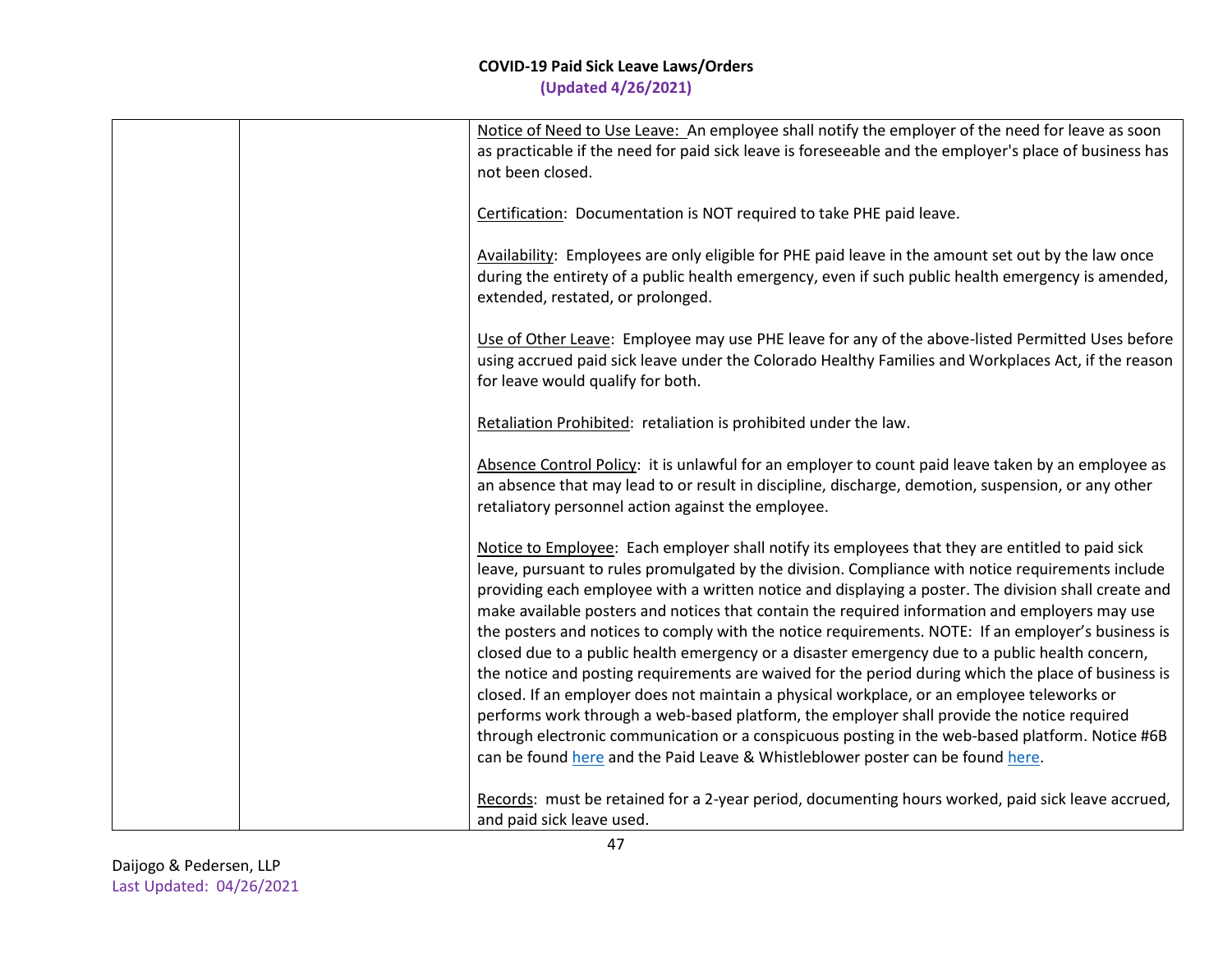|                                |                                                                           | Exclusions: No paid leave is required if an entire business is completely closed, unless a workplace<br>is closed due to a temporary government quarantine or isolation order that triggers paid leave.<br>Other: During a PHE, employees retain their rights to accrue paid sick leave under the Colorado<br>Healthy Families and Workplaces Act.<br>For more, please see Colorado INFO # 6B.                                                                                                                                                                                                                                                                                                                                                                                                                                                                                                                                                                                                                                                                                                                                                                                                                                                    |
|--------------------------------|---------------------------------------------------------------------------|---------------------------------------------------------------------------------------------------------------------------------------------------------------------------------------------------------------------------------------------------------------------------------------------------------------------------------------------------------------------------------------------------------------------------------------------------------------------------------------------------------------------------------------------------------------------------------------------------------------------------------------------------------------------------------------------------------------------------------------------------------------------------------------------------------------------------------------------------------------------------------------------------------------------------------------------------------------------------------------------------------------------------------------------------------------------------------------------------------------------------------------------------------------------------------------------------------------------------------------------------|
| <b>Connecticut</b>             | No changes to existing paid<br>sick leave law.                            | <b>Connecticut Paid Sick Leave Law</b>                                                                                                                                                                                                                                                                                                                                                                                                                                                                                                                                                                                                                                                                                                                                                                                                                                                                                                                                                                                                                                                                                                                                                                                                            |
| <b>District of</b><br>Columbia | Supplemental COVID-19 Leave<br><b>Current Expiration Date:</b><br>5/20/21 | DC Declaration of Emergency Sick Leave (amended May 27, 2020) (Effective 4/10/2020 through the<br>duration of the COVID-19 emergency) [1/8/2021 Update: Mayor's Order 2020-127 dated December<br>18, 2020 extended COVID-19 emergency through March 31, 2021] [4/26/21 Update: Mayor's<br>Order 2021-038 dated March 17,2021 extends the COVID-19 emergency through May 20, 2021]<br>The DC paid sick leave law was amended to include emergency sick leave, as follows:<br>Covered Employers: with btw. 50 and 499 employees (not a health care provider)<br>Covered Employee: any employee who commenced work at least 15 days before the leave request.<br>Permissible Uses: any reason an employee may use paid leave under the federal FFCRA (caring for a<br>child during COVID-19 public health emergency or because the employee is unable to work due to<br>the effects of COVID-19, including leave due to quarantine orders, self-quarantine, care for family<br>members, and school/place of care closures).<br>Amount of Leave: same as federal FFCRA<br>Full-time employees--Up to 80 hours<br>$\bullet$<br>Part-time employees—the usual number of hours the employee works in a 2-week period<br>$\bullet$<br>(amended 5/27/2020) |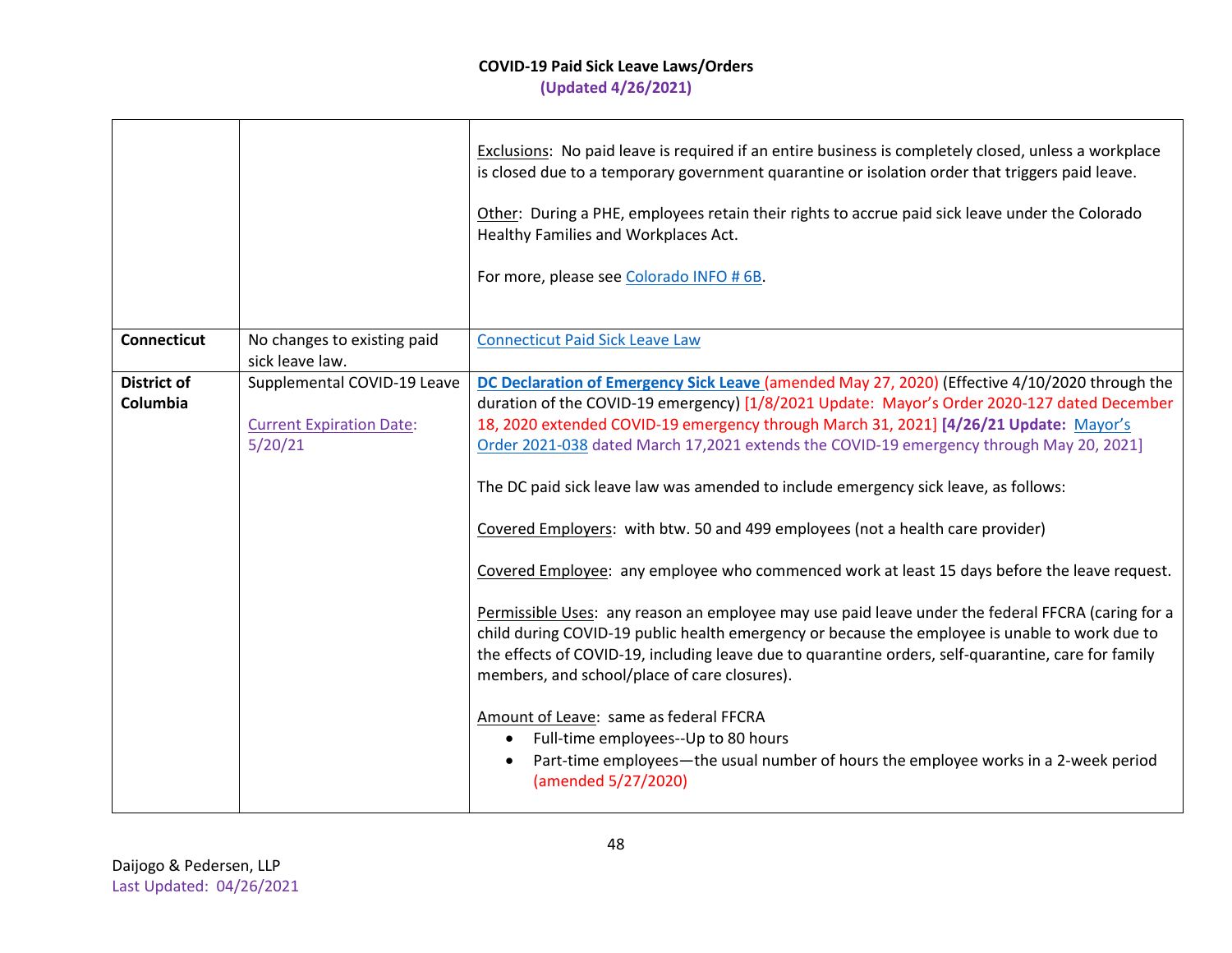|  | Nothing in this section shall be construed to require an employer to provide an employee with paid<br>leave pursuant to this section for more than 2 full weeks of work up to 80 hours. If an employee<br>uses all of the leave available under this section and subsequently informs the employer of the<br>employee's continued need to be absent from work, the employer shall inform the employee of any<br>paid or unpaid leave to which the employee may be entitled pursuant to federal or District law or<br>the employer's policies. (amended 5/27/2020)                                                                                                                                            |
|--|--------------------------------------------------------------------------------------------------------------------------------------------------------------------------------------------------------------------------------------------------------------------------------------------------------------------------------------------------------------------------------------------------------------------------------------------------------------------------------------------------------------------------------------------------------------------------------------------------------------------------------------------------------------------------------------------------------------|
|  | Rate of Pay: the employee's regular rate of pay or, in the case of an employee who does not have a<br>regular rate of pay, the employee's rate of pay shall be determined by dividing the employee's total<br>gross earnings, including all tips, commission, piecework, or other earnings earned on an irregular<br>basis for the most recent 2-week period that the employee worked, by the number of hours the<br>employee worked during that 2-week period.                                                                                                                                                                                                                                              |
|  | Use of Other Leave: employee may only use paid sick leave under this law concurrently with or<br>after exhausting any other paid leave to which the employee may be entitled for covered reasons<br>under federal or DC law or an employer's policies. (amended 5/27/2020)                                                                                                                                                                                                                                                                                                                                                                                                                                   |
|  | Offset: If an employee elects to use paid leave provided under this section concurrently with other<br>paid leave, the employer may reduce the monetary benefit of the paid leave provided under this<br>section by the amount of the monetary benefit the employee will receive for paid leave taken under<br>federal or District law or the employer's policies. If an employee elects to use paid leave provided<br>under this section after exhausting other paid leave, the employer may reduce the number of hours<br>of paid leave an employee may use under this section by the number of hours of paid leave taken<br>under federal or District law or the employer's policies. (amended 5/27/2020) |
|  | <b>Employee Notice of Use:</b><br>No more than 48 hours' notice may be required (if not for an emergency)<br>No more than reasonable notice may be required in the event of an emergency                                                                                                                                                                                                                                                                                                                                                                                                                                                                                                                     |
|  | No replacements required: employers cannot require employee to search for a replacement.                                                                                                                                                                                                                                                                                                                                                                                                                                                                                                                                                                                                                     |
|  | Employee Certification: must not be required unless using 3 or more consecutive working days of<br>paid leave:                                                                                                                                                                                                                                                                                                                                                                                                                                                                                                                                                                                               |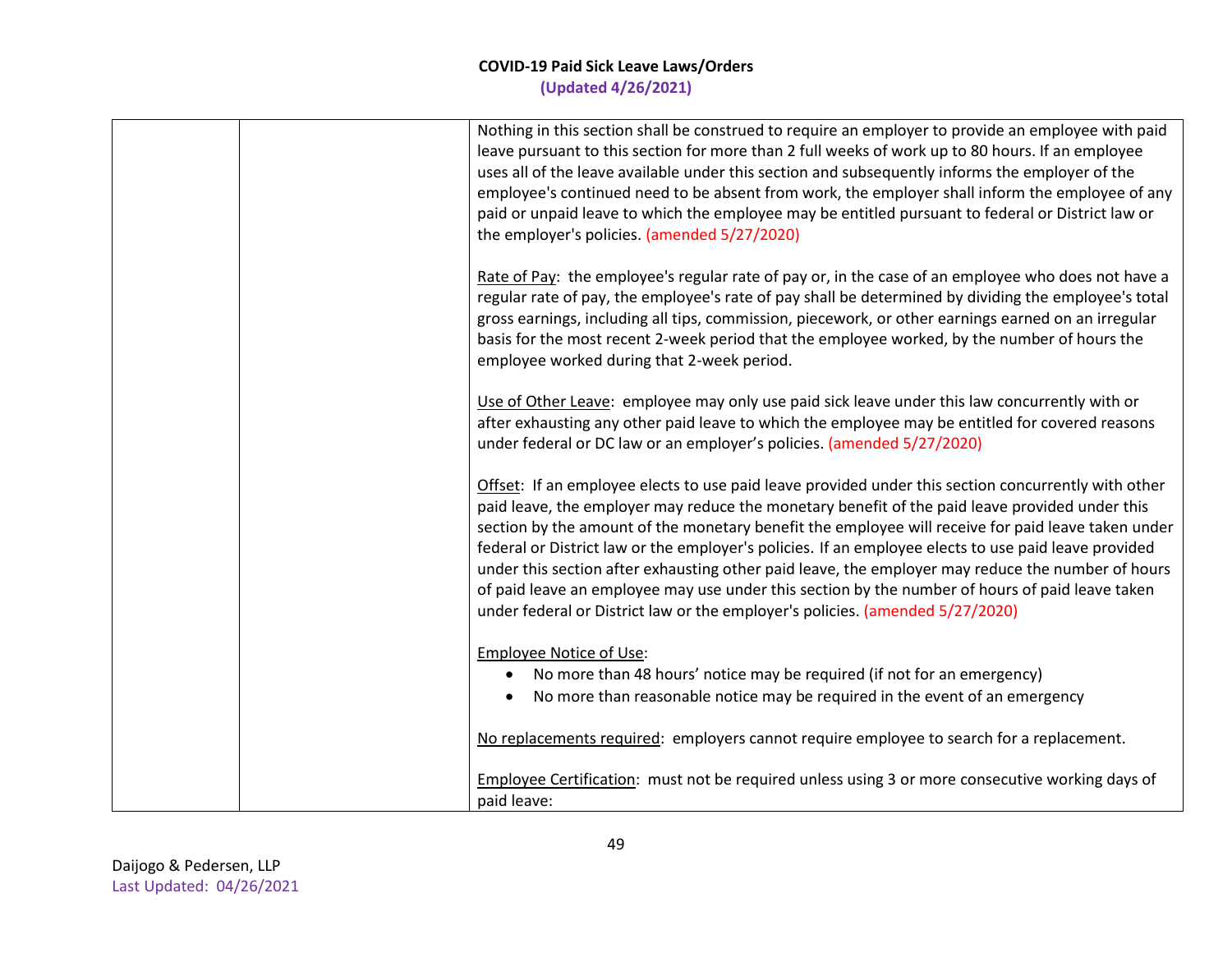work

|                                                 | Employers that do not contribute payments towards a health insurance plan on behalf of<br>the employee shall NOT require certification from the employee for use of paid leave                                                                                                                                                                                                                                                                                           |
|-------------------------------------------------|--------------------------------------------------------------------------------------------------------------------------------------------------------------------------------------------------------------------------------------------------------------------------------------------------------------------------------------------------------------------------------------------------------------------------------------------------------------------------|
|                                                 | Notice to Employees: In addition to complying with general DC paid sick leave notification<br>requirements, under the emergency sick leave provision, if an employee uses all of the emergency<br>paid leave and subsequently informs the employer of their need for a continued absence from<br>work, the employer must inform the employee of any paid or unpaid leave to which the employee<br>may be entitled under federal law, DC law, or the employer's policies. |
| anges to existing paid<br>ave law. <sup>2</sup> | <b>Chicago Paid Sick Leave</b>                                                                                                                                                                                                                                                                                                                                                                                                                                           |
| ng Paid Sick Leave Law-                         | The Cook County Paid Sick Leave Ordinance has not been changed, but the county has published are                                                                                                                                                                                                                                                                                                                                                                         |
| 0-19 specific guidance                          | FAQ about the law and COVID-19.                                                                                                                                                                                                                                                                                                                                                                                                                                          |
|                                                 |                                                                                                                                                                                                                                                                                                                                                                                                                                                                          |
| .                                               | $\mathbf{a}$ , and the second contract of the second contract of the second contract of the second contract of the second contract of the second contract of the second contract of the second contract of the second contract of                                                                                                                                                                                                                                        |

• Must not be required to provide certification until one week after the employee's return to

|                          |                                                                                                                                                        | paid leave and subsequently informs the employer of their need for a continued absence from<br>work, the employer must inform the employee of any paid or unpaid leave to which the employee<br>may be entitled under federal law, DC law, or the employer's policies.                                                                                                                                                                                                                       |
|--------------------------|--------------------------------------------------------------------------------------------------------------------------------------------------------|----------------------------------------------------------------------------------------------------------------------------------------------------------------------------------------------------------------------------------------------------------------------------------------------------------------------------------------------------------------------------------------------------------------------------------------------------------------------------------------------|
| Chicago, IL              | No changes to existing paid<br>sick leave law. <sup>2</sup>                                                                                            | <b>Chicago Paid Sick Leave</b>                                                                                                                                                                                                                                                                                                                                                                                                                                                               |
| <b>Cook County, IL</b>   | Existing Paid Sick Leave Law-<br>COVID-19 specific guidance<br>issued                                                                                  | The Cook County Paid Sick Leave Ordinance has not been changed, but the county has published an<br>FAQ about the law and COVID-19.                                                                                                                                                                                                                                                                                                                                                           |
| Maryland                 | No changes to existing paid<br>sick leave law.                                                                                                         | <b>Maryland Healthy Working Families Act</b>                                                                                                                                                                                                                                                                                                                                                                                                                                                 |
| Montgomery<br>County, MD | No changes to existing paid<br>sick leave law.                                                                                                         | <b>Montgomery County Earned Sick and Safe Leave</b>                                                                                                                                                                                                                                                                                                                                                                                                                                          |
| <b>Massachusetts</b>     | Existing Paid Sick Leave Law-<br>COVID-19 specific guidance<br>issued                                                                                  | The Massachusetts Earned Sick Leave Law has not been changed, but the state has published an<br>FAQ that includes information on the COVID-19 and the Earned Sick Leave Law.                                                                                                                                                                                                                                                                                                                 |
| Michigan                 | Act Prohibiting Worker from<br>reporting to work under<br>certain circumstances related<br>to COVID-19<br><b>Current Expiration: Not</b><br>specified. | An Act Prohibiting Worker from reporting to work under certain circumstances related to COVID-<br>19 [HB 6032 amended by SB 1258 was enacted October 22, 2020 and is retroactive to 3/1/2020.]<br>[Added new law to chart on 4/26/21]<br>Summary: The new law prohibits employees from reporting work if they test positive or display<br>symptoms of COVID until certain conditions are met. Employers cannot take an adverse action<br>against such employees for their absence from work. |
|                          |                                                                                                                                                        |                                                                                                                                                                                                                                                                                                                                                                                                                                                                                              |

<sup>&</sup>lt;sup>2</sup> The Chicago paid sick leave ordinance has been revised effective July 1, 2020. The revisions are not COVID-19 specific and therefore not detailed in this chart.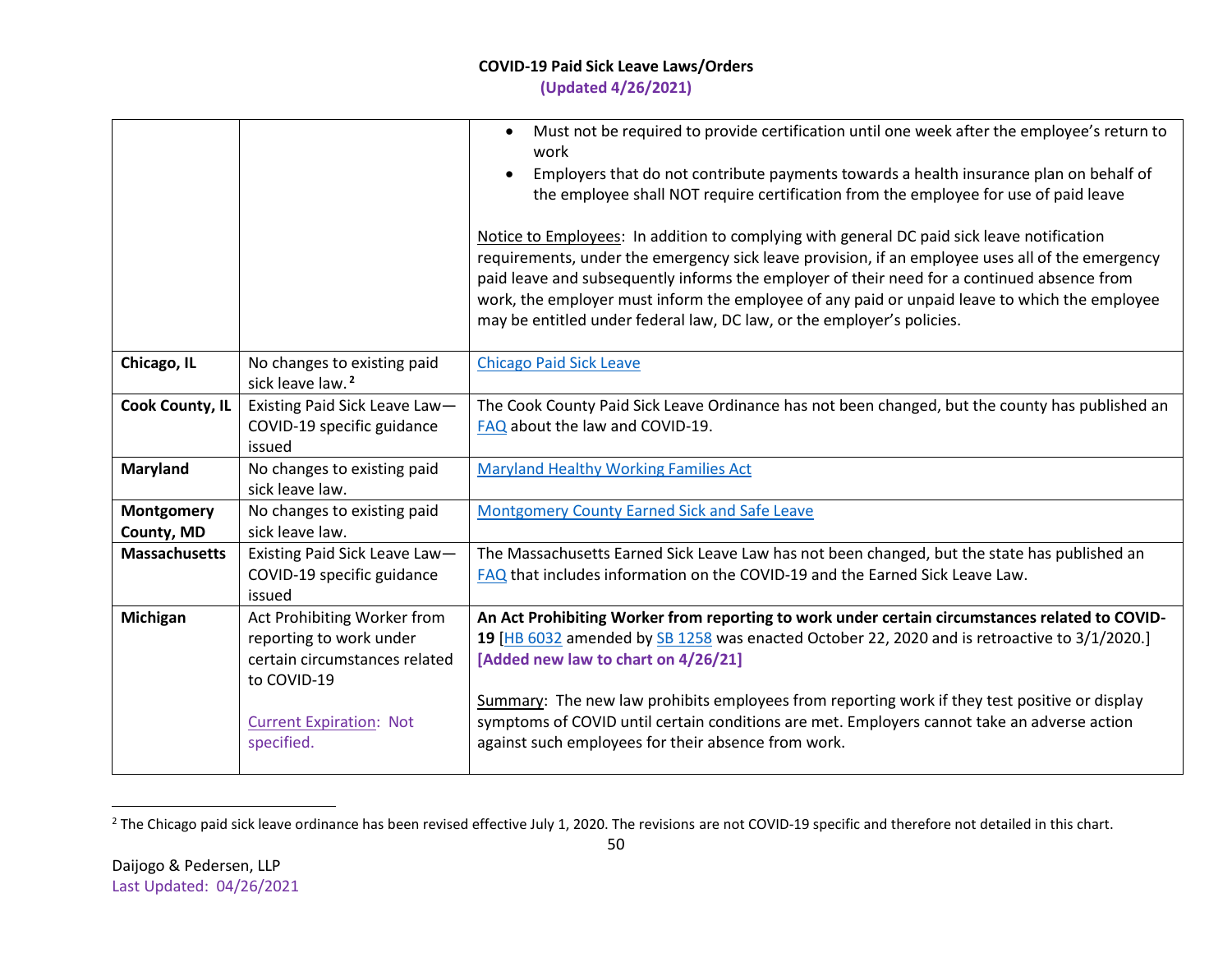| Covered Employers: Any employer employing 1 or more individuals.                                                                                                                                                                                                                                                                                                                                                                                                                                                                                                                               |
|------------------------------------------------------------------------------------------------------------------------------------------------------------------------------------------------------------------------------------------------------------------------------------------------------------------------------------------------------------------------------------------------------------------------------------------------------------------------------------------------------------------------------------------------------------------------------------------------|
| Covered Employees: An individual employed by an employer and whose primary workplace is not<br>the individual's residence.                                                                                                                                                                                                                                                                                                                                                                                                                                                                     |
| Time Off Provisions: An employee who tests positive for COVID-19 shall not report to work until<br>they are advised by a health care provide or public health official that they have completed their<br>isolation period, or all of the following conditions are met:<br>• 24 hours have passed since the resolution of fever without the use of fever-reducing<br>medications;<br>The isolation period has passed; and<br>$\bullet$<br>The employee's principal symptoms of COVID-19 have improved.                                                                                          |
| An employee who displays the principal symptoms of COVID-19, but has not yet tested positive may<br>not return to work until one of the following conditions are met:<br>A negative diagnostic test has been received; or<br>$\bullet$<br>All of the following conditions are met:<br>o The isolation period has passed since the principal symptoms of COVID-19 started;<br>The employee's principal symptoms of COVID-19 have improved;<br>$\circ$<br>If the employee had a fever, 24 hours have passed since the fever subsided without<br>$\circ$<br>the use of fever reducing medication. |
| An employee who has close contact with an individual who tests positive for COVID-19 shall not<br>report to work until 1 of the following conditions is met:<br>The quarantine period has passed since the employee's last close contact with that<br>$\bullet$<br>individual; or<br>The employee is advised by a health care provider or public health professional that they<br>have completed their period of quarantine.                                                                                                                                                                   |
| The protections do not apply to an employee who after displaying the principal symptoms of<br>COVID-19, fails to make reasonable efforts to schedule a COVID-19 test within 3 days after receiving<br>a request from their employer to get tested.                                                                                                                                                                                                                                                                                                                                             |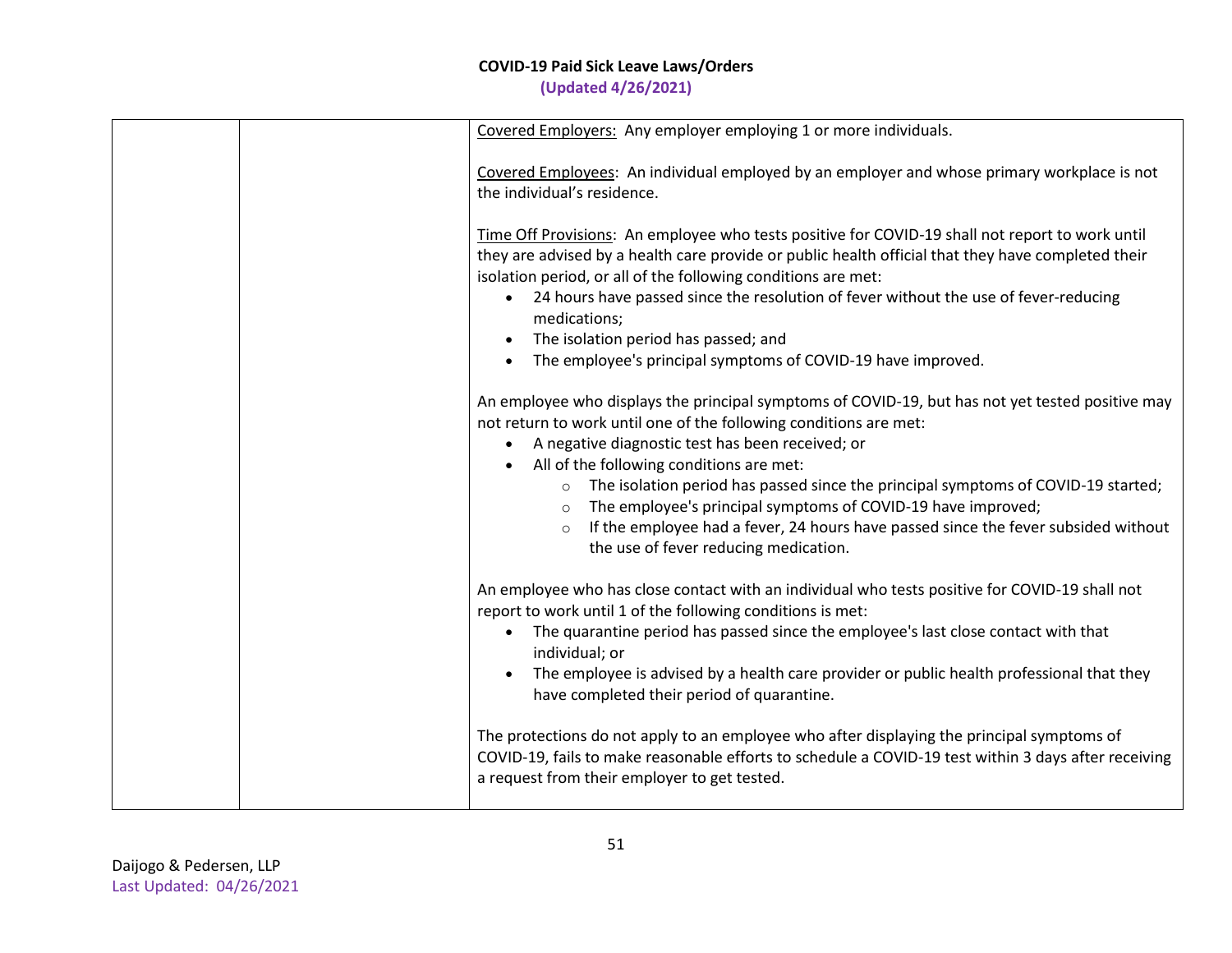|                           |                                                                                                                                                                                                                                                          | Certain essential workers not experiencing symptoms who have not tested positive are allowed to<br>work onsite under certain conditions.                                                                                                                                                                                                                                                                                                                                                                                                                                                                                                                                                                                  |
|---------------------------|----------------------------------------------------------------------------------------------------------------------------------------------------------------------------------------------------------------------------------------------------------|---------------------------------------------------------------------------------------------------------------------------------------------------------------------------------------------------------------------------------------------------------------------------------------------------------------------------------------------------------------------------------------------------------------------------------------------------------------------------------------------------------------------------------------------------------------------------------------------------------------------------------------------------------------------------------------------------------------------------|
| Duluth, MN                | Existing Paid Sick Leave Law-<br>COVID-19 specific guidance<br>issued                                                                                                                                                                                    | The Duluth Earned Sick and Safe Time Law has not been changed, but the city has published an FAQ<br>that includes information on COVID-19 and the law.                                                                                                                                                                                                                                                                                                                                                                                                                                                                                                                                                                    |
| Minneapolis,<br><b>MN</b> | Existing Paid Sick Leave Law-<br>COVID-19 specific guidance<br>issued                                                                                                                                                                                    | The Minneapolis Sick and Safe Time ordinance has not been changed, but the city has published an<br>FAQ that includes information on COVID-19 and the law.                                                                                                                                                                                                                                                                                                                                                                                                                                                                                                                                                                |
| St. Paul, MN              | Existing Paid Sick Leave Law-<br>COVID-19 specific guidance<br>issued                                                                                                                                                                                    | The St. Paul Earned Sick and Safe Time ordinance has not been changed, but the city has published<br>an FAQ that includes information on COVID-19 and the law.                                                                                                                                                                                                                                                                                                                                                                                                                                                                                                                                                            |
| <b>Nevada</b>             | Existing Paid Sick Leave Law-<br>COVID-19 specific guidance<br>issued                                                                                                                                                                                    | The Nevada paid leave law has not been changed, but the state has published formal guidance that<br>addresses the paid leave law and COVID-19.<br>In sum, the guidance advises employers that time any employee misses from work because they are                                                                                                                                                                                                                                                                                                                                                                                                                                                                         |
|                           |                                                                                                                                                                                                                                                          | subject to a mandatory government quarantine should not be counted against their paid leave<br>entitlement, but that an employee can choose to use paid leave during the quarantine.                                                                                                                                                                                                                                                                                                                                                                                                                                                                                                                                      |
| <b>Nevada</b>             | <b>Public Accommodation</b><br><b>Facilities Paid Time Off</b><br><b>Current Expiration: through</b><br>any period in which a public<br>health emergency due to<br>SARS-COV-2 has been<br>declared by the Governor and<br>remains in effect; or the rate | SB4 [Effective August 11, 2020 through any period in which a public health emergency due to SARS-<br>COV-2 has been declared by the Governor and remains in effect; or the rate of positive test results<br>for SARS-CoV-2 in the county reported by the Division of Public and Behavioral Health of the<br>Department exceeds 5% in any rolling 14-day period in the 90-day period immediately preceding<br>that day; or the number of new COVID-19 cases in the county reported by the Division of Public and<br>Behavioral Health of the Department exceeds 100 new cases per 100,000 residents in any rolling 14-<br>day period in the 90-day period immediately preceding that day.] [Added law to chart on 4/26/21] |
|                           | of positive test results for<br>SARS-CoV-2 in the county<br>reported by the Division of                                                                                                                                                                  | Summary: Among other employer obligations, NV SB4 provides paid time off for COVID-19 testing<br>and a positive COVID-19 diagnosis for employees of a public accommodation facility.                                                                                                                                                                                                                                                                                                                                                                                                                                                                                                                                      |
|                           | <b>Public and Behavioral Health</b><br>of the Department exceeds<br>5% in any rolling 14-day                                                                                                                                                             | Coverage: Only applies to counties whose populations meet or exceed 100,000 people.                                                                                                                                                                                                                                                                                                                                                                                                                                                                                                                                                                                                                                       |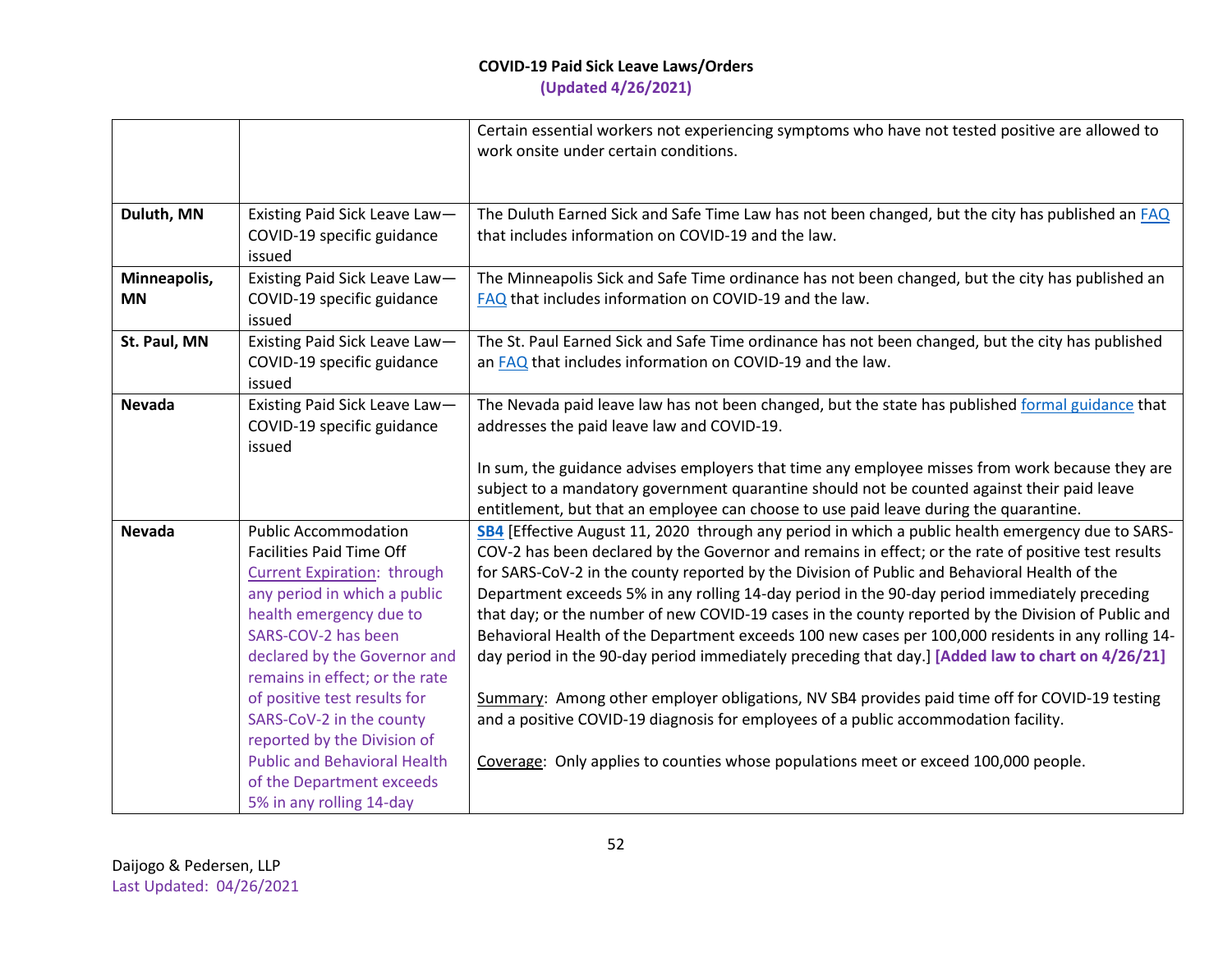|                   | period in the 90-day period         | Public Accommodation Facility: a hotel or casino, resort, hotel, motel, hostel, bed and breakfast                                                                                                          |
|-------------------|-------------------------------------|------------------------------------------------------------------------------------------------------------------------------------------------------------------------------------------------------------|
|                   | immediately preceding that          | facility or other facility offering rooms or areas to the public for monetary compensation or other                                                                                                        |
|                   | day; or the number of new           | financial consideration on an hourly, daily or weekly basis.                                                                                                                                               |
|                   | COVID-19 cases in the county        |                                                                                                                                                                                                            |
|                   | reported by the Division of         | Paid Time Off for COVID-19 Exposure, Symptoms and Testing: Employees experiencing symptoms                                                                                                                 |
|                   | <b>Public and Behavioral Health</b> | must under testing and must not return to work while awaiting results. Employees are to be                                                                                                                 |
|                   | of the Department exceeds           | provided up to 3 days of paid time off while awaiting testing and testing results. Additional paid                                                                                                         |
|                   | 100 new cases per 100,000           | time off is to be provided if the employer receives documentation of a delay in testing or receiving                                                                                                       |
|                   | residents in any rolling 14-day     | results.                                                                                                                                                                                                   |
|                   | period in the 90-day period         |                                                                                                                                                                                                            |
|                   | immediately preceding that          | Paid Time Off for Positive COVID-19 Diagnosis: Employees who test positive or are otherwise                                                                                                                |
|                   | day.                                | diagnosed with COVID-19 must be allowed to take at least 14 days off, at least 10 of which must be                                                                                                         |
|                   |                                     | paid time off. These time periods can be increased or decreased with approval from the Director of                                                                                                         |
|                   |                                     |                                                                                                                                                                                                            |
|                   |                                     | the Department of Health and Human Services.                                                                                                                                                               |
|                   |                                     | Rate of Pay: Paid time off must be calculated at the base rate of pay for the employee.                                                                                                                    |
|                   |                                     | Offsets: Paid time off must not be deducted from paid time off provided pursuant to NRS<br>608.0197or a policy or contract of the employer, but may be deducted from paid sick leave<br>pursuant to FFCRA. |
|                   |                                     | Regulations can be found here.                                                                                                                                                                             |
|                   |                                     | Nevada Labor Commissioner Guidance re SB4 Paid Time Off Requirements can be found here.                                                                                                                    |
|                   |                                     |                                                                                                                                                                                                            |
| <b>New Jersey</b> | Existing Paid Sick Leave Law-       | NJ SB 2304 permanently amends the NJ paid sick leave law to permit employees to use paid sick                                                                                                              |
|                   | COVID-19 specific guidance          | leave for the following additional reasons:                                                                                                                                                                |
|                   | issued and regular paid sick        |                                                                                                                                                                                                            |
|                   | leave law amended <sup>3</sup>      |                                                                                                                                                                                                            |

<sup>&</sup>lt;sup>3</sup> Effective 3/20/2020, NJ added Section [34:11D-12](https://casetext.com/statute/new-jersey-statutes/title-34-labor-and-workmens-compensation/chapter-3411d/section-3411d-12-employer-prohibited-from-terminating-penalizing-employee-during-times-of-emergency) to the paid sick leave law prohibiting employers from terminating or penalizing an employee who requests or takes time off from work during the COVID-19 Public Health Emergency because the employee has or is likely to have an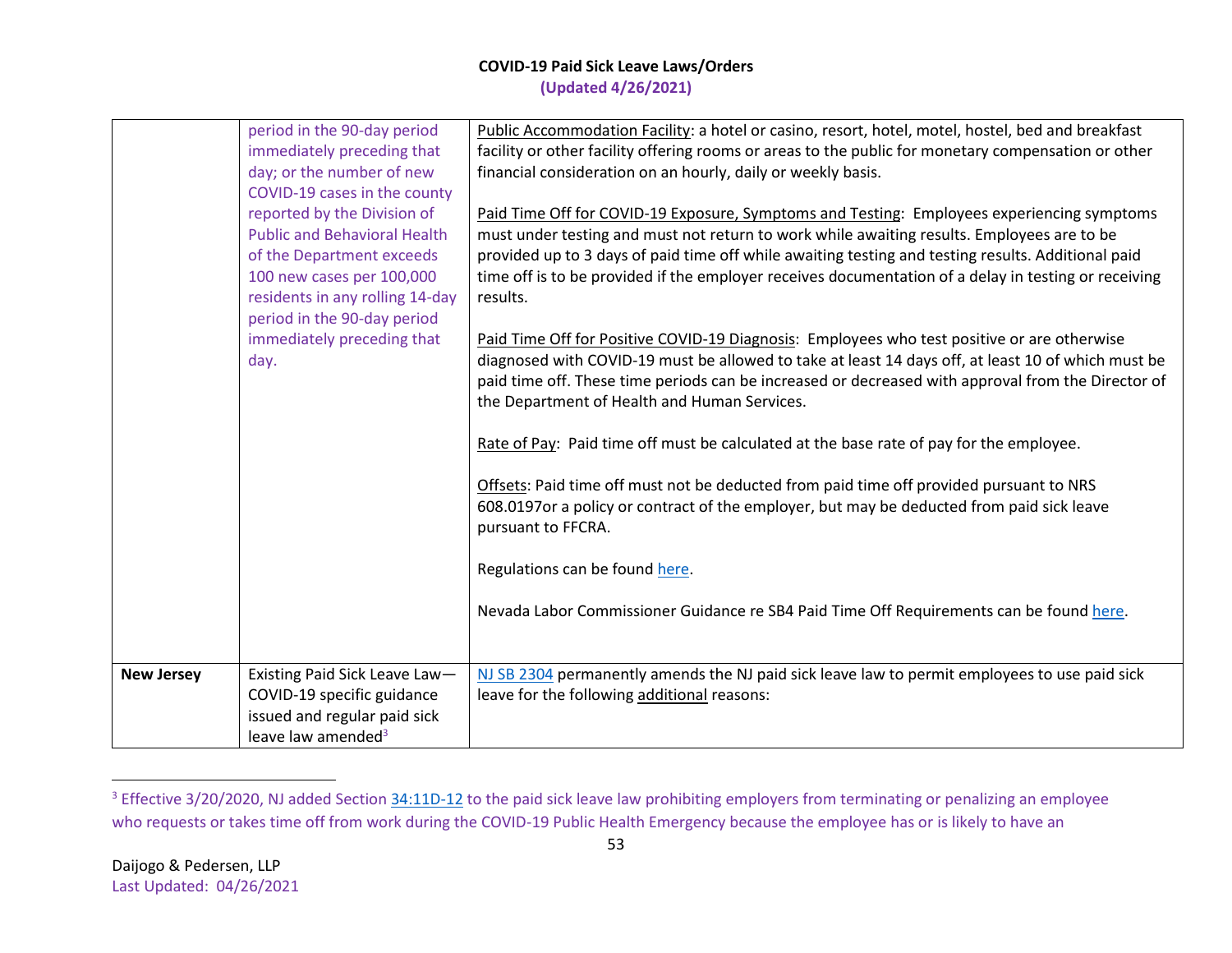|                       |                                                                                    | The time an employee is not able to work because of closure of the employee's workplace,<br>$\bullet$<br>or the school or place of care of a child of the employee because of a state of emergency<br>declared by the Governor;<br>The time an employee is not able to work because of the declaration of a state of<br>emergency by the Governor, or the issuance by a health care provider of the Commissioner<br>of Health or other public authority of a determination that the presence in the community<br>of the employee, or a member of the employee's family in need of care by the employee<br>would jeopardize the health of others; or<br>The time an employee is not able to work during a state of emergency declared by the<br>Governor, or upon the recommendation, direction, or order of a healthcare provider or the<br>Commissioner of Health or other authorized public official, the employee undergoes<br>isolation or quarantine, or cares for a family member in quarantine, as a result of suspected<br>exposure to a communicable disease and a finding by the provider or authority that the<br>presence in the community of the employee or family member would jeopardize the health<br>of others.<br>New Jersey has published information regarding Earned Sick Leave and COVID-19 including this FAQ<br>and chart of available benefits. |
|-----------------------|------------------------------------------------------------------------------------|---------------------------------------------------------------------------------------------------------------------------------------------------------------------------------------------------------------------------------------------------------------------------------------------------------------------------------------------------------------------------------------------------------------------------------------------------------------------------------------------------------------------------------------------------------------------------------------------------------------------------------------------------------------------------------------------------------------------------------------------------------------------------------------------------------------------------------------------------------------------------------------------------------------------------------------------------------------------------------------------------------------------------------------------------------------------------------------------------------------------------------------------------------------------------------------------------------------------------------------------------------------------------------------------------------------------------------------------------------------------------|
| <b>New York State</b> | Supplemental COVID-19 Leave<br>Law<br><b>Current Expiration: Not</b><br>specified. | New York State Covid-19 Paid Sick Leave Law (effective 3/18/2020)<br>On March 18, 2020, Governor Cuomo signed a Covid-19 Paid Sick Leave law which provides<br>protected leave and paid sick leave to employees subject to a mandatory or precautionary<br>quarantine or isolation order due to Covid-19 issued by state of NY, department of health, local<br>board of health, or any governmental entity authorized to issue such order.<br>Required Benefits: Job protection and/or paid sick leave as follows:                                                                                                                                                                                                                                                                                                                                                                                                                                                                                                                                                                                                                                                                                                                                                                                                                                                        |

infectious disease which may infect others at the employee's workplace (based on the written or electronically transmitted recommendation of a NJ licensed medical professional).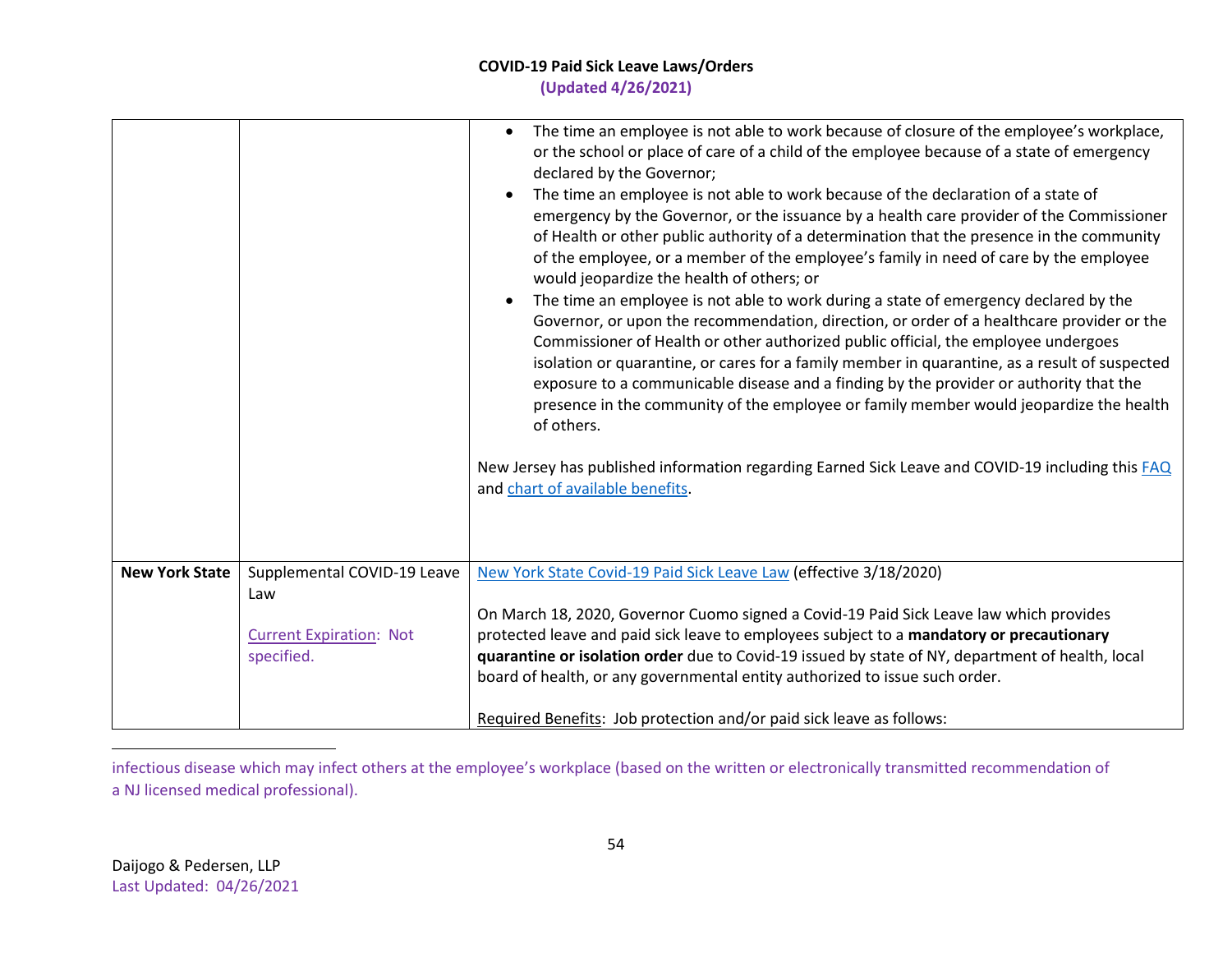|  | Employers with 10 or fewer employees and net income of less than \$1 million in 2019, must<br>provide affected employees with:<br>• Guaranteed job protection for the duration of the quarantine order.<br>Compensation for the duration of the quarantine order through existing Paid Family Leave<br>(PFL) and Disability Benefits (DB)policy up to \$2,884.62 per week (\$840.70 PFL and<br>\$2,043.92 for DB).                     |
|--|----------------------------------------------------------------------------------------------------------------------------------------------------------------------------------------------------------------------------------------------------------------------------------------------------------------------------------------------------------------------------------------------------------------------------------------|
|  | Employers with 10 or fewer employees and net income greater than \$1 million in 2019, must<br>provide affected employees with:<br>At least 5 calendar days of paid sick leave and guaranteed job protection for the duration of<br>$\bullet$<br>the quarantine order.<br>Compensation for the remainder of their quarantine through your existing PFL and DB<br>policy up to \$2,884.62 per week (\$840.70 PFL and \$2,043.92 for DB). |
|  | Employers with 11-99 employees must provide affected employees with:<br>• At least 5 calendar days of paid sick leave and guaranteed job protection for the duration of<br>the quarantine order.<br>Compensation for the remainder of their quarantine through your existing PFL and DB<br>$\bullet$<br>policy up to \$2,884.62 per week (\$840.70 PFL and \$2,043.92 for DB).                                                         |
|  | Employers with 100 or more employees must provide affected employees with:<br>Guaranteed job protection for the duration of the quarantine order.<br>At least 14 calendar days of paid sick leave.                                                                                                                                                                                                                                     |
|  | Number of employees is counted as of January 1, 2020.                                                                                                                                                                                                                                                                                                                                                                                  |
|  | Other Leave: The Covid-19 paid sick leave is in addition to an employee's accrued sick leave.<br>Offset: Any leave provided under this law may be offset by any paid leave provided by federal law<br>or regulation in response to Covid-19.                                                                                                                                                                                           |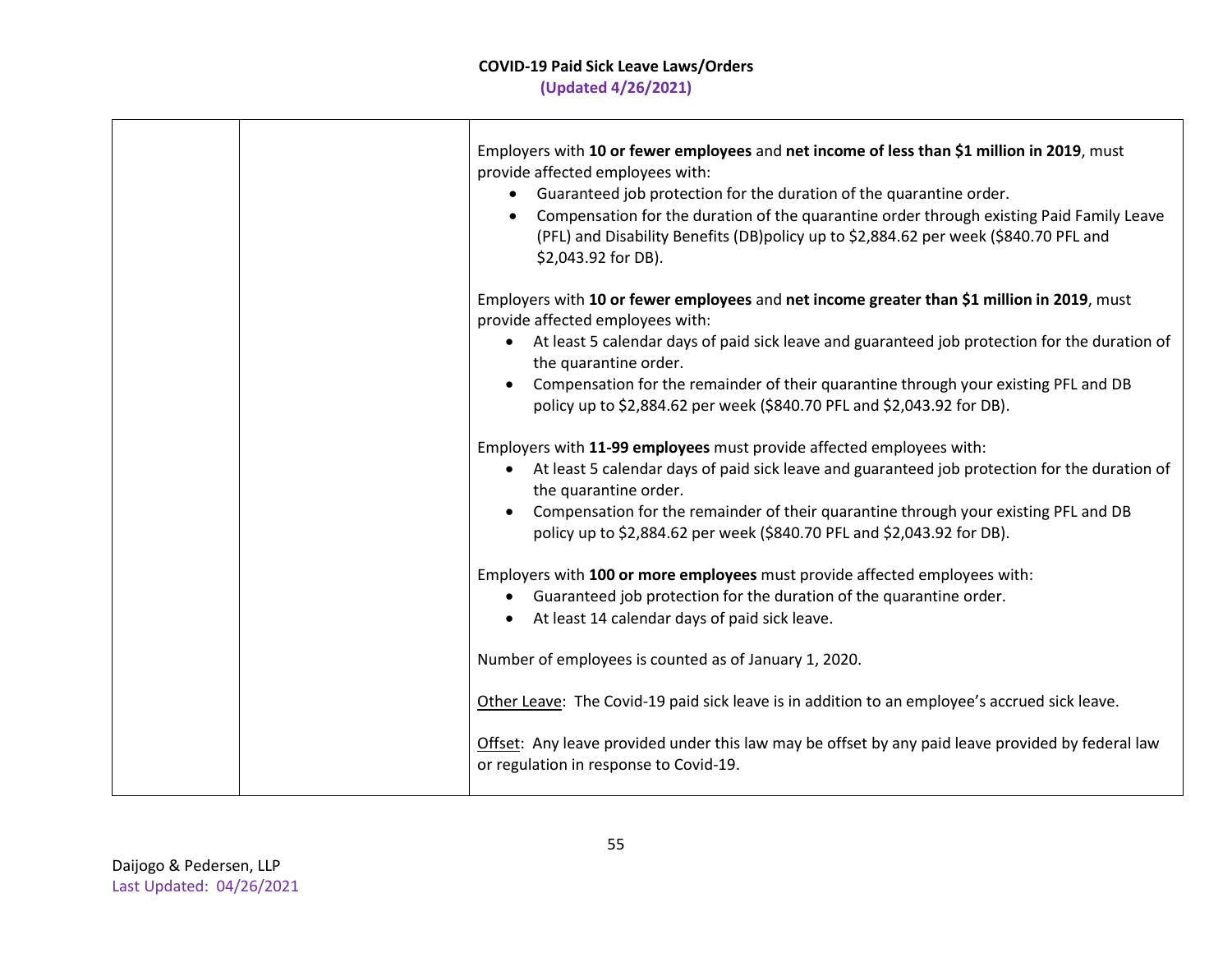|                       |                                         | Exceptions: Employees do not qualify for benefits under the law if the employee is asymptomatic or<br>has not yet been diagnosed and is able to work or telework.                                                                                                                                                                                                                                                                                                                                                                                                                                                                                                                                                                                                   |
|-----------------------|-----------------------------------------|---------------------------------------------------------------------------------------------------------------------------------------------------------------------------------------------------------------------------------------------------------------------------------------------------------------------------------------------------------------------------------------------------------------------------------------------------------------------------------------------------------------------------------------------------------------------------------------------------------------------------------------------------------------------------------------------------------------------------------------------------------------------|
|                       |                                         | Required Forms: for Employees to Complete in order to apply for Paid Family Leave:<br>Request for Covid-19 Quarantine DB/PFL--Self                                                                                                                                                                                                                                                                                                                                                                                                                                                                                                                                                                                                                                  |
|                       |                                         | Rate of Pay for Paid Sick Leave: For the applicable paid leave period (5 or 14 days), employers must<br>pay the amount that the worker would have otherwise received had they been continuing to work<br>for that period based upon the amount that the employee was scheduled or would have been<br>scheduled had the employer's operations continued in its normal due course. Employees who work<br>a fixed schedule or are paid a salary should simply continue to receive pay for the applicable period.<br>For hourly, part-time, commissions salespeople, and other employees who are not paid a fixed<br>wage, employers should determine the employee's pay by looking at a representative period of<br>time to set the employee's average daily pay rate. |
|                       |                                         | Temporary Business Closures: Employees may be eligible for Unemployment Insurance.                                                                                                                                                                                                                                                                                                                                                                                                                                                                                                                                                                                                                                                                                  |
|                       |                                         | <b>Link to FAQ</b>                                                                                                                                                                                                                                                                                                                                                                                                                                                                                                                                                                                                                                                                                                                                                  |
|                       |                                         | Link to Employer Factsheet                                                                                                                                                                                                                                                                                                                                                                                                                                                                                                                                                                                                                                                                                                                                          |
|                       |                                         | Link to Employee Factsheet                                                                                                                                                                                                                                                                                                                                                                                                                                                                                                                                                                                                                                                                                                                                          |
|                       |                                         | Link to Mandatory or Precautionary Quarantine Order Factsheet                                                                                                                                                                                                                                                                                                                                                                                                                                                                                                                                                                                                                                                                                                       |
| <b>New York State</b> | Paid Leave for COVID-19<br>Vaccinations | NY AB 3354 [Effective 3/12/21 through 12/31/22] (adds Section 196-C to the New York Labor Law)<br>[Added law to chart on 4/26/21]                                                                                                                                                                                                                                                                                                                                                                                                                                                                                                                                                                                                                                   |
|                       | Current Expiration: 12/31/22            | Summary: Provides employees paid leave to receive COVID-19 vaccinations.                                                                                                                                                                                                                                                                                                                                                                                                                                                                                                                                                                                                                                                                                            |
|                       |                                         | Coverage: All employees                                                                                                                                                                                                                                                                                                                                                                                                                                                                                                                                                                                                                                                                                                                                             |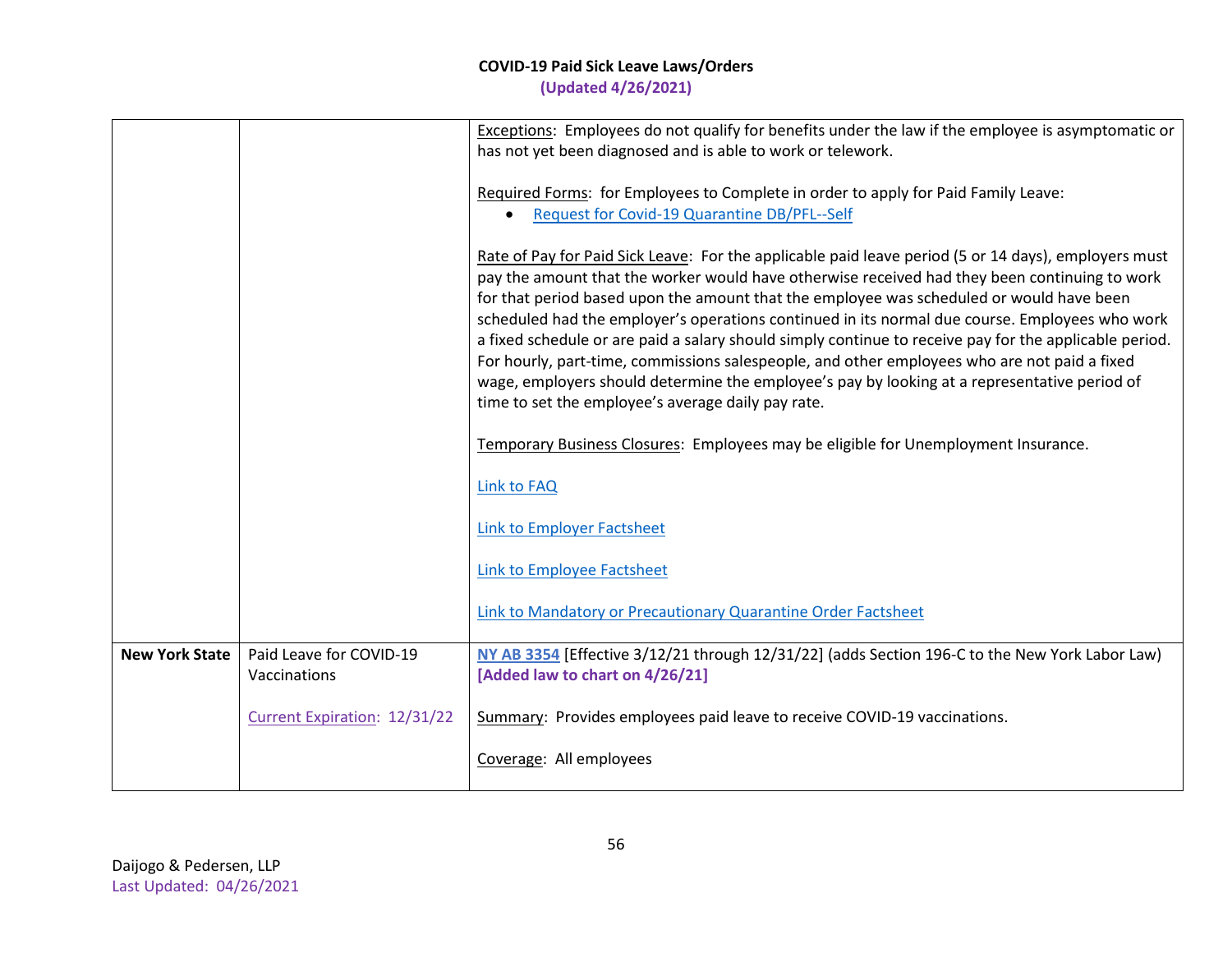|                       |                         | Paid Leave Amount: Paid Leave of absence for a sufficient period of time, not to exceed 4 hours per<br>vaccine injection, unless such employee shall receive a greater number of hours pursuant to a CBA<br>or as otherwise authorized by the employer, to be vaccinated for COVID-19.<br>Rate of Pay: Employee's regular rate of pay. Must not be charged against any other leave the<br>employee is otherwise entitled to, including sick leave, or any leave pursuant to a CBA.<br>FAQ can be found here. |
|-----------------------|-------------------------|--------------------------------------------------------------------------------------------------------------------------------------------------------------------------------------------------------------------------------------------------------------------------------------------------------------------------------------------------------------------------------------------------------------------------------------------------------------------------------------------------------------|
| <b>New York State</b> | New Paid Sick Leave Law | New York State Paid Sick Leave Law (Effective September 30, 2020) [1/8/21 Update: Added this<br>paid sick leave law to chart]                                                                                                                                                                                                                                                                                                                                                                                |
|                       |                         | Summary: Employers must allow employees to accrue paid sick leave at the rate of 1 hour for every<br>30 hours worked up to 40 or 56 hours per year, depending on employer size. Accrued and unused<br>sick leave carries over to the following year. Employers may limit annual usage to 40 or 56 hours per<br>year, depending on employer size. Usage of accrued paid sick leave begins as of January 1, 2021.                                                                                              |
|                       |                         | Sick leave may be used as follows:<br>for a mental or physical illness, injury, or health condition of such employee or such<br>i.<br>employee's family member, regardless of whether such illness, injury, or health condition<br>has been diagnosed or requires medical care at the time that such employee requests such<br>leave;                                                                                                                                                                        |
|                       |                         | ii.<br>for the diagnosis, care, or treatment of a mental or physical illness, injury or health<br>condition of, or need for medical diagnosis of, or preventive care for, such employee or<br>such employee's family member; or                                                                                                                                                                                                                                                                              |
|                       |                         | iii.<br>for an absence from work due to any of the following reasons when the employee or<br>employee's family member has been the victim of domestic violence pursuant to<br>subdivision thirty-four of section two hundred ninety-two of the executive law, a family<br>offense, sexual offense, stalking, or human trafficking:                                                                                                                                                                           |
|                       |                         | a. to obtain services from a domestic violence shelter, rape crisis center, or other<br>services program;<br>b. to participate in safety planning, temporarily or permanently relocate, or take other<br>actions to increase the safety of the employee or employee's family members;                                                                                                                                                                                                                        |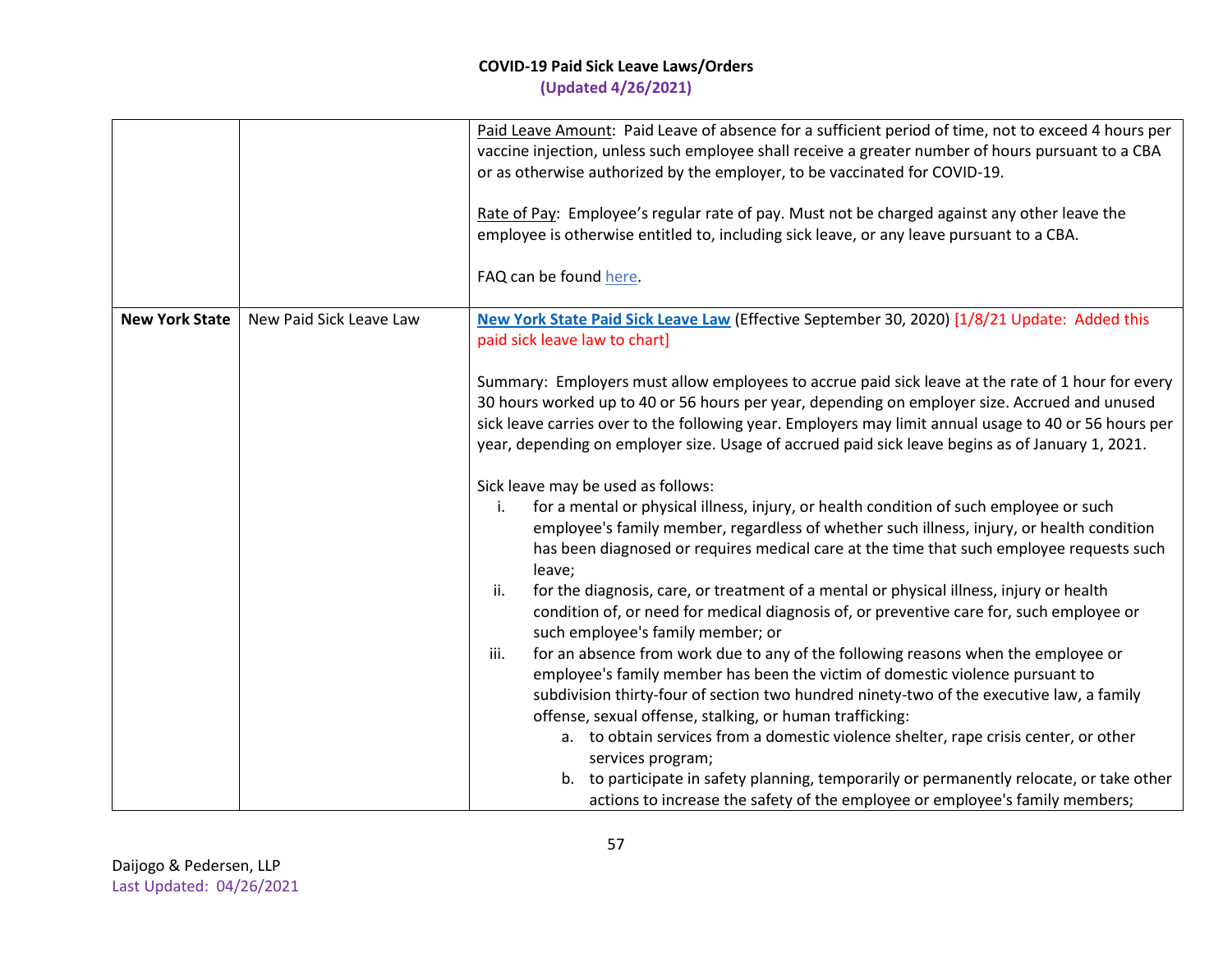|                             |                                                                       | c. to meet with an attorney or other social services provider to obtain information and<br>advice on, and prepare for or participate in any criminal or civil proceeding;<br>d. to file a complaint or domestic incident report with law enforcement;<br>e. to meet with a district attorney's office;<br>to enroll children in a new school; or<br>f.<br>to take any other actions necessary to ensure the health or safety of the employee<br>g.                                                             |
|-----------------------------|-----------------------------------------------------------------------|----------------------------------------------------------------------------------------------------------------------------------------------------------------------------------------------------------------------------------------------------------------------------------------------------------------------------------------------------------------------------------------------------------------------------------------------------------------------------------------------------------------|
|                             |                                                                       | or the employee's family member or to protect those who associate or work with<br>the employee.                                                                                                                                                                                                                                                                                                                                                                                                                |
|                             |                                                                       | Note: The reasons outlined above in subparagraph (a) through (g) must be related to the domestic<br>violence, family offense, sexual offense, stalking, or human trafficking. Provided further that a<br>person who has committed such domestic violence, family offense, sexual offense, stalking, or<br>human trafficking shall not be eligible for leave under this subdivision for situations in which the<br>person committed such offense and was not a victim, notwithstanding any family relationship. |
|                             |                                                                       | More information on the NY paid sick leave requirements can be found here.                                                                                                                                                                                                                                                                                                                                                                                                                                     |
| New York City,<br><b>NY</b> | Existing Paid Sick Leave Law-<br>COVID-19 specific guidance<br>issued | New York City has published information regarding paid sick leave and COVID-19 in Complying with<br>NYC Workplace Laws During COVID-19.                                                                                                                                                                                                                                                                                                                                                                        |
| Westchester<br>County, NY   | No changes to existing paid<br>sick leave law.                        | <b>Westchester County Earned Sick Leave Law</b>                                                                                                                                                                                                                                                                                                                                                                                                                                                                |
| Oregon                      | Existing Paid Sick Leave Law-<br>COVID-19 specific guidance<br>issued | Oregon has published information regarding paid sick leave and COVID-19 here.                                                                                                                                                                                                                                                                                                                                                                                                                                  |
| Philadelphia,<br>PA         | Existing Paid Sick Leave Law-<br>COVID-19 specific guidance<br>issued | On March 11, 2020, the City's sick leave law was further defined via temporary regulations so that<br>covered workers can use their paid sick leave for COVID-19 related preventative care without fear<br>of retaliation.                                                                                                                                                                                                                                                                                     |
|                             |                                                                       | During the COVID-19 risk, covered employees can use accrued paid sick time for the following:<br>Mandated business closures<br>Caring for children during school or childcare closures<br>Official quarantine and self-quarantine<br>Illness and treatment of an illness for yourself or a family member                                                                                                                                                                                                       |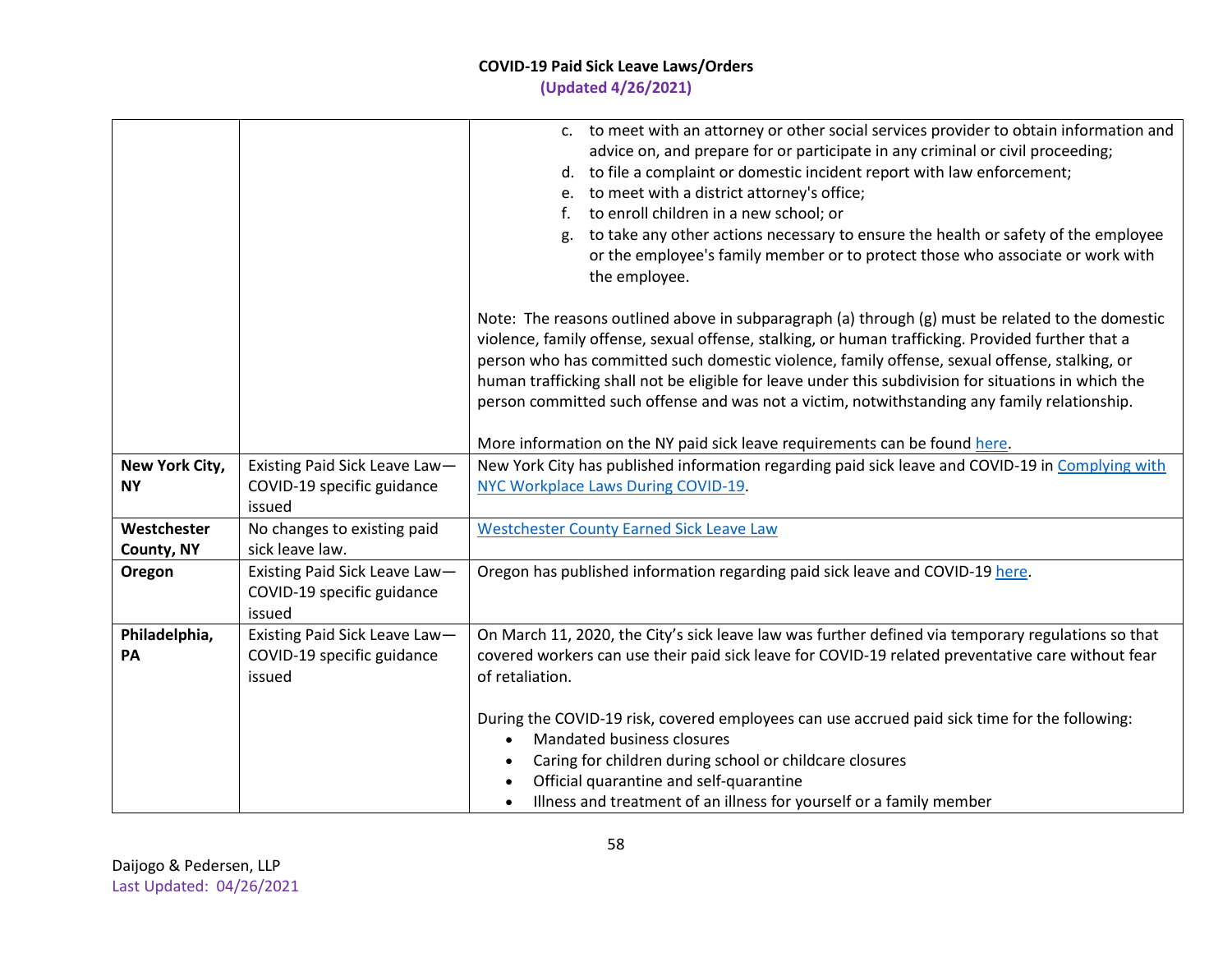|               |                                                | Employees are not required to provide a note from a medical professional in order to use<br>consecutive paid sick leave during the COVID-19 health risk.                                                                                                                                                                                                                                                               |
|---------------|------------------------------------------------|------------------------------------------------------------------------------------------------------------------------------------------------------------------------------------------------------------------------------------------------------------------------------------------------------------------------------------------------------------------------------------------------------------------------|
|               |                                                | The supplemental emergency temporary regulations can be found here.                                                                                                                                                                                                                                                                                                                                                    |
|               |                                                | Additional information and FAQ can be found here.                                                                                                                                                                                                                                                                                                                                                                      |
| Philadelphia, | Supplemental COVID-19 Leave                    | Public Health Emergency Leave (PHEL) Ordinance (Effective 3/29/21 until the expiration of the                                                                                                                                                                                                                                                                                                                          |
| PA            | Law                                            | Governor's disaster emergency proclamation related to the COVID-19 pandemic). [Added law to<br>chart on 4/26/21]                                                                                                                                                                                                                                                                                                       |
|               | <b>Current Expiration: Upon</b>                |                                                                                                                                                                                                                                                                                                                                                                                                                        |
|               | expiration of Governor's<br>disaster emergency | Summary: Requires employers with 50 or more employees to provide paid supplemental COVID-19<br>leave.                                                                                                                                                                                                                                                                                                                  |
|               | proclamation related to the                    |                                                                                                                                                                                                                                                                                                                                                                                                                        |
|               | COVID-19 pandemic.                             | Covered Employers: Employers with 50 or more employees.                                                                                                                                                                                                                                                                                                                                                                |
|               |                                                | Covered Employees: Employees who have been employed by an employer for at least 90 days and:<br>Work in Philadelphia;<br>$\bullet$                                                                                                                                                                                                                                                                                     |
|               |                                                | Normally work in Philadelphia, but are currently teleworking from any other location due to<br>COVID-19; or                                                                                                                                                                                                                                                                                                            |
|               |                                                | Work from multiple locations or from mobile locations, but at least 51% of work time is<br>spent in Philadelphia.                                                                                                                                                                                                                                                                                                      |
|               |                                                | Amount of Leave:                                                                                                                                                                                                                                                                                                                                                                                                       |
|               |                                                | Employees who work 40 hours or more per week are entitled to 80 hours of leave, unless<br>$\bullet$<br>the employer chooses to provide a higher amount. Employees who are exempt from<br>overtime requirements under the Fair Labor Standards Act will be assumed to work 40<br>hours in each workweek unless their normal workweek is fewer than 40 hours, in which<br>case leave is based upon that normal workweek. |
|               |                                                | Employees who work fewer than 40 hours per week are entitled to an amount of leave equal<br>to the amount of time the employee is otherwise scheduled to work or actually works on                                                                                                                                                                                                                                     |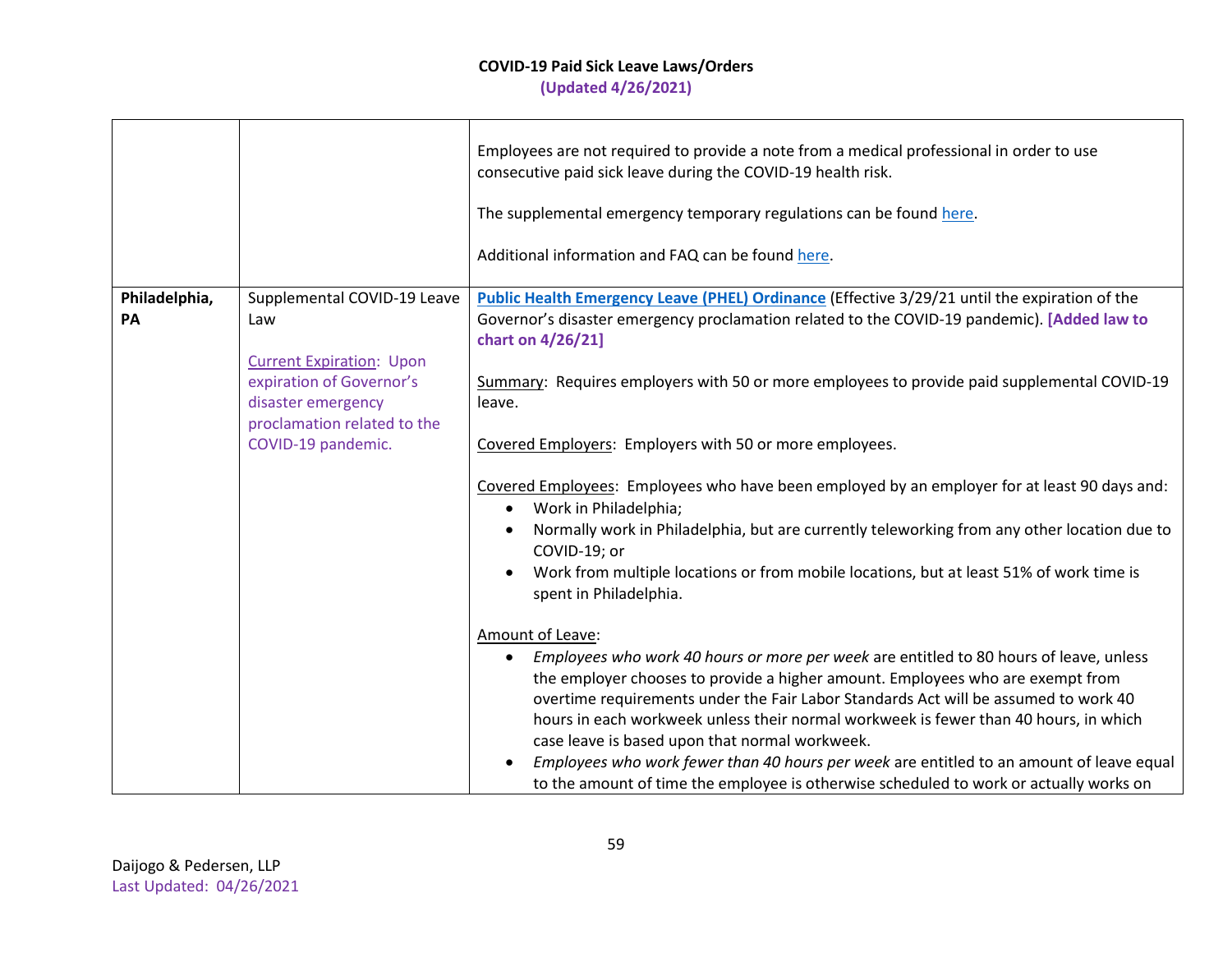| average in a 14-day period, whichever is greater, unless the employer chooses to provide a<br>higher amount.<br>For employees who work a variable number of hours week to week, an employer must<br>determine the amount of time worked on average in a 14-day period by taking the average<br>number of daily hours that the employee was schedule over the past 90 workdays<br>(including hours for which the employee took any type of leave) and multiplying by 14.                                                                                                                                                                                                                                                                                                                                                            |
|------------------------------------------------------------------------------------------------------------------------------------------------------------------------------------------------------------------------------------------------------------------------------------------------------------------------------------------------------------------------------------------------------------------------------------------------------------------------------------------------------------------------------------------------------------------------------------------------------------------------------------------------------------------------------------------------------------------------------------------------------------------------------------------------------------------------------------|
| Qualifying reasons for leave: A covered employee may use leave when unable to work due to one or<br>more of the following reasons:<br>A public health official, public health authority, health care provider or employer has<br>$\bullet$<br>determined that the employee's or a family member's presence on the job or in the<br>community would jeopardize the health of others because of the employee's or family<br>member's exposure to COVID-19 or because the employee or family member is exhibiting                                                                                                                                                                                                                                                                                                                     |
| symptoms that might jeopardize the health of others, regardless of whether the employee<br>or family member has been diagnosed with COVID-19;<br>The employee or a family member needs to self-isolate because they have been diagnosed<br>with or are experiencing symptoms of COVID-19, or needs to seek or obtain medical<br>diagnosis, care or treatment if experiencing symptoms of an illness related to COVID-19;<br>The employee needs to care for a child whose school or place of care has been closed, or<br>whose childcare provider is unavailable, due to precautions taken in accordance with the<br>public health emergency response;<br>The employee needs to obtain a COVID-19 vaccination; or<br>The employee needs to recover from any injury, disability, illness or condition related to the<br>vaccination. |
| Usage: An employee may use leave immediately, without any waiting period or accrual<br>requirements, until one week following the official termination or suspension of the public health<br>emergency.                                                                                                                                                                                                                                                                                                                                                                                                                                                                                                                                                                                                                            |
| No replacements: An employer may not require an employee to search for or find a replacement as<br>a condition of providing leave.                                                                                                                                                                                                                                                                                                                                                                                                                                                                                                                                                                                                                                                                                                 |
| Increments: leave may be used in one-hour increments or the smallest increment that the<br>employer's payroll system uses to account for absences or use of other time, whichever is smaller.                                                                                                                                                                                                                                                                                                                                                                                                                                                                                                                                                                                                                                      |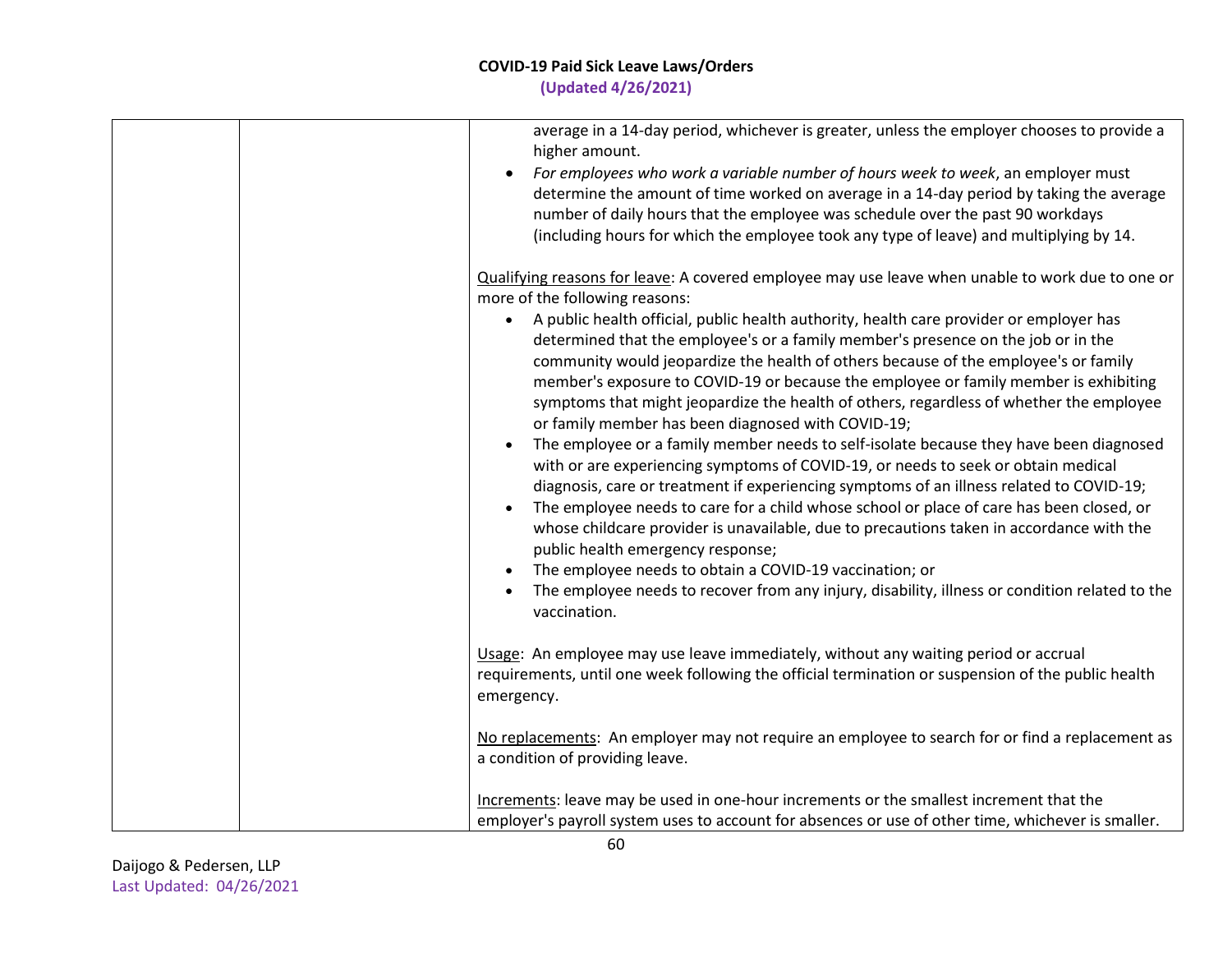|  | Rate of Pay: compensated at an employee's regular rate of pay and with the same benefits,<br>including health care benefits, that the employee normally earns at the time they take leave. The<br>regular rate may not be less than the full minimum wage.<br>Employee Notice: Employees must notify their employer of the need for leave as practicable and as<br>soon as feasible, but only when the need for leave is foreseeable. An employer is permitted only to                                 |
|--|--------------------------------------------------------------------------------------------------------------------------------------------------------------------------------------------------------------------------------------------------------------------------------------------------------------------------------------------------------------------------------------------------------------------------------------------------------------------------------------------------------|
|  | request that an employee submit a self-certified statement, asserting that leave was used according<br>to the qualifying reasons.                                                                                                                                                                                                                                                                                                                                                                      |
|  | Notice/Posting: Within 15 days of the effective date of the ordinance, employers must provide<br>employees with a notice of rights.                                                                                                                                                                                                                                                                                                                                                                    |
|  | Employers must notify employees of the following:                                                                                                                                                                                                                                                                                                                                                                                                                                                      |
|  | The entitlement to public health emergency leave;<br>$\bullet$                                                                                                                                                                                                                                                                                                                                                                                                                                         |
|  | The amount of public health emergency leave and the terms of its use;                                                                                                                                                                                                                                                                                                                                                                                                                                  |
|  | The prohibition against retaliation; and<br>$\bullet$                                                                                                                                                                                                                                                                                                                                                                                                                                                  |
|  | The right to file a complaint or bring a civil action.<br>$\bullet$                                                                                                                                                                                                                                                                                                                                                                                                                                    |
|  | Notice must be provided in any employee handbook distributed to employees and:<br>In a notice supplied to each employee written in English and any language that is the first<br>language spoken by at least five percent of the employer's workforce; or<br>By displaying a poster in a conspicuous and accessible place in each establishment that is<br>$\bullet$<br>written in English and any language that is the first language spoken by at least five percent<br>of the employer's workforce. |
|  | However, where the employer does not maintain a physical workplace, or an employee teleworks<br>or performs work through a web-based platform, the required notification of rights shall be sent via<br>electronic communication or a conspicuous posting in the web-based platform.                                                                                                                                                                                                                   |
|  | The Notice/poster may be found here.                                                                                                                                                                                                                                                                                                                                                                                                                                                                   |
|  | Recordkeeping: Employers must keep the following records for two years:                                                                                                                                                                                                                                                                                                                                                                                                                                |
|  | Hours worked;<br>$\bullet$                                                                                                                                                                                                                                                                                                                                                                                                                                                                             |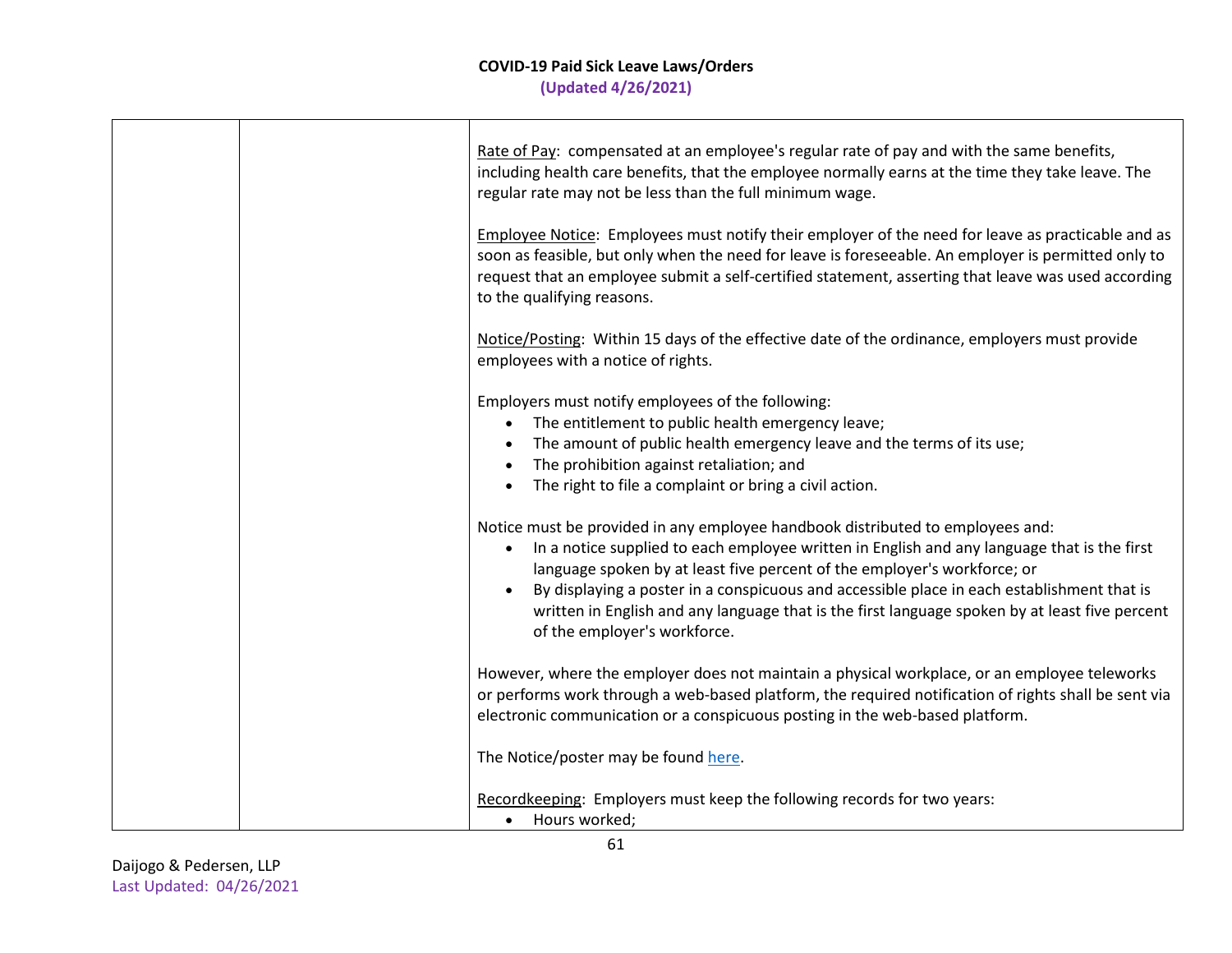## **COVID-19 Paid Sick Leave Laws/Orders**

**(Updated 4/26/2021)**

|         | Public health emergency leave taken; and<br>$\bullet$                                            |
|---------|--------------------------------------------------------------------------------------------------|
|         | Payments made to employees for public health emergency leave.                                    |
|         |                                                                                                  |
| Offset: |                                                                                                  |
|         | $\bullet$                                                                                        |
|         | To the extent that federal or state laws require employers to provide paid leave or paid sick    |
|         | time related to COVID-19, employers may substitute leave under the federal or state law for      |
|         | its obligations under this law to the extent they coincide and the relevant federal or state     |
|         | law permits such concurrent use of paid leave.                                                   |
|         | To the extent that an employer has adopted a policy on or after March 6, 2020 which<br>$\bullet$ |
|         | provides its employees with additional paid time specifically for use during the COVID19         |
|         | pandemic in 2021, employers may substitute leave under such employer policy for the leave        |
|         | required under this ordinance to the extent they coincide. Employers shall be required to        |
|         | provide additional 2021 public health emergency leave under this Section only to the extent      |
|         |                                                                                                  |
|         | that the requirements of this Section exceed the requirements of its own specific COVID-19       |
|         | pandemic paid leave policy otherwise available to a particular employee on or after January      |
|         | 1, 2021.                                                                                         |
|         | Other Paid Leave Benefits: except as otherwise permitted by this law, PHEL leave shall be in     |
|         | addition to all other paid leave benefits offered by an employer; and shall not be reduced       |
|         | by the amount of any paid leave an employee has previously received, including any public        |
|         | health emergency leave provided in 2020. An employer may not require an employee to use          |
|         | other paid leave available to the employee before the employee is eligible to use 2021           |
|         | public health emergency leave, unless state or federal law requires otherwise.                   |
|         | Paid Time Off Policies: Nothing in this law shall be construed to require an employer to         |
|         |                                                                                                  |
|         | change an existing leave policy or provide additional paid leave to employees if the             |
|         | employer's existing policy provides one hundred and sixty (160) hours or more of paid time       |
|         | off in 2021 that is not specifically designated as sick leave, but can be used for the same      |
|         | purposes and under all of the same conditions as set forth for in 2021 public health             |
|         | emergency leave under this law.                                                                  |
|         | Teleworking Employees: With respect only to employees who complete the majority of               |
|         | their work responsibilities through telework, nothing in this law hall be construed to require   |
|         | an employer to change existing policies or provide additional paid leave to such teleworking     |
|         | employees if the employer's existing policy provides such teleworking employees at least         |
|         |                                                                                                  |
|         | eighty (80) hours of paid leave in 2021 and such paid leave can be used for the same             |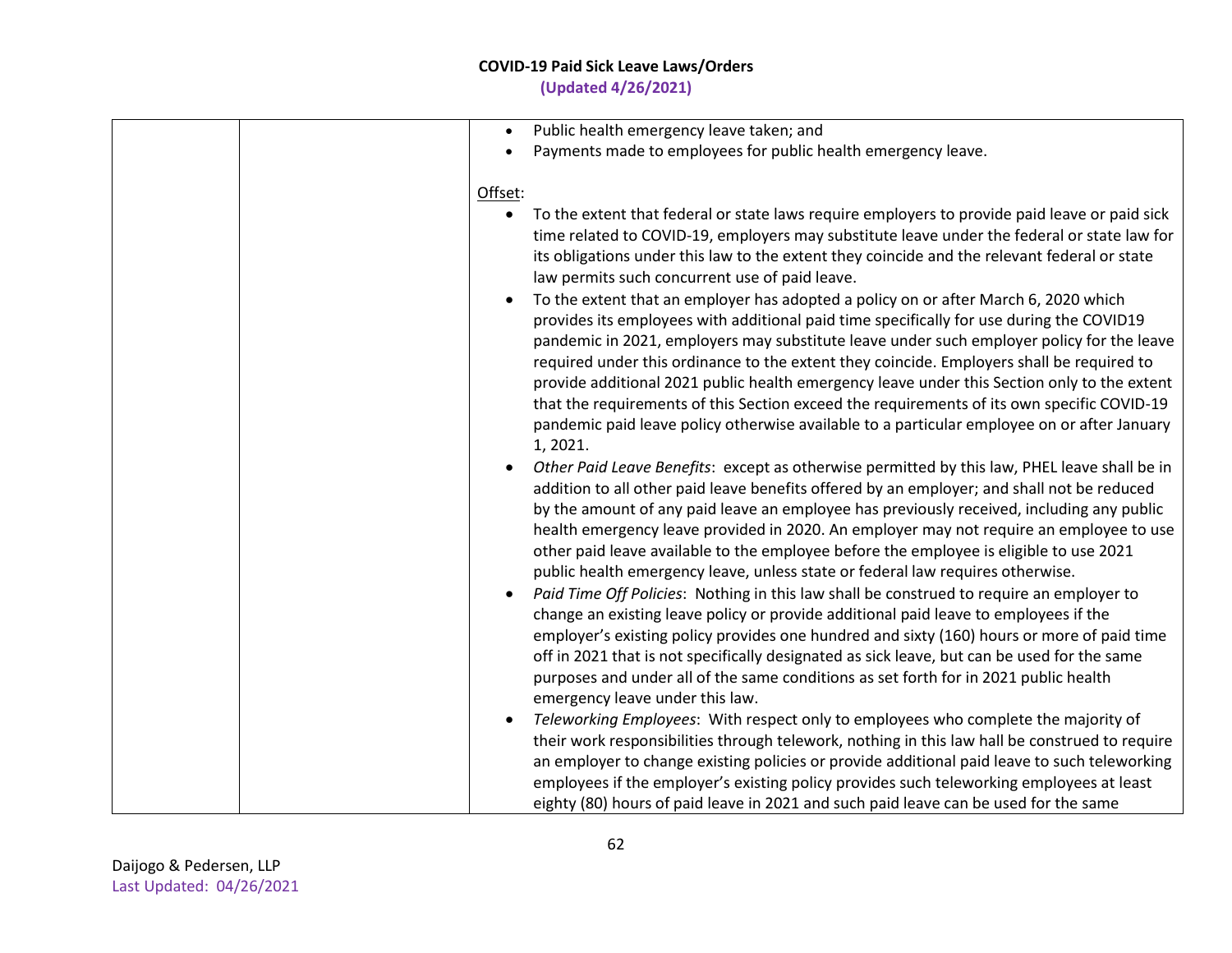|                                                                                                                                                                                                                                                                                                                                                                                     | emergency leave under this law.                                                                                                                                                                                                                                                                                                                                                                                                                                                                                                                                                                                                                                                                                                                                                                                                                                                                                                                                                                                                                                                                                                                                                                                                                                                                                                                                                                                                                                                                                                                                   |
|-------------------------------------------------------------------------------------------------------------------------------------------------------------------------------------------------------------------------------------------------------------------------------------------------------------------------------------------------------------------------------------|-------------------------------------------------------------------------------------------------------------------------------------------------------------------------------------------------------------------------------------------------------------------------------------------------------------------------------------------------------------------------------------------------------------------------------------------------------------------------------------------------------------------------------------------------------------------------------------------------------------------------------------------------------------------------------------------------------------------------------------------------------------------------------------------------------------------------------------------------------------------------------------------------------------------------------------------------------------------------------------------------------------------------------------------------------------------------------------------------------------------------------------------------------------------------------------------------------------------------------------------------------------------------------------------------------------------------------------------------------------------------------------------------------------------------------------------------------------------------------------------------------------------------------------------------------------------|
|                                                                                                                                                                                                                                                                                                                                                                                     |                                                                                                                                                                                                                                                                                                                                                                                                                                                                                                                                                                                                                                                                                                                                                                                                                                                                                                                                                                                                                                                                                                                                                                                                                                                                                                                                                                                                                                                                                                                                                                   |
| Pittsburgh, PA<br>No changes to existing paid<br>sick leave law.                                                                                                                                                                                                                                                                                                                    | Pittsburgh Paid Sick Days Act                                                                                                                                                                                                                                                                                                                                                                                                                                                                                                                                                                                                                                                                                                                                                                                                                                                                                                                                                                                                                                                                                                                                                                                                                                                                                                                                                                                                                                                                                                                                     |
| Pittsburgh, PA<br>Supplemental COVID-19 Leave<br><b>Current Expiration: upon</b><br>expiration of either the<br>COVID-19 emergency disaster<br>Declaration of the<br>Commonwealth of<br>leave.<br>Pennsylvania or the COVID-19<br>emergency disaster<br>Declaration of the City of<br>Pittsburgh; whichever is<br>sooner<br>$\bullet$<br>$\bullet$<br>Amount of Leave:<br>$\bullet$ | Temporary COVID-19 Emergency Paid Sick Leave (EPSL) Ordinance [effective 12/9/20 through<br>expiration of either the COVID-19 emergency disaster Declaration of the Commonwealth of<br>Pennsylvania or the COVID-19 emergency disaster Declaration of the City of Pittsburgh; whichever is<br>sooner.] [Added to chart on 4/26/21]<br>Summary: Requires employers with 50 or more employees to provide paid supplemental COVID-19<br>Covered Employers: Employers with 50 or more employees.<br>Covered Employees: Employees working for a covered employer for 90 days and who<br>work within Pittsburgh after December 9,2020;<br>Normally work in Pittsburgh, but are currently teleworking from any other location due to<br>COVID-19; or<br>Work from multiple locations or from mobile locations, but at least 51% of work time is<br>spent in Pittsburgh.<br>Employees who work 40 hours or more per week are entitled to 80 hours of leave, unless<br>the employer chooses to provide a higher amount. Employees who are exempt from<br>overtime requirements under the Fair Labor Standards Act will be assumed to work 40<br>hours in each workweek unless their normal workweek is fewer than 40 hours, in which<br>case leave is based upon that normal workweek.<br>Employees who work fewer than 40 hours per week are entitled to an amount of leave equal<br>to the amount of time the employee is otherwise scheduled to work or actually works on<br>average in a 14-day period, whichever is greater, unless the employer chooses to provide a |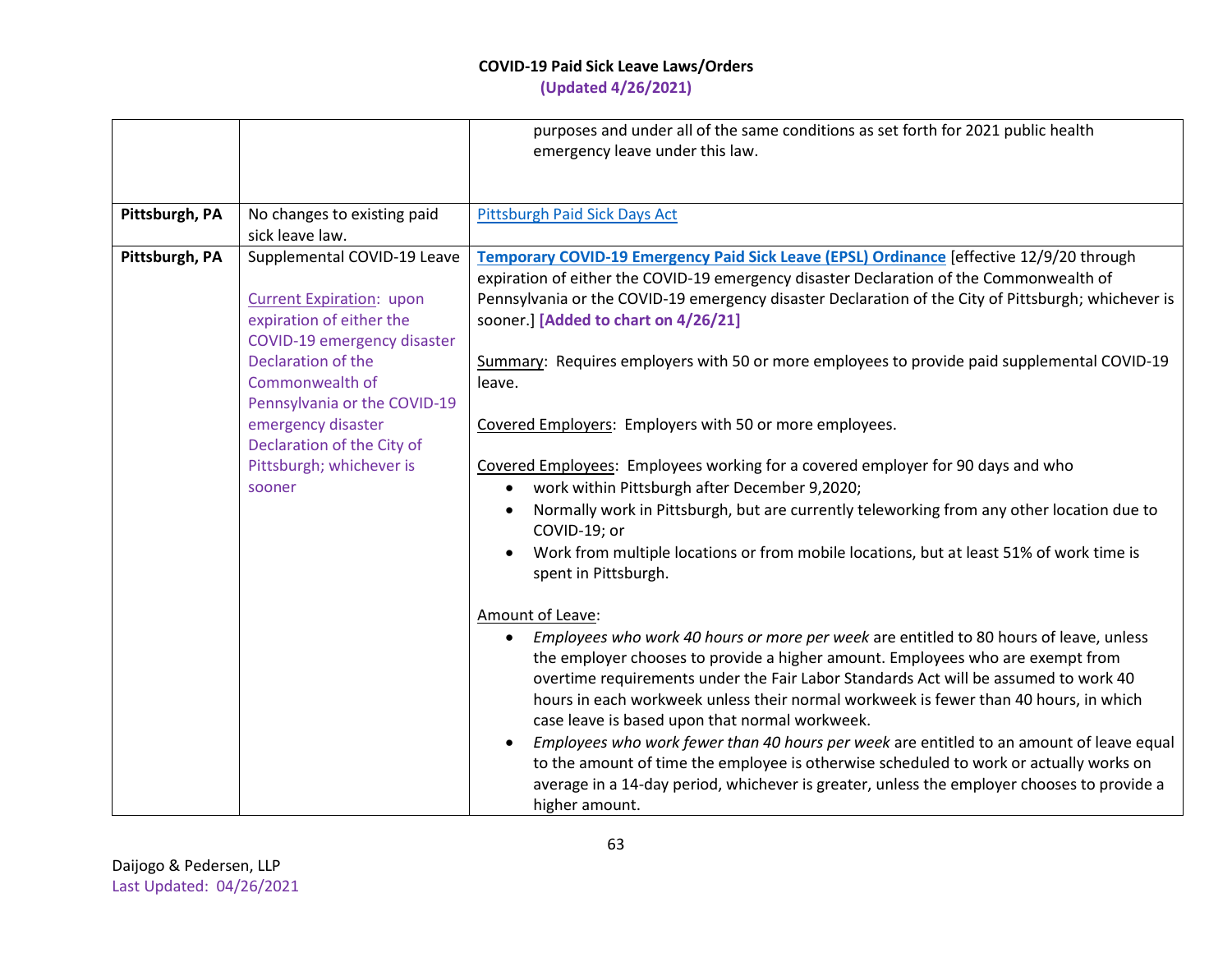| For employees who work a variable number of hours week to week, a number equal to the<br>$\bullet$<br>average number of hours that the employee was scheduled to work over the past 90 days,<br>including hours for which the employee took leave of any type                                                                                                                                                                                                                                                                                                                                                                                                                                                                                                                                                                                                                                                                                                                                                                                                                                                                                                                                                                                                                                                                                                                                                                                                                                                                                                                                                                                                                 |
|-------------------------------------------------------------------------------------------------------------------------------------------------------------------------------------------------------------------------------------------------------------------------------------------------------------------------------------------------------------------------------------------------------------------------------------------------------------------------------------------------------------------------------------------------------------------------------------------------------------------------------------------------------------------------------------------------------------------------------------------------------------------------------------------------------------------------------------------------------------------------------------------------------------------------------------------------------------------------------------------------------------------------------------------------------------------------------------------------------------------------------------------------------------------------------------------------------------------------------------------------------------------------------------------------------------------------------------------------------------------------------------------------------------------------------------------------------------------------------------------------------------------------------------------------------------------------------------------------------------------------------------------------------------------------------|
| Qualifying reasons for leave: A covered employee may use leave when unable to work or telework<br>due to one or more of the following reasons:<br>They are subject to a determination by a public official or public health authority having<br>$\bullet$<br>jurisdiction, a health care provider, or an employee's employer that the employee's<br>presence on the job or in the community would jeopardize the health of others because of<br>the employee's exposure to COVID-19 or because they are exhibiting symptoms that might<br>jeopardize the health of others, regardless of whether they have been diagnosed with<br>COVID-19;<br>They are caring for a family member due to a determination by a public official or health<br>authority having jurisdiction, a health care provider, or the family member's employer that<br>the presence of the family member on the job or in the community would jeopardize the<br>health of others because of the family member's exposure to COVID-19 or a determination<br>by the employer that the employee is a danger to the health of others because they are<br>exhibiting symptoms that might jeopardize the health of others, regardless of whether the<br>family member has been diagnosed with COVID-19;<br>They need to:<br>Self-isolate and care for oneself because the employee is diagnosed with COVID-19;<br>$\circ$<br>Self-isolate and care for oneself because the employee is experiencing symptoms<br>$\circ$<br>COVID-19; or<br>Seek or obtain medical diagnosis, care, or treatment if experiencing symptoms of an<br>illness related to a COVID-19; or<br>They are caring for a family member who: |
| Is self-isolating due to being diagnosed COVID-19;<br>$\circ$<br>Is self-isolating due to experiencing symptoms COVID-19; or<br>$\circ$<br>Needs medical diagnosis, care, or treatment if experiencing symptoms of an illness<br>$\circ$<br>related to COVID-19.                                                                                                                                                                                                                                                                                                                                                                                                                                                                                                                                                                                                                                                                                                                                                                                                                                                                                                                                                                                                                                                                                                                                                                                                                                                                                                                                                                                                              |
| Usage: An employee may use leave immediately, without any waiting period or accrual<br>requirements once they have been employed for the previous 90 days.                                                                                                                                                                                                                                                                                                                                                                                                                                                                                                                                                                                                                                                                                                                                                                                                                                                                                                                                                                                                                                                                                                                                                                                                                                                                                                                                                                                                                                                                                                                    |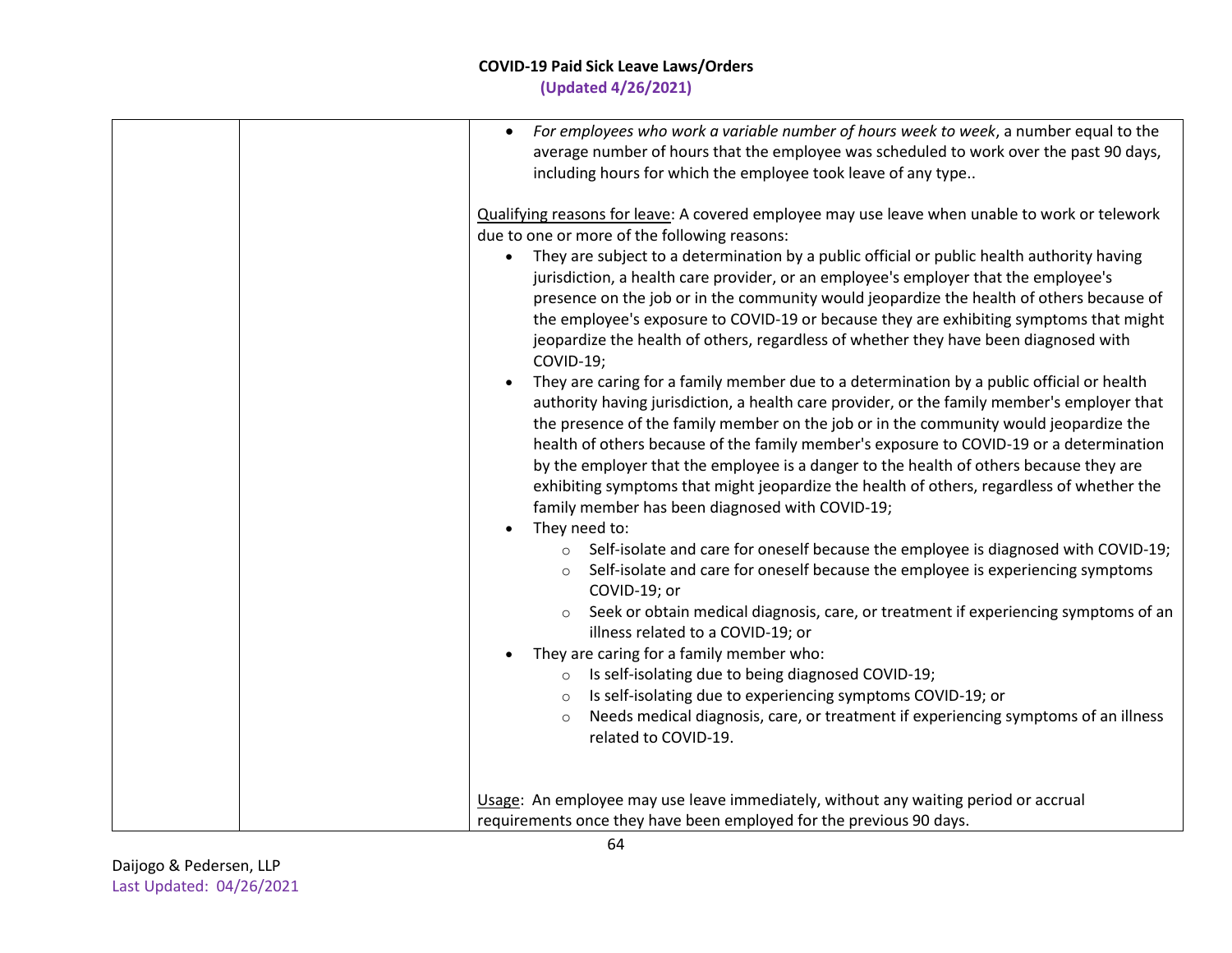|                     |                                                | No replacements: An employer may not require an employee to search for or find a replacement as<br>a condition of providing leave.<br>Increments: smallest increment that the employer's payroll system uses to account for absences or<br>use of other time.<br>Employee Notice: Employees must notify their employer of the need for leave as practicable.                                                                                                                                                                                                                                                                                                                                                                                                                                                                                                                                                                                                                                                                                                                                                                                                                                                                                                                                                                                                                                           |
|---------------------|------------------------------------------------|--------------------------------------------------------------------------------------------------------------------------------------------------------------------------------------------------------------------------------------------------------------------------------------------------------------------------------------------------------------------------------------------------------------------------------------------------------------------------------------------------------------------------------------------------------------------------------------------------------------------------------------------------------------------------------------------------------------------------------------------------------------------------------------------------------------------------------------------------------------------------------------------------------------------------------------------------------------------------------------------------------------------------------------------------------------------------------------------------------------------------------------------------------------------------------------------------------------------------------------------------------------------------------------------------------------------------------------------------------------------------------------------------------|
|                     |                                                | Offset:<br>EPSL is in addition to any paid leave or sick time provided by the employer or city's paid sick<br>leave law, and an employee may choose to use EPSL before any sick time under the city's<br>paid sick leave law.<br>To the extent that federal or state laws require employers to provide paid leave or paid sick<br>$\bullet$<br>time related to a COVID-19, employers may substitute leave under the federal or state law<br>for its obligations under this ordinance to the extent they coincide and the relevant federal<br>or state law permits such concurrent use of paid leave. Employers are required to provide<br>additional EPSL under this ordinance to the extent that the requirements of this ordinance<br>exceed the requirements of those laws and to the extent permitted under the federal or<br>state law.<br>to the extent that an employer has adopted a policy subsequent to the March 13, 2020<br>Declaration of Emergency which provides its employees with additional paid sick time<br>specifically for use during COVID-19, employers may substitute leave under such policy for<br>the leave required under this ordinance to the extent they coincide. Employers are required<br>to provide additional EPSL under this ordinance to the extent that the ordinance<br>requirements exceed the requirements of their own COVID-19-specific paid sick policy. |
| <b>Rhode Island</b> | No changes to existing paid<br>sick leave law. | <b>Healthy and Safe Families and Workplaces Act</b>                                                                                                                                                                                                                                                                                                                                                                                                                                                                                                                                                                                                                                                                                                                                                                                                                                                                                                                                                                                                                                                                                                                                                                                                                                                                                                                                                    |
| <b>Vermont</b>      | No changes to existing paid<br>sick leave law. | See Earned Sick Time Rules at VT Department of Labor Wage and Hour website.                                                                                                                                                                                                                                                                                                                                                                                                                                                                                                                                                                                                                                                                                                                                                                                                                                                                                                                                                                                                                                                                                                                                                                                                                                                                                                                            |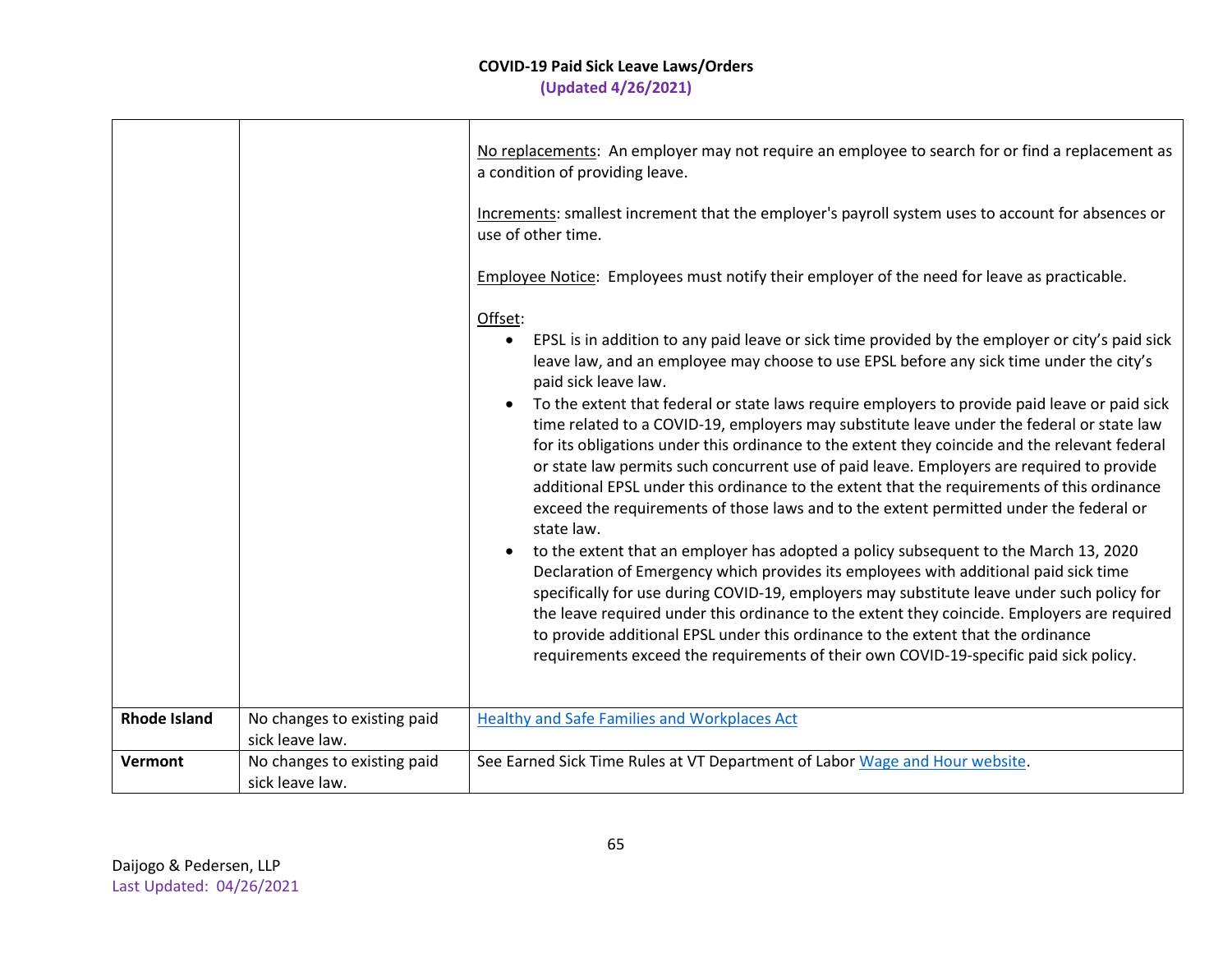| Washington | Supplemental COVID-19 Leave        | Supplemental Paid Sick Leave to Food Production Workers (Effective August 18, 2020 through the                                                                                       |
|------------|------------------------------------|--------------------------------------------------------------------------------------------------------------------------------------------------------------------------------------|
|            | for Food Production Workers        | state of emergency) [1/8/21 Update: Added this law to the chart. State of Emergency is still in                                                                                      |
|            |                                    | effect].                                                                                                                                                                             |
|            | <b>Current Expiration: through</b> |                                                                                                                                                                                      |
|            | <b>State of Emergency</b>          | Covered Employers and Employees: food production workers for employers that operate orchards,                                                                                        |
|            |                                    | fields, and dairies; fruit- and vegetable-packing warehouses; meat and seafood processers and                                                                                        |
|            |                                    | packers; certain farm labor contractors; and other specified industries identified in WAC 296-307-<br>006 (but not tree farms, forestry services, and others expressly excluded).    |
|            |                                    |                                                                                                                                                                                      |
|            |                                    | Reasons for Use:                                                                                                                                                                     |
|            |                                    | • The Covered Worker is subject to a federal, state, or local quarantine or isolation order<br>related to COVID-19;                                                                  |
|            |                                    | The Covered Worker is advised by a health care official or provider to self-quarantine or<br>self-isolate due to concerns related to or a positive diagnosis of COVID-19;            |
|            |                                    | The Covered Worker is prohibited from working due to health concerns related to the<br>potential transmission of COVID-19; or                                                        |
|            |                                    | The Covered Worker is experiencing COVID-19 symptoms and is seeking a medical<br>$\bullet$<br>diagnosis.                                                                             |
|            |                                    | Amount of Leave: for the duration of a qualifying event, as follows:                                                                                                                 |
|            |                                    | Full-time--Up to 80 hours to Covered Workers scheduled to work "full-time" or scheduled to<br>$\bullet$                                                                              |
|            |                                    | work at least 40 hours in the preceding two weeks, except Employers must substitute such<br>Paid Leave with any other paid sick leave provided, including leave provided to meet the |
|            |                                    | agricultural employer's obligations under the Washington paid sick provisions of RCW 49.46                                                                                           |
|            |                                    | and associated rules, if that leave is immediately available under the same terms described                                                                                          |
|            |                                    | here.                                                                                                                                                                                |
|            |                                    | Part-time--Covered Workers scheduled to work less than "full-time" and less than 40 hours                                                                                            |
|            |                                    | in the preceding two weeks shall receive Paid Leave equal to the total number of hours they                                                                                          |
|            |                                    | are normally scheduled during that two-week period, or if the Covered Workers work a                                                                                                 |
|            |                                    | variable number of hours, fourteen times the average number of hours the Covered Worker                                                                                              |
|            |                                    | worked each day in the period preceding the date the worker took Paid Leave.                                                                                                         |
|            |                                    | Each hour of the emergency supplemental paid sick leave must be compensated at a rate                                                                                                |
|            |                                    | equal to \$430 for 40 hours, up to a maximum of \$860 for 80 hours.                                                                                                                  |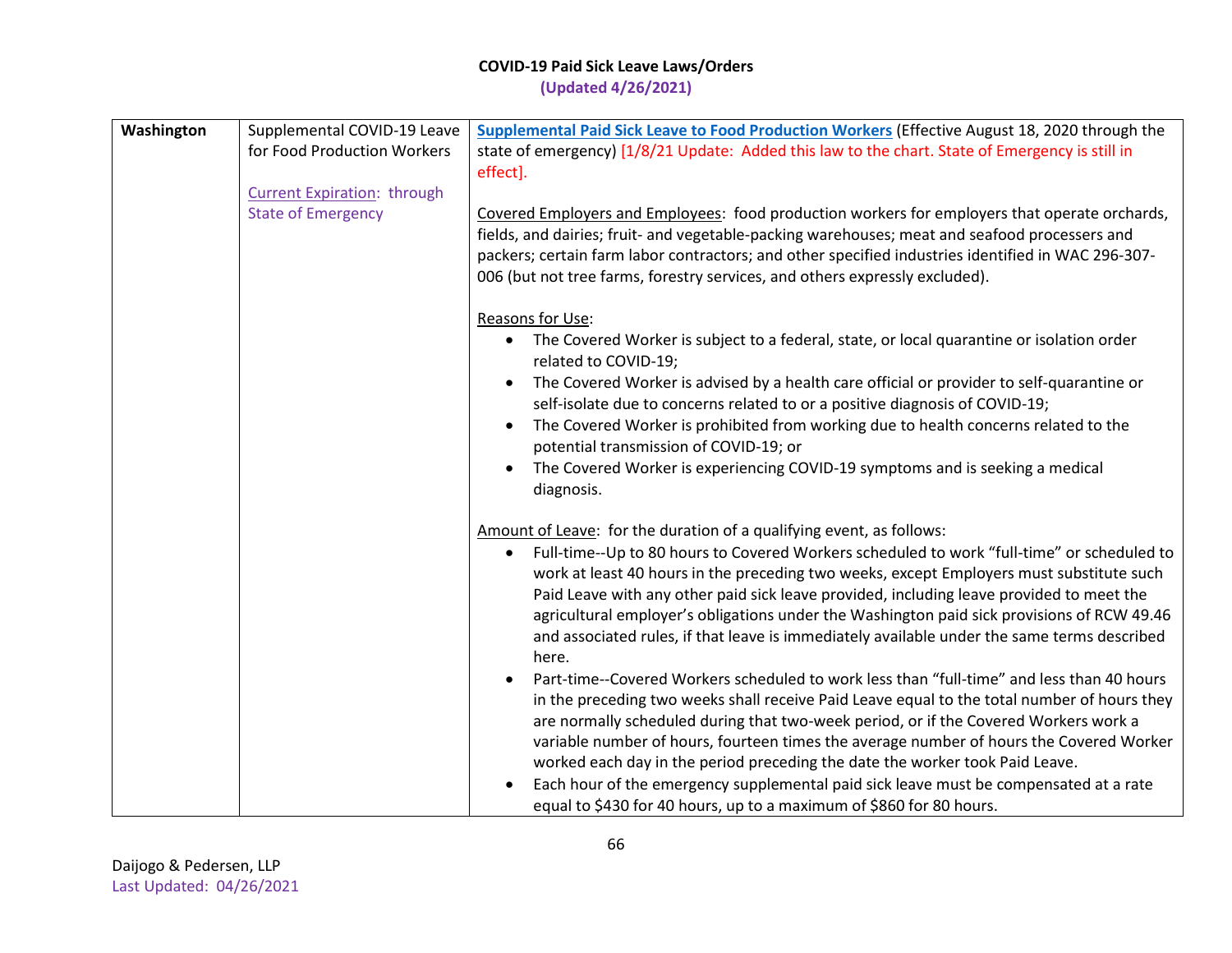# **COVID-19 Paid Sick Leave Laws/Orders**

**(Updated 4/26/2021)**

| Washington  | Existing Paid Sick Leave Law-<br>COVID-19 specific guidance<br>issued         | Washington has published an <b>FAQ</b> regarding paid sick leave and COVID-19.                                                                                                                                                                                                                                                                                                                                                                                                                                                                                                                                                                                                                                                                                                                                                                                                                                                                                                                                                                                                                                                                                                                                                                                                                                                                                                                                                                                                                                                                                                                                                                                                                                                                                                                                                                                                                                                            |
|-------------|-------------------------------------------------------------------------------|-------------------------------------------------------------------------------------------------------------------------------------------------------------------------------------------------------------------------------------------------------------------------------------------------------------------------------------------------------------------------------------------------------------------------------------------------------------------------------------------------------------------------------------------------------------------------------------------------------------------------------------------------------------------------------------------------------------------------------------------------------------------------------------------------------------------------------------------------------------------------------------------------------------------------------------------------------------------------------------------------------------------------------------------------------------------------------------------------------------------------------------------------------------------------------------------------------------------------------------------------------------------------------------------------------------------------------------------------------------------------------------------------------------------------------------------------------------------------------------------------------------------------------------------------------------------------------------------------------------------------------------------------------------------------------------------------------------------------------------------------------------------------------------------------------------------------------------------------------------------------------------------------------------------------------------------|
| Seattle, WA | <b>Existing Paid Sick Leave Law</b><br>Amended<br>Supplemental COVID-19 Leave | On March 16, 2020, the City Council amended the law to expand the uses of PSST. These changes<br>became effective on March 18. The new absences that are now covered are:<br>When their family member's school or place of care has been closed; and<br>$\bullet$<br>For employers of businesses with 250+ FTEs, when their place of business has been closed<br>for any health or safety reason.<br>On April 8, 2020, OLS issued a temporary, emergency rule that clarifies that employers may not<br>require a doctor's note or healthcare provider verification because it is an unreasonable burden<br>during the COVID-19 pandemic outbreak. Employers must identify and provide alternatives for the<br>employee to meet the employer's verification requirement. Those alternatives may not result in an<br>unreasonable burden or expense on the employee. The emergency rule can be found here.<br>According to the city's Office of Labor Standards, alternate documentation could include: the<br>employee's own statement, or documentation from other individuals like service providers, social<br>workers, case managers, or legal advocates, stating that, to their knowledge, the employee's use of<br>paid sick leave is for a covered purpose.<br>Employees are not prevented from voluntarily using healthcare provider verification, including a<br>doctor's note obtained through telemedicine, if it is available to them.<br>This emergency rule is temporary and is effective through June 7, 2020 (60 days). After that date,<br>the rules will automatically revert to the version in effect prior to the emergency rule, unless the<br>emergency rule is revoked sooner or extended beyond 60 days through formal rulemaking.<br>The City published this <b>FAQ</b> on Paid Sick and Safe Time and COVID-19.<br>On June 12, 2020 Seattle enacted the Paid Sick and Safe Time for Gig Workers Ordinance, a new |
|             | for Gig Workers                                                               | law temporarily extending paid sick and safe time to gig workers. [4/26/21 Update: Ordinance is                                                                                                                                                                                                                                                                                                                                                                                                                                                                                                                                                                                                                                                                                                                                                                                                                                                                                                                                                                                                                                                                                                                                                                                                                                                                                                                                                                                                                                                                                                                                                                                                                                                                                                                                                                                                                                           |
|             |                                                                               | effective until the latest of the following: a) Three years after the termination of the civil                                                                                                                                                                                                                                                                                                                                                                                                                                                                                                                                                                                                                                                                                                                                                                                                                                                                                                                                                                                                                                                                                                                                                                                                                                                                                                                                                                                                                                                                                                                                                                                                                                                                                                                                                                                                                                            |
|             |                                                                               | emergency proclaimed by the Mayor on March 3, 2020; b) Three years after the termination of any                                                                                                                                                                                                                                                                                                                                                                                                                                                                                                                                                                                                                                                                                                                                                                                                                                                                                                                                                                                                                                                                                                                                                                                                                                                                                                                                                                                                                                                                                                                                                                                                                                                                                                                                                                                                                                           |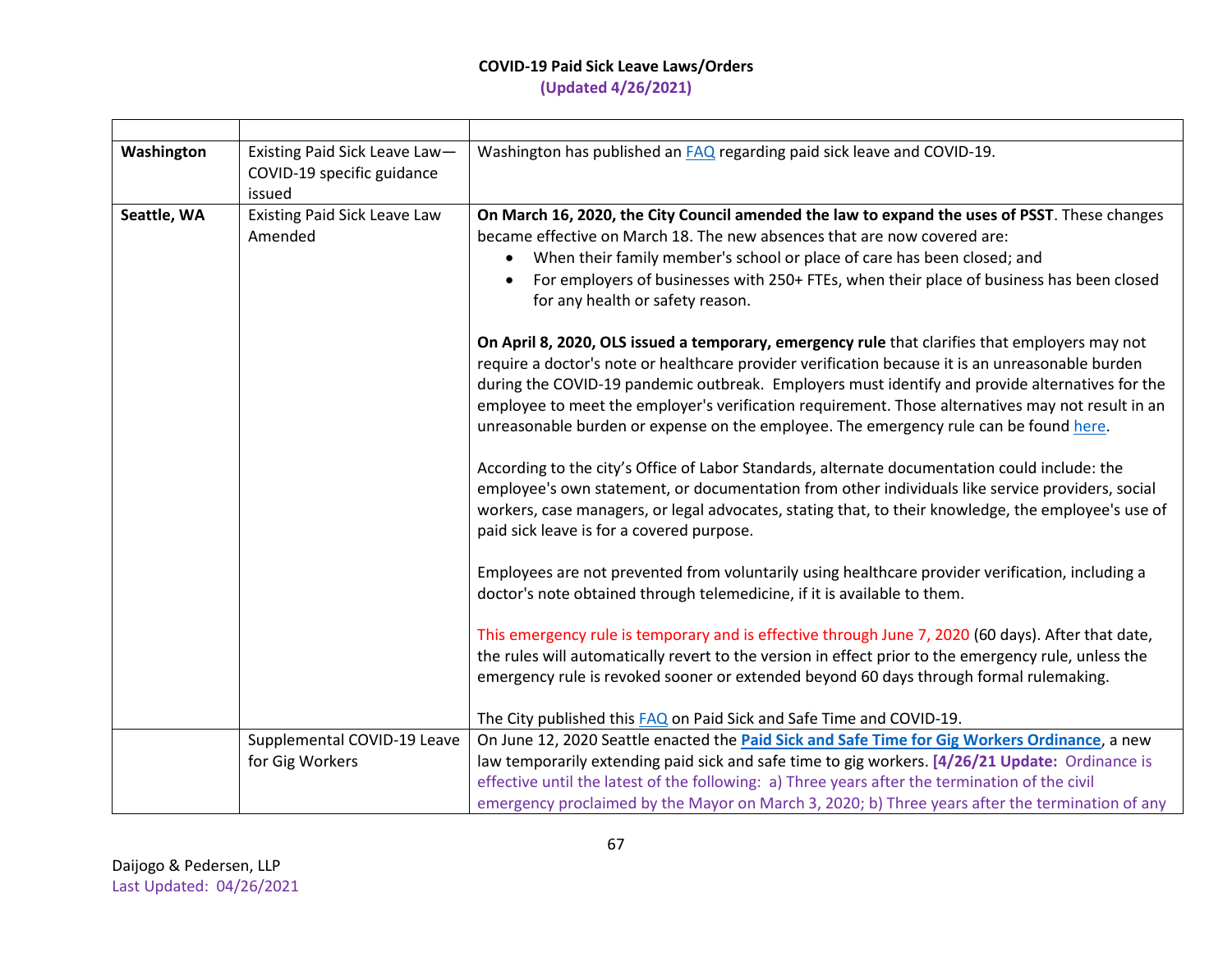| Current Expiration: upon the     | concurrent civil emergency proclaimed by a public official in response to the COVID-19 public health      |
|----------------------------------|-----------------------------------------------------------------------------------------------------------|
| latest of the following: a)      | emergency and applicable to the City of Seattle; or c) On December 31, 2023.]                             |
| Three years after the            |                                                                                                           |
| termination of the civil         |                                                                                                           |
| emergency proclaimed by the      | Overview: This temporary law allows certain gig workers access to paid sick and paid safe time from       |
| Mayor on March 3, 2020; b)       | transportation network companies (such as Uber and Lyft) and food delivery network companies              |
| Three years after the            | that arrange for delivery of groceries or prepared food using an app-based or online platform.            |
| termination of any concurrent    |                                                                                                           |
| civil emergency proclaimed by    | Covered employers are transportation network companies and food delivery network companies                |
| a public official in response to | who hire 250 or more gig workers worldwide.                                                               |
| the COVID-19 public health       |                                                                                                           |
| emergency and applicable to      | Effective Date: July 13, 2020                                                                             |
| the City of Seattle; or c) On    |                                                                                                           |
| December 31, 2023                | Accrual: Starting October 1, 2019, gig workers earn 1 day of PSST for every 30 calendar days              |
|                                  | worked in whole or in part in Seattle. Covered entities have the option to calculate retroactively        |
|                                  | accrued PSST (October 1, 2019 to effective date) by this standard accrual or by substituting for 5        |
|                                  | days of PSST. Hiring entities shall select the same accrual method for all gig workers covered 18 by      |
|                                  | this ordinance. Hiring entities must file information on their chosen accrual method, pursuant 19 to      |
|                                  | this Section 100.025.B, with the Office of Labor Standards. The information must also include 20 the      |
|                                  | registered legal name and trade name of the hiring entity as listed on the hiring entity's Seattle        |
|                                  | business license tax certificate. This information shall be filed with the Office of Labor 2 Standards in |
|                                  | a written format within 14 calendar days after the effective date of this ordinance.                      |
|                                  |                                                                                                           |
|                                  | Frontloading: hiring entities may, but are not required to, frontload paid sick and paid safe 8 time      |
|                                  | to a gig worker in advance of the accrual. Frontloaded paid sick and paid safe time shall meet            |
|                                  | requirements for accrual, use, and carry over, and shall otherwise comply with the provisions of this     |
|                                  | ordinance. Hiring entities shall not request or require reimbursement from a gig 17 worker who            |
|                                  | uses frontloaded paid sick and paid safe time that exceeds the amount of paid sick 18 and paid safe       |
|                                  | time the gig worker would have accrued absent frontloading.                                               |
|                                  |                                                                                                           |
|                                  | Carryover: Hiring entities shall allow gig workers to carry over at least nine days of accrued, 20        |
|                                  | unused paid sick and paid safe time to the following year (Unless otherwise established in a written      |
|                                  | policy and procedure, "year" is defined as calendar year). If a worker carries over unused paid sick      |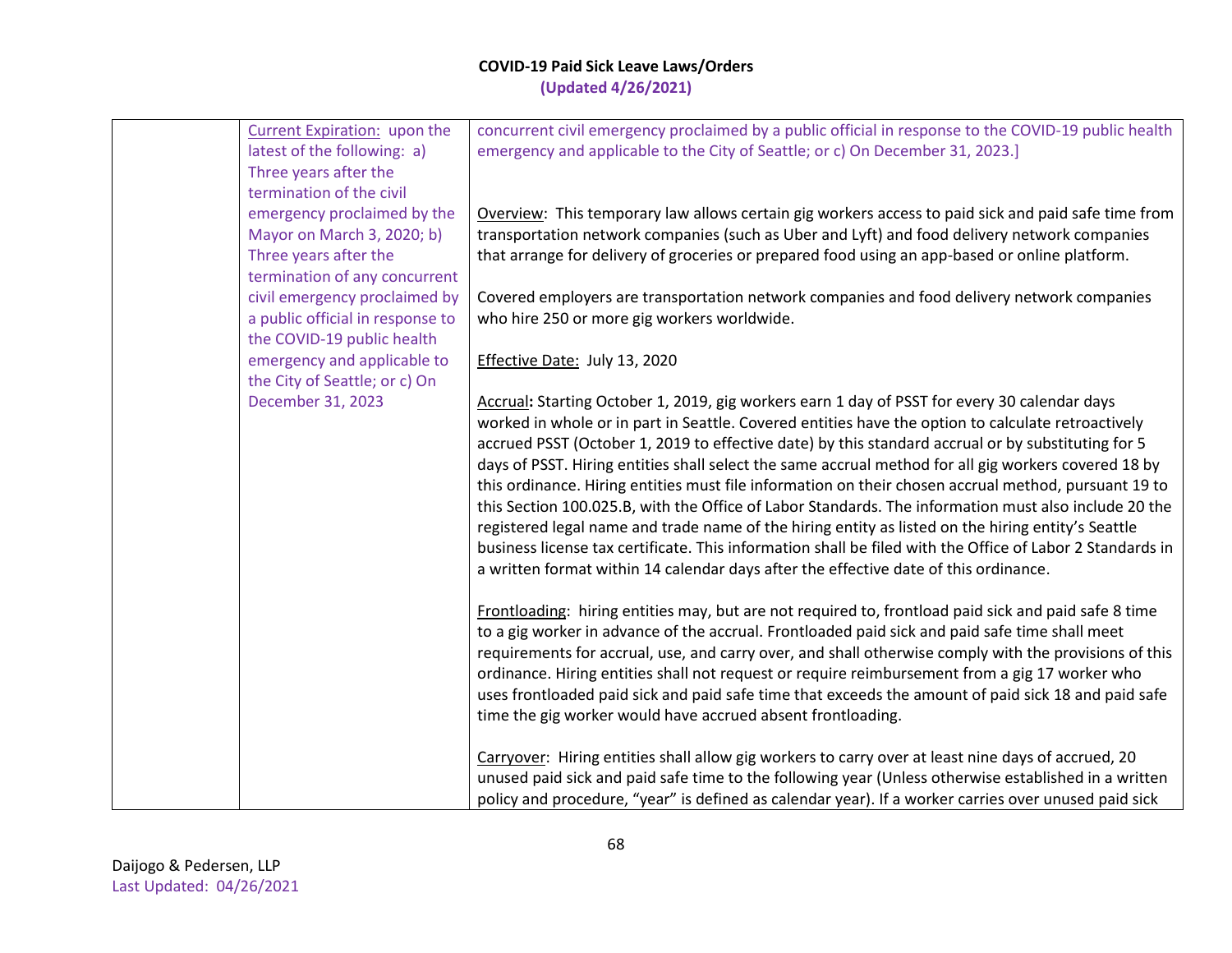| and paid safe time to the following year, accrual of paid sick and paid safe time in the subsequent<br>year shall be in addition to the hours accrued in the previous year and carried over.                                                                                                |
|---------------------------------------------------------------------------------------------------------------------------------------------------------------------------------------------------------------------------------------------------------------------------------------------|
| Use: Workers who work in Seattle at least once in the past 90 calendar days may use PSST in 24-<br>hour increments for any reason covered by the ordinance, including but not limited to:                                                                                                   |
| To care for themselves or a family member for a personal mental or physical illness, injury,<br>$\blacksquare$<br>or health condition, need for medical diagnosis, care, or treatment of a mental or physical<br>illness, injury, or health condition; or need for preventive medical care. |
| To care for themselves, a family member, or a household member for reasons related to<br>domestic violence, sexual assault, or stalking.                                                                                                                                                    |
| When their family member's school or place of care has been closed.                                                                                                                                                                                                                         |
| If the company reduces, suspends, or discontinues operations for health or safety related<br>×<br>reasons.                                                                                                                                                                                  |
| Rate of pay: For each 24-hour day of use, a gig worker is entitled to the average daily compensation<br>in their highest earning calendar month since October 2019. Average daily compensation includes<br>tips.                                                                            |
| Notice of Use: Hiring entities shall establish an accessible system for gig workers to request and use<br>paid sick and paid safe time. Such system shall be available to the gig worker via smartphone<br>application or online web portal.                                                |
| Replacements: Hiring entities may not request or require, as a condition of a gig worker taking paid<br>sick and paid safe time, that the gig worker search for or find a replacement gig worker to cover the<br>day(s) during which the gig worker uses paid sick and paid safe time.      |
| Verification: A covered entity may request reasonable verification from the worker for uses<br>more than 3 consecutive days. Healthcare provider documentation shall not be reasonable during a<br>civil emergency. See the ordinance for more details on verification.                     |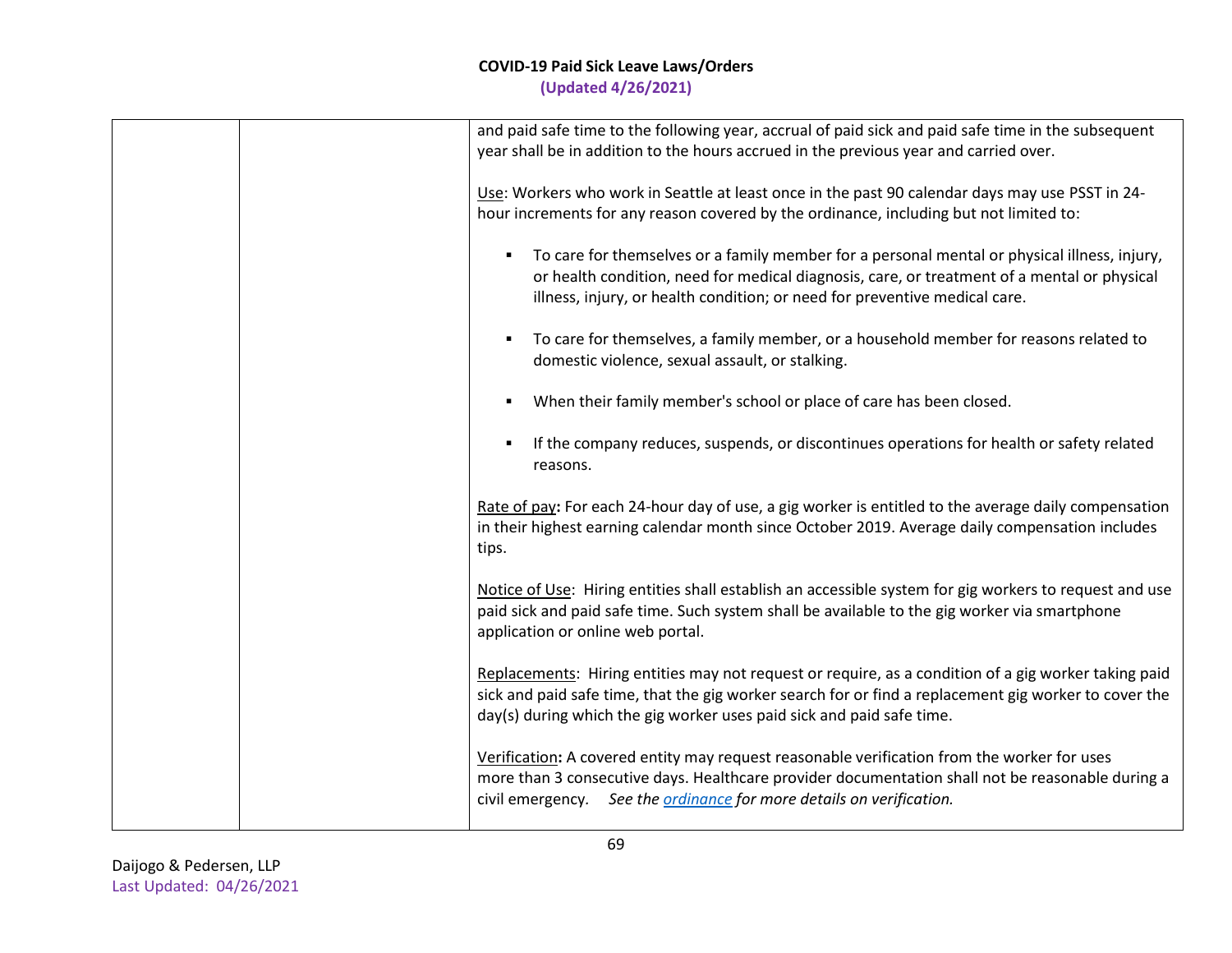|  | Offset: When compensating gig workers for the paid sick and safe time, hiring entities may subtract<br>the amount of compensation provided to a gig worker for other paid leave used for a paid sick and<br>paid safe time purpose between October 1, 2019 and the effective date of this ordinance and shall<br>itemize any subtractions in an accompanying compensation statement.                                                                                                                                                                                                                                                                                                                                                                                                                                                                                                             |
|--|--------------------------------------------------------------------------------------------------------------------------------------------------------------------------------------------------------------------------------------------------------------------------------------------------------------------------------------------------------------------------------------------------------------------------------------------------------------------------------------------------------------------------------------------------------------------------------------------------------------------------------------------------------------------------------------------------------------------------------------------------------------------------------------------------------------------------------------------------------------------------------------------------|
|  | Notice to Employees: In addition to a written PSST policy and procedure with specified content,<br>hiring entities must provide no less than monthly notification of the gig worker's average daily<br>compensation, and accrued, used, and available PSST. Furthermore, hiring entities must give<br>workers a Notice of Rights.                                                                                                                                                                                                                                                                                                                                                                                                                                                                                                                                                                |
|  | Record Retention: Must retain for 3 years from the date of days worked or the date of use of PSST<br>records that include:<br>1. Date of commencement of work;<br>2. Days worked in whole or part in Seattle;<br>3. Compensation for days worked in whole or part in Seattle;<br>4. Rates of average daily compensation as calculated every calendar month;<br>5. Paid sick and paid safe time accrued, and any unused paid sick and paid safe time<br>available for use;<br>6. Paid sick and paid safe time reductions, including but not limited, to paid sick and<br>paid safe time used, paid sick and paid safe time donated to a co-worker through a<br>shared leave program, or paid sick and paid safe time not carried over to the<br>following year; and<br>7. Other records that are material and necessary to effectuate the terms of this<br>ordinance, pursuant to Director rules. |
|  | Reinstatement: if a gig worker separates from work due to inactivity, deactivation, or other reason,<br>and commences working within 12 months of separation, previous work shall be counted for<br>eligibility to use accrued PSST. Previously accrued, unused PSST shall be retained.                                                                                                                                                                                                                                                                                                                                                                                                                                                                                                                                                                                                          |
|  | No Retaliation: No hiring entity or any other person shall interfere with, restrain, or deny the<br>exercise of, or the attempt to exercise, any right protected under this ordinance. A hiring entity may<br>not adopt or enforce any policy that counts the use of paid sick and paid safe time as an event that<br>may lead to or result in discipline or other adverse action against the gig worker.                                                                                                                                                                                                                                                                                                                                                                                                                                                                                        |